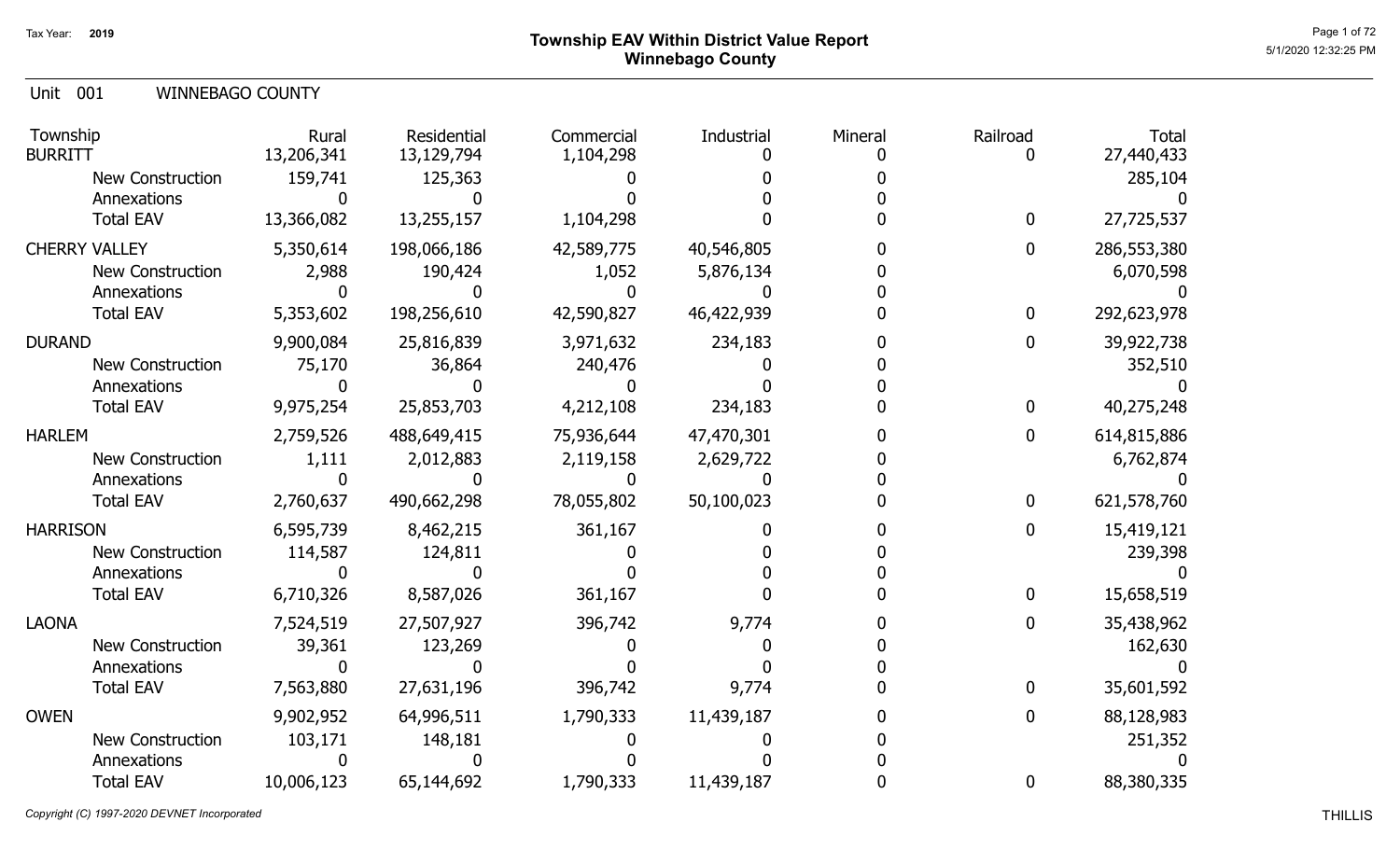### Page 2 of 72 Page 2 of 72  $^{\text{Page 2 of 72}}$ Winnebago County

Unit 001 WINNEBAGO COUNTY

| Township<br><b>PECATONICA</b> | Rural<br>11,064,129 | Residential<br>55,535,727 | Commercial<br>3,533,029 | Industrial<br>2,095,515 | Mineral | Railroad | <b>Total</b><br>72,228,400 |
|-------------------------------|---------------------|---------------------------|-------------------------|-------------------------|---------|----------|----------------------------|
| New Construction              | 74,917              | 304,833                   |                         |                         |         |          | 379,750                    |
| Annexations                   |                     |                           |                         |                         |         |          |                            |
| <b>Total EAV</b>              | 11,139,046          | 55,840,560                | 3,533,029               | 2,095,515               |         | 0        | 72,608,150                 |
| <b>ROCKTON</b>                | 10,038,273          | 225,537,544               | 21,750,658              | 14,526,151              |         | 0        | 271,852,626                |
| <b>New Construction</b>       | 1,127               | 1,307,063                 | 101,497                 |                         |         |          | 1,409,687                  |
| Annexations                   |                     |                           |                         |                         |         |          |                            |
| <b>Total EAV</b>              | 10,039,400          | 226,844,607               | 21,852,155              | 14,526,151              |         | 0        | 273, 262, 313              |
| <b>ROSCOE</b>                 | 6,892,500           | 382,526,727               | 64,719,677              | 22,638,966              |         |          | 476,777,870                |
| New Construction              | 59,567              | 2,598,182                 | 1,441,885               | 1,484,217               |         |          | 5,583,851                  |
| Annexations                   |                     |                           |                         |                         |         |          |                            |
| <b>Total EAV</b>              | 6,952,067           | 385,124,909               | 66,161,562              | 24,123,183              |         | 0        | 482,361,721                |
| <b>SEWARD</b>                 | 14,090,291          | 7,939,114                 | 3,566,921               | 172,493                 |         | 487      | 25,769,306                 |
| New Construction              | 64,423              | 326                       |                         |                         |         |          | 64,749                     |
| Annexations                   |                     |                           |                         |                         |         |          |                            |
| <b>Total EAV</b>              | 14, 154, 714        | 7,939,440                 | 3,566,921               | 172,493                 |         | 487      | 25,834,055                 |
| <b>SHIRLAND</b>               | 7,691,534           | 15,420,714                | 967,073                 |                         |         | 0        | 24,079,321                 |
| <b>New Construction</b>       | 39,555              |                           |                         |                         |         |          | 39,555                     |
| Annexations                   |                     |                           |                         |                         |         |          |                            |
| <b>Total EAV</b>              | 7,731,089           | 15,420,714                | 967,073                 |                         |         | O        | 24,118,876                 |
| <b>WINNEBAGO</b>              | 11,973,134          | 77,144,941                | 7,048,444               | 2,800,763               |         | 770,229  | 99,737,511                 |
| New Construction              |                     | 132,895                   |                         |                         |         |          | 132,895                    |
| Annexations                   |                     |                           |                         |                         |         |          |                            |
| <b>Total EAV</b>              | 11,973,134          | 77,277,836                | 7,048,444               | 2,800,763               |         | 770,229  | 99,870,406                 |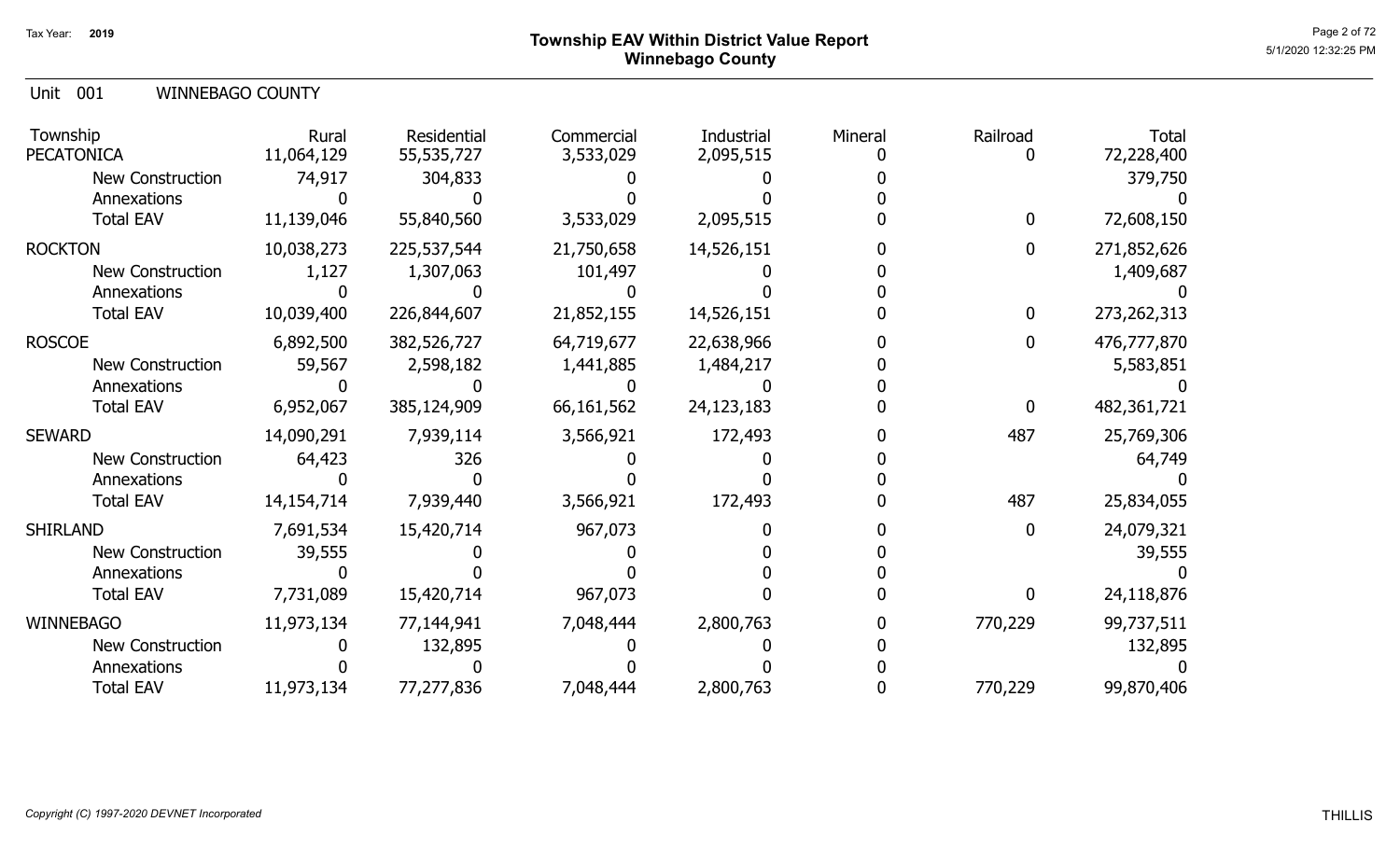|  | Unit 001 |  | <b>WINNEBAGO COUNTY</b> |
|--|----------|--|-------------------------|
|--|----------|--|-------------------------|

| Township<br><b>ROCKFORD</b>           | Rural<br>11,242,856 | Residential<br>1,312,304,852 | Commercial<br>516,531,099 | Industrial<br>135,449,532 | Mineral | Railroad<br>124,511 | <b>Total</b><br>1,975,652,850 |
|---------------------------------------|---------------------|------------------------------|---------------------------|---------------------------|---------|---------------------|-------------------------------|
| <b>New Construction</b>               | 75,033              | 2,626,461                    | 5,188,760                 | 1,155,223                 |         |                     | 9,045,477                     |
| Annexations                           |                     |                              |                           |                           |         |                     |                               |
| <b>Total EAV</b>                      | 11,317,889          | 1,314,931,313                | 521,719,859               | 136,604,755               |         | 124,511             | 1,984,698,327                 |
| <b>Unit Totals</b>                    | 128,232,492         | 2,903,038,506                | 744,267,492               | 277,383,670               |         | 895,227             | 4,053,817,387                 |
| <b>New Construction</b>               | 810,751             | 9,731,555                    | 9,092,828                 | 11, 145, 296              |         |                     | 30,780,430                    |
| Annexations                           |                     |                              |                           |                           |         |                     |                               |
| <b>Total EAV</b>                      | 129,043,243         | 2,912,770,061                | 753,360,320               | 288,528,966               |         | 895,227             | 4,084,597,817                 |
| 002<br><b>FOREST PRESERVE</b><br>Unit |                     |                              |                           |                           |         |                     |                               |
| Township                              | Rural               | Residential                  | Commercial                | Industrial                | Mineral | Railroad            | <b>Total</b>                  |
| <b>BURRITT</b>                        | 13,206,341          | 13,129,794                   | 1,104,298                 |                           |         |                     | 27,440,433                    |
| <b>New Construction</b>               | 159,741             | 125,363                      |                           |                           |         |                     | 285,104                       |
| Annexations                           |                     |                              |                           |                           |         |                     |                               |
| <b>Total EAV</b>                      | 13,366,082          | 13,255,157                   | 1,104,298                 |                           |         | 0                   | 27,725,537                    |
| <b>CHERRY VALLEY</b>                  | 5,350,614           | 198,066,186                  | 42,589,775                | 40,546,805                |         | 0                   | 286,553,380                   |
| <b>New Construction</b>               | 2,988               | 190,424                      | 1,052                     | 5,876,134                 |         |                     | 6,070,598                     |
| Annexations                           |                     |                              |                           |                           |         |                     |                               |
| <b>Total EAV</b>                      | 5,353,602           | 198,256,610                  | 42,590,827                | 46,422,939                |         | 0                   | 292,623,978                   |
| <b>DURAND</b>                         | 9,900,084           | 25,816,839                   | 3,971,632                 | 234,183                   |         | 0                   | 39,922,738                    |
| New Construction                      | 75,170              | 36,864                       | 240,476                   |                           |         |                     | 352,510                       |
| Annexations                           |                     |                              |                           |                           |         |                     |                               |
| <b>Total EAV</b>                      | 9,975,254           | 25,853,703                   | 4,212,108                 | 234,183                   |         | 0                   | 40,275,248                    |
| <b>HARLEM</b>                         | 2,759,526           | 488,649,415                  | 75,936,644                | 47,470,301                |         | 0                   | 614,815,886                   |
| New Construction                      | 1,111               | 2,012,883                    | 2,119,158                 | 2,629,722                 |         |                     | 6,762,874                     |
| Annexations                           |                     |                              |                           |                           |         |                     |                               |
| <b>Total EAV</b>                      | 2,760,637           | 490,662,298                  | 78,055,802                | 50,100,023                |         | 0                   | 621,578,760                   |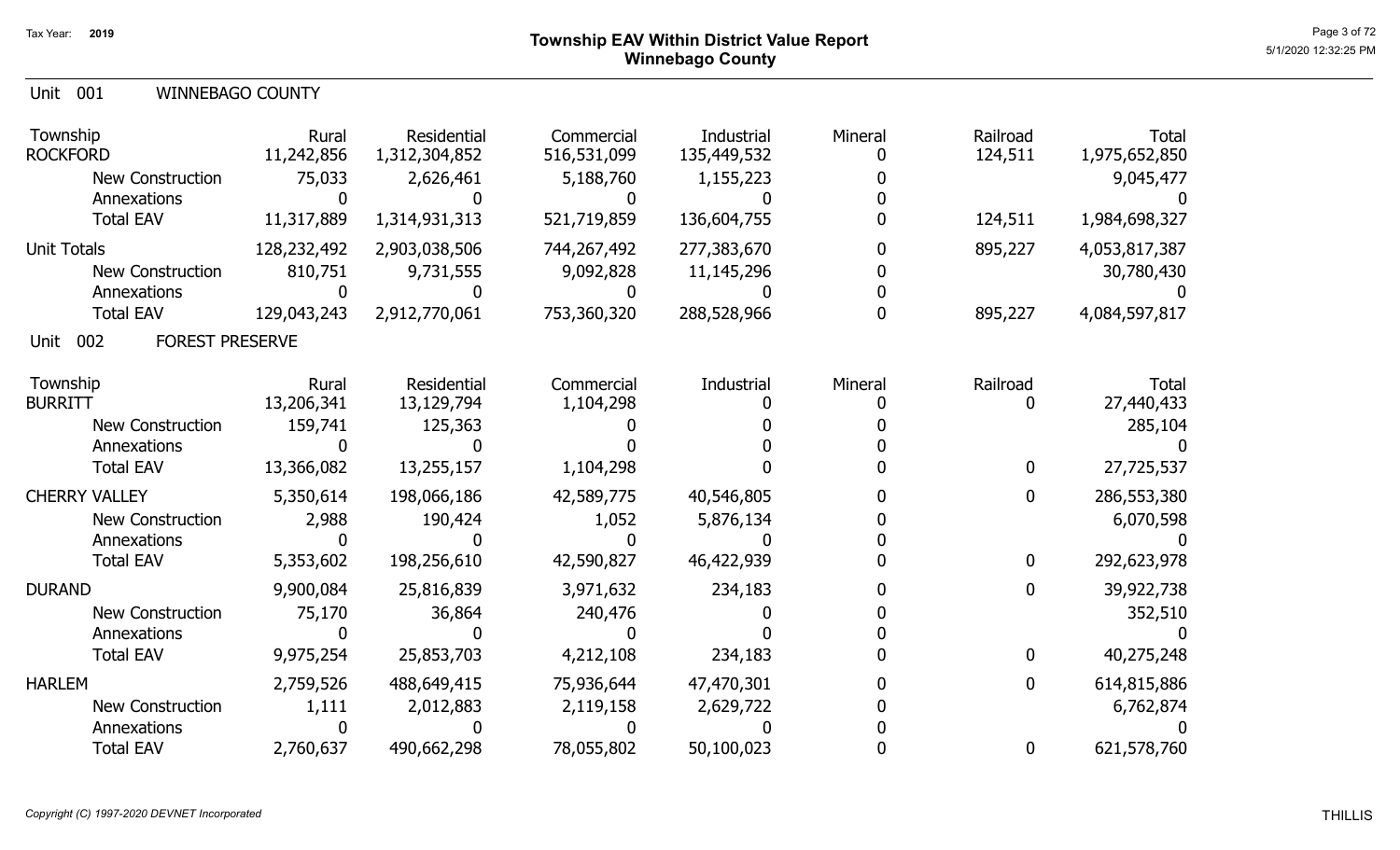## Page 4 of 72  $^{\text{Page 4 of 72}}$ Winnebago County

Unit 002 FOREST PRESERVE

| Township<br><b>HARRISON</b> | Rural<br>6,595,739 | Residential<br>8,462,215 | Commercial<br>361,167 | Industrial | Mineral | Railroad | <b>Total</b><br>15,419,121 |
|-----------------------------|--------------------|--------------------------|-----------------------|------------|---------|----------|----------------------------|
| New Construction            | 114,587            | 124,811                  |                       |            |         |          | 239,398                    |
| Annexations                 |                    |                          |                       |            |         |          |                            |
| <b>Total EAV</b>            | 6,710,326          | 8,587,026                | 361,167               |            |         | 0        | 15,658,519                 |
| <b>LAONA</b>                | 7,524,519          | 27,507,927               | 396,742               | 9,774      |         | 0        | 35,438,962                 |
| <b>New Construction</b>     | 39,361             | 123,269                  |                       |            |         |          | 162,630                    |
| Annexations                 |                    |                          |                       |            |         |          |                            |
| <b>Total EAV</b>            | 7,563,880          | 27,631,196               | 396,742               | 9,774      |         | 0        | 35,601,592                 |
| <b>OWEN</b>                 | 9,902,952          | 64,996,511               | 1,790,333             | 11,439,187 |         |          | 88,128,983                 |
| <b>New Construction</b>     | 103,171            | 148,181                  |                       |            |         |          | 251,352                    |
| Annexations                 |                    |                          |                       |            |         |          |                            |
| <b>Total EAV</b>            | 10,006,123         | 65,144,692               | 1,790,333             | 11,439,187 |         | 0        | 88,380,335                 |
| <b>PECATONICA</b>           | 11,064,129         | 55,535,727               | 3,533,029             | 2,095,515  |         | 0        | 72,228,400                 |
| <b>New Construction</b>     | 74,917             | 304,833                  |                       |            |         |          | 379,750                    |
| Annexations                 |                    |                          |                       |            |         |          |                            |
| <b>Total EAV</b>            | 11,139,046         | 55,840,560               | 3,533,029             | 2,095,515  |         | 0        | 72,608,150                 |
| <b>ROCKTON</b>              | 10,038,273         | 225,537,544              | 21,750,658            | 14,526,151 |         | 0        | 271,852,626                |
| <b>New Construction</b>     | 1,127              | 1,307,063                | 101,497               |            |         |          | 1,409,687                  |
| Annexations                 |                    |                          |                       |            |         |          |                            |
| <b>Total EAV</b>            | 10,039,400         | 226,844,607              | 21,852,155            | 14,526,151 |         | 0        | 273, 262, 313              |
| <b>ROSCOE</b>               | 6,892,500          | 382,526,727              | 64,719,677            | 22,638,966 |         | 0        | 476,777,870                |
| New Construction            | 59,567             | 2,598,182                | 1,441,885             | 1,484,217  |         |          | 5,583,851                  |
| Annexations                 |                    |                          |                       |            |         |          |                            |
| <b>Total EAV</b>            | 6,952,067          | 385,124,909              | 66, 161, 562          | 24,123,183 |         | 0        | 482,361,721                |
| <b>SEWARD</b>               | 14,090,291         | 7,939,114                | 3,566,921             | 172,493    |         | 487      | 25,769,306                 |
| <b>New Construction</b>     | 64,423             | 326                      |                       |            |         |          | 64,749                     |
| Annexations                 |                    |                          |                       |            |         |          |                            |
| <b>Total EAV</b>            | 14,154,714         | 7,939,440                | 3,566,921             | 172,493    |         | 487      | 25,834,055                 |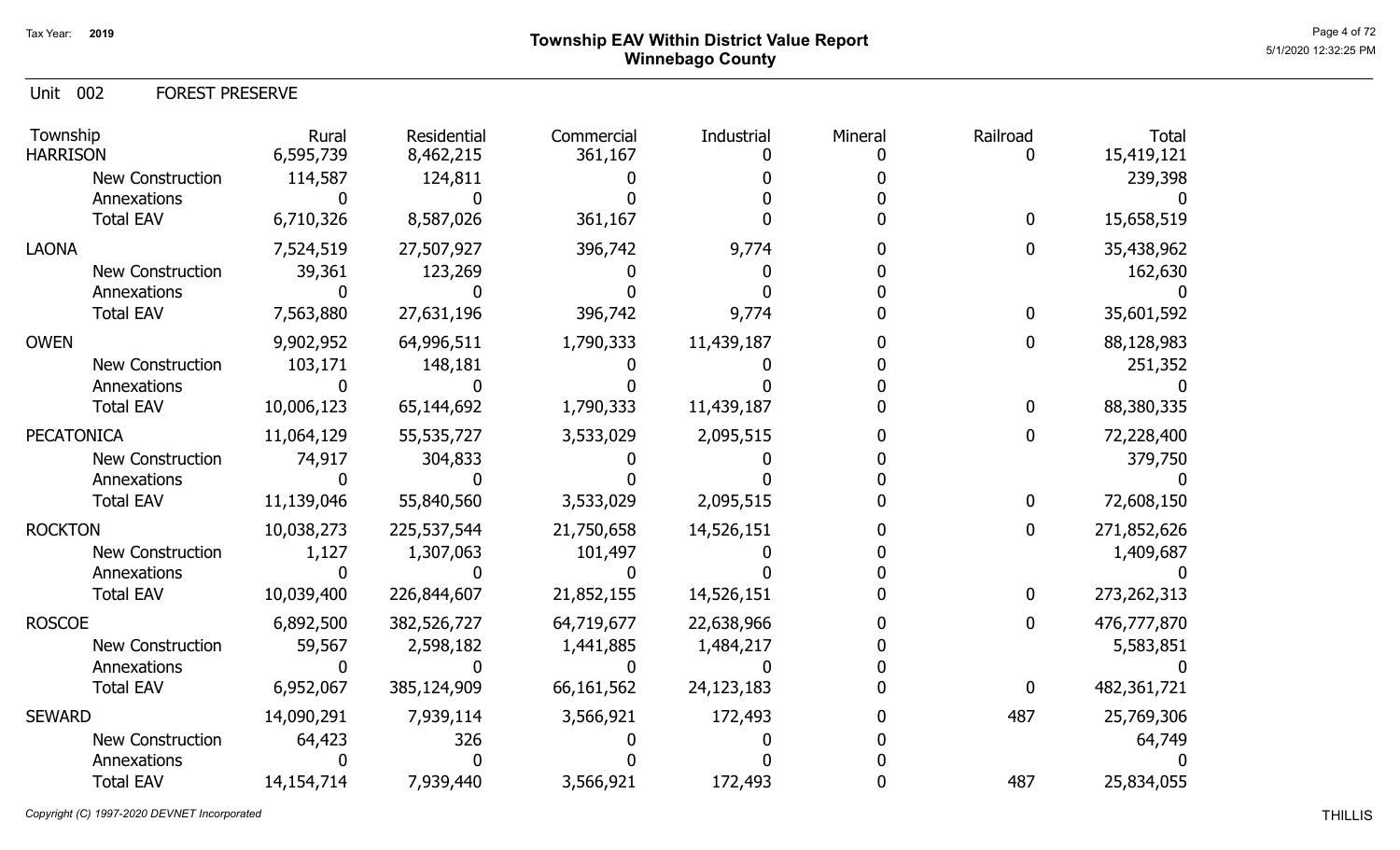Unit 002 FOREST PRESERVE

| Township<br><b>SHIRLAND</b>            | Rural<br>7,691,534 | Residential<br>15,420,714 | Commercial<br>967,073 | Industrial  | Mineral | Railroad         | Total<br>24,079,321 |
|----------------------------------------|--------------------|---------------------------|-----------------------|-------------|---------|------------------|---------------------|
| <b>New Construction</b>                | 39,555             |                           |                       |             |         |                  | 39,555              |
| Annexations                            |                    |                           |                       |             |         |                  |                     |
| <b>Total EAV</b>                       | 7,731,089          | 15,420,714                | 967,073               |             |         | $\boldsymbol{0}$ | 24,118,876          |
| <b>WINNEBAGO</b>                       | 11,973,134         | 77,144,941                | 7,048,444             | 2,800,763   |         | 770,229          | 99,737,511          |
| New Construction                       |                    | 132,895                   |                       |             |         |                  | 132,895             |
| Annexations                            |                    |                           |                       |             |         |                  |                     |
| <b>Total EAV</b>                       | 11,973,134         | 77,277,836                | 7,048,444             | 2,800,763   |         | 770,229          | 99,870,406          |
| <b>ROCKFORD</b>                        | 11,242,856         | 1,312,304,852             | 516,531,099           | 135,449,532 |         | 124,511          | 1,975,652,850       |
| <b>New Construction</b>                | 75,033             | 2,626,461                 | 5,188,760             | 1,155,223   |         |                  | 9,045,477           |
| Annexations                            |                    |                           |                       |             |         |                  |                     |
| <b>Total EAV</b>                       | 11,317,889         | 1,314,931,313             | 521,719,859           | 136,604,755 |         | 124,511          | 1,984,698,327       |
| <b>Unit Totals</b>                     | 128,232,492        | 2,903,038,506             | 744,267,492           | 277,383,670 |         | 895,227          | 4,053,817,387       |
| <b>New Construction</b>                | 810,751            | 9,731,555                 | 9,092,828             | 11,145,296  |         |                  | 30,780,430          |
| Annexations                            |                    |                           |                       |             |         |                  |                     |
| <b>Total EAV</b>                       | 129,043,243        | 2,912,770,061             | 753,360,320           | 288,528,966 |         | 895,227          | 4,084,597,817       |
| 003<br><b>BURRITT TOWNSHIP</b><br>Unit |                    |                           |                       |             |         |                  |                     |
| Township                               | Rural              | Residential               | Commercial            | Industrial  | Mineral | Railroad         | Total               |
| <b>BURRITT</b>                         | 13,206,341         | 13,129,794                | 1,104,298             |             |         |                  | 27,440,433          |
| <b>New Construction</b>                | 159,741            | 125,363                   |                       |             |         |                  | 285,104             |
| Annexations                            |                    |                           |                       |             |         |                  |                     |
| <b>Total EAV</b>                       | 13,366,082         | 13,255,157                | 1,104,298             |             |         | 0                | 27,725,537          |
| <b>Unit Totals</b>                     | 13,206,341         | 13,129,794                | 1,104,298             |             |         | 0                | 27,440,433          |
| <b>New Construction</b>                | 159,741            | 125,363                   |                       |             |         |                  | 285,104             |
| Annexations                            |                    |                           |                       |             |         |                  |                     |
| <b>Total EAV</b>                       | 13,366,082         | 13,255,157                | 1,104,298             |             |         | 0                | 27,725,537          |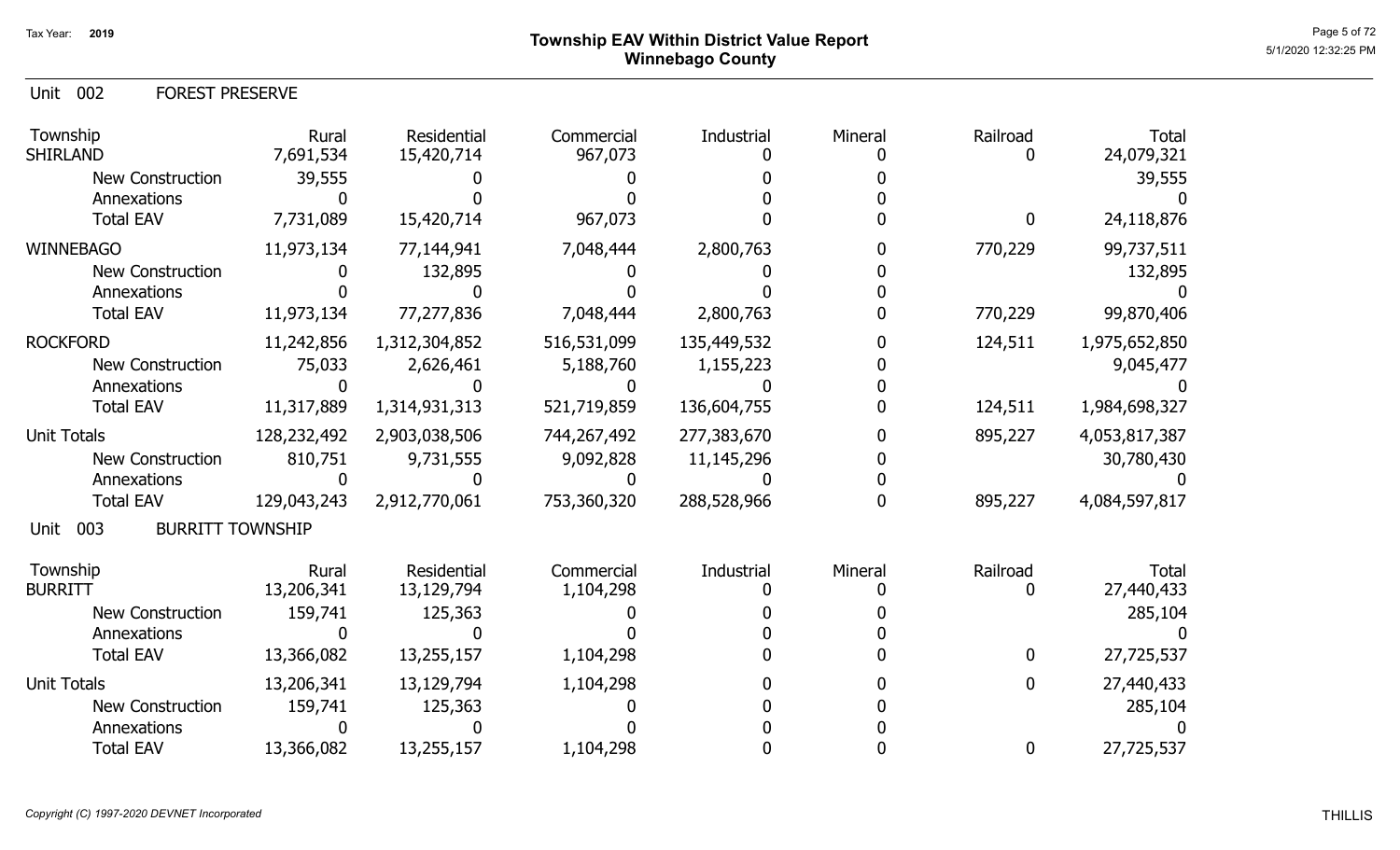### Page 6 of 72 Page 6 of 72 Winnebago County

#### Unit 004 CHERRY VALLEY TOWNSHIP

| Township<br><b>CHERRY VALLEY</b>      | Rural<br>5,350,614 | <b>Residential</b><br>198,066,186 | Commercial<br>42,589,775 | <b>Industrial</b><br>40,546,805 | Mineral | Railroad<br>0 | <b>Total</b><br>286,553,380 |
|---------------------------------------|--------------------|-----------------------------------|--------------------------|---------------------------------|---------|---------------|-----------------------------|
| <b>New Construction</b>               | 2,988              | 190,424                           | 1,052                    | 5,876,134                       |         |               | 6,070,598                   |
| Annexations                           |                    |                                   |                          |                                 |         |               |                             |
| <b>Total EAV</b>                      | 5,353,602          | 198,256,610                       | 42,590,827               | 46,422,939                      |         | 0             | 292,623,978                 |
| <b>Unit Totals</b>                    | 5,350,614          | 198,066,186                       | 42,589,775               | 40,546,805                      |         | 0             | 286,553,380                 |
| <b>New Construction</b>               | 2,988              | 190,424                           | 1,052                    | 5,876,134                       |         |               | 6,070,598                   |
| Annexations                           |                    |                                   |                          |                                 |         |               |                             |
| <b>Total EAV</b>                      | 5,353,602          | 198,256,610                       | 42,590,827               | 46,422,939                      |         | 0             | 292,623,978                 |
| <b>DURAND TOWNSHIP</b><br>005<br>Unit |                    |                                   |                          |                                 |         |               |                             |
| Township                              | Rural              | Residential                       | Commercial               | Industrial                      | Mineral | Railroad      | Total                       |
| <b>DURAND</b>                         | 9,900,084          | 25,816,839                        | 3,971,632                | 234,183                         |         |               | 39,922,738                  |
| <b>New Construction</b>               | 75,170             | 36,864                            | 240,476                  |                                 |         |               | 352,510                     |
| Annexations                           |                    |                                   |                          |                                 |         |               |                             |
| Total EAV                             | 9,975,254          | 25,853,703                        | 4,212,108                | 234,183                         |         | 0             | 40,275,248                  |
| <b>Unit Totals</b>                    | 9,900,084          | 25,816,839                        | 3,971,632                | 234,183                         |         | 0             | 39,922,738                  |
| New Construction                      | 75,170             | 36,864                            | 240,476                  |                                 |         |               | 352,510                     |
| Annexations                           |                    |                                   |                          |                                 |         |               |                             |
| <b>Total EAV</b>                      | 9,975,254          | 25,853,703                        | 4,212,108                | 234,183                         |         | 0             | 40,275,248                  |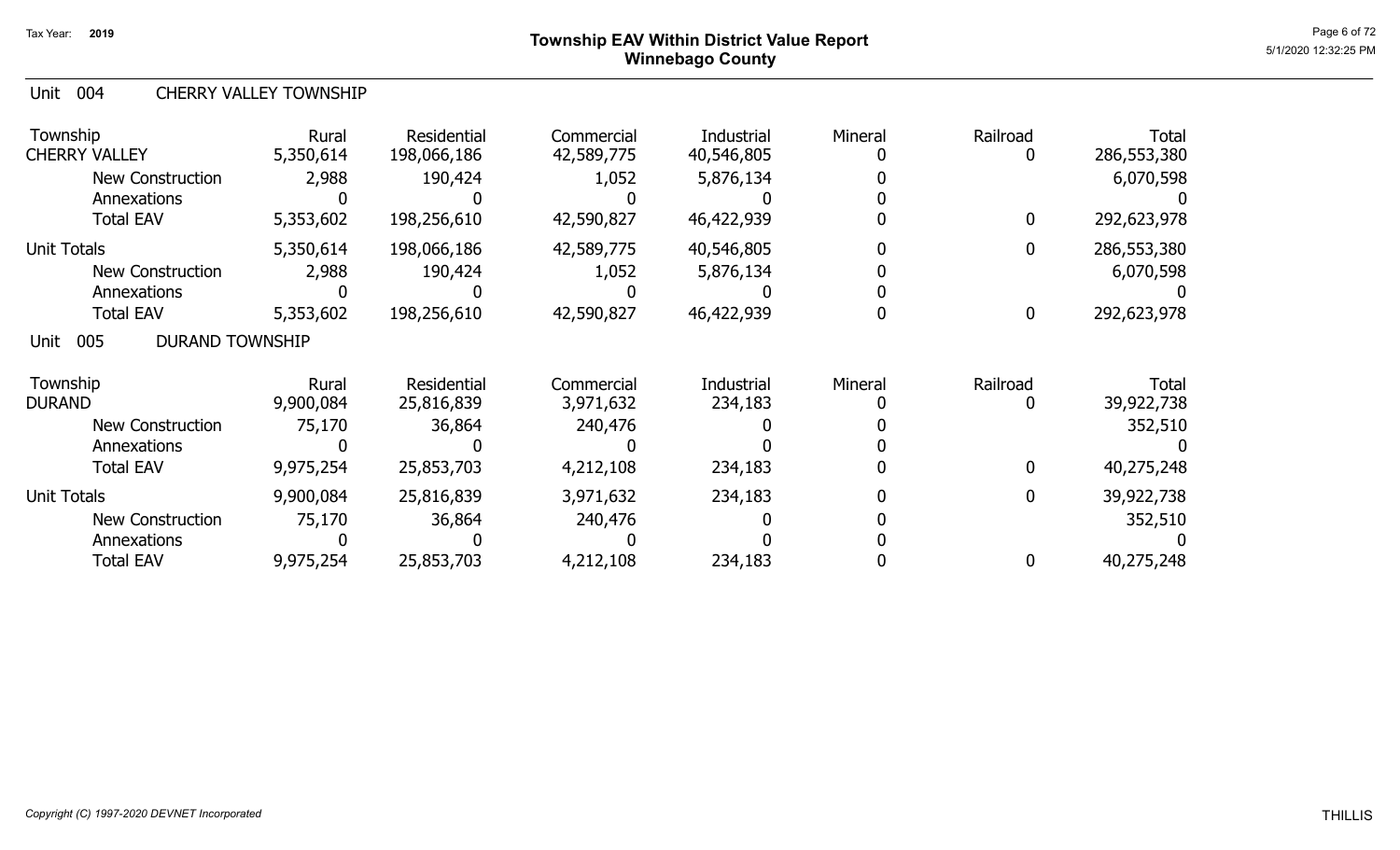### Page 7 of 72  $^{\text{Page 7 of 72}}$ Winnebago County

| <b>HARLEM TOWNSHIP</b><br>Unit 006 |
|------------------------------------|
|------------------------------------|

| Township<br><b>HARLEM</b>               | Rural<br>2,759,526 | Residential<br>488,649,415 | Commercial<br>75,936,644 | Industrial<br>47,470,301 | Mineral | Railroad    | <b>Total</b><br>614,815,886 |
|-----------------------------------------|--------------------|----------------------------|--------------------------|--------------------------|---------|-------------|-----------------------------|
| <b>New Construction</b>                 | 1,111              | 2,012,883                  | 2,119,158                | 2,629,722                |         |             | 6,762,874                   |
| Annexations                             |                    |                            |                          |                          |         |             |                             |
| <b>Total EAV</b>                        | 2,760,637          | 490,662,298                | 78,055,802               | 50,100,023               |         |             | 621,578,760                 |
| <b>Unit Totals</b>                      | 2,759,526          | 488,649,415                | 75,936,644               | 47,470,301               |         |             | 614,815,886                 |
| <b>New Construction</b>                 | 1,111              | 2,012,883                  | 2,119,158                | 2,629,722                |         |             | 6,762,874                   |
| Annexations                             |                    |                            |                          |                          |         |             |                             |
| <b>Total EAV</b>                        | 2,760,637          | 490,662,298                | 78,055,802               | 50,100,023               |         | 0           | 621,578,760                 |
| 007<br><b>HARRISON TOWNSHIP</b><br>Unit |                    |                            |                          |                          |         |             |                             |
| Township                                | Rural              | Residential                | Commercial               | Industrial               | Mineral | Railroad    | Total                       |
| <b>HARRISON</b>                         | 6,595,739          | 8,462,215                  | 361,167                  |                          |         |             | 15,419,121                  |
| <b>New Construction</b>                 | 114,587            | 124,811                    |                          |                          |         |             | 239,398                     |
| Annexations                             |                    |                            |                          |                          |         |             |                             |
| <b>Total EAV</b>                        | 6,710,326          | 8,587,026                  | 361,167                  |                          |         | $\mathbf 0$ | 15,658,519                  |
| Unit Totals                             | 6,595,739          | 8,462,215                  | 361,167                  |                          |         | 0           | 15,419,121                  |
| <b>New Construction</b>                 | 114,587            | 124,811                    |                          |                          |         |             | 239,398                     |
| Annexations                             |                    |                            |                          |                          |         |             |                             |
| <b>Total EAV</b>                        | 6,710,326          | 8,587,026                  | 361,167                  |                          |         |             | 15,658,519                  |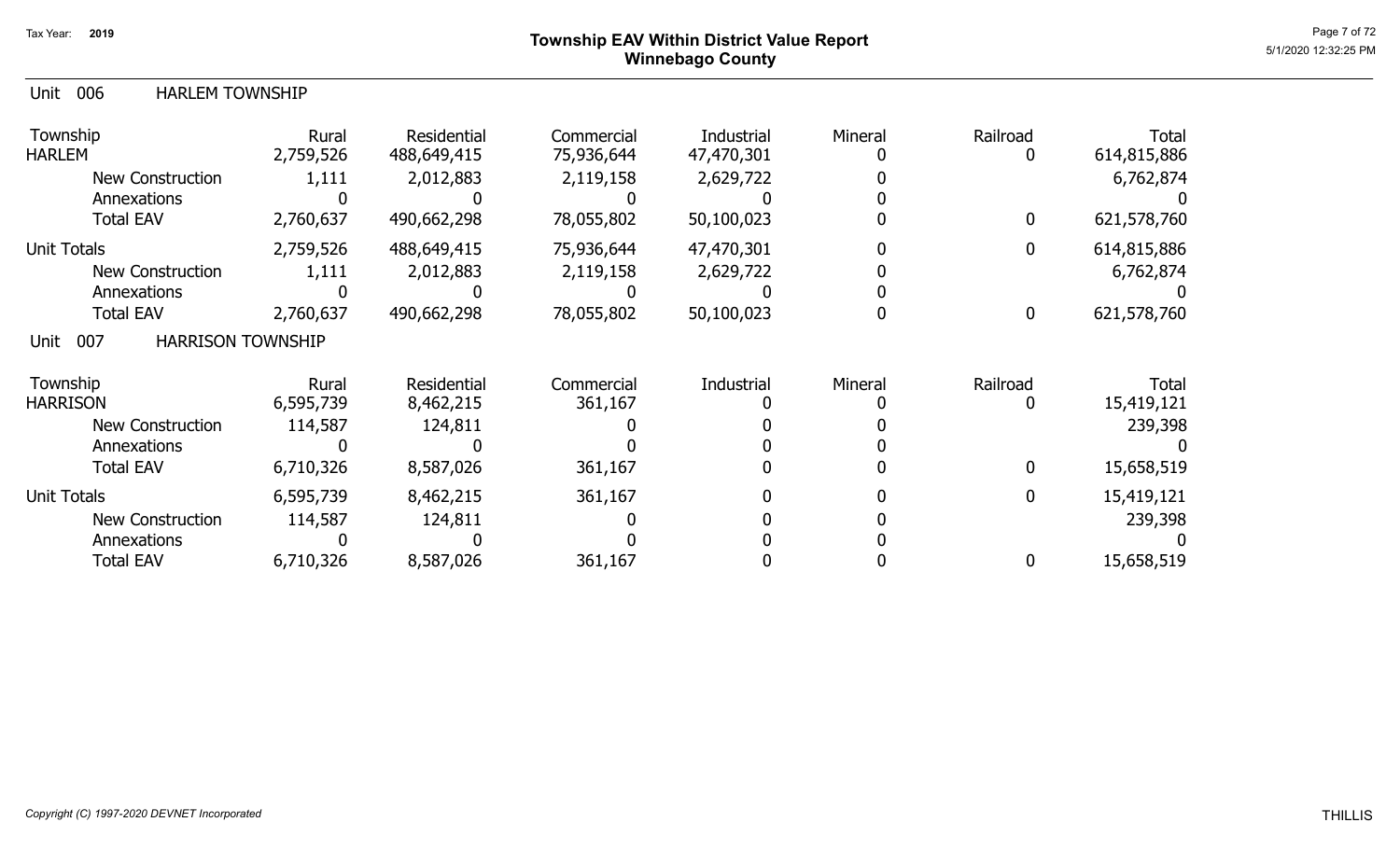### Page 8 of 72 **Page 8 of 72** Township EAV Within District Value Report Winnebago County

| 008<br><b>LAONA TOWNSHIP</b><br>Unit |                    |                           |                       |                     |         |             |                     |
|--------------------------------------|--------------------|---------------------------|-----------------------|---------------------|---------|-------------|---------------------|
| Township<br><b>LAONA</b>             | Rural<br>7,524,519 | Residential<br>27,507,927 | Commercial<br>396,742 | Industrial<br>9,774 | Mineral | Railroad    | Total<br>35,438,962 |
| New Construction                     | 39,361             | 123,269                   |                       |                     |         |             | 162,630             |
| Annexations                          |                    |                           |                       |                     |         |             |                     |
| <b>Total EAV</b>                     | 7,563,880          | 27,631,196                | 396,742               | 9,774               |         | 0           | 35,601,592          |
| <b>Unit Totals</b>                   | 7,524,519          | 27,507,927                | 396,742               | 9,774               |         | 0           | 35,438,962          |
| <b>New Construction</b>              | 39,361             | 123,269                   |                       |                     |         |             | 162,630             |
| Annexations                          |                    |                           |                       |                     |         |             |                     |
| <b>Total EAV</b>                     | 7,563,880          | 27,631,196                | 396,742               | 9,774               |         | 0           | 35,601,592          |
| <b>OWEN TOWNSHIP</b><br>009<br>Unit  |                    |                           |                       |                     |         |             |                     |
| Township                             | Rural              | <b>Residential</b>        | Commercial            | Industrial          | Mineral | Railroad    | Total               |
| <b>OWEN</b>                          | 9,902,952          | 64,996,511                | 1,790,333             | 11,439,187          |         | 0           | 88,128,983          |
| <b>New Construction</b>              | 103,171            | 148,181                   |                       |                     |         |             | 251,352             |
| Annexations                          |                    |                           |                       |                     |         |             |                     |
| <b>Total EAV</b>                     | 10,006,123         | 65,144,692                | 1,790,333             | 11,439,187          |         | $\mathbf 0$ | 88,380,335          |
| <b>Unit Totals</b>                   | 9,902,952          | 64,996,511                | 1,790,333             | 11,439,187          |         | 0           | 88,128,983          |
| <b>New Construction</b>              | 103,171            | 148,181                   |                       |                     |         |             | 251,352             |
| Annexations                          |                    |                           |                       |                     |         |             |                     |
| <b>Total EAV</b>                     | 10,006,123         | 65,144,692                | 1,790,333             | 11,439,187          |         | 0           | 88,380,335          |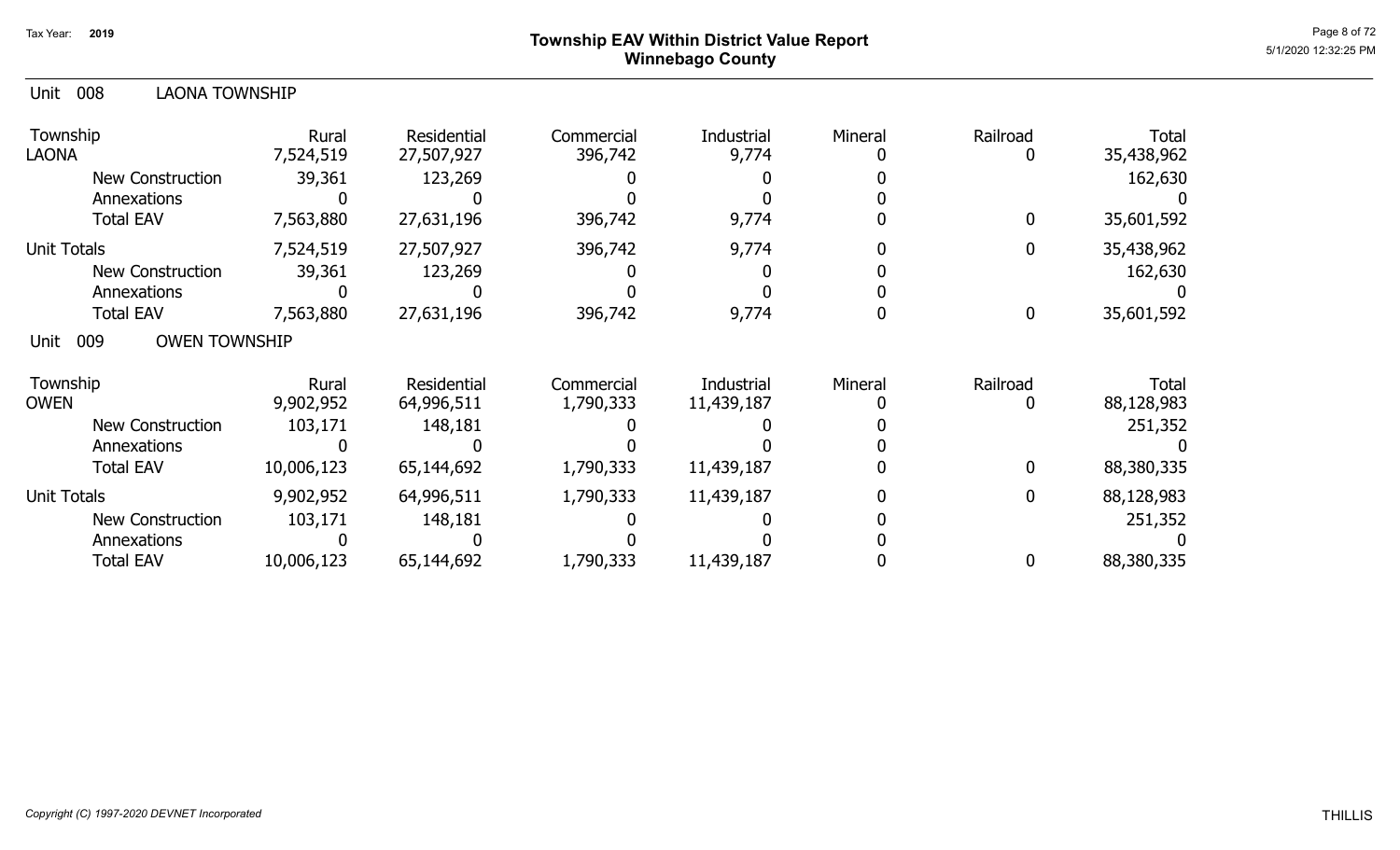### Page 9 of 72 **Page 9 of 72** Township EAV Within District Value Report Winnebago County

| Unit 010 | PECATONICA TOWNSHIP |
|----------|---------------------|
|          |                     |

| Township<br><b>PECATONICA</b>    | Rural<br>11,064,129 | <b>Residential</b><br>55,535,727 | Commercial<br>3,533,029 | Industrial<br>2,095,515 | Mineral | Railroad         | <b>Total</b><br>72,228,400 |
|----------------------------------|---------------------|----------------------------------|-------------------------|-------------------------|---------|------------------|----------------------------|
| <b>New Construction</b>          | 74,917              | 304,833                          |                         |                         |         |                  | 379,750                    |
| Annexations                      |                     |                                  |                         |                         |         |                  |                            |
| <b>Total EAV</b>                 | 11,139,046          | 55,840,560                       | 3,533,029               | 2,095,515               |         | 0                | 72,608,150                 |
| <b>Unit Totals</b>               | 11,064,129          | 55,535,727                       | 3,533,029               | 2,095,515               |         | $\mathbf 0$      | 72,228,400                 |
| <b>New Construction</b>          | 74,917              | 304,833                          |                         |                         |         |                  | 379,750                    |
| Annexations                      |                     |                                  |                         |                         |         |                  |                            |
| <b>Total EAV</b>                 | 11,139,046          | 55,840,560                       | 3,533,029               | 2,095,515               |         | $\boldsymbol{0}$ | 72,608,150                 |
| 011<br>ROCKFORD TOWNSHIP<br>Unit |                     |                                  |                         |                         |         |                  |                            |
| Township                         | Rural               | Residential                      | Commercial              | Industrial              | Mineral | Railroad         | <b>Total</b>               |
| <b>ROCKFORD</b>                  | 11,242,856          | 1,312,304,852                    | 516,531,099             | 135,449,532             |         | 124,511          | 1,975,652,850              |
| <b>New Construction</b>          | 75,033              | 2,626,461                        | 5,188,760               | 1,155,223               |         |                  | 9,045,477                  |
| Annexations                      |                     |                                  |                         |                         |         |                  |                            |
| <b>Total EAV</b>                 | 11,317,889          | 1,314,931,313                    | 521,719,859             | 136,604,755             |         | 124,511          | 1,984,698,327              |
| <b>Unit Totals</b>               | 11,242,856          | 1,312,304,852                    | 516,531,099             | 135,449,532             |         | 124,511          | 1,975,652,850              |
| <b>New Construction</b>          | 75,033              | 2,626,461                        | 5,188,760               | 1,155,223               |         |                  | 9,045,477                  |
| Annexations                      |                     |                                  |                         |                         |         |                  |                            |
| <b>Total EAV</b>                 | 11,317,889          | 1,314,931,313                    | 521,719,859             | 136,604,755             |         | 124,511          | 1,984,698,327              |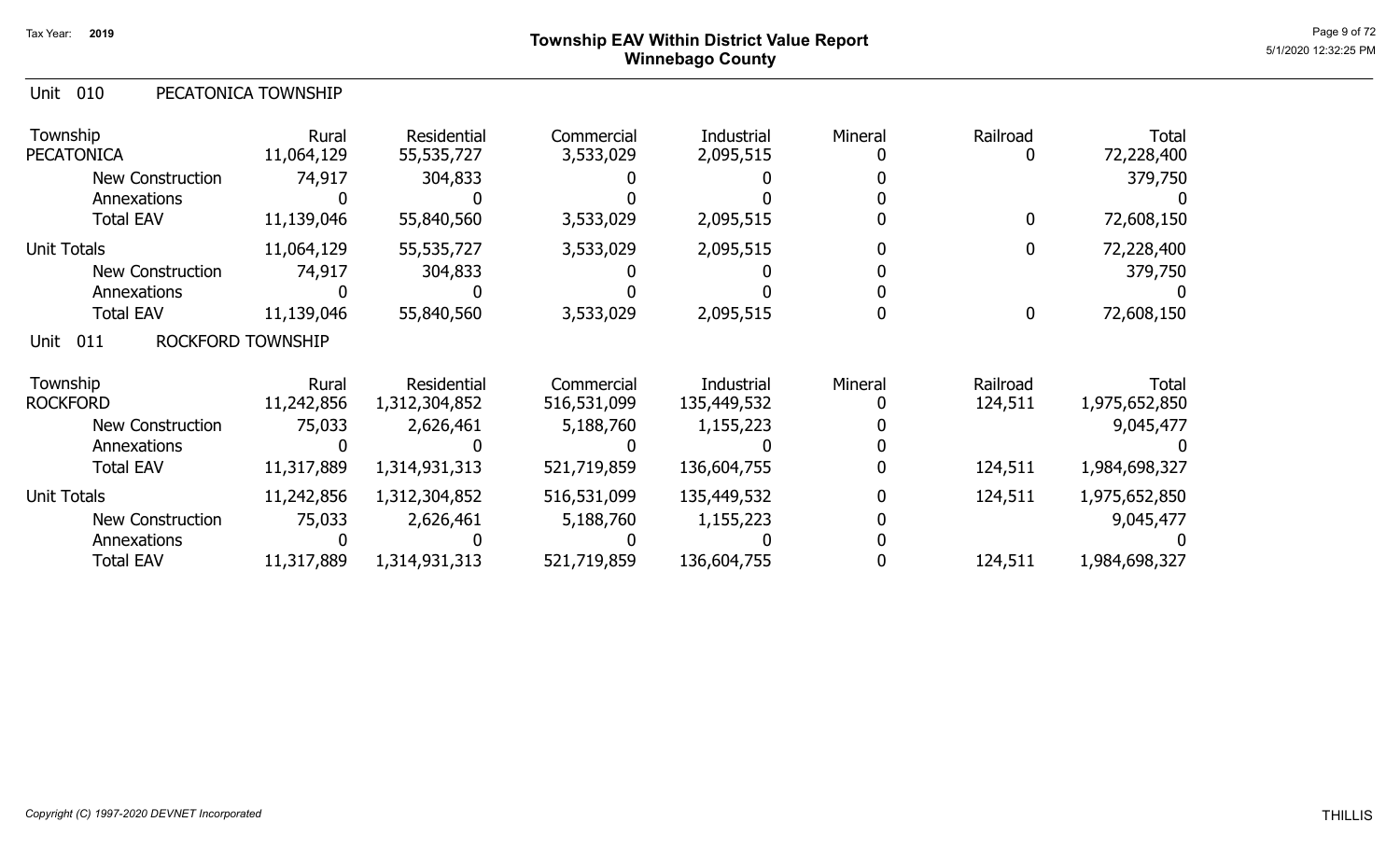|  | Unit 012 |  | <b>ROCKTON TOWNSHIP</b> |
|--|----------|--|-------------------------|
|--|----------|--|-------------------------|

| Township<br><b>ROCKTON</b>            | Rural<br>10,038,273 | Residential<br>225,537,544 | Commercial<br>21,750,658 | Industrial<br>14,526,151 | Mineral | Railroad     | <b>Total</b><br>271,852,626 |
|---------------------------------------|---------------------|----------------------------|--------------------------|--------------------------|---------|--------------|-----------------------------|
| <b>New Construction</b>               | 1,127               | 1,307,063                  | 101,497                  |                          |         |              | 1,409,687                   |
| Annexations                           |                     |                            |                          |                          |         |              |                             |
| <b>Total EAV</b>                      | 10,039,400          | 226,844,607                | 21,852,155               | 14,526,151               |         | 0            | 273, 262, 313               |
| <b>Unit Totals</b>                    | 10,038,273          | 225,537,544                | 21,750,658               | 14,526,151               |         | $\mathbf{0}$ | 271,852,626                 |
| New Construction                      | 1,127               | 1,307,063                  | 101,497                  |                          |         |              | 1,409,687                   |
| Annexations                           |                     |                            |                          |                          |         |              |                             |
| <b>Total EAV</b>                      | 10,039,400          | 226,844,607                | 21,852,155               | 14,526,151               |         | 0            | 273,262,313                 |
| 013<br><b>ROSCOE TOWNSHIP</b><br>Unit |                     |                            |                          |                          |         |              |                             |
| Township                              | Rural               | Residential                | Commercial               | Industrial               | Mineral | Railroad     | Total                       |
| <b>ROSCOE</b>                         | 6,892,500           | 382,526,727                | 64,719,677               | 22,638,966               |         |              | 476,777,870                 |
| New Construction                      | 59,567              | 2,598,182                  | 1,441,885                | 1,484,217                |         |              | 5,583,851                   |
| Annexations                           |                     |                            |                          |                          |         |              |                             |
| <b>Total EAV</b>                      | 6,952,067           | 385,124,909                | 66,161,562               | 24,123,183               |         | 0            | 482,361,721                 |
| <b>Unit Totals</b>                    | 6,892,500           | 382,526,727                | 64,719,677               | 22,638,966               |         | 0            | 476,777,870                 |
| <b>New Construction</b>               | 59,567              | 2,598,182                  | 1,441,885                | 1,484,217                |         |              | 5,583,851                   |
| Annexations                           |                     |                            |                          |                          |         |              |                             |
| <b>Total EAV</b>                      | 6,952,067           | 385,124,909                | 66,161,562               | 24,123,183               |         |              | 482,361,721                 |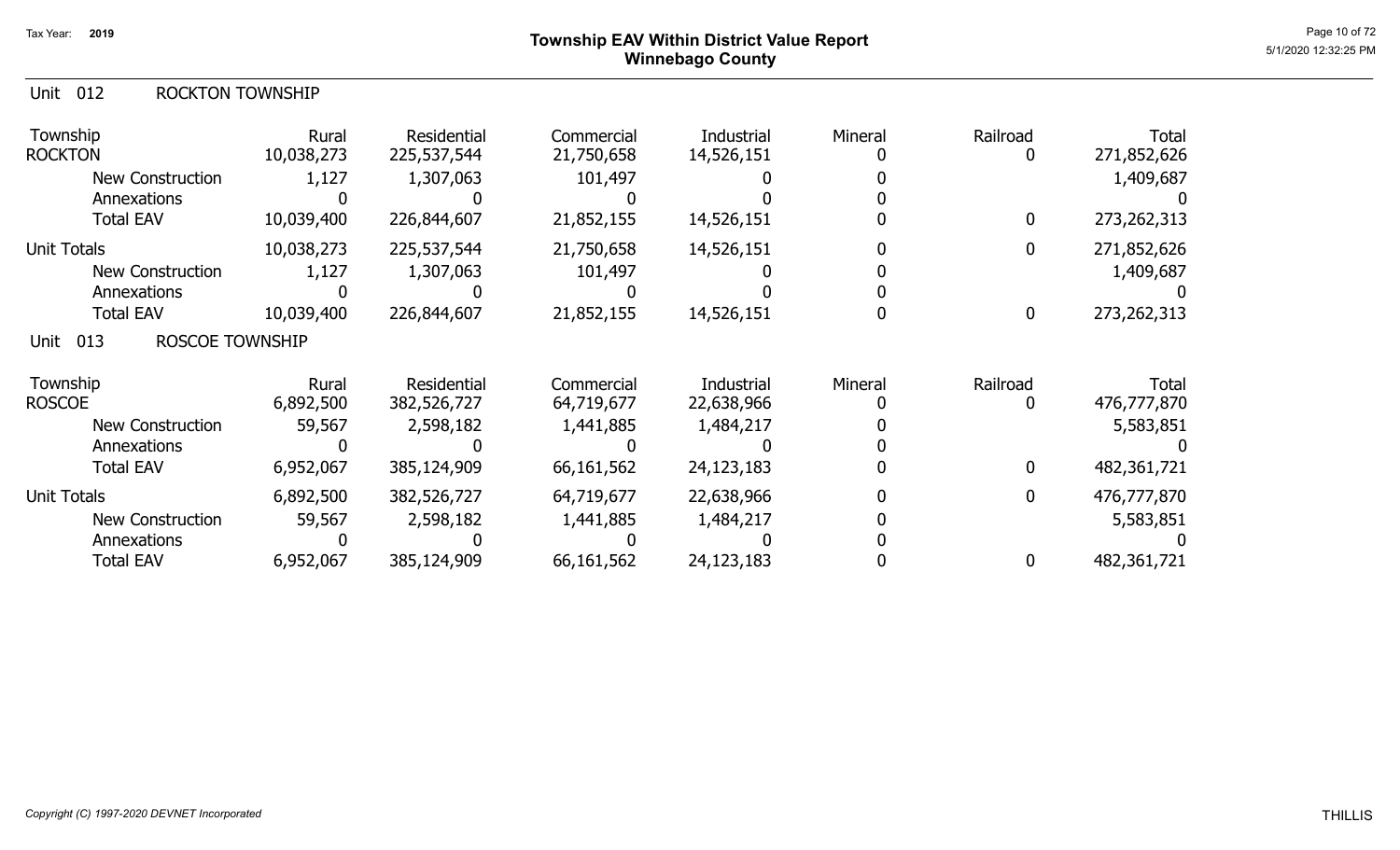# Page 11 of 72<br>Page 11 of 72 Page 11 of 72 Winnebago County

| 014<br><b>SEWARD TOWNSHIP</b><br>Unit |                     |                          |                         |                       |         |                  |                     |
|---------------------------------------|---------------------|--------------------------|-------------------------|-----------------------|---------|------------------|---------------------|
| Township<br><b>SEWARD</b>             | Rural<br>14,090,291 | Residential<br>7,939,114 | Commercial<br>3,566,921 | Industrial<br>172,493 | Mineral | Railroad<br>487  | Total<br>25,769,306 |
| <b>New Construction</b>               | 64,423              | 326                      |                         |                       |         |                  | 64,749              |
| Annexations                           |                     |                          |                         |                       |         |                  |                     |
| <b>Total EAV</b>                      | 14, 154, 714        | 7,939,440                | 3,566,921               | 172,493               |         | 487              | 25,834,055          |
| <b>Unit Totals</b>                    | 14,090,291          | 7,939,114                | 3,566,921               | 172,493               |         | 487              | 25,769,306          |
| <b>New Construction</b>               | 64,423              | 326                      |                         |                       |         |                  | 64,749              |
| Annexations                           |                     |                          |                         |                       |         |                  |                     |
| <b>Total EAV</b>                      | 14, 154, 714        | 7,939,440                | 3,566,921               | 172,493               |         | 487              | 25,834,055          |
| SHIRLAND TOWNSHIP<br>015<br>Unit      |                     |                          |                         |                       |         |                  |                     |
| Township                              | Rural               | Residential              | Commercial              | Industrial            | Mineral | Railroad         | Total               |
| <b>SHIRLAND</b>                       | 7,691,534           | 15,420,714               | 967,073                 |                       |         | 0                | 24,079,321          |
| <b>New Construction</b>               | 39,555              |                          |                         |                       |         |                  | 39,555              |
| Annexations                           |                     |                          |                         |                       |         |                  |                     |
| <b>Total EAV</b>                      | 7,731,089           | 15,420,714               | 967,073                 |                       |         | $\mathbf{0}$     | 24,118,876          |
| <b>Unit Totals</b>                    | 7,691,534           | 15,420,714               | 967,073                 |                       |         | $\boldsymbol{0}$ | 24,079,321          |
| New Construction                      | 39,555              |                          |                         |                       |         |                  | 39,555              |
| Annexations                           |                     |                          |                         |                       |         |                  |                     |
| <b>Total EAV</b>                      | 7,731,089           | 15,420,714               | 967,073                 |                       |         | 0                | 24,118,876          |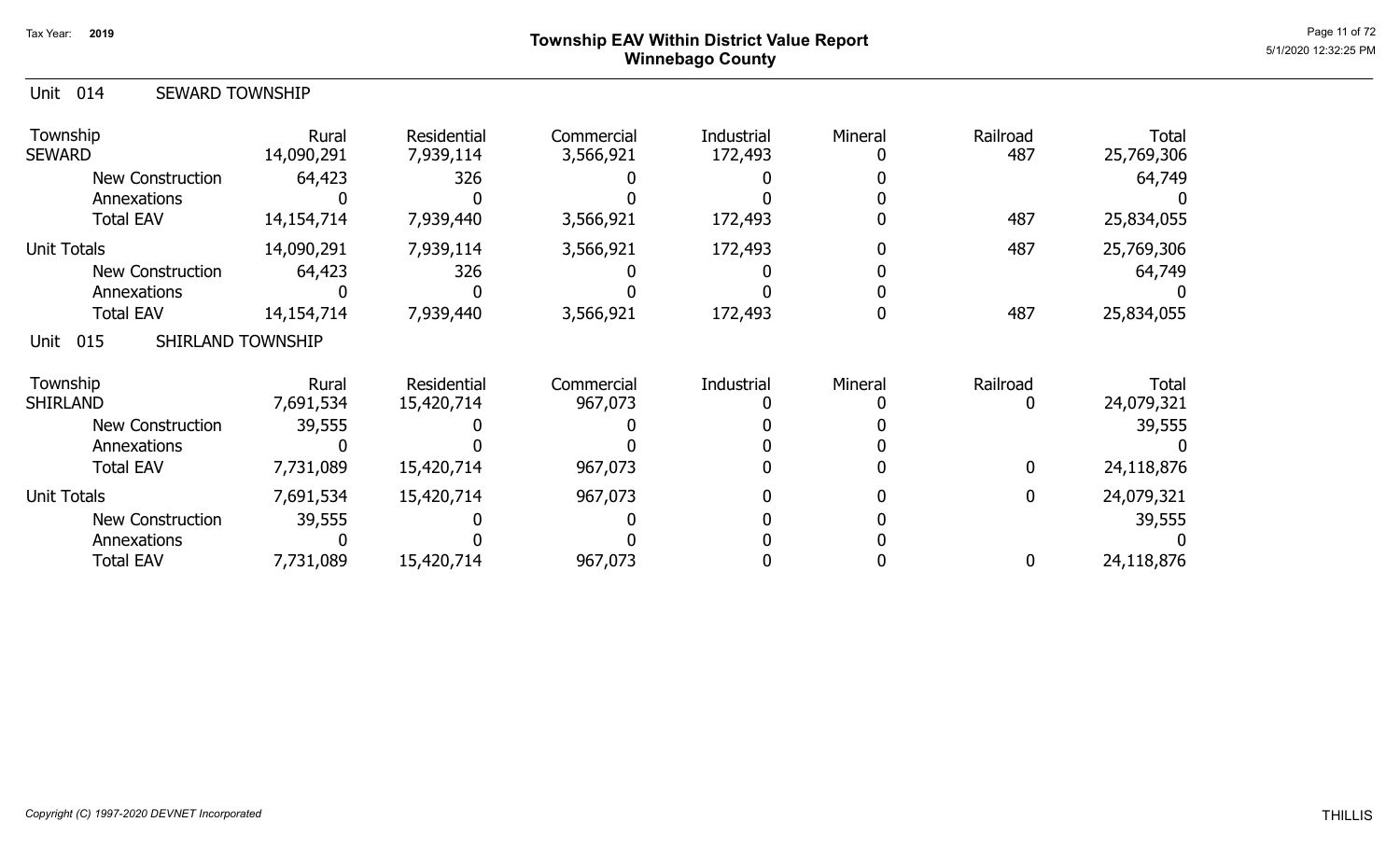### Page 12 of 72 Page 12 of 72  $^{\text{Page 12 of 72}}$ Winnebago County

|  | Unit 016 |  | <b>WINNEBAGO TOWNSHIP</b> |
|--|----------|--|---------------------------|
|--|----------|--|---------------------------|

| Township<br><b>WINNEBAGO</b> | Rural<br>11,973,134          | Residential<br>77,144,941 | Commercial<br>7,048,444 | Industrial<br>2,800,763 | Mineral | Railroad<br>770,229 | <b>Total</b><br>99,737,511 |
|------------------------------|------------------------------|---------------------------|-------------------------|-------------------------|---------|---------------------|----------------------------|
| <b>New Construction</b>      |                              | 132,895                   |                         |                         |         |                     | 132,895                    |
| Annexations                  |                              |                           |                         |                         |         |                     |                            |
| <b>Total EAV</b>             | 11,973,134                   | 77,277,836                | 7,048,444               | 2,800,763               |         | 770,229             | 99,870,406                 |
| <b>Unit Totals</b>           | 11,973,134                   | 77,144,941                | 7,048,444               | 2,800,763               |         | 770,229             | 99,737,511                 |
| <b>New Construction</b>      |                              | 132,895                   |                         |                         |         |                     | 132,895                    |
| Annexations                  |                              |                           |                         |                         |         |                     |                            |
| <b>Total EAV</b>             | 11,973,134                   | 77,277,836                | 7,048,444               | 2,800,763               |         | 770,229             | 99,870,406                 |
| 017<br>Unit                  | <b>CHERRY VALLEY VILLAGE</b> |                           |                         |                         |         |                     |                            |
| Township                     | Rural                        | Residential               | Commercial              | Industrial              | Mineral | Railroad            | Total                      |
| <b>CHERRY VALLEY</b>         | 411,970                      | 22,126,475                | 1,352,925               | 220,016                 |         | 0                   | 24,111,386                 |
| <b>New Construction</b>      |                              | 15,529                    |                         | 5,876,134               |         |                     | 5,891,663                  |
| Annexations                  |                              |                           |                         |                         |         |                     |                            |
| <b>Total EAV</b>             | 411,970                      | 22,142,004                | 1,352,925               | 6,096,150               |         | $\mathbf 0$         | 30,003,049                 |
| <b>ROCKFORD</b>              | 104,180                      | 12,441,828                | 36,359,789              | 2,378,561               |         | $\mathbf 0$         | 51,284,358                 |
| New Construction             |                              | 11,377                    | 133,215                 |                         |         |                     | 144,592                    |
| Annexations                  |                              |                           |                         |                         |         |                     |                            |
| <b>Total EAV</b>             | 104,180                      | 12,453,205                | 36,493,004              | 2,378,561               |         | $\mathbf 0$         | 51,428,950                 |
| <b>Unit Totals</b>           | 516,150                      | 34,568,303                | 37,712,714              | 2,598,577               |         | $\mathbf 0$         | 75,395,744                 |
| <b>New Construction</b>      |                              | 26,906                    | 133,215                 | 5,876,134               |         |                     | 6,036,255                  |
| Annexations                  |                              |                           |                         |                         |         |                     |                            |
| <b>Total EAV</b>             | 516,150                      | 34,595,209                | 37,845,929              | 8,474,711               |         | $\bf{0}$            | 81,431,999                 |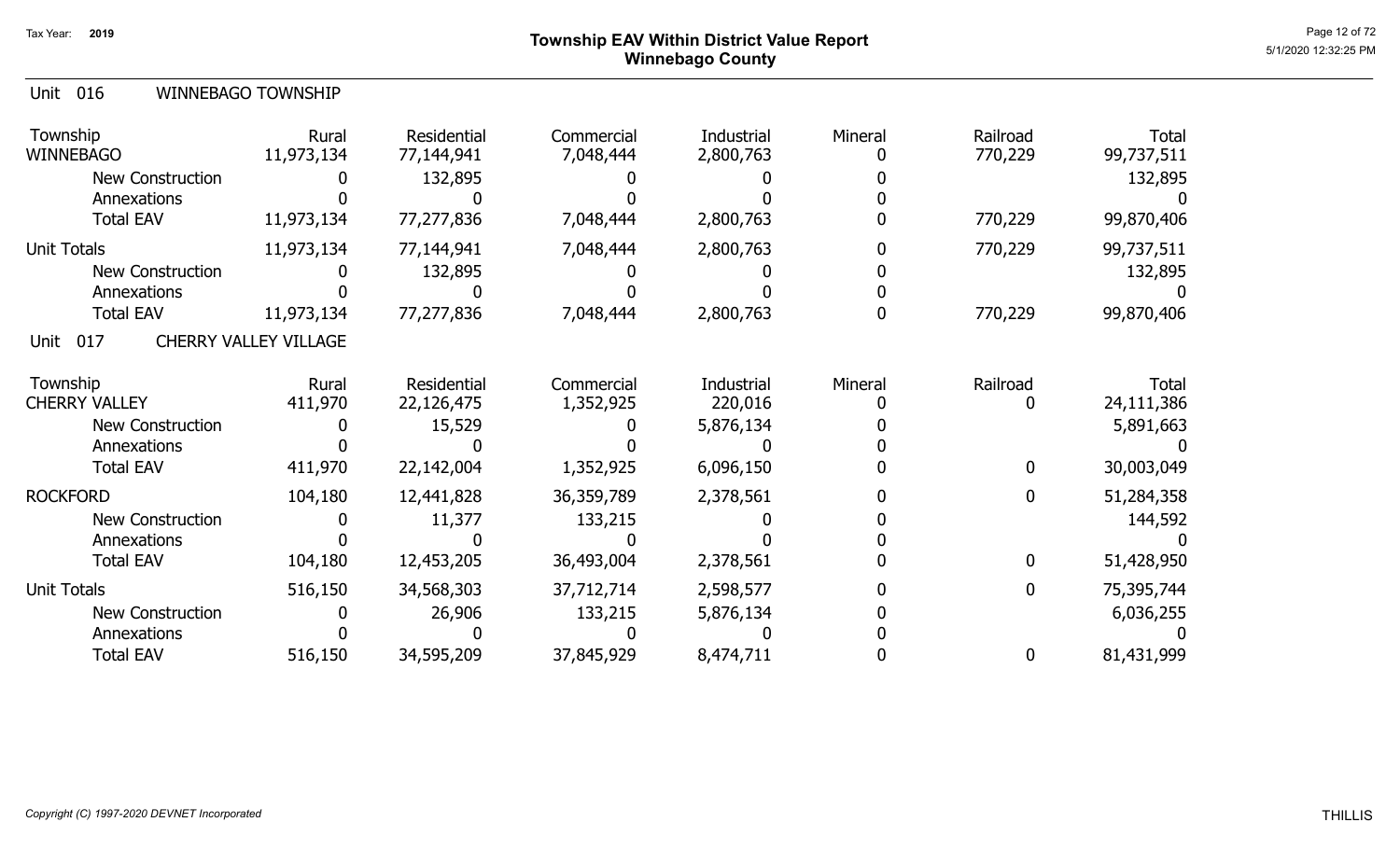#### Page 13 of 72 Page 13 of 72  $^{\text{Page 13 of 72}}$ Winnebago County

| <b>DURAND VILLAGE</b><br>018<br>Unit  |                  |                            |                          |                          |         |               |                             |
|---------------------------------------|------------------|----------------------------|--------------------------|--------------------------|---------|---------------|-----------------------------|
| Township<br><b>DURAND</b>             | Rural<br>74,307  | Residential<br>13,649,145  | Commercial<br>3,483,752  | Industrial<br>171,906    | Mineral | Railroad      | Total<br>17,379,110         |
| <b>New Construction</b>               |                  | 24,198                     | 240,476                  |                          |         |               | 264,674                     |
| Annexations                           |                  |                            |                          |                          |         |               |                             |
| <b>Total EAV</b>                      | 74,307           | 13,673,343                 | 3,724,228                | 171,906                  |         | $\mathbf 0$   | 17,643,784                  |
| <b>Unit Totals</b>                    | 74,307           | 13,649,145                 | 3,483,752                | 171,906                  |         | $\mathbf 0$   | 17,379,110                  |
| <b>New Construction</b>               |                  | 24,198                     | 240,476                  |                          |         |               | 264,674                     |
| Annexations                           |                  |                            |                          |                          |         |               |                             |
| <b>Total EAV</b>                      | 74,307           | 13,673,343                 | 3,724,228                | 171,906                  |         | $\bf{0}$      | 17,643,784                  |
| <b>LOVES PARK CITY</b><br>019<br>Unit |                  |                            |                          |                          |         |               |                             |
| Township<br><b>HARLEM</b>             | Rural<br>309,072 | Residential<br>130,493,770 | Commercial<br>28,038,087 | Industrial<br>16,919,478 | Mineral | Railroad<br>0 | <b>Total</b><br>175,760,407 |
| <b>New Construction</b>               |                  | 515,313                    | 720,882                  | 1,826,526                |         |               | 3,062,721                   |
| Annexations                           |                  |                            |                          |                          |         |               |                             |
| <b>Total EAV</b>                      | 309,072          | 131,009,083                | 28,758,969               | 18,746,004               |         | $\mathbf{0}$  | 178,823,128                 |
| <b>ROCKFORD</b>                       | 57,173           | 102,847,339                | 55,718,694               | 21,031,345               |         | $\mathbf 0$   | 179,654,551                 |
| <b>New Construction</b>               |                  | 252,434                    | 1,404,189                | 202,710                  |         |               | 1,859,333                   |
| Annexations                           |                  |                            |                          |                          |         |               |                             |
| <b>Total EAV</b>                      | 57,173           | 103,099,773                | 57,122,883               | 21,234,055               |         | $\mathbf 0$   | 181,513,884                 |
| <b>Unit Totals</b>                    | 366,245          | 233, 341, 109              | 83,756,781               | 37,950,823               |         | $\mathbf 0$   | 355,414,958                 |
| <b>New Construction</b>               |                  | 767,747                    | 2,125,071                | 2,029,236                |         |               | 4,922,054                   |
| Annexations                           |                  |                            |                          |                          |         |               |                             |
| <b>Total EAV</b>                      | 366,245          | 234,108,856                | 85,881,852               | 39,980,059               |         | $\bf{0}$      | 360,337,012                 |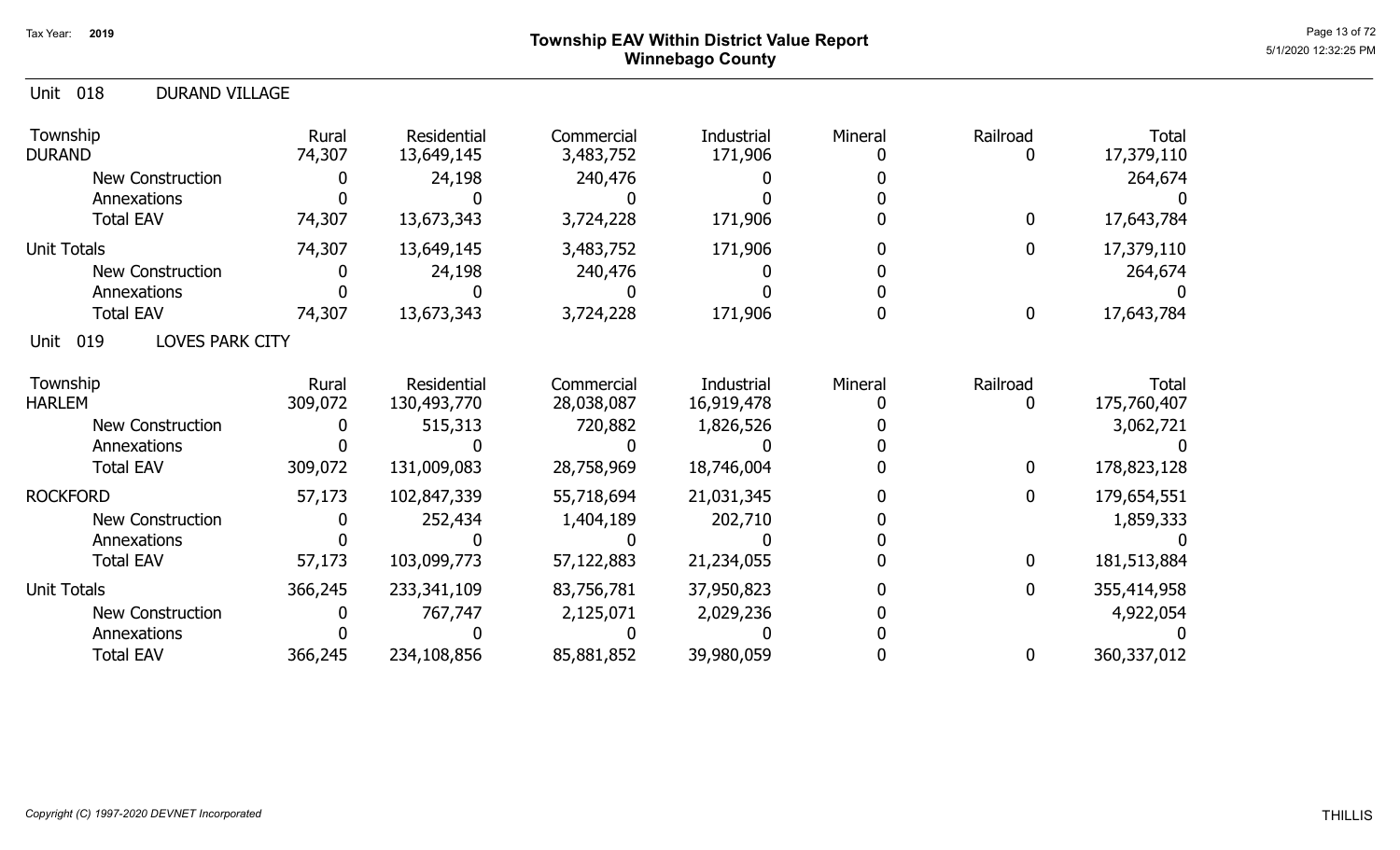## Page 14 of 72 Page 14 of 72 Page 14 of 72 Winnebago County

#### 020 Unit MACHESNEY PARK VILLAGE

| Township<br><b>HARLEM</b>          | Rural<br>305,999 | Residential<br>262,140,609 | Commercial<br>43,776,887 | Industrial<br>25,511,388 | Mineral | Railroad     | Total<br>331,734,883 |
|------------------------------------|------------------|----------------------------|--------------------------|--------------------------|---------|--------------|----------------------|
| <b>New Construction</b>            | 0                | 1,348,315                  | 1,398,276                | 803,196                  |         |              | 3,549,787            |
| Annexations                        | 8,225            |                            |                          |                          |         |              | 8,225                |
| <b>Total EAV</b>                   | 305,999          | 263,488,924                | 45,175,163               | 26,314,584               |         | $\mathbf 0$  | 335,284,670          |
| <b>OWEN</b>                        | 1,508            | 11,162,039                 |                          |                          |         | $\mathbf{0}$ | 11,163,547           |
| New Construction                   |                  | 48,037                     |                          |                          |         |              | 48,037               |
| Annexations                        |                  |                            |                          |                          |         |              |                      |
| <b>Total EAV</b>                   | 1,508            | 11,210,076                 |                          |                          |         | 0            | 11,211,584           |
| <b>Unit Totals</b>                 | 307,507          | 273,302,648                | 43,776,887               | 25,511,388               |         | $\mathbf 0$  | 342,898,430          |
| <b>New Construction</b>            | 0                | 1,396,352                  | 1,398,276                | 803,196                  |         |              | 3,597,824            |
| Annexations                        | 8,225            |                            |                          |                          |         |              | 8,225                |
| <b>Total EAV</b>                   | 307,507          | 274,699,000                | 45,175,163               | 26,314,584               |         | $\bf{0}$     | 346,496,254          |
| NEW MILFORD VILLAGE<br>021<br>Unit |                  |                            |                          |                          |         |              |                      |
| Township                           | Rural            | Residential                | Commercial               | Industrial               | Mineral | Railroad     | Total                |
| <b>ROCKFORD</b>                    | 338,425          | 7,807,901                  | 810,256                  | 316,780                  |         |              | 9,273,362            |
| New Construction                   |                  | 57,947                     |                          |                          |         |              | 57,947               |
| Annexations                        |                  |                            |                          |                          |         |              |                      |
| <b>Total EAV</b>                   | 338,425          | 7,865,848                  | 810,256                  | 316,780                  |         | 0            | 9,331,309            |
| <b>Unit Totals</b>                 | 338,425          | 7,807,901                  | 810,256                  | 316,780                  |         | $\mathbf 0$  | 9,273,362            |
| <b>New Construction</b>            |                  | 57,947                     |                          |                          |         |              | 57,947               |
| Annexations                        |                  |                            |                          |                          |         |              |                      |
| <b>Total EAV</b>                   | 338,425          | 7,865,848                  | 810,256                  | 316,780                  |         | $\mathbf 0$  | 9,331,309            |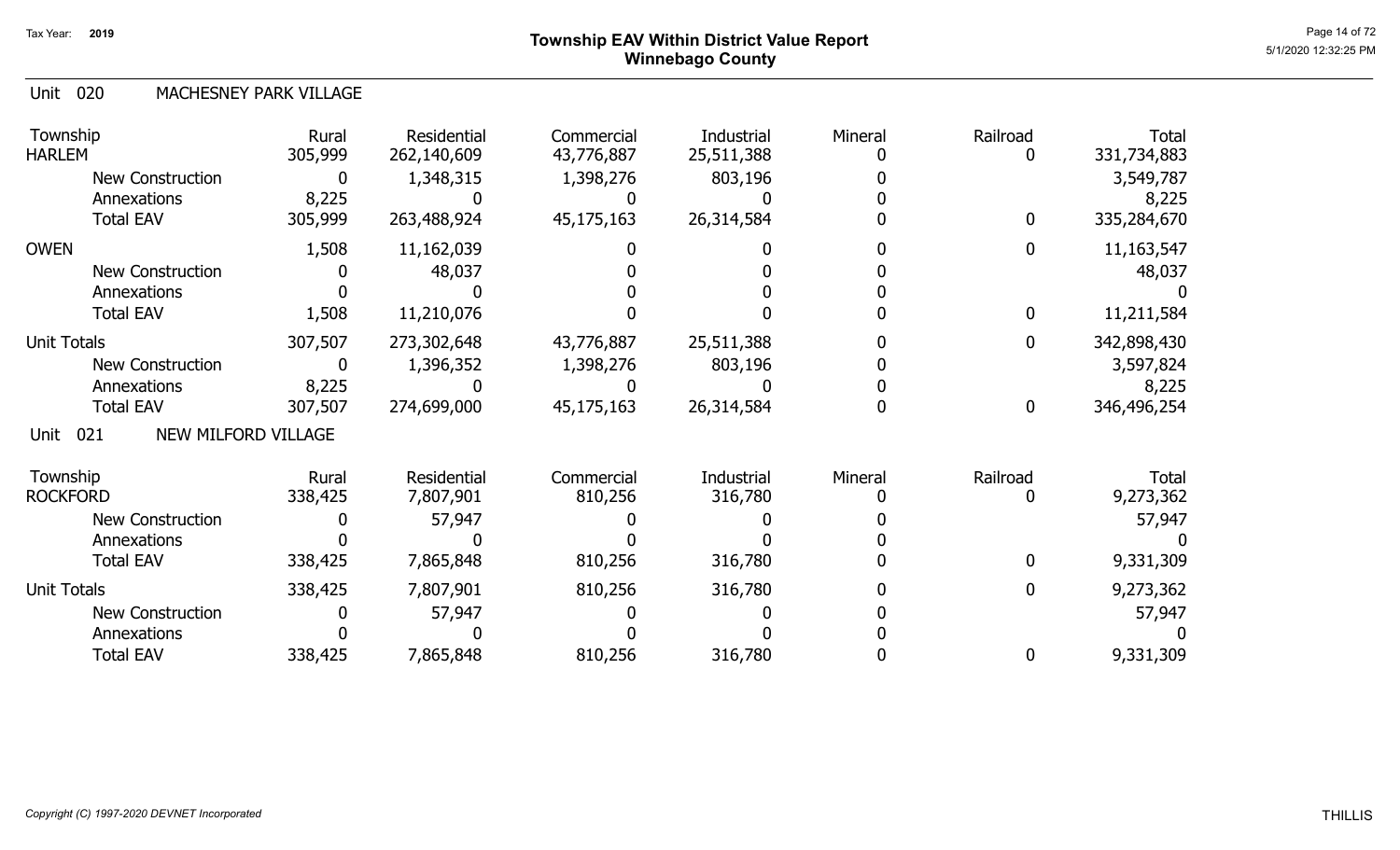### Page 15 of 72 Township EAV Within District Value Report And The Control of the Control of the Control of the C Winnebago County

| 022<br>PECATONICA VILLAGE<br>Unit |                  |                                  |                          |                                 |         |                  |                             |
|-----------------------------------|------------------|----------------------------------|--------------------------|---------------------------------|---------|------------------|-----------------------------|
| Township<br><b>PECATONICA</b>     | Rural<br>89,059  | Residential<br>22,907,615        | Commercial<br>2,739,851  | Industrial<br>1,794,668         | Mineral | Railroad<br>0    | Total<br>27,531,193         |
| <b>New Construction</b>           | 0                | 83,357                           |                          |                                 |         |                  | 83,357                      |
| Annexations                       | 38,770           |                                  |                          |                                 |         |                  | 38,770                      |
| <b>Total EAV</b>                  | 89,059           | 22,990,972                       | 2,739,851                | 1,794,668                       |         | $\mathbf{0}$     | 27,614,550                  |
| <b>Unit Totals</b>                | 89,059           | 22,907,615                       | 2,739,851                | 1,794,668                       |         | $\overline{0}$   | 27,531,193                  |
| <b>New Construction</b>           | 0                | 83,357                           |                          |                                 |         |                  | 83,357                      |
| Annexations                       | 38,770           |                                  |                          |                                 |         |                  | 38,770                      |
| <b>Total EAV</b>                  | 89,059           | 22,990,972                       | 2,739,851                | 1,794,668                       |         | $\boldsymbol{0}$ | 27,614,550                  |
| ROCKFORD CITY<br>023<br>Unit      |                  |                                  |                          |                                 |         |                  |                             |
| Township<br><b>CHERRY VALLEY</b>  | Rural<br>243,726 | <b>Residential</b><br>49,464,328 | Commercial<br>38,025,606 | <b>Industrial</b><br>38,990,088 | Mineral | Railroad<br>0    | <b>Total</b><br>126,723,748 |
| New Construction                  |                  | 81,632                           |                          |                                 |         |                  | 81,632                      |
| Annexations                       |                  |                                  | 7,731,329                |                                 |         |                  | 7,731,329                   |
| <b>Total EAV</b>                  | 243,726          | 49,545,960                       | 38,025,606               | 38,990,088                      |         | $\mathbf{0}$     | 126,805,380                 |
| <b>OWEN</b>                       | 133,767          | 6,302,008                        | 1,202,492                | 11,394,815                      |         | 0                | 19,033,082                  |
| New Construction                  |                  | 59,902                           |                          |                                 |         |                  | 59,902                      |
| Annexations                       |                  |                                  |                          |                                 |         |                  |                             |
| <b>Total EAV</b>                  | 133,767          | 6,361,910                        | 1,202,492                | 11,394,815                      |         | $\mathbf{0}$     | 19,092,984                  |
| <b>WINNEBAGO</b>                  | 118,163          |                                  |                          |                                 |         | 0                | 118,163                     |
| <b>New Construction</b>           |                  |                                  |                          |                                 |         |                  |                             |
| Annexations                       |                  |                                  |                          |                                 |         |                  |                             |
| <b>Total EAV</b>                  | 118,163          |                                  |                          |                                 |         | 0                | 118,163                     |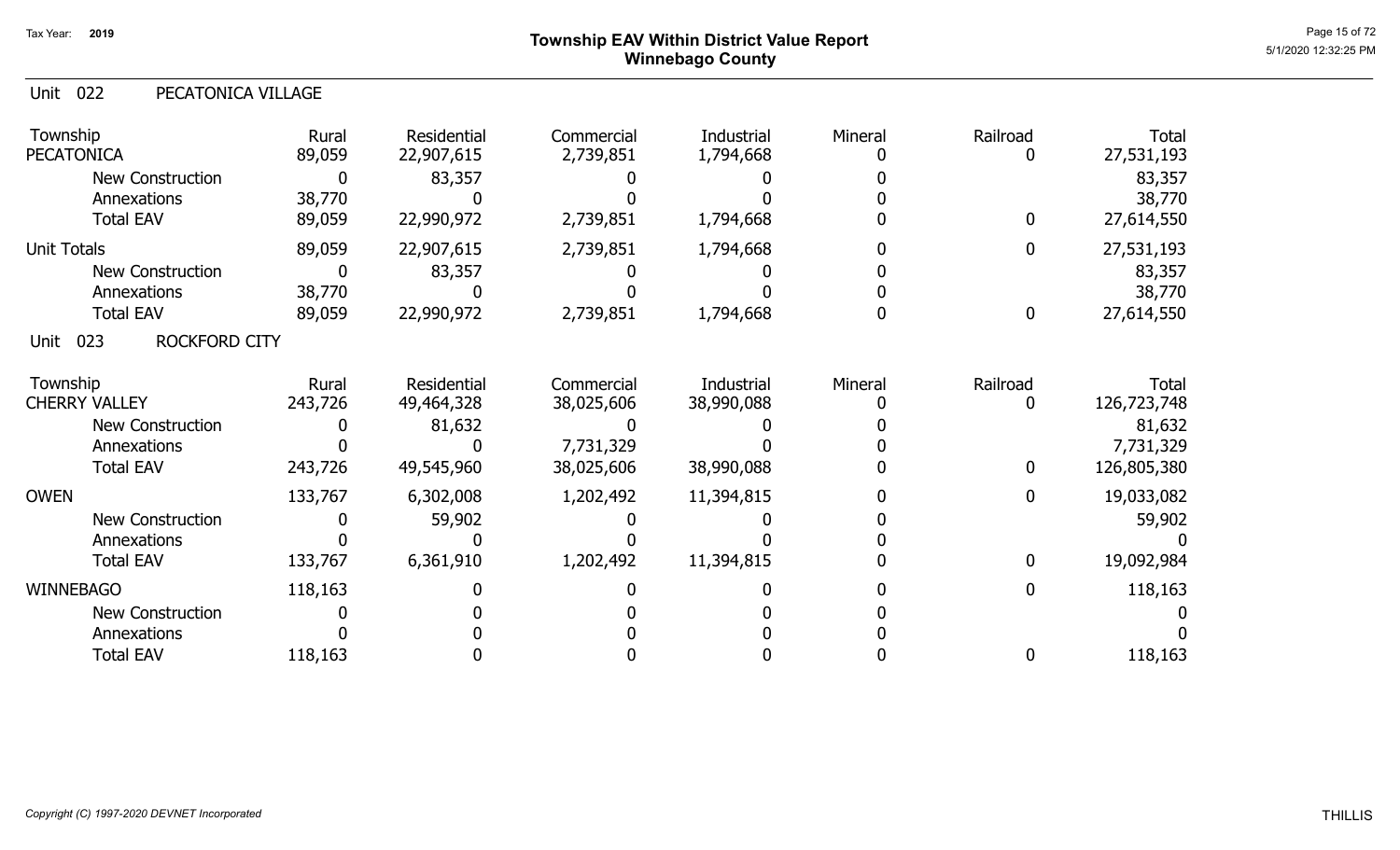# Page 16 of 72<br>Page 16 of 72<br>5/1/2020 12:32:25 PM Winnebago County

#### Unit 023 Township **Rural** Residential Commercial Industrial Mineral Railroad Total ROCKFORD CITY ROCKFORD 757,125 Residential<br>954,901,488

| Township<br><b>ROCKFORD</b>           | Rural<br>757,125 | Residential<br>954,901,488 | Commercial<br>408,655,461 | Industrial<br>102,923,150 | Mineral | Railroad<br>124,511 | Total<br>1,467,361,735 |
|---------------------------------------|------------------|----------------------------|---------------------------|---------------------------|---------|---------------------|------------------------|
| New Construction                      | $\mathbf 0$      | 1,779,927                  | 3,651,356                 | 906,380                   |         |                     | 6,337,663              |
| Annexations                           | 697              | 41,681                     |                           |                           |         |                     | 42,378                 |
| <b>Total EAV</b>                      | 757,125          | 956,681,415                | 412,306,817               | 103,829,530               |         | 124,511             | 1,473,699,398          |
| Unit Totals                           | 1,252,781        | 1,010,667,824              | 447,883,559               | 153,308,053               |         | 124,511             | 1,613,236,728          |
| <b>New Construction</b>               | $\mathbf 0$      | 1,921,461                  | 3,651,356                 | 906,380                   |         |                     | 6,479,197              |
| Annexations                           | 697              | 41,681                     | 7,731,329                 |                           |         |                     | 7,773,707              |
| <b>Total EAV</b>                      | 1,252,781        | 1,012,589,285              | 451,534,915               | 154,214,433               |         | 124,511             | 1,619,715,925          |
| 024<br><b>ROCKTON VILLAGE</b><br>Unit |                  |                            |                           |                           |         |                     |                        |
| Township                              | Rural            | <b>Residential</b>         | Commercial                | Industrial                | Mineral | Railroad            | Total                  |
| <b>ROCKTON</b>                        | 477,391          | 102,049,703                | 8,427,958                 | 4,352,141                 |         | 0                   | 115,307,193            |
| <b>New Construction</b>               |                  | 975,203                    | 10,379                    |                           |         |                     | 985,582                |
| Annexations                           |                  |                            |                           |                           |         |                     |                        |
| <b>Total EAV</b>                      | 477,391          | 103,024,906                | 8,438,337                 | 4,352,141                 |         | 0                   | 116,292,775            |
| <b>ROSCOE</b>                         | 16,692           | 34,691,914                 | 11,730,102                |                           |         | $\mathbf 0$         | 46,438,708             |
| <b>New Construction</b>               |                  | 177,330                    | 4,337                     |                           |         |                     | 181,667                |
| Annexations                           |                  |                            |                           |                           |         |                     |                        |
| <b>Total EAV</b>                      | 16,692           | 34,869,244                 | 11,734,439                |                           |         | $\mathbf 0$         | 46,620,375             |
| Unit Totals                           | 494,083          | 136,741,617                | 20,158,060                | 4,352,141                 |         | 0                   | 161,745,901            |
| New Construction                      |                  | 1,152,533                  | 14,716                    |                           |         |                     | 1,167,249              |
| Annexations                           |                  |                            |                           |                           |         |                     |                        |
| <b>Total EAV</b>                      | 494,083          | 137,894,150                | 20,172,776                | 4,352,141                 |         | 0                   | 162,913,150            |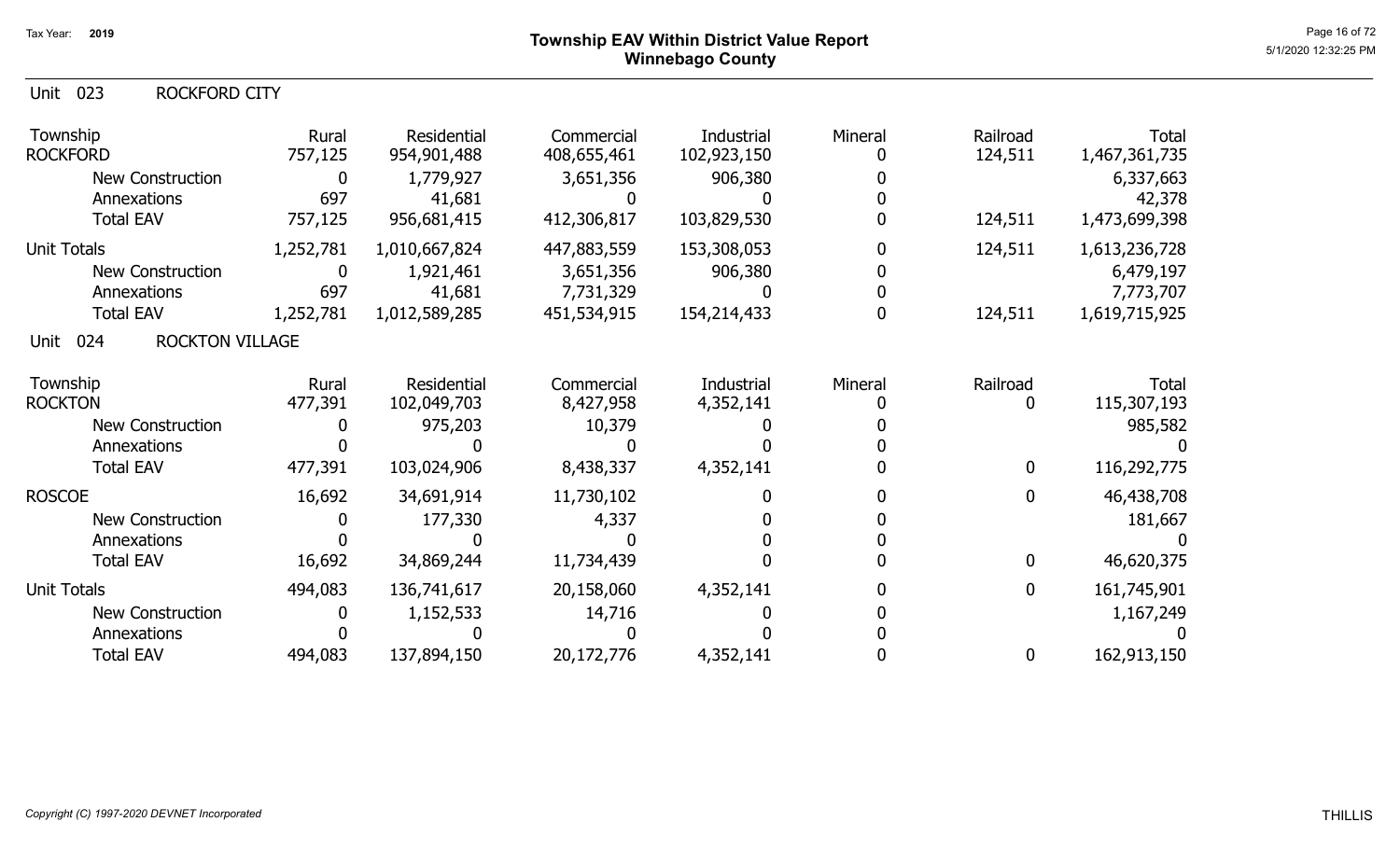## Page 17 of 72 Township EAV Within District Value Report And The Control of the Control of the Control of the C Winnebago County

#### 025 Unit ROSCOE VILLAGE

| Township<br><b>HARLEM</b>        | Rural<br>67,681 | Residential<br>50,250,025 | Commercial<br>3,926,784  | Industrial<br>3,979,807 | Mineral | Railroad    | <b>Total</b><br>58,224,297 |
|----------------------------------|-----------------|---------------------------|--------------------------|-------------------------|---------|-------------|----------------------------|
| <b>New Construction</b>          |                 | 125,561                   |                          |                         |         |             | 125,561                    |
| Annexations                      |                 |                           |                          |                         |         |             |                            |
| <b>Total EAV</b>                 | 67,681          | 50,375,586                | 3,926,784                | 3,979,807               |         | $\mathbf 0$ | 58,349,858                 |
| <b>OWEN</b>                      |                 | 1,806,602                 |                          |                         |         | 0           | 1,806,602                  |
| <b>New Construction</b>          |                 |                           |                          |                         |         |             |                            |
| Annexations                      |                 |                           |                          |                         |         |             |                            |
| <b>Total EAV</b>                 |                 | 1,806,602                 |                          |                         |         | 0           | 1,806,602                  |
| <b>ROCKTON</b>                   | 1,287           | 21,270,669                |                          |                         |         | 0           | 21,271,956                 |
| <b>New Construction</b>          |                 | 3,091                     |                          |                         |         |             | 3,091                      |
| Annexations                      |                 |                           |                          |                         |         |             |                            |
| <b>Total EAV</b>                 | 1,287           | 21,273,760                |                          |                         |         | 0           | 21,275,047                 |
| <b>ROSCOE</b>                    | 636,086         | 101,119,978               | 35,452,129               | 7,898,538               |         | 0           | 145,106,731                |
| New Construction                 |                 | 1,965,367                 | 1,326,759                | 193,699                 |         |             | 3,485,825                  |
| Annexations                      |                 |                           |                          |                         |         |             |                            |
| <b>Total EAV</b>                 | 636,086         | 103,085,345               | 36,778,888               | 8,092,237               |         | 0           | 148,592,556                |
| <b>Unit Totals</b>               | 705,054         | 174,447,274               | 39,378,913               | 11,878,345              |         | 0           | 226,409,586                |
| <b>New Construction</b>          |                 | 2,094,019                 | 1,326,759                | 193,699                 |         |             | 3,614,477                  |
| Annexations                      |                 |                           |                          |                         |         |             |                            |
| <b>Total EAV</b>                 | 705,054         | 176,541,293               | 40,705,672               | 12,072,044              |         | 0           | 230,024,063                |
| SOUTH BELOIT CITY<br>026<br>Unit |                 |                           |                          |                         |         |             |                            |
| Township<br><b>ROCKTON</b>       | Rural<br>23,321 | Residential<br>42,915,257 | Commercial<br>10,395,809 | Industrial<br>9,825,208 | Mineral | Railroad    | <b>Total</b><br>63,159,595 |
| <b>New Construction</b>          |                 | 230,142                   | 82,349                   |                         |         |             | 312,491                    |
| Annexations                      |                 |                           |                          |                         |         |             |                            |
| <b>Total EAV</b>                 | 23,321          | 43,145,399                | 10,478,158               | 9,825,208               |         | 0           | 63,472,086                 |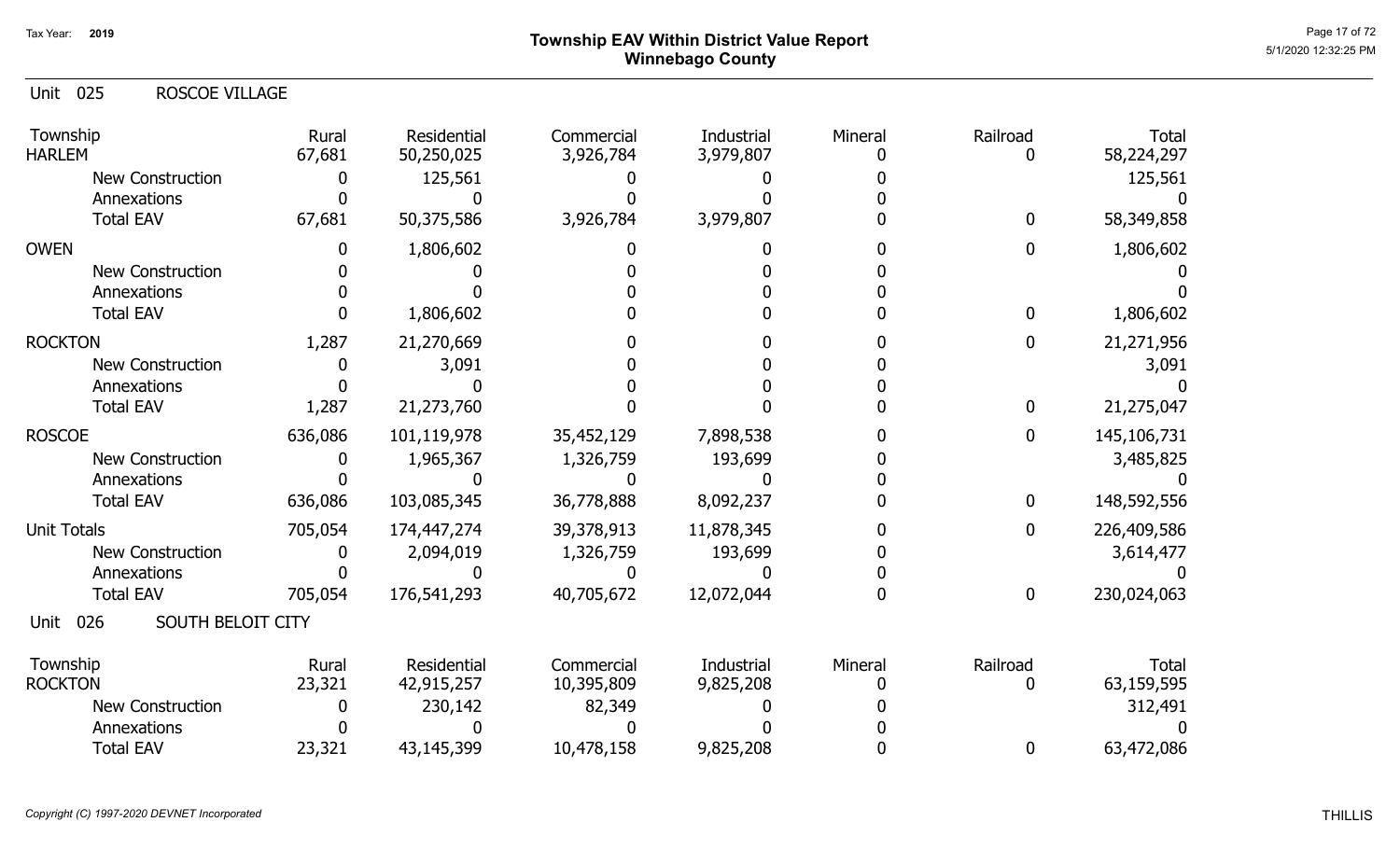### Page 18 of 72 Township EAV Within District Value Report And The Control of the Control of the Control of the C Winnebago County

| 026<br>Unit<br>SOUTH BELOIT CITY        |                  |                           |                          |                         |         |               |                     |
|-----------------------------------------|------------------|---------------------------|--------------------------|-------------------------|---------|---------------|---------------------|
| Township<br><b>ROSCOE</b>               | Rural<br>332,502 | Residential<br>39,153,149 | Commercial<br>11,655,427 | Industrial<br>6,540,775 | Mineral | Railroad<br>0 | Total<br>57,681,853 |
| New Construction                        | O                | 20,917                    | 5,784                    | 1,290,518               |         |               | 1,317,219           |
| Annexations                             | 2,912            |                           |                          |                         |         |               | 2,912               |
| <b>Total EAV</b>                        | 332,502          | 39,174,066                | 11,661,211               | 7,831,293               |         | $\mathbf{0}$  | 58,999,072          |
| <b>Unit Totals</b>                      | 355,823          | 82,068,406                | 22,051,236               | 16,365,983              |         | $\mathbf 0$   | 120,841,448         |
| <b>New Construction</b>                 |                  | 251,059                   | 88,133                   | 1,290,518               |         |               | 1,629,710           |
| Annexations                             | 2,912            |                           |                          |                         |         |               | 2,912               |
| <b>Total EAV</b>                        | 355,823          | 82,319,465                | 22,139,369               | 17,656,501              |         | 0             | 122,471,158         |
| <b>WINNEBAGO VILLAGE</b><br>027<br>Unit |                  |                           |                          |                         |         |               |                     |
| Township<br>WINNEBAGO                   | Rural<br>157,280 | Residential<br>43,114,120 | Commercial<br>5,350,291  | Industrial<br>708,008   | Mineral | Railroad<br>0 | Total<br>49,329,699 |
| <b>New Construction</b>                 |                  | 93,604                    |                          |                         |         |               | 93,604              |
| Annexations                             |                  |                           |                          |                         |         |               |                     |
| <b>Total EAV</b>                        | 157,280          | 43,207,724                | 5,350,291                | 708,008                 |         | $\mathbf{0}$  | 49,423,303          |
| <b>Unit Totals</b>                      | 157,280          | 43,114,120                | 5,350,291                | 708,008                 |         | 0             | 49,329,699          |
| <b>New Construction</b>                 |                  | 93,604                    |                          |                         |         |               | 93,604              |
| Annexations                             |                  |                           |                          |                         |         |               |                     |
| <b>Total EAV</b>                        | 157,280          | 43,207,724                | 5,350,291                | 708,008                 |         | 0             | 49,423,303          |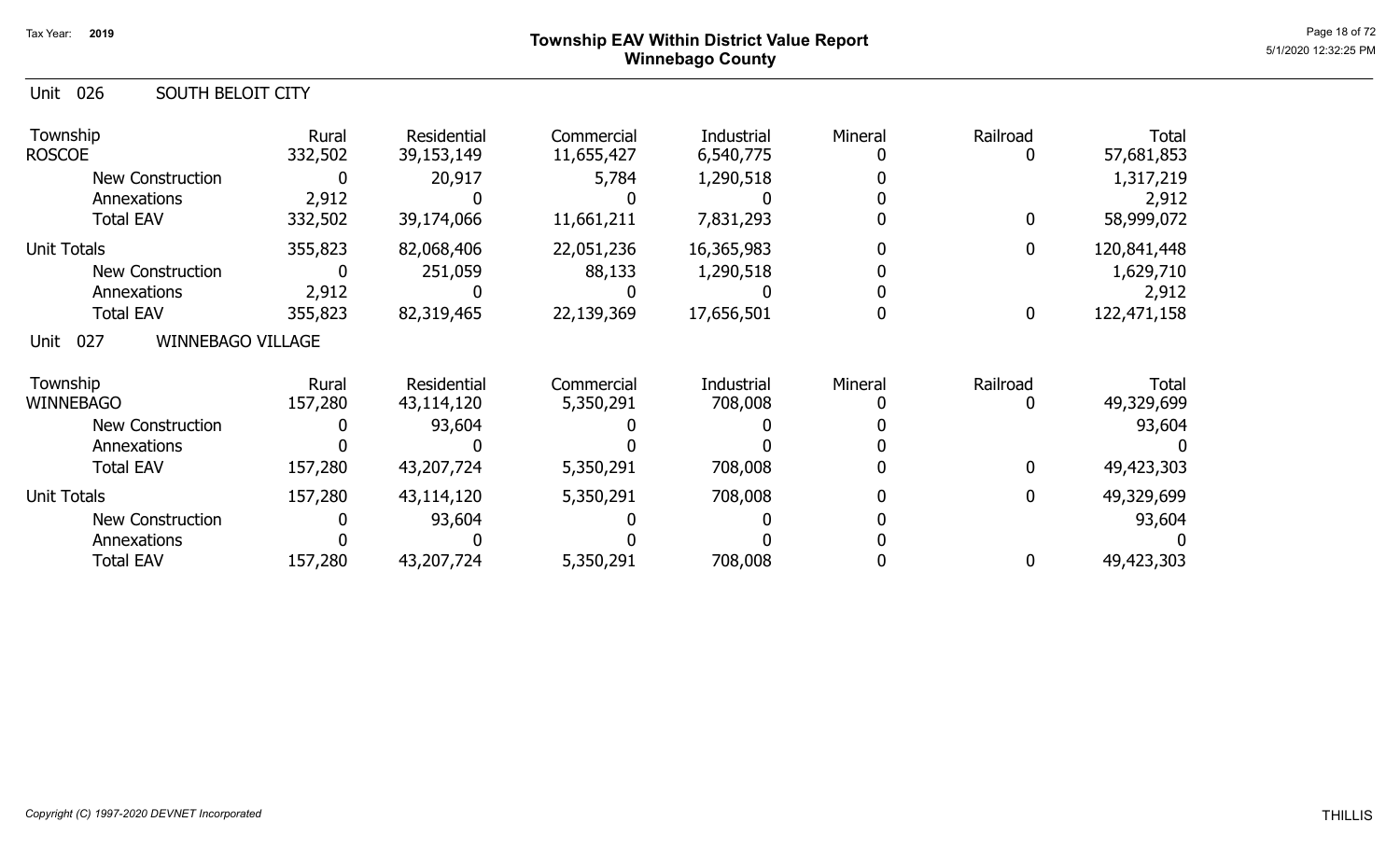#### Page 19 of 72  $^{\text{Page 19 of 72}}$ Winnebago County

| <b>Unit 030</b><br><b>BLACKHAWK FIRE</b> |                    |                            |                         |                         |         |               |                      |
|------------------------------------------|--------------------|----------------------------|-------------------------|-------------------------|---------|---------------|----------------------|
| Township<br><b>ROCKFORD</b>              | Rural<br>3,910,626 | Residential<br>36,205,661  | Commercial<br>2,218,739 | Industrial<br>1,411,328 | Mineral | Railroad<br>0 | Total<br>43,746,354  |
| <b>New Construction</b>                  | 72,477             | 183,070                    |                         | 20,136                  |         |               | 275,683              |
| Annexations                              |                    |                            |                         |                         |         |               |                      |
| <b>Total EAV</b>                         | 3,983,103          | 36,388,731                 | 2,218,739               | 1,431,464               |         | $\mathbf{0}$  | 44,022,037           |
| Unit Totals                              | 3,910,626          | 36,205,661                 | 2,218,739               | 1,411,328               |         | 0             | 43,746,354           |
| <b>New Construction</b>                  | 72,477             | 183,070                    |                         | 20,136                  |         |               | 275,683              |
| Annexations                              |                    |                            |                         |                         |         |               |                      |
| <b>Total EAV</b>                         | 3,983,103          | 36,388,731                 | 2,218,739               | 1,431,464               |         | $\mathbf 0$   | 44,022,037           |
| CHERRY VALLEY FIRE<br>Unit 031           |                    |                            |                         |                         |         |               |                      |
| Township<br><b>CHERRY VALLEY</b>         | Rural<br>5,106,888 | Residential<br>148,601,858 | Commercial<br>4,564,169 | Industrial<br>1,556,717 | Mineral | Railroad<br>0 | Total<br>159,829,632 |
| <b>New Construction</b>                  | 2,988              | 108,792                    | 1,052                   | 5,876,134               |         |               | 5,988,966            |
| Annexations                              |                    |                            |                         |                         |         |               |                      |
| <b>Total EAV</b>                         | 5,109,876          | 148,710,650                | 4,565,221               | 7,432,851               |         | $\mathbf 0$   | 165,818,598          |
| <b>ROCKFORD</b>                          | 858,197            | 117,129,491                | 43,472,240              | 2,686,084               |         | 0             | 164,146,012          |
| <b>New Construction</b>                  |                    | 132,906                    | 133,215                 |                         |         |               | 266,121              |
| Annexations                              |                    |                            |                         |                         |         |               |                      |
| <b>Total EAV</b>                         | 858,197            | 117,262,397                | 43,605,455              | 2,686,084               |         | $\mathbf 0$   | 164,412,133          |
| Unit Totals                              | 5,965,085          | 265,731,349                | 48,036,409              | 4,242,801               |         | $\mathbf 0$   | 323,975,644          |
| <b>New Construction</b>                  | 2,988              | 241,698                    | 134,267                 | 5,876,134               |         |               | 6,255,087            |
| Annexations                              |                    |                            |                         |                         |         |               |                      |
| <b>Total EAV</b>                         | 5,968,073          | 265,973,047                | 48,170,676              | 10,118,935              |         | 0             | 330,230,731          |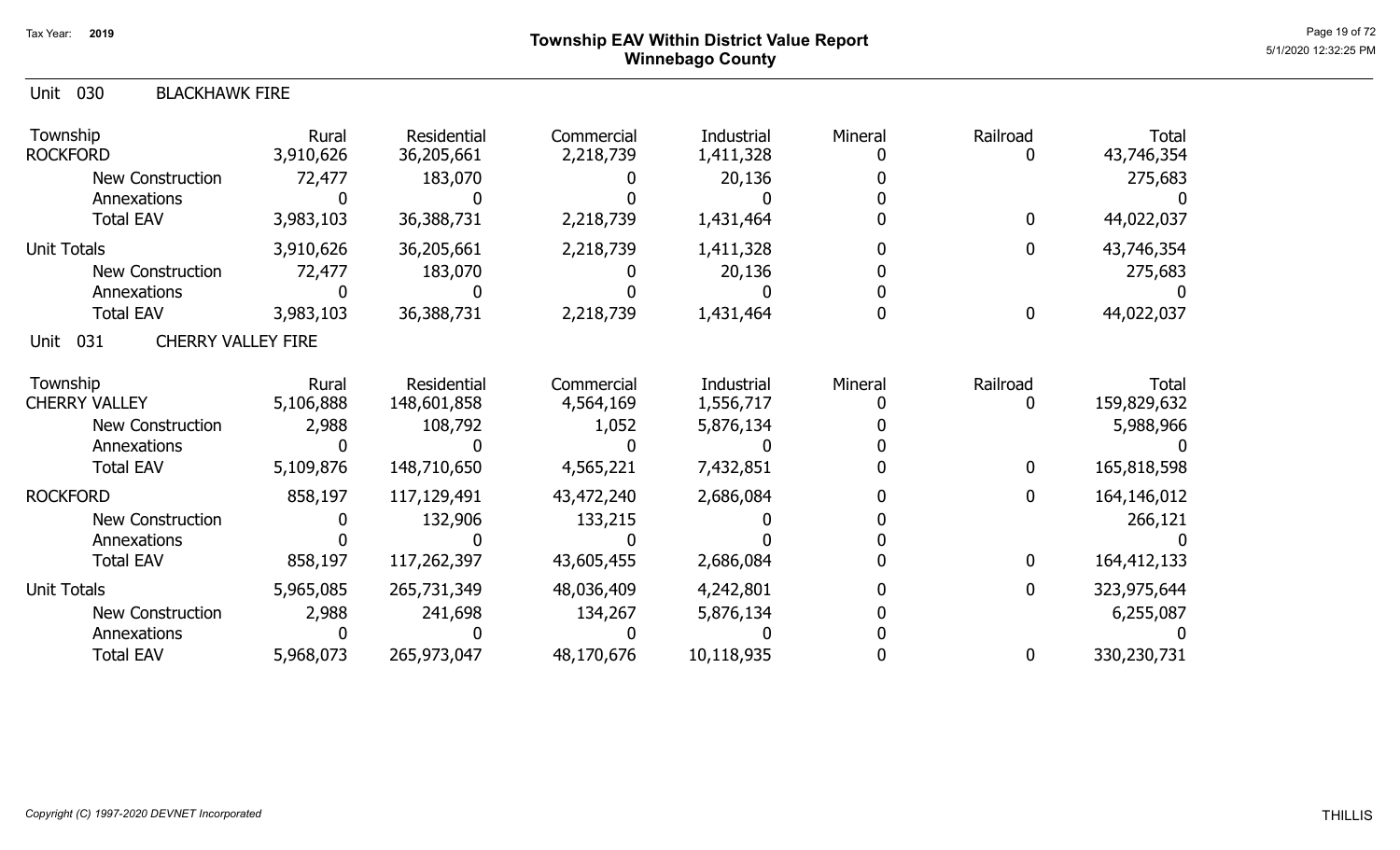Unit 033 FIRE 1

| Township<br><b>DURAND</b> | Rural<br>9,900,084 | Residential<br>25,816,839 | Commercial<br>3,971,632 | Industrial<br>234,183 | Mineral | Railroad | Total<br>39,922,738 |
|---------------------------|--------------------|---------------------------|-------------------------|-----------------------|---------|----------|---------------------|
| New Construction          | 75,170             | 36,864                    | 240,476                 |                       |         |          | 352,510             |
| Annexations               |                    |                           |                         |                       |         |          |                     |
| <b>Total EAV</b>          | 9,975,254          | 25,853,703                | 4,212,108               | 234,183               |         |          | 40,275,248          |
| <b>HARRISON</b>           | 6,595,739          | 8,462,215                 | 361,167                 |                       |         |          | 15,419,121          |
| <b>New Construction</b>   | 114,587            | 124,811                   |                         |                       |         |          | 239,398             |
| Annexations               |                    |                           |                         |                       |         |          |                     |
| <b>Total EAV</b>          | 6,710,326          | 8,587,026                 | 361,167                 |                       |         |          | 15,658,519          |
| <b>LAONA</b>              | 7,524,519          | 27,507,927                | 396,742                 | 9,774                 |         |          | 35,438,962          |
| <b>New Construction</b>   | 39,361             | 123,269                   |                         |                       |         |          | 162,630             |
| Annexations               |                    |                           |                         |                       |         |          |                     |
| <b>Total EAV</b>          | 7,563,880          | 27,631,196                | 396,742                 | 9,774                 |         |          | 35,601,592          |
| <b>SHIRLAND</b>           | 5,093,048          | 11,278,128                | 495,084                 |                       |         |          | 16,866,260          |
| <b>New Construction</b>   | 33,139             |                           |                         |                       |         |          | 33,139              |
| Annexations               |                    |                           |                         |                       |         |          |                     |
| <b>Total EAV</b>          | 5,126,187          | 11,278,128                | 495,084                 |                       |         |          | 16,899,399          |
| Unit Totals               | 29,113,390         | 73,065,109                | 5,224,625               | 243,957               |         | 0        | 107,647,081         |
| <b>New Construction</b>   | 262,257            | 284,944                   | 240,476                 |                       |         |          | 787,677             |
| Annexations               |                    |                           |                         |                       |         |          |                     |
| <b>Total EAV</b>          | 29,375,647         | 73,350,053                | 5,465,101               | 243,957               |         | 0        | 108,434,758         |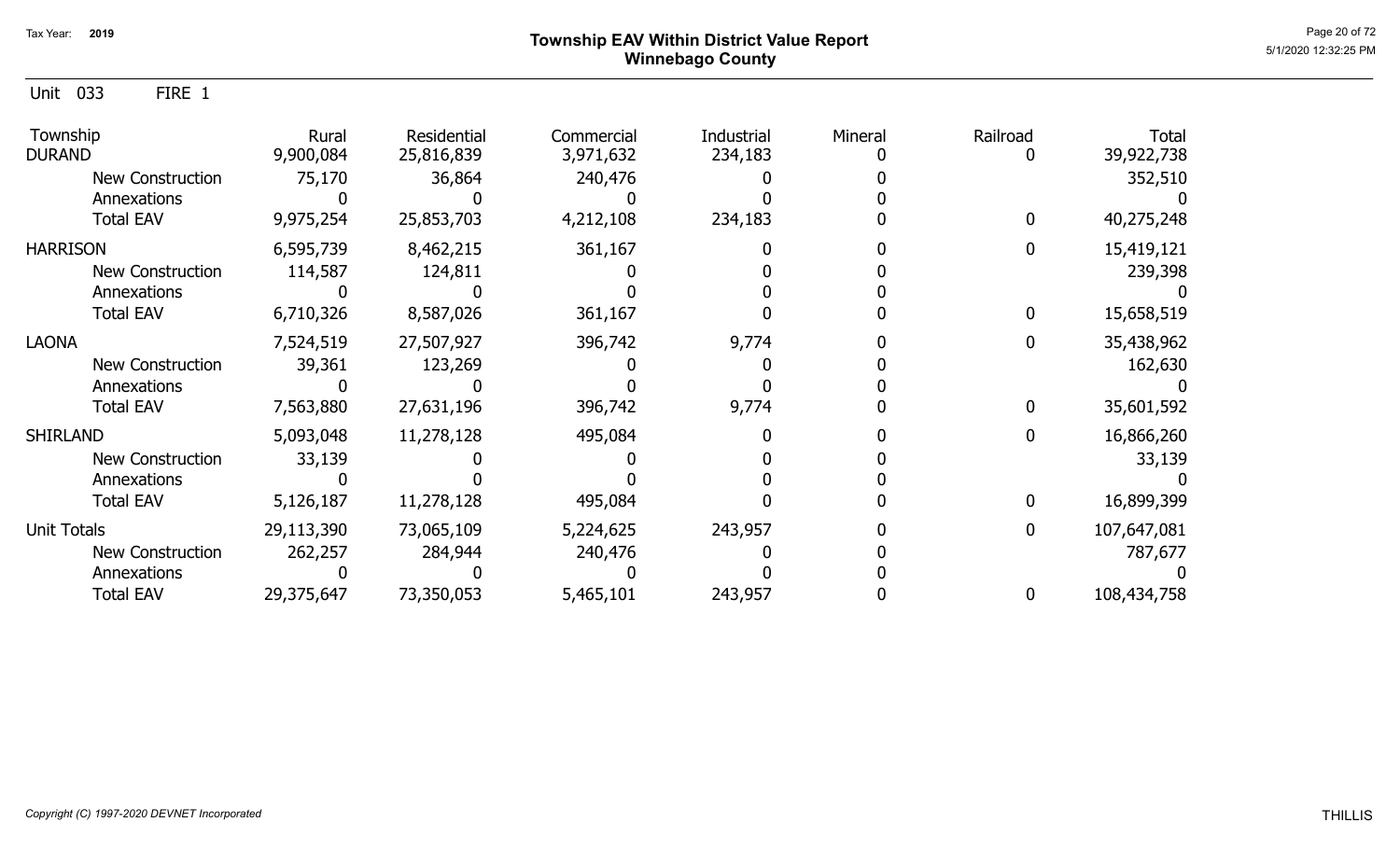# Page 21 of 72<br>Page 21 of 72<br>5/1/2020 12:32:25 PM Winnebago County

| Unit 034<br><b>GERMAN VALLEY FIRE</b> |                    |                            |                          |                          |         |              |                      |
|---------------------------------------|--------------------|----------------------------|--------------------------|--------------------------|---------|--------------|----------------------|
| Township<br><b>SEWARD</b>             | Rural<br>1,542,734 | Residential<br>173,149     | Commercial               | Industrial               | Mineral | Railroad     | Total<br>1,715,883   |
| <b>New Construction</b>               | 41,221             |                            |                          |                          |         |              | 41,221               |
| Annexations                           |                    |                            |                          |                          |         |              |                      |
| <b>Total EAV</b>                      | 1,583,955          | 173,149                    |                          |                          |         | 0            | 1,757,104            |
| <b>Unit Totals</b>                    | 1,542,734          | 173,149                    |                          |                          |         | 0            | 1,715,883            |
| <b>New Construction</b>               | 41,221             |                            |                          |                          |         |              | 41,221               |
| Annexations                           |                    |                            |                          |                          |         |              |                      |
| <b>Total EAV</b>                      | 1,583,955          | 173,149                    |                          |                          |         | $\mathbf{0}$ | 1,757,104            |
| 035<br>HARLEM-ROSCOE FIRE<br>Unit     |                    |                            |                          |                          |         |              |                      |
| Township<br><b>HARLEM</b>             | Rural<br>2,095,069 | Residential<br>227,784,546 | Commercial<br>37,967,036 | Industrial<br>30,288,749 | Mineral | Railroad     | Total<br>298,135,400 |
| <b>New Construction</b>               | 1,111              | 1,364,132                  |                          | 803,196                  |         |              | 2,168,439            |
| Annexations                           |                    |                            |                          |                          |         |              |                      |
| <b>Total EAV</b>                      | 2,096,180          | 229,148,678                | 37,967,036               | 31,091,945               |         | $\Omega$     | 300,303,839          |
| <b>ROSCOE</b>                         | 6,547,925          | 343,021,689                | 53,064,250               | 16,084,743               |         | 0            | 418,718,607          |
| <b>New Construction</b>               | 59,567             | 2,577,265                  | 1,436,101                | 193,699                  |         |              | 4,266,632            |
| Annexations                           |                    |                            |                          |                          |         |              |                      |
| <b>Total EAV</b>                      | 6,607,492          | 345,598,954                | 54,500,351               | 16,278,442               |         | $\Omega$     | 422,985,239          |
| <b>Unit Totals</b>                    | 8,642,994          | 570,806,235                | 91,031,286               | 46,373,492               |         | 0            | 716,854,007          |
| New Construction                      | 60,678             | 3,941,397                  | 1,436,101                | 996,895                  |         |              | 6,435,071            |
| Annexations                           |                    |                            |                          |                          |         |              |                      |
| <b>Total EAV</b>                      | 8,703,672          | 574,747,632                | 92,467,387               | 47,370,387               |         | 0            | 723,289,078          |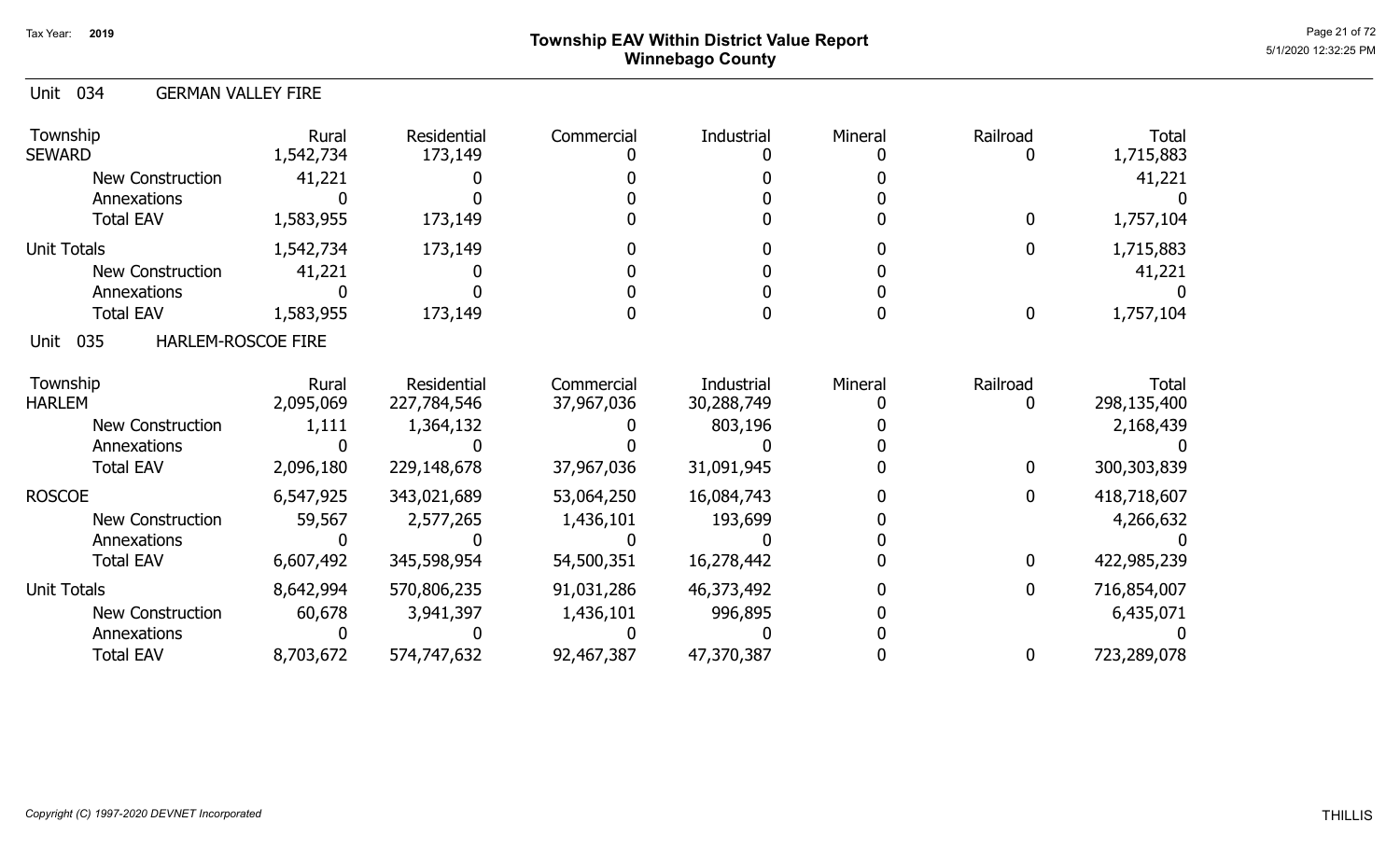### Page 22 of 72 Page 22 of 72  $^{\text{Page 22 of 72}}$ Winnebago County

| 036<br><b>NEW MILFORD FIRE</b><br>Unit |                    |                            |                         |                         |         |               |                      |
|----------------------------------------|--------------------|----------------------------|-------------------------|-------------------------|---------|---------------|----------------------|
| Township<br><b>ROCKFORD</b>            | Rural<br>2,172,720 | Residential<br>29,253,518  | Commercial<br>2,177,763 | Industrial<br>2,183,259 | Mineral | Railroad<br>0 | Total<br>35,787,260  |
| <b>New Construction</b>                | 1,323              | 167,433                    |                         |                         |         |               | 168,756              |
| Annexations                            |                    |                            |                         |                         |         |               |                      |
| <b>Total EAV</b>                       | 2,174,043          | 29,420,951                 | 2,177,763               | 2,183,259               |         | $\mathbf 0$   | 35,956,016           |
| Unit Totals                            | 2,172,720          | 29,253,518                 | 2,177,763               | 2,183,259               |         | 0             | 35,787,260           |
| <b>New Construction</b>                | 1,323              | 167,433                    |                         |                         |         |               | 168,756              |
| Annexations                            |                    |                            |                         |                         |         |               |                      |
| <b>Total EAV</b>                       | 2,174,043          | 29,420,951                 | 2,177,763               | 2,183,259               |         | 0             | 35,956,016           |
| <b>NORTH PARK FIRE</b><br>037<br>Unit  |                    |                            |                         |                         |         |               |                      |
| Township<br><b>HARLEM</b>              | Rural<br>355,385   | Residential<br>130,371,099 | Commercial<br>9,931,521 | Industrial<br>262,074   | Mineral | Railroad<br>0 | Total<br>140,920,079 |
| <b>New Construction</b>                |                    | 133,438                    | 1,398,276               |                         |         |               | 1,531,714            |
| Annexations                            |                    |                            |                         |                         |         |               |                      |
| <b>Total EAV</b>                       | 355,385            | 130,504,537                | 11,329,797              | 262,074                 |         | $\mathbf 0$   | 142,451,793          |
| <b>ROCKFORD</b>                        | 545,850            | 29,664,024                 | 229,930                 | 2,416,450               |         | 0             | 32,856,254           |
| <b>New Construction</b>                |                    | 35,315                     |                         |                         |         |               | 35,315               |
| Annexations                            |                    |                            |                         |                         |         |               |                      |
| <b>Total EAV</b>                       | 545,850            | 29,699,339                 | 229,930                 | 2,416,450               |         | $\mathbf 0$   | 32,891,569           |
| Unit Totals                            | 901,235            | 160,035,123                | 10,161,451              | 2,678,524               |         | $\mathbf 0$   | 173,776,333          |
| New Construction                       |                    | 168,753                    | 1,398,276               |                         |         |               | 1,567,029            |
| Annexations                            |                    |                            |                         |                         |         |               |                      |
| <b>Total EAV</b>                       | 901,235            | 160,203,876                | 11,559,727              | 2,678,524               |         | 0             | 175,343,362          |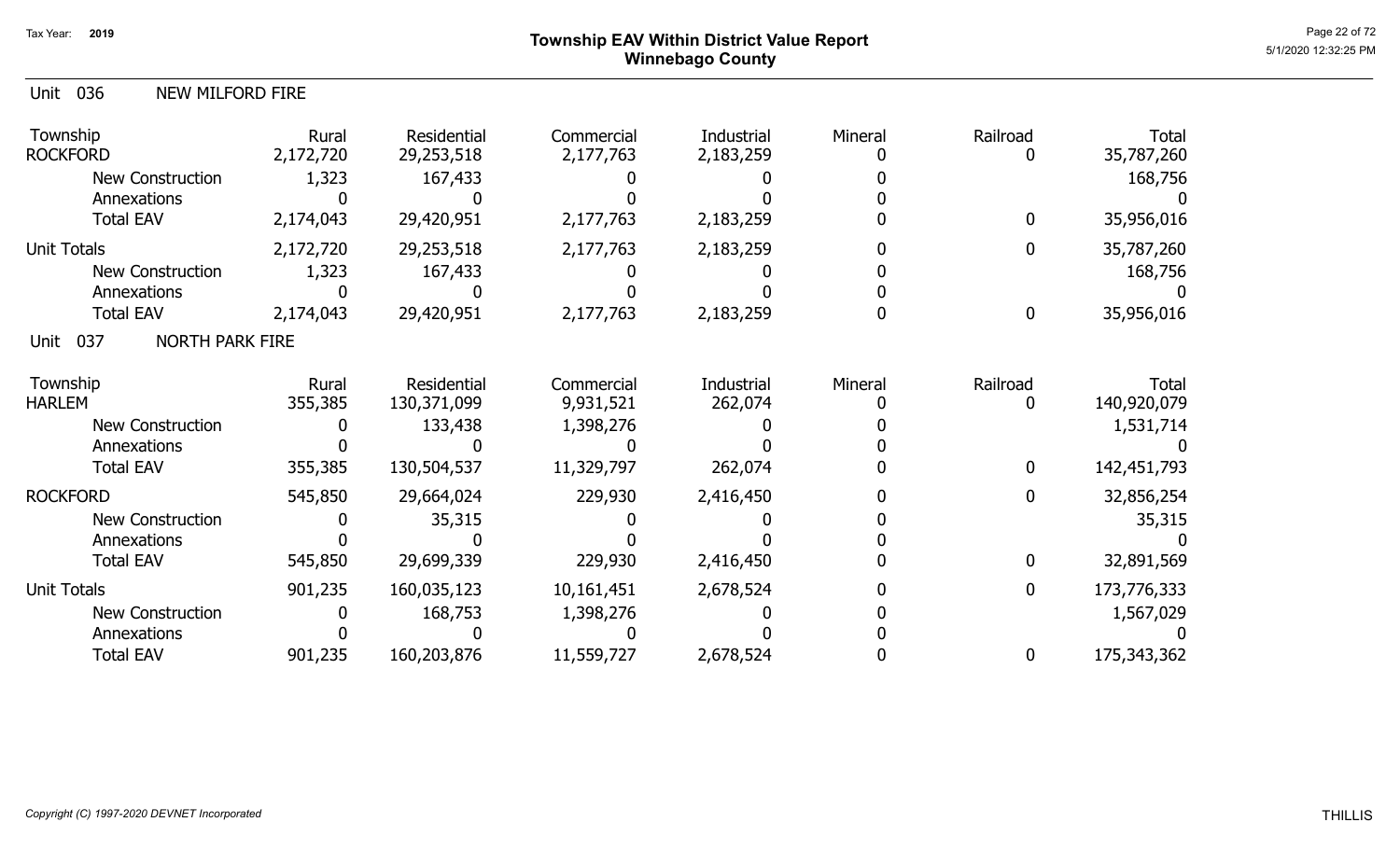## Page 23 of 72 Page 23 of 72  $^{\text{Page 23 of 72}}$ Winnebago County

| Unit 038 | NORTHWEST FIRE |
|----------|----------------|
|----------|----------------|

| Township<br><b>OWEN</b>        | Rural<br>4,078,488 | Residential<br>39,893,927 | Commercial<br>412,598 | <b>Industrial</b><br>44,372 | Mineral | Railroad         | <b>Total</b><br>44,429,385 |
|--------------------------------|--------------------|---------------------------|-----------------------|-----------------------------|---------|------------------|----------------------------|
| New Construction               | 99,820             | 69,450                    |                       |                             |         |                  | 169,270                    |
| Annexations                    |                    |                           |                       |                             |         |                  |                            |
| <b>Total EAV</b>               | 4,178,308          | 39,963,377                | 412,598               | 44,372                      |         | $\boldsymbol{0}$ | 44,598,655                 |
| <b>ROCKFORD</b>                | 880,807            | 13,810,960                | 842,479               | 564,443                     |         | $\mathbf 0$      | 16,098,689                 |
| <b>New Construction</b>        |                    | 30,699                    |                       |                             |         |                  | 30,699                     |
| Annexations                    |                    |                           |                       |                             |         |                  |                            |
| <b>Total EAV</b>               | 880,807            | 13,841,659                | 842,479               | 564,443                     |         | $\boldsymbol{0}$ | 16,129,388                 |
| <b>Unit Totals</b>             | 4,959,295          | 53,704,887                | 1,255,077             | 608,815                     |         | $\mathbf 0$      | 60,528,074                 |
| <b>New Construction</b>        | 99,820             | 100,149                   |                       |                             |         |                  | 199,969                    |
| Annexations                    |                    |                           |                       |                             |         |                  |                            |
| <b>Total EAV</b>               | 5,059,115          | 53,805,036                | 1,255,077             | 608,815                     |         | $\boldsymbol{0}$ | 60,728,043                 |
| PECATONICA FIRE<br>039<br>Unit |                    |                           |                       |                             |         |                  |                            |
| Township                       | Rural              | Residential               | Commercial            | Industrial                  | Mineral | Railroad         | Total                      |
| <b>BURRITT</b>                 | 2,870,768          | 2,348,171                 | 5,062                 |                             |         | 0                | 5,224,001                  |
| <b>New Construction</b>        | 57,769             | 43,546                    |                       |                             |         |                  | 101,315                    |
| Annexations                    |                    |                           |                       |                             |         |                  |                            |
| <b>Total EAV</b>               | 2,928,537          | 2,391,717                 | 5,062                 |                             |         | $\mathbf{0}$     | 5,325,316                  |
| <b>PECATONICA</b>              | 10,993,255         | 55,439,935                | 3,533,029             | 2,095,515                   |         | $\mathbf 0$      | 72,061,734                 |
| <b>New Construction</b>        | 74,917             | 304,833                   |                       |                             |         |                  | 379,750                    |
| Annexations                    |                    |                           |                       |                             |         |                  |                            |
| <b>Total EAV</b>               | 11,068,172         | 55,744,768                | 3,533,029             | 2,095,515                   |         | 0                | 72,441,484                 |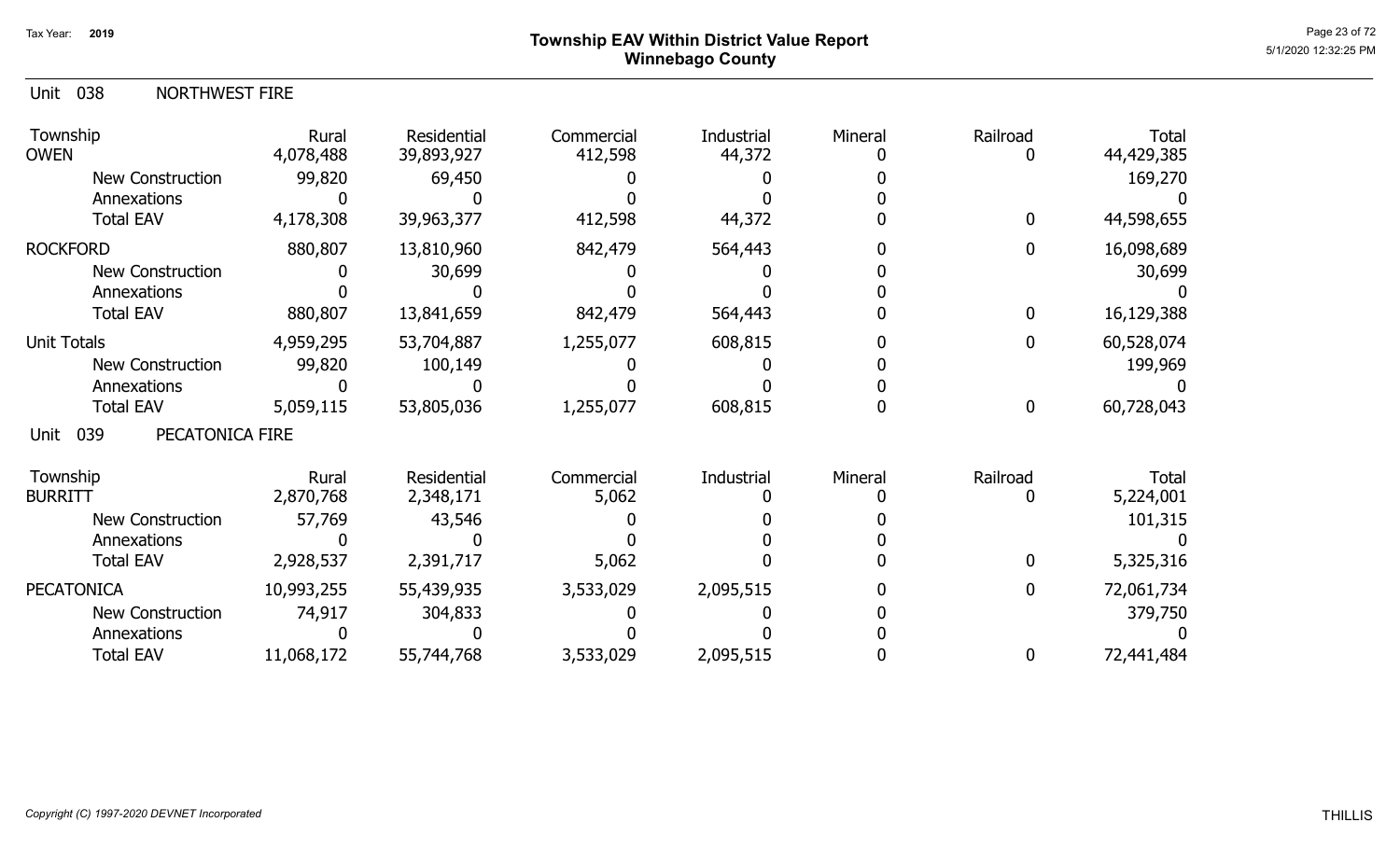### Page 24 of 72 Page 24 of 72  $^{\text{Page 24 of 72}}$ Winnebago County

| 039<br>PECATONICA FIRE<br>Unit        |                    |                          |                         |                       |         |                 |                            |
|---------------------------------------|--------------------|--------------------------|-------------------------|-----------------------|---------|-----------------|----------------------------|
| Township<br>SEWARD                    | Rural<br>9,504,601 | Residential<br>6,603,612 | Commercial<br>3,532,162 | Industrial<br>172,493 | Mineral | Railroad<br>487 | <b>Total</b><br>19,813,355 |
| <b>New Construction</b>               | 23,202             | 326                      |                         |                       |         |                 | 23,528                     |
| Annexations                           |                    |                          |                         |                       |         |                 |                            |
| <b>Total EAV</b>                      | 9,527,803          | 6,603,938                | 3,532,162               | 172,493               |         | 487             | 19,836,883                 |
| <b>Unit Totals</b>                    | 23,368,624         | 64,391,718               | 7,070,253               | 2,268,008             |         | 487             | 97,099,090                 |
| <b>New Construction</b>               | 155,888            | 348,705                  |                         |                       |         |                 | 504,593                    |
| Annexations                           |                    |                          |                         |                       |         |                 |                            |
| <b>Total EAV</b>                      | 23,524,512         | 64,740,423               | 7,070,253               | 2,268,008             |         | 487             | 97,603,683                 |
| <b>ROCK RIVER FIRE</b><br>040<br>Unit |                    |                          |                         |                       |         |                 |                            |
| Township                              | Rural              | Residential              | Commercial              | Industrial            | Mineral | Railroad        | Total                      |
| <b>ROCKFORD</b>                       | 16,665             | 2,156,717                |                         | 443,491               |         | 0               | 2,616,873                  |
| New Construction                      | $\Box$             | 1,954                    |                         |                       |         |                 | 1,954                      |
| Annexations                           |                    |                          |                         |                       |         |                 |                            |
| <b>Total EAV</b>                      | 16,665             | 2,158,671                |                         | 443,491               |         | $\mathbf 0$     | 2,618,827                  |
| <b>Unit Totals</b>                    | 16,665             | 2,156,717                |                         | 443,491               |         | $\mathbf 0$     | 2,616,873                  |
| <b>New Construction</b>               |                    | 1,954                    |                         |                       |         |                 | 1,954                      |
| Annexations                           |                    |                          |                         |                       |         |                 |                            |
| <b>Total EAV</b>                      | 16,665             | 2,158,671                | $\mathbf 0$             | 443,491               |         | $\bf{0}$        | 2,618,827                  |
| <b>ROCKTON FIRE</b><br>041<br>Unit    |                    |                          |                         |                       |         |                 |                            |
| Township                              | Rural              | Residential              | Commercial              | Industrial            | Mineral | Railroad        | Total                      |
| <b>OWEN</b>                           | 5,690,697          | 18,800,576               | 175,243                 |                       |         | 0               | 24,666,516                 |
| <b>New Construction</b>               | 3,351              | 18,829                   |                         |                       |         |                 | 22,180                     |
| Annexations                           |                    |                          |                         |                       |         |                 |                            |
| <b>Total EAV</b>                      | 5,694,048          | 18,819,405               | 175,243                 |                       |         | $\mathbf 0$     | 24,688,696                 |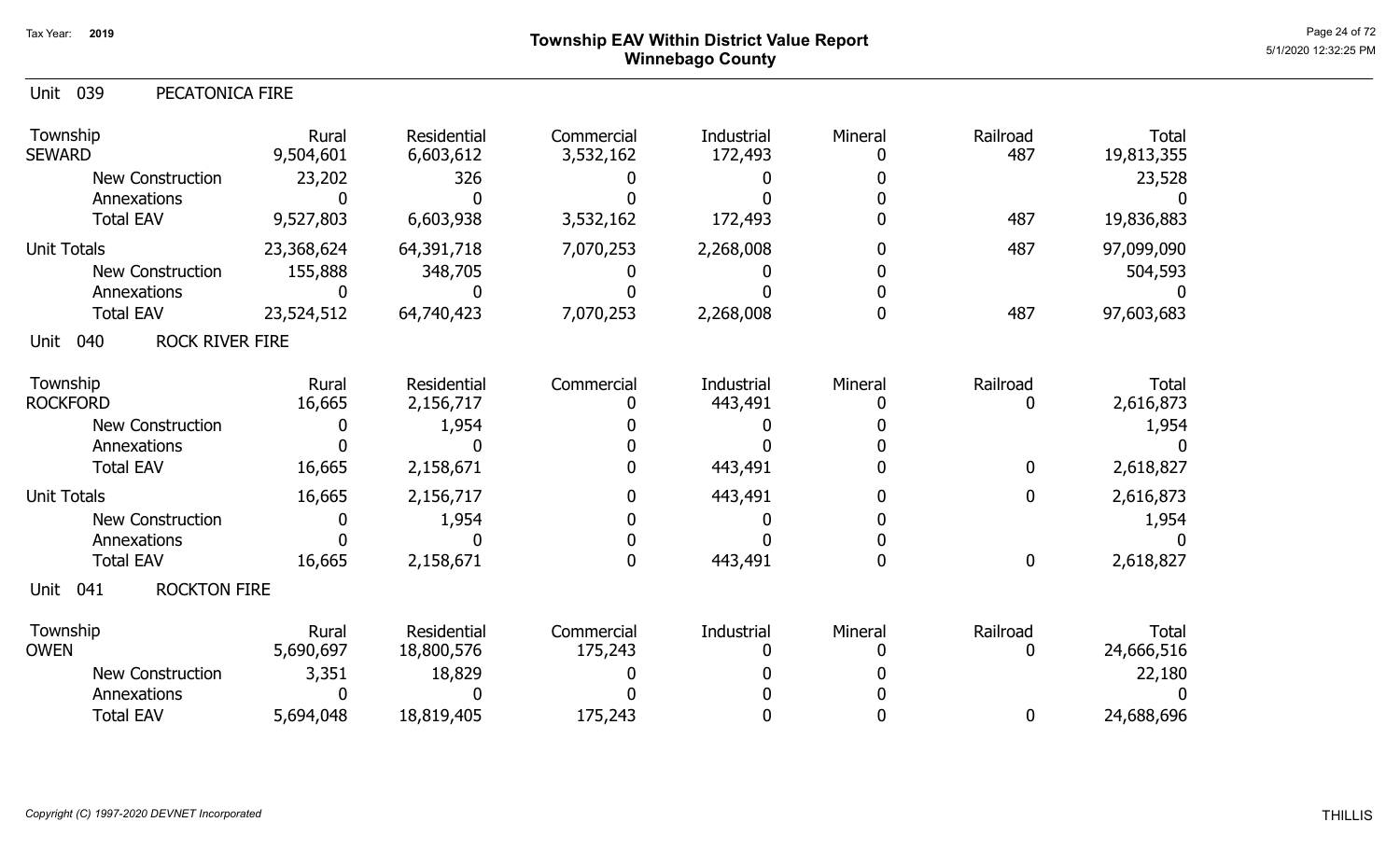## Page 25 of 72 Page 25 of 72  $^{\text{Page 25 of 72}}$ Winnebago County

#### Unit 041 ROCKTON FIRE

| Township<br><b>ROCKTON</b>          | Rural<br>10,014,952 | Residential<br>182,622,287 | Commercial<br>11,354,849 | Industrial<br>4,700,943 | Mineral | Railroad    | <b>Total</b><br>208,693,031 |
|-------------------------------------|---------------------|----------------------------|--------------------------|-------------------------|---------|-------------|-----------------------------|
| <b>New Construction</b>             | 1,127               | 1,076,921                  | 19,148                   |                         |         |             | 1,097,196                   |
| Annexations                         |                     |                            |                          |                         |         |             |                             |
| <b>Total EAV</b>                    | 10,016,079          | 183,699,208                | 11,373,997               | 4,700,943               |         | $\mathbf 0$ | 209,790,227                 |
| <b>SHIRLAND</b>                     | 2,598,486           | 4,142,586                  | 471,989                  |                         |         | $\Omega$    | 7,213,061                   |
| New Construction                    | 6,416               |                            |                          |                         |         |             | 6,416                       |
| Annexations                         |                     |                            |                          |                         |         |             |                             |
| <b>Total EAV</b>                    | 2,604,902           | 4,142,586                  | 471,989                  |                         |         | $\mathbf 0$ | 7,219,477                   |
| <b>Unit Totals</b>                  | 18,304,135          | 205,565,449                | 12,002,081               | 4,700,943               |         | $\mathbf 0$ | 240,572,608                 |
| New Construction                    | 10,894              | 1,095,750                  | 19,148                   |                         |         |             | 1,125,792                   |
| Annexations                         |                     |                            |                          |                         |         |             |                             |
| <b>Total EAV</b>                    | 18,315,029          | 206,661,199                | 12,021,229               | 4,700,943               |         | $\mathbf 0$ | 241,698,400                 |
| <b>STILLMAN FIRE</b><br>042<br>Unit |                     |                            |                          |                         |         |             |                             |
| Township                            | Rural               | Residential                | Commercial               | Industrial              | Mineral | Railroad    | Total                       |
| <b>ROCKFORD</b>                     | 1,524,141           | 7,799,237                  | 119,146                  |                         |         |             | 9,442,524                   |
| New Construction                    | 1,233               | 23,384                     |                          |                         |         |             | 24,617                      |
| Annexations                         |                     |                            |                          |                         |         |             |                             |
| <b>Total EAV</b>                    | 1,525,374           | 7,822,621                  | 119,146                  |                         |         | 0           | 9,467,141                   |
| <b>Unit Totals</b>                  | 1,524,141           | 7,799,237                  | 119,146                  |                         |         | 0           | 9,442,524                   |
| <b>New Construction</b>             | 1,233               | 23,384                     |                          |                         |         |             | 24,617                      |
| Annexations                         |                     |                            |                          |                         |         |             |                             |
| <b>Total EAV</b>                    | 1,525,374           | 7,822,621                  | 119,146                  |                         |         | 0           | 9,467,141                   |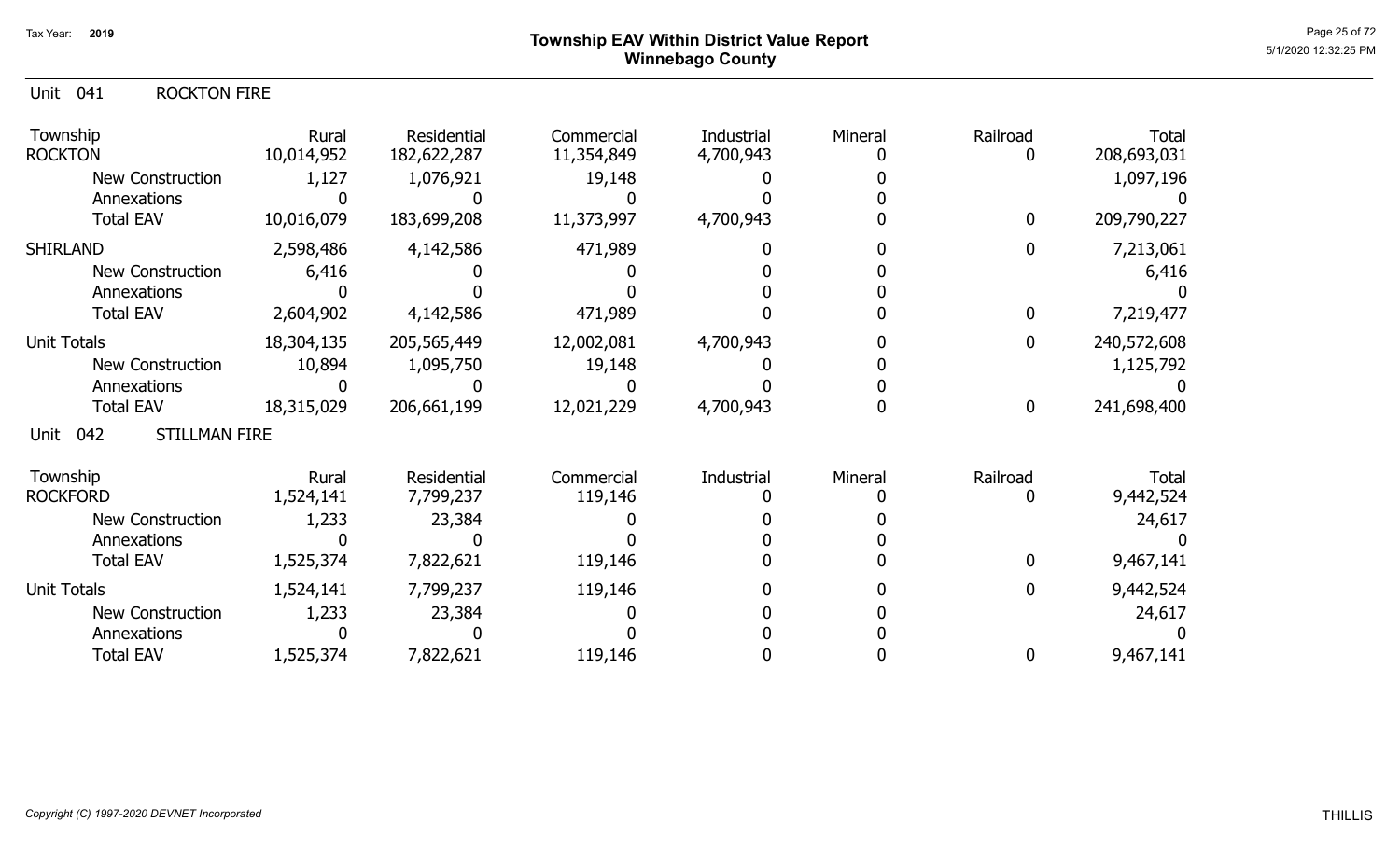### Page 26 of 72 Page 26 of 72  $^{\text{Page 26 of 72}}$ Winnebago County

| <b>WEST SUBURBAN FIRE</b><br>Unit 043 |
|---------------------------------------|
|---------------------------------------|

| Township<br><b>ROCKFORD</b>   | Rural<br>519,552 | Residential<br>18,531,709 | Commercial<br>3,096,647 | Industrial<br>1,789,982 | Mineral | Railroad<br>ŋ | <b>Total</b><br>23,937,890 |
|-------------------------------|------------------|---------------------------|-------------------------|-------------------------|---------|---------------|----------------------------|
| <b>New Construction</b>       |                  | 19,339                    |                         | 25,997                  |         |               | 45,336                     |
| Annexations                   |                  |                           |                         |                         |         |               |                            |
| <b>Total EAV</b>              | 519,552          | 18,551,048                | 3,096,647               | 1,815,979               |         | 0             | 23,983,226                 |
| Unit Totals                   | 519,552          | 18,531,709                | 3,096,647               | 1,789,982               |         | 0             | 23,937,890                 |
| <b>New Construction</b>       |                  | 19,339                    |                         | 25,997                  |         |               | 45,336                     |
| Annexations                   |                  |                           |                         |                         |         |               |                            |
| <b>Total EAV</b>              | 519,552          | 18,551,048                | 3,096,647               | 1,815,979               |         | 0             | 23,983,226                 |
| <b>WBSFIRE</b><br>044<br>Unit |                  |                           |                         |                         |         |               |                            |
| Township                      | Rural            | Residential               | Commercial              | Industrial              | Mineral | Railroad      | <b>Total</b>               |
| <b>BURRITT</b>                | 10,335,573       | 10,781,623                | 1,099,236               |                         |         | 0             | 22,216,432                 |
| New Construction              | 101,972          | 81,817                    |                         |                         |         |               | 183,789                    |
| Annexations                   |                  |                           |                         |                         |         |               |                            |
| <b>Total EAV</b>              | 10,437,545       | 10,863,440                | 1,099,236               |                         |         | 0             | 22,400,221                 |
| <b>PECATONICA</b>             | 70,874           | 95,792                    |                         |                         |         | 0             | 166,666                    |
| <b>New Construction</b>       |                  |                           |                         |                         |         |               |                            |
| Annexations                   |                  |                           |                         |                         |         |               |                            |
| <b>Total EAV</b>              | 70,874           | 95,792                    |                         |                         |         | 0             | 166,666                    |
| <b>SEWARD</b>                 | 3,042,956        | 1,162,353                 | 34,759                  |                         |         | 0             | 4,240,068                  |
| New Construction              |                  |                           |                         |                         |         |               |                            |
| Annexations                   |                  |                           |                         |                         |         |               |                            |
| <b>Total EAV</b>              | 3,042,956        | 1,162,353                 | 34,759                  |                         |         | 0             | 4,240,068                  |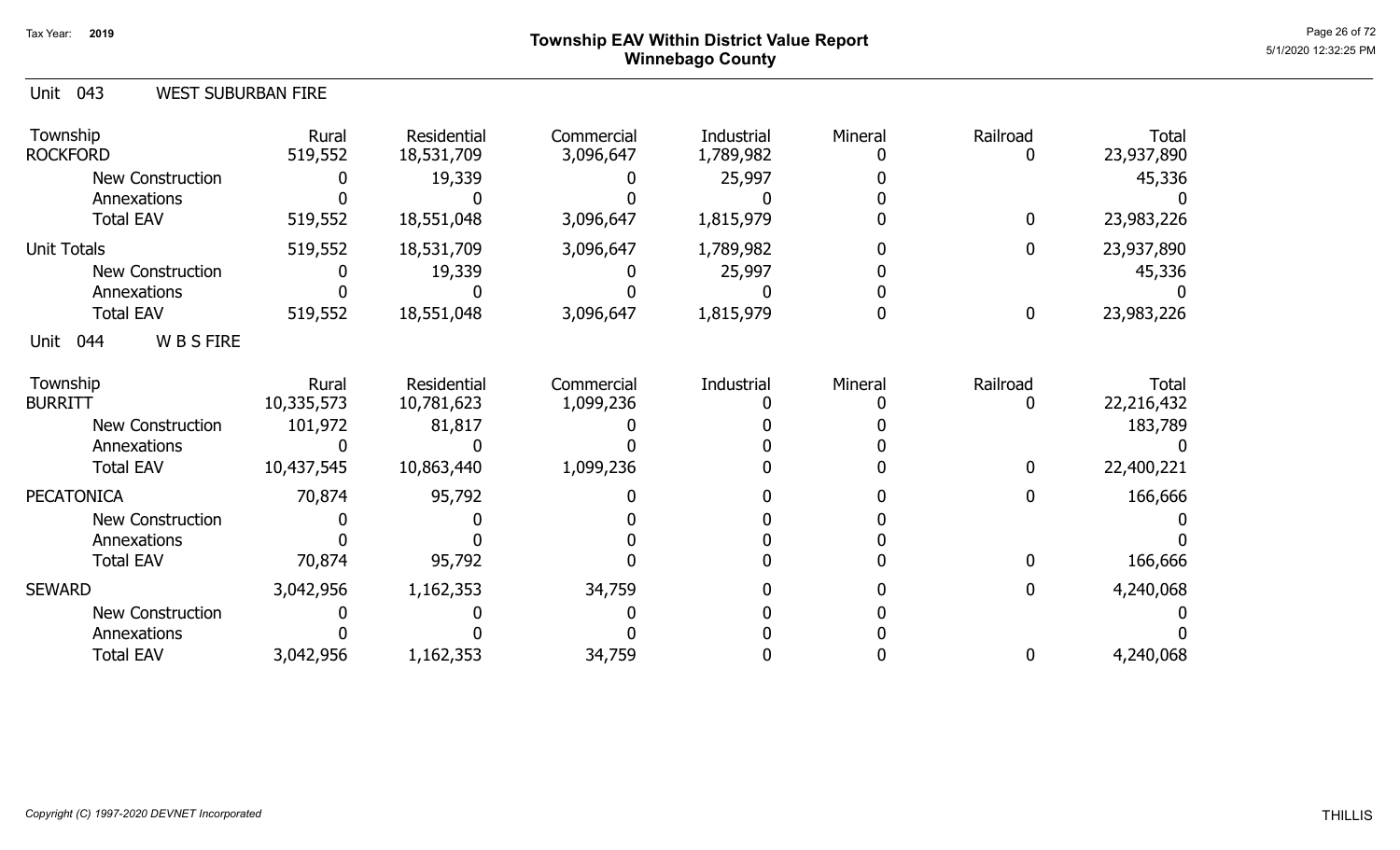#### Page 27 of 72 Page 27 of 72  $^{\text{Page 27 of 72}}$ Winnebago County

Unit 044 W B S FIRE

| Township<br><b>WINNEBAGO</b> | Rural<br>11,854,971    | Residential<br>77,144,941 | Commercial<br>7,048,444 | <b>Industrial</b><br>2,800,763 | Mineral | Railroad<br>770,229 | <b>Total</b><br>99,619,348 |
|------------------------------|------------------------|---------------------------|-------------------------|--------------------------------|---------|---------------------|----------------------------|
| <b>New Construction</b>      |                        | 132,895                   |                         |                                |         |                     | 132,895                    |
| Annexations                  |                        |                           |                         |                                |         |                     |                            |
| <b>Total EAV</b>             | 11,854,971             | 77,277,836                | 7,048,444               | 2,800,763                      |         | 770,229             | 99,752,243                 |
| <b>Unit Totals</b>           | 25,304,374             | 89,184,709                | 8,182,439               | 2,800,763                      |         | 770,229             | 126,242,514                |
| <b>New Construction</b>      | 101,972                | 214,712                   |                         |                                |         |                     | 316,684                    |
| Annexations                  |                        |                           |                         |                                |         |                     |                            |
| <b>Total EAV</b>             | 25,406,346             | 89,399,421                | 8,182,439               | 2,800,763                      |         | 770,229             | 126,559,198                |
| 046<br>Unit                  | ROCKFORD PARK DISTRICT |                           |                         |                                |         |                     |                            |
| Township                     | Rural                  | Residential               | Commercial              | Industrial                     | Mineral | Railroad            | Total                      |
| <b>CHERRY VALLEY</b>         | 376,716                | 80,013,582                | 29,628,635              | 39,112,664                     |         | 0                   | 149, 131, 597              |
| New Construction             |                        | 86,604                    |                         |                                |         |                     | 86,604                     |
| Annexations                  |                        |                           |                         |                                |         |                     |                            |
| <b>Total EAV</b>             | 376,716                | 80,100,186                | 29,628,635              | 39,112,664                     |         | $\bf{0}$            | 149,218,201                |
| <b>HARLEM</b>                | 88,903                 | 140,090,836               | 30,172,675              | 16,749,462                     |         | $\mathbf 0$         | 187, 101, 876              |
| <b>New Construction</b>      |                        | 518,147                   | 720,882                 | 1,826,526                      |         |                     | 3,065,555                  |
| Annexations                  |                        |                           |                         |                                |         |                     |                            |
| <b>Total EAV</b>             | 88,903                 | 140,608,983               | 30,893,557              | 18,575,988                     |         | $\bf{0}$            | 190,167,431                |
| <b>OWEN</b>                  | 156,344                | 6,413,846                 | 1,225,310               | 11,394,815                     |         | $\mathbf{0}$        | 19,190,315                 |
| <b>New Construction</b>      |                        | 59,902                    |                         |                                |         |                     | 59,902                     |
| Annexations                  |                        |                           |                         |                                |         |                     |                            |
| <b>Total EAV</b>             | 156,344                | 6,473,748                 | 1,225,310               | 11,394,815                     |         | $\boldsymbol{0}$    | 19,250,217                 |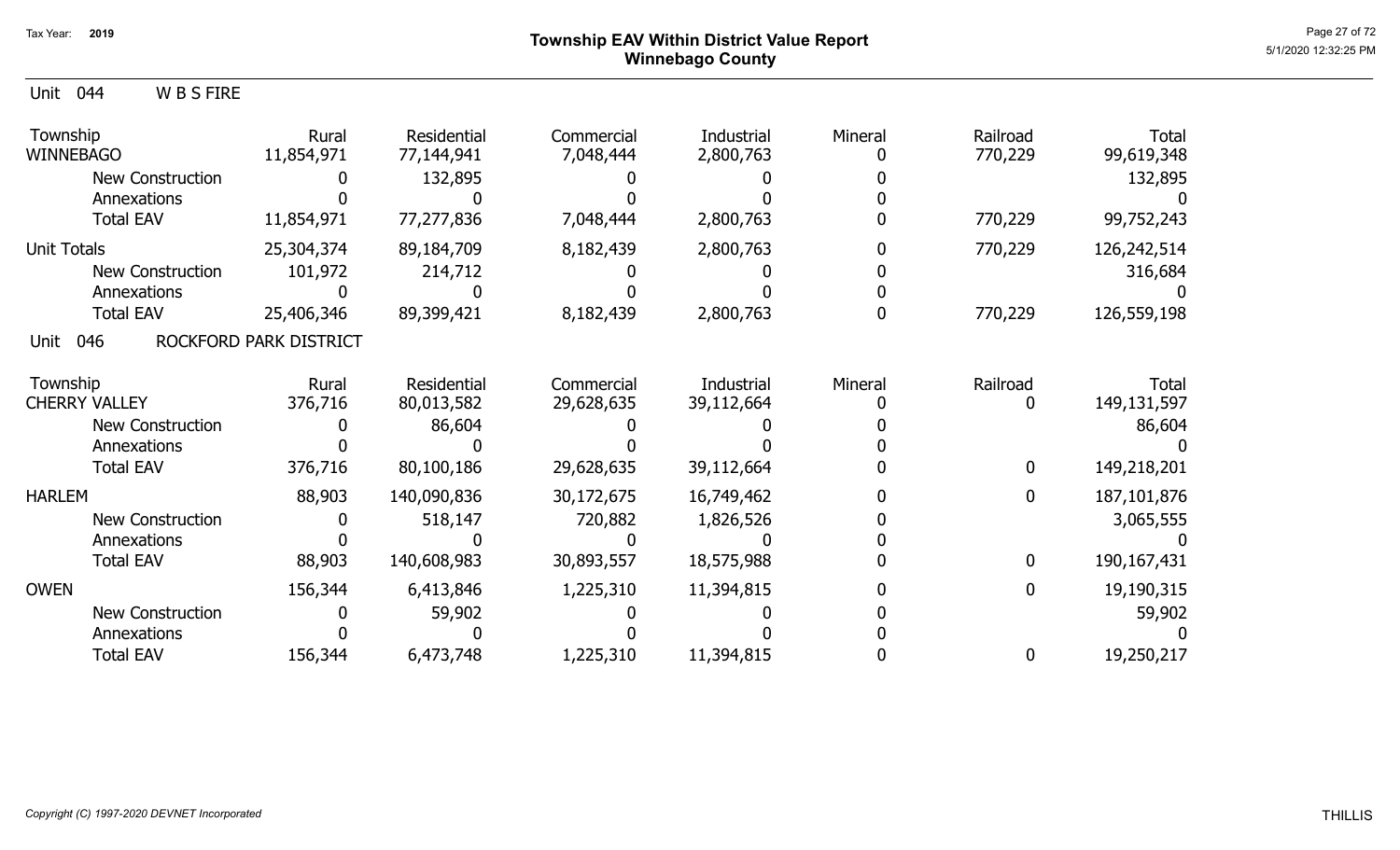#### 046 Unit ROCKFORD PARK DISTRICT

| Township<br><b>ROCKFORD</b>       | Rural<br>7,609,589 | Residential<br>1,294,304,655 | Commercial<br>514,962,137 | Industrial<br>132,774,998 | Mineral | Railroad<br>124,511 | <b>Total</b><br>1,949,775,890 |
|-----------------------------------|--------------------|------------------------------|---------------------------|---------------------------|---------|---------------------|-------------------------------|
| <b>New Construction</b>           | 72,477             | 2,535,919                    | 5,188,760                 | 1,155,223                 |         |                     | 8,952,379                     |
| Annexations                       |                    |                              |                           |                           |         |                     |                               |
| <b>Total EAV</b>                  | 7,682,066          | 1,296,840,574                | 520,150,897               | 133,930,221               |         | 124,511             | 1,958,728,269                 |
| <b>Unit Totals</b>                | 8,231,552          | 1,520,822,919                | 575,988,757               | 200,031,939               |         | 124,511             | 2,305,199,678                 |
| <b>New Construction</b>           | 72,477             | 3,200,572                    | 5,909,642                 | 2,981,749                 |         |                     | 12,164,440                    |
| Annexations                       |                    |                              |                           |                           |         |                     |                               |
| <b>Total EAV</b>                  | 8,304,029          | 1,524,023,491                | 581,898,399               | 203,013,688               |         | 124,511             | 2,317,364,118                 |
| 047<br><b>SUMNER PARK</b><br>Unit |                    |                              |                           |                           |         |                     |                               |
| Township                          | Rural              | Residential                  | Commercial                | Industrial                | Mineral | Railroad            | <b>Total</b>                  |
| <b>PECATONICA</b>                 | 11,064,129         | 55,535,727                   | 3,533,029                 | 2,095,515                 |         | 0                   | 72,228,400                    |
| New Construction                  | 74,917             | 304,833                      |                           |                           |         |                     | 379,750                       |
| Annexations                       |                    |                              |                           |                           |         |                     |                               |
| <b>Total EAV</b>                  | 11,139,046         | 55,840,560                   | 3,533,029                 | 2,095,515                 |         | $\mathbf 0$         | 72,608,150                    |
| <b>SEWARD</b>                     | 4,552,294          | 2,888,008                    | 695,224                   |                           |         | 0                   | 8,135,526                     |
| New Construction                  |                    | 326                          |                           |                           |         |                     | 326                           |
| Annexations                       |                    |                              |                           |                           |         |                     |                               |
| <b>Total EAV</b>                  | 4,552,294          | 2,888,334                    | 695,224                   |                           |         | 0                   | 8,135,852                     |
| Unit Totals                       | 15,616,423         | 58,423,735                   | 4,228,253                 | 2,095,515                 |         | $\mathbf 0$         | 80,363,926                    |
| New Construction                  | 74,917             | 305,159                      |                           |                           |         |                     | 380,076                       |
| Annexations                       |                    |                              |                           |                           |         |                     |                               |
| <b>Total EAV</b>                  | 15,691,340         | 58,728,894                   | 4,228,253                 | 2,095,515                 |         | 0                   | 80,744,002                    |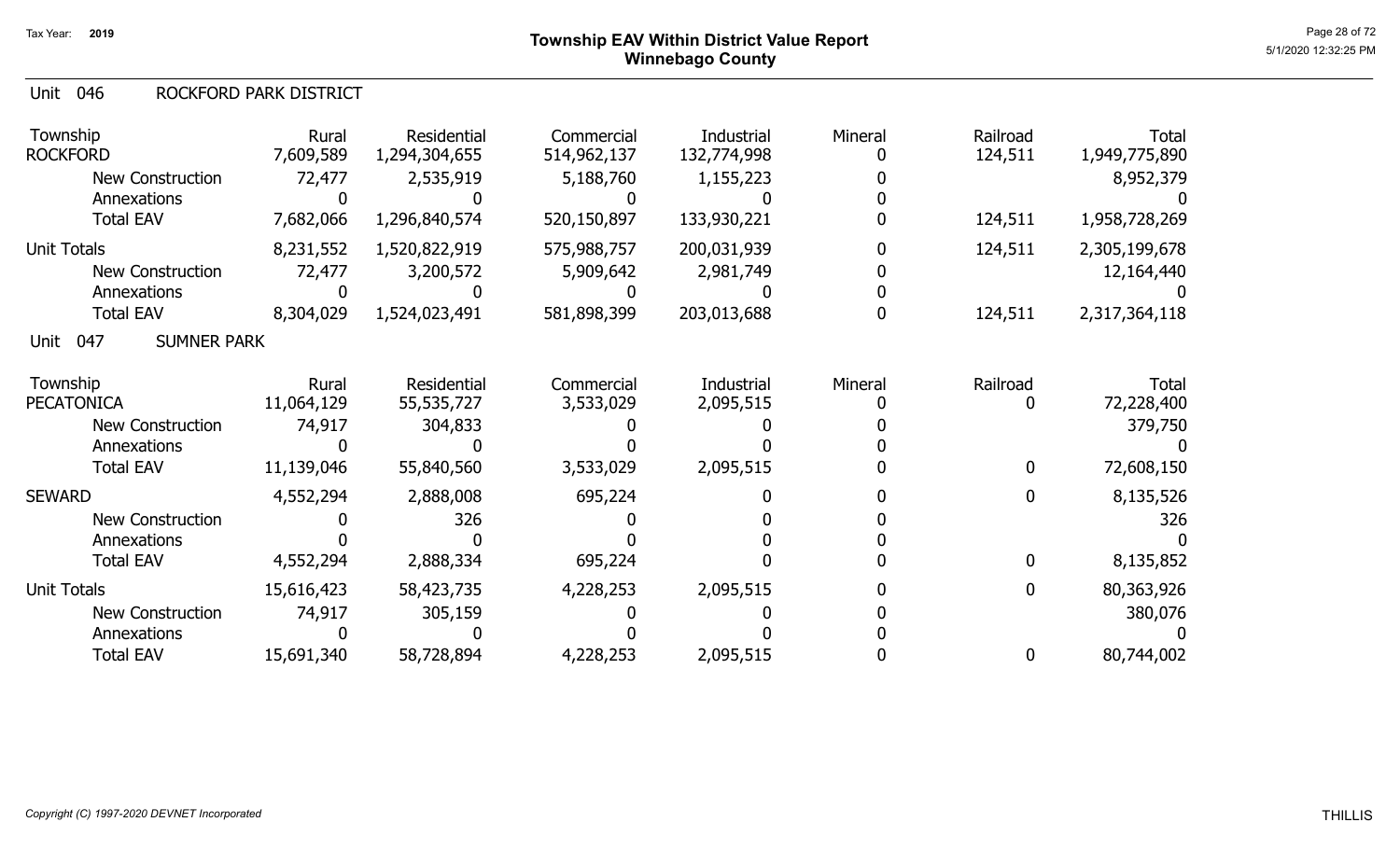### Page 29 of 72 Page 29 of 72  $^{\text{Page 29 of 72}}$ Winnebago County

#### 048 Unit WINNEBAGO PARK DISTRICT

| Township<br><b>WINNEBAGO</b>           | Rural<br>11,973,134  | <b>Residential</b><br>77,144,941 | Commercial<br>7,048,444 | Industrial<br>2,800,763 | Mineral | Railroad<br>770,229 | <b>Total</b><br>99,737,511 |
|----------------------------------------|----------------------|----------------------------------|-------------------------|-------------------------|---------|---------------------|----------------------------|
| <b>New Construction</b><br>Annexations |                      | 132,895                          |                         |                         |         |                     | 132,895                    |
| <b>Total EAV</b>                       | 11,973,134           | 77,277,836                       | 7,048,444               | 2,800,763               |         | 770,229             | 99,870,406                 |
| <b>Unit Totals</b>                     | 11,973,134           | 77,144,941                       | 7,048,444               | 2,800,763               |         | 770,229             | 99,737,511                 |
| <b>New Construction</b>                |                      | 132,895                          |                         |                         |         |                     | 132,895                    |
| Annexations                            |                      |                                  |                         |                         |         |                     |                            |
| <b>Total EAV</b>                       | 11,973,134           | 77,277,836                       | 7,048,444               | 2,800,763               |         | 770,229             | 99,870,406                 |
| 049<br>Unit                            | SEWARD PARK DISTRICT |                                  |                         |                         |         |                     |                            |
| Township<br><b>SEWARD</b>              | Rural<br>9,537,997   | <b>Residential</b><br>5,051,106  | Commercial<br>2,871,697 | Industrial<br>172,493   | Mineral | Railroad<br>487     | <b>Total</b><br>17,633,780 |
| <b>New Construction</b>                | 64,423               |                                  |                         |                         |         |                     | 64,423                     |
| Annexations                            |                      |                                  |                         |                         |         |                     |                            |
| <b>Total EAV</b>                       | 9,602,420            | 5,051,106                        | 2,871,697               | 172,493                 |         | 487                 | 17,698,203                 |
| <b>Unit Totals</b>                     | 9,537,997            | 5,051,106                        | 2,871,697               | 172,493                 |         | 487                 | 17,633,780                 |
| New Construction                       | 64,423               |                                  |                         |                         |         |                     | 64,423                     |
| Annexations                            |                      |                                  |                         |                         |         |                     |                            |
| <b>Total EAV</b>                       | 9,602,420            | 5,051,106                        | 2,871,697               | 172,493                 |         | 487                 | 17,698,203                 |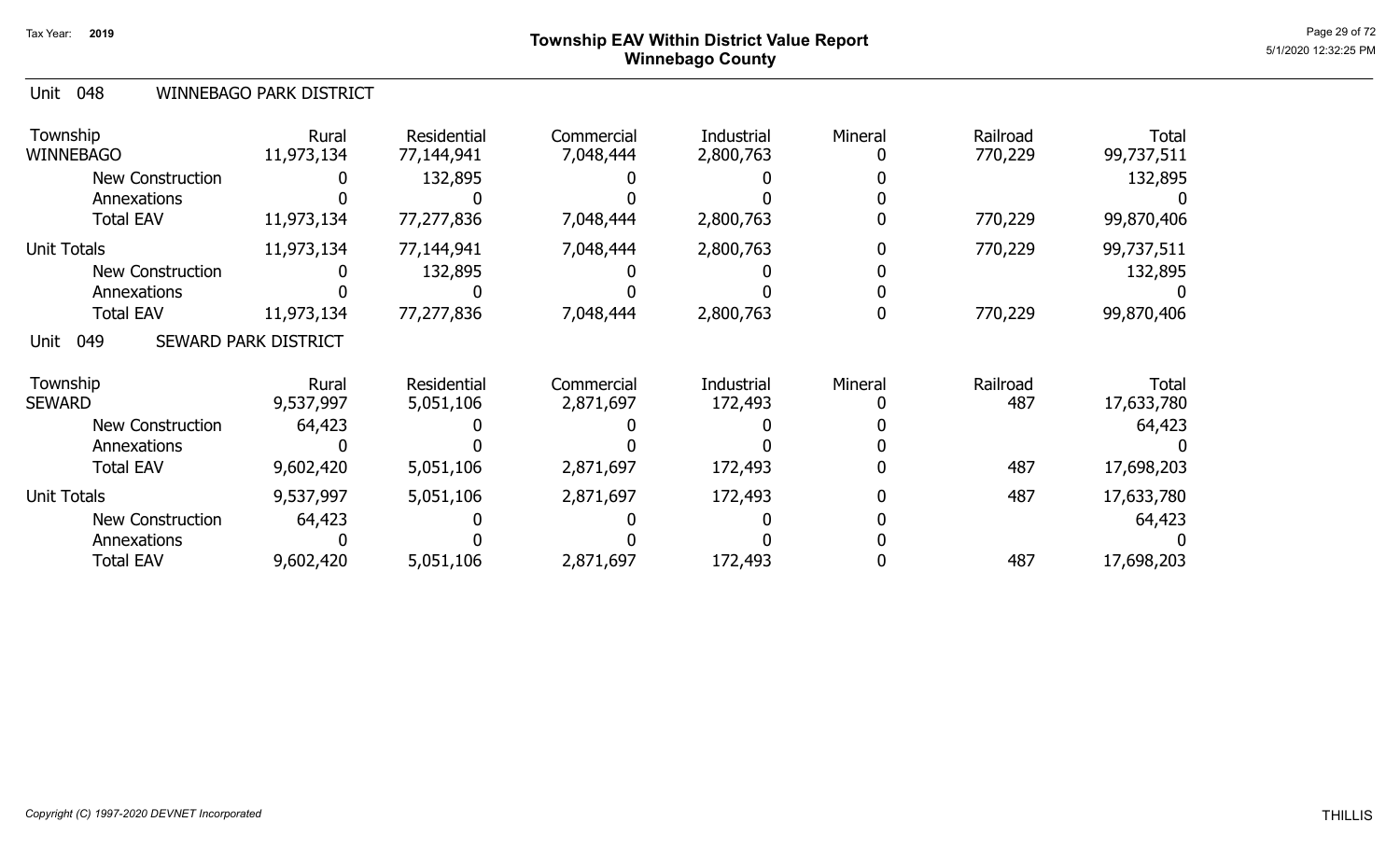### Page 30 of 72 Page 30 of 72  $^{\text{Page 30 of 72}}$ Winnebago County

| <b>DURAND SANITARY</b><br>050<br>Unit |                 |                           |                         |                       |         |                  |                            |
|---------------------------------------|-----------------|---------------------------|-------------------------|-----------------------|---------|------------------|----------------------------|
| Township<br><b>DURAND</b>             | Rural<br>93,052 | Residential<br>11,985,274 | Commercial<br>3,483,752 | Industrial<br>171,906 | Mineral | Railroad<br>0    | <b>Total</b><br>15,733,984 |
| <b>New Construction</b>               |                 | 24,198                    | 240,476                 |                       |         |                  | 264,674                    |
| Annexations<br><b>Total EAV</b>       | 93,052          | 12,009,472                | 3,724,228               | 171,906               |         | $\boldsymbol{0}$ | 15,998,658                 |
|                                       |                 |                           |                         |                       |         |                  |                            |
| <b>Unit Totals</b>                    | 93,052          | 11,985,274                | 3,483,752               | 171,906               |         | 0                | 15,733,984                 |
| New Construction                      | U               | 24,198                    | 240,476                 |                       |         |                  | 264,674                    |
| Annexations                           |                 |                           |                         |                       |         |                  |                            |
| <b>Total EAV</b>                      | 93,052          | 12,009,472                | 3,724,228               | 171,906               |         | $\boldsymbol{0}$ | 15,998,658                 |
| ROCK RIVER WATER REC<br>051<br>Unit   |                 |                           |                         |                       |         |                  |                            |
| Township                              | Rural           | <b>Residential</b>        | Commercial              | Industrial            | Mineral | Railroad         | <b>Total</b>               |
| <b>CHERRY VALLEY</b>                  | 474,049         | 106,819,440               | 39,278,440              | 39,361,684            |         | $\mathbf 0$      | 185,933,613                |
| New Construction                      |                 | 100,459                   |                         |                       |         |                  | 100,459                    |
| Annexations                           |                 |                           |                         |                       |         |                  |                            |
| <b>Total EAV</b>                      | 474,049         | 106,919,899               | 39,278,440              | 39,361,684            |         | $\boldsymbol{0}$ | 186,034,072                |
| <b>HARLEM</b>                         | 226,616         | 357,375,170               | 71,959,391              | 44,739,414            |         | $\boldsymbol{0}$ | 474,300,591                |
| <b>New Construction</b>               | Ω               | 1,778,703                 | 2,119,158               | 2,400,790             |         |                  | 6,298,651                  |
| Annexations                           |                 |                           |                         | 844                   |         |                  | 844                        |
| <b>Total EAV</b>                      | 226,616         | 359,153,873               | 74,078,549              | 47,140,204            |         | $\mathbf 0$      | 480,599,242                |
| <b>OWEN</b>                           | 188,470         | 19,427,633                | 1,150,927               | 11,372,179            |         | $\mathbf{0}$     | 32,139,209                 |
| <b>New Construction</b>               |                 | 107,939                   |                         |                       |         |                  | 107,939                    |
| Annexations                           |                 |                           |                         |                       |         |                  |                            |
| <b>Total EAV</b>                      | 188,470         | 19,535,572                | 1,150,927               | 11,372,179            |         | $\mathbf 0$      | 32,247,148                 |
| <b>ROCKTON</b>                        | 1,287           | 21,131,282                |                         |                       |         | 0                | 21,132,569                 |
| <b>New Construction</b>               |                 | 3,091                     |                         |                       |         |                  | 3,091                      |
| Annexations                           |                 |                           |                         |                       |         |                  |                            |
| <b>Total EAV</b>                      | 1,287           | 21,134,373                |                         |                       |         | $\mathbf 0$      | 21,135,660                 |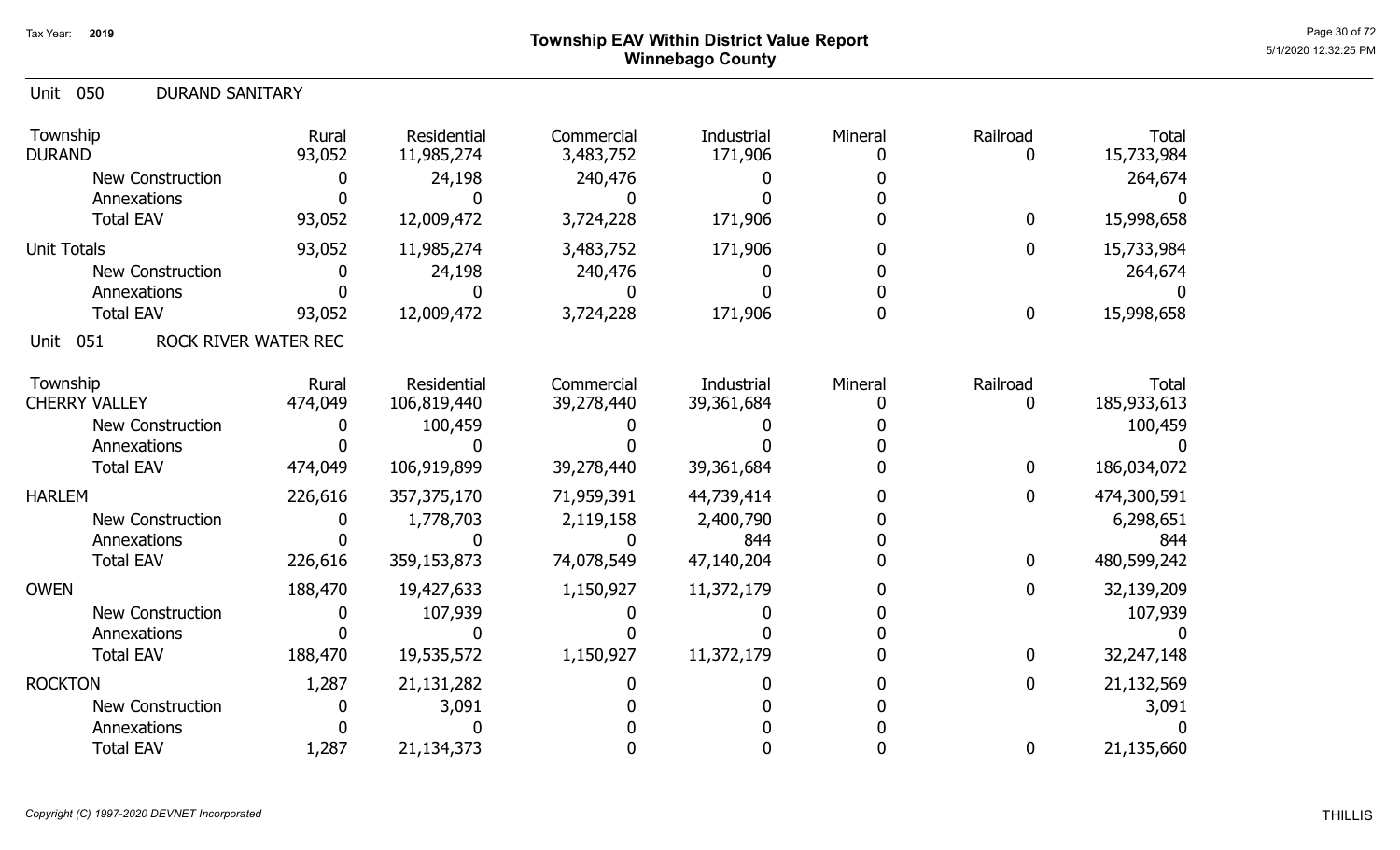Unit 051 ROCK RIVER WATER REC

| Township<br><b>ROSCOE</b>             | Rural<br>517,511 | Residential<br>114,417,549 | Commercial<br>42,688,114 | Industrial<br>3,470,997      | Mineral | Railroad<br>0   | <b>Total</b><br>161,094,171 |
|---------------------------------------|------------------|----------------------------|--------------------------|------------------------------|---------|-----------------|-----------------------------|
| <b>New Construction</b>               |                  | 2,106,139                  | 426,496                  |                              |         |                 | 2,532,635                   |
| Annexations                           |                  |                            |                          |                              |         |                 |                             |
| <b>Total EAV</b>                      | 517,511          | 116,523,688                | 43,114,610               | 3,470,997                    |         | $\mathbf 0$     | 163,626,806                 |
| <b>WINNEBAGO</b>                      | 485,627          | 43,999,774                 | 5,554,719                | 767,462                      |         | $\mathbf 0$     | 50,807,582                  |
| <b>New Construction</b>               |                  | 93,604                     |                          |                              |         |                 | 93,604                      |
| Annexations                           |                  |                            |                          |                              |         |                 |                             |
| <b>Total EAV</b>                      | 485,627          | 44,093,378                 | 5,554,719                | 767,462                      |         | 0               | 50,901,186                  |
| <b>ROCKFORD</b>                       | 1,828,629        | 1,200,478,540              | 506,140,810              | 130,546,746                  |         | 124,511         | 1,839,119,236               |
| <b>New Construction</b>               |                  | 2,249,911                  | 5,068,417                | 1,129,226                    |         |                 | 8,447,554                   |
| Annexations                           |                  |                            |                          |                              |         |                 |                             |
| <b>Total EAV</b>                      | 1,828,629        | 1,202,728,451              | 511,209,227              | 131,675,972                  |         | 124,511         | 1,847,566,790               |
| <b>Unit Totals</b>                    | 3,722,189        | 1,863,649,388              | 666,772,401              | 230,258,482                  |         | 124,511         | 2,764,526,971               |
| <b>New Construction</b>               |                  | 6,439,846                  | 7,614,071                | 3,530,016                    |         |                 | 17,583,933                  |
| Annexations                           |                  |                            |                          | 844                          |         |                 | 844                         |
| <b>Total EAV</b>                      | 3,722,189        | 1,870,089,234              | 674,386,472              | 233,788,498                  | O       | 124,511         | 2,782,110,904               |
| 053<br><b>SEWARD SANITARY</b><br>Unit |                  |                            |                          |                              |         |                 |                             |
| Township<br><b>SEWARD</b>             | Rural<br>139,675 | Residential<br>2,144,558   | Commercial<br>1,921,750  | <b>Industrial</b><br>172,493 | Mineral | Railroad<br>487 | <b>Total</b><br>4,378,963   |
| <b>New Construction</b>               |                  |                            |                          |                              |         |                 |                             |
| Annexations                           |                  |                            |                          |                              |         |                 |                             |
| <b>Total EAV</b>                      | 139,675          | 2,144,558                  | 1,921,750                | 172,493                      |         | 487             | 4,378,963                   |
|                                       |                  |                            |                          |                              |         |                 |                             |
| <b>Unit Totals</b>                    | 139,675          | 2,144,558                  | 1,921,750                | 172,493                      |         | 487             | 4,378,963                   |
| <b>New Construction</b>               |                  |                            |                          |                              |         |                 |                             |
| Annexations                           |                  |                            |                          |                              |         |                 |                             |
| <b>Total EAV</b>                      | 139,675          | 2,144,558                  | 1,921,750                | 172,493                      |         | 487             | 4,378,963                   |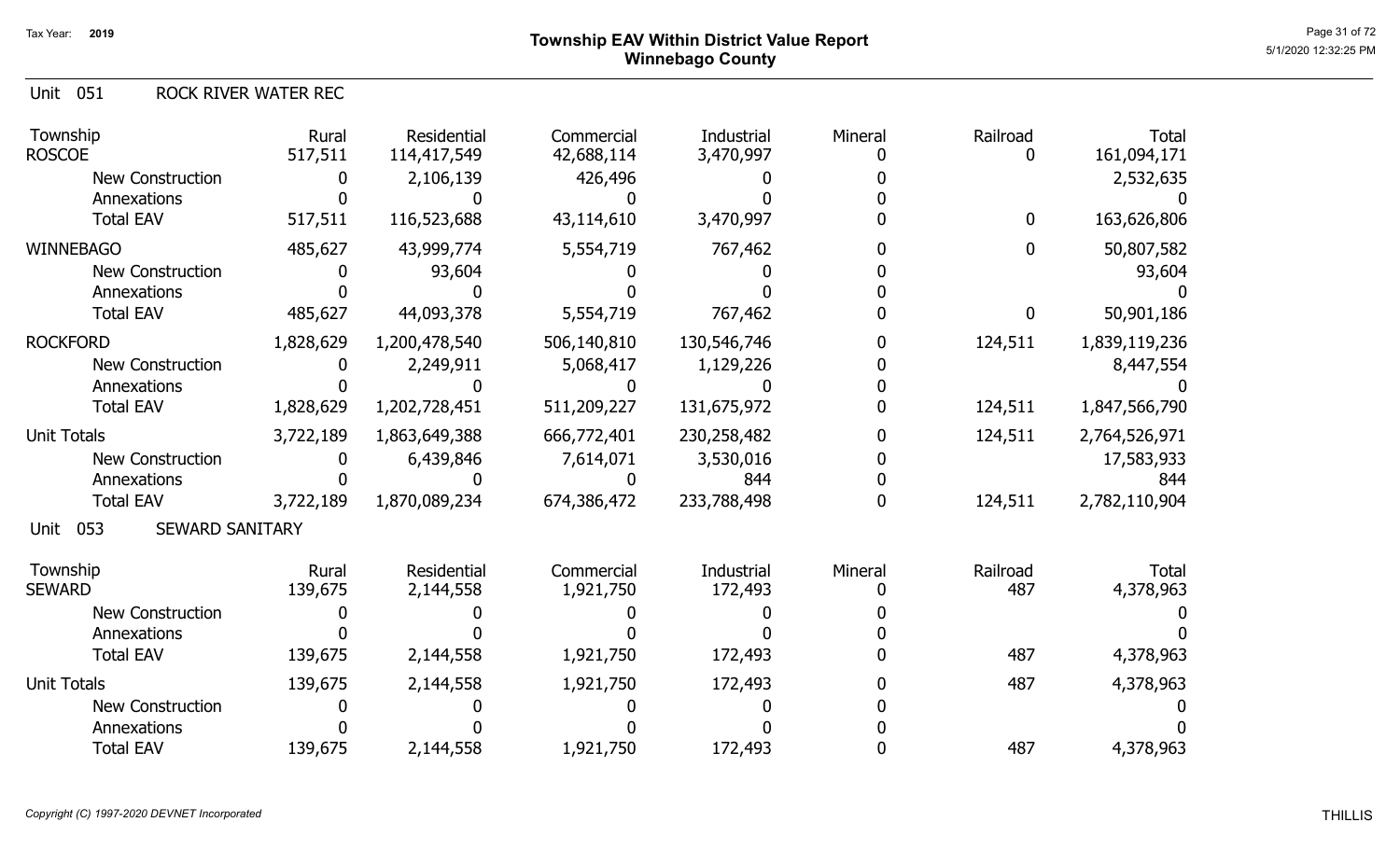### Page 32 of 72 Page 32 of 72  $^{\text{Page 32 of 72}}$ Winnebago County

Unit 054 CHERRY VALLEY LIBRARY

| Township<br><b>CHERRY VALLEY</b>       | Rural<br>5,042,542     | <b>Residential</b><br>136, 365, 411 | Commercial<br>4,170,078 | Industrial<br>556,334 | Mineral | Railroad     | <b>Total</b><br>146,134,365 |
|----------------------------------------|------------------------|-------------------------------------|-------------------------|-----------------------|---------|--------------|-----------------------------|
| <b>New Construction</b><br>Annexations | 2,988                  | 106,991                             | 1,052                   | 5,876,134             |         |              | 5,987,165                   |
| <b>Total EAV</b>                       | 5,045,530              | 136,472,402                         | 4,171,130               | 6,432,468             |         | 0            | 152,121,530                 |
| <b>ROCKFORD</b>                        | 1,742,156              | 73,994,222                          | 40,690,891              | 3,063,300             |         | 0            | 119,490,569                 |
| <b>New Construction</b>                |                        | 169,254                             | 133,215                 |                       |         |              | 302,469                     |
| Annexations                            |                        |                                     |                         |                       |         |              |                             |
| <b>Total EAV</b>                       | 1,742,156              | 74,163,476                          | 40,824,106              | 3,063,300             |         | 0            | 119,793,038                 |
| <b>Unit Totals</b>                     | 6,784,698              | 210,359,633                         | 44,860,969              | 3,619,634             |         | 0            | 265,624,934                 |
| <b>New Construction</b>                | 2,988                  | 276,245                             | 134,267                 | 5,876,134             |         |              | 6,289,634                   |
| Annexations                            |                        |                                     |                         |                       |         |              |                             |
| <b>Total EAV</b>                       | 6,787,686              | 210,635,878                         | 44,995,236              | 9,495,768             |         | 0            | 271,914,568                 |
| 055<br>Unit                            | NORTH SUBURBAN LIBRARY |                                     |                         |                       |         |              |                             |
| Township                               | Rural                  | <b>Residential</b>                  | Commercial              | Industrial            | Mineral | Railroad     | <b>Total</b>                |
| <b>HARLEM</b>                          | 2,759,526              | 488,294,709                         | 75,936,644              | 47,470,301            |         |              | 614,461,180                 |
| <b>New Construction</b>                | 1,111                  | 2,012,883                           | 2,119,158               | 2,629,722             |         |              | 6,762,874                   |
| Annexations                            |                        |                                     |                         |                       |         |              |                             |
| <b>Total EAV</b>                       | 2,760,637              | 490,307,592                         | 78,055,802              | 50,100,023            |         | 0            | 621,224,054                 |
| <b>OWEN</b>                            | 6,096                  | 20,964,904                          |                         |                       |         |              | 20,971,000                  |
| <b>New Construction</b>                |                        | 64,926                              |                         |                       |         |              | 64,926                      |
| Annexations                            |                        |                                     |                         |                       |         |              |                             |
| <b>Total EAV</b>                       | 6,096                  | 21,029,830                          |                         |                       |         | 0            | 21,035,926                  |
| <b>ROSCOE</b>                          | 6,375,311              | 342,997,065                         | 52,962,769              | 16,098,191            |         | 0            | 418,433,336                 |
| New Construction                       | 59,567                 | 2,577,265                           | 1,436,101               | 193,699               |         |              | 4,266,632                   |
| Annexations                            |                        |                                     |                         |                       |         |              |                             |
| <b>Total EAV</b>                       | 6,434,878              | 345,574,330                         | 54,398,870              | 16,291,890            |         | $\mathbf{0}$ | 422,699,968                 |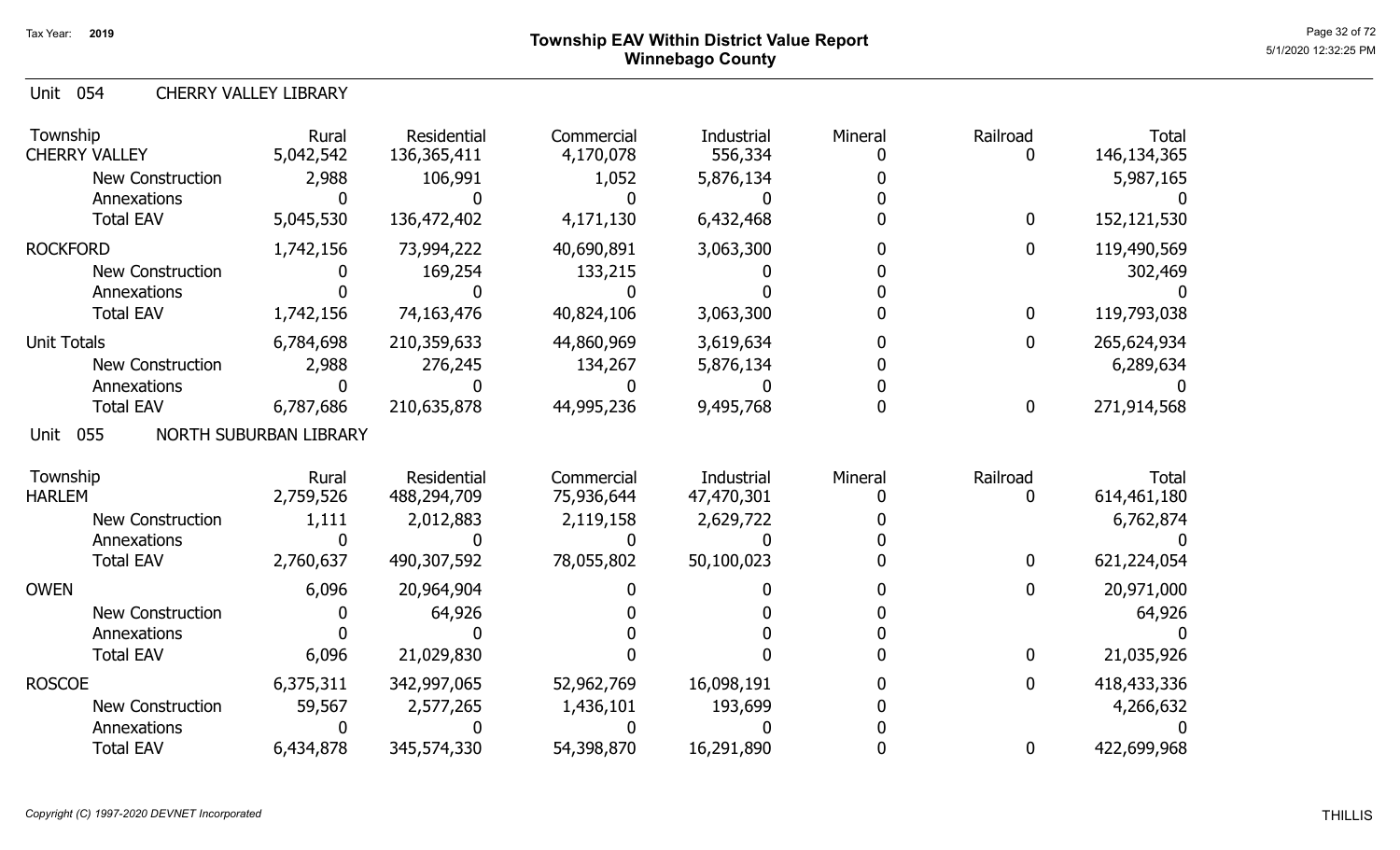## ${\sf Township}$   ${\sf EAV}$  Within District Value Report  ${\sf Page}$  and  ${\sf Page}$  and  ${\sf Page}$  and  ${\sf Page}$  and  ${\sf PQQ}$ Winnebago County

#### Unit 055 NORTH SUBURBAN LIBRARY

| Township<br><b>ROCKFORD</b>       | Rural<br>57,173 | <b>Residential</b><br>106,041,588 | Commercial<br>55,543,770 | Industrial<br>23,446,973 | Mineral | Railroad<br>0    | Total<br>185,089,504 |
|-----------------------------------|-----------------|-----------------------------------|--------------------------|--------------------------|---------|------------------|----------------------|
| <b>New Construction</b>           |                 | 255,501                           | 1,404,189                | 202,710                  |         |                  | 1,862,400            |
| Annexations                       |                 |                                   |                          |                          |         |                  |                      |
| <b>Total EAV</b>                  | 57,173          | 106,297,089                       | 56,947,959               | 23,649,683               |         | $\mathbf 0$      | 186,951,904          |
| Unit Totals                       | 9,198,106       | 958,298,266                       | 184,443,183              | 87,015,465               |         | $\mathbf 0$      | 1,238,955,020        |
| New Construction                  | 60,678          | 4,910,575                         | 4,959,448                | 3,026,131                |         |                  | 12,956,832           |
| Annexations                       |                 |                                   |                          |                          |         |                  |                      |
| <b>Total EAV</b>                  | 9,258,784       | 963,208,841                       | 189,402,631              | 90,041,596               |         | 0                | 1,251,911,852        |
| 056<br>PECATONICA LIBRARY<br>Unit |                 |                                   |                          |                          |         |                  |                      |
| Township                          | Rural           | <b>Residential</b>                | Commercial               | Industrial               | Mineral | Railroad         | Total                |
| <b>BURRITT</b>                    | 5,518,757       | 6,190,160                         | 536,113                  |                          |         | 0                | 12,245,030           |
| New Construction                  | 81,594          | 65,471                            |                          |                          |         |                  | 147,065              |
| Annexations                       |                 |                                   |                          |                          |         |                  |                      |
| <b>Total EAV</b>                  | 5,600,351       | 6,255,631                         | 536,113                  |                          |         | 0                | 12,392,095           |
| <b>DURAND</b>                     | 570,154         | 491,097                           |                          |                          |         | $\boldsymbol{0}$ | 1,061,251            |
| <b>New Construction</b>           |                 |                                   |                          |                          |         |                  |                      |
| Annexations                       |                 |                                   |                          |                          |         |                  |                      |
| <b>Total EAV</b>                  | 570,154         | 491,097                           |                          |                          |         | $\mathbf{0}$     | 1,061,251            |
| <b>PECATONICA</b>                 | 11,064,129      | 55,535,727                        | 3,533,029                | 2,095,515                |         | $\boldsymbol{0}$ | 72,228,400           |
| New Construction                  | 74,917          | 304,833                           |                          |                          |         |                  | 379,750              |
| Annexations                       |                 |                                   |                          |                          |         |                  |                      |
| <b>Total EAV</b>                  | 11,139,046      | 55,840,560                        | 3,533,029                | 2,095,515                |         | $\mathbf 0$      | 72,608,150           |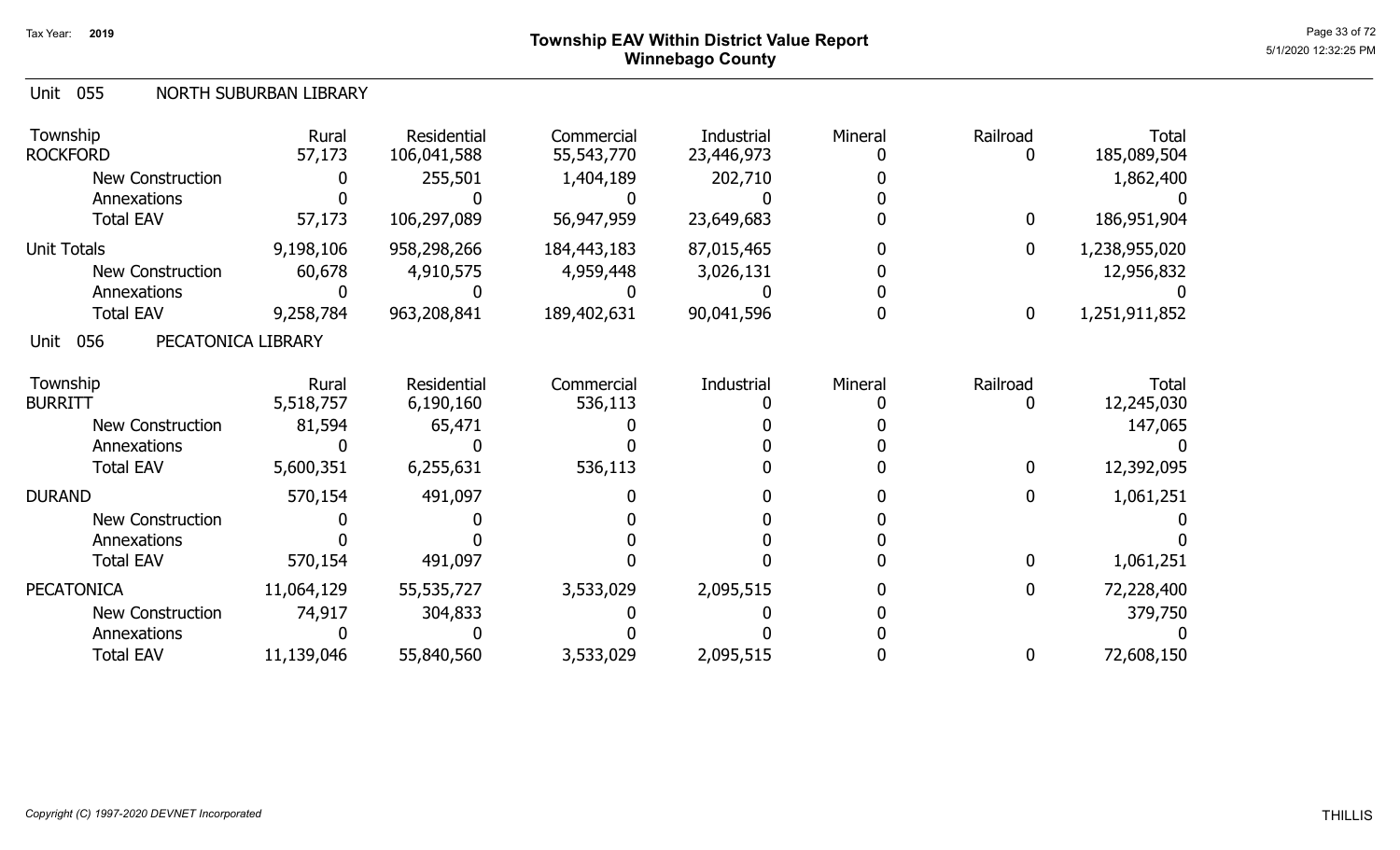## Page 34 of 72 Page 34 of 72  $^{\text{Page 34 of 72}}$ Winnebago County

|  | Unit 056 | PECATONICA LIBRARY |
|--|----------|--------------------|
|--|----------|--------------------|

| Township<br><b>SEWARD</b>               | Rural<br>3,959,422   | Residential<br>2,608,424   | Commercial<br>695,224    | Industrial              | Mineral | Railroad         | <b>Total</b><br>7,263,070   |
|-----------------------------------------|----------------------|----------------------------|--------------------------|-------------------------|---------|------------------|-----------------------------|
| <b>New Construction</b><br>Annexations  |                      |                            |                          |                         |         |                  |                             |
| <b>Total EAV</b>                        | 3,959,422            | 2,608,424                  | 695,224                  |                         |         | 0                | 7,263,070                   |
| <b>Unit Totals</b>                      | 21,112,462           | 64,825,408                 | 4,764,366                | 2,095,515               |         | 0                | 92,797,751                  |
| New Construction                        | 156,511              | 370,304                    |                          |                         |         |                  | 526,815                     |
| Annexations                             |                      |                            |                          |                         |         |                  |                             |
| <b>Total EAV</b>                        | 21,268,973           | 65,195,712                 | 4,764,366                | 2,095,515               |         | $\boldsymbol{0}$ | 93,324,566                  |
| 057<br>Unit                             | TALCOTT FREE LIBRARY |                            |                          |                         |         |                  |                             |
| Township<br><b>ROCKTON</b>              | Rural<br>10,014,952  | Residential<br>182,622,287 | Commercial<br>11,354,849 | Industrial<br>4,700,943 | Mineral | Railroad<br>0    | <b>Total</b><br>208,693,031 |
| New Construction                        | 1,127                | 1,076,921                  | 19,148                   |                         |         |                  | 1,097,196                   |
| Annexations                             |                      |                            |                          |                         |         |                  |                             |
| <b>Total EAV</b>                        | 10,016,079           | 183,699,208                | 11,373,997               | 4,700,943               |         | $\bf{0}$         | 209,790,227                 |
| <b>Unit Totals</b>                      | 10,014,952           | 182,622,287                | 11,354,849               | 4,700,943               |         | $\mathbf 0$      | 208,693,031                 |
| <b>New Construction</b>                 | 1,127                | 1,076,921                  | 19,148                   |                         |         |                  | 1,097,196                   |
| Annexations                             |                      |                            |                          |                         |         |                  |                             |
| <b>Total EAV</b>                        | 10,016,079           | 183,699,208                | 11,373,997               | 4,700,943               |         | $\mathbf 0$      | 209,790,227                 |
| 058<br><b>WINNEBAGO LIBRARY</b><br>Unit |                      |                            |                          |                         |         |                  |                             |
| Township<br><b>BURRITT</b>              | Rural<br>7,630,469   | Residential<br>6,810,812   | Commercial<br>568,185    | Industrial              | Mineral | Railroad<br>0    | <b>Total</b><br>15,009,466  |
| <b>New Construction</b>                 | 78,147               | 59,892                     |                          |                         |         |                  | 138,039                     |
| Annexations                             |                      |                            |                          |                         |         |                  |                             |
| <b>Total EAV</b>                        | 7,708,616            | 6,870,704                  | 568,185                  |                         |         | 0                | 15,147,505                  |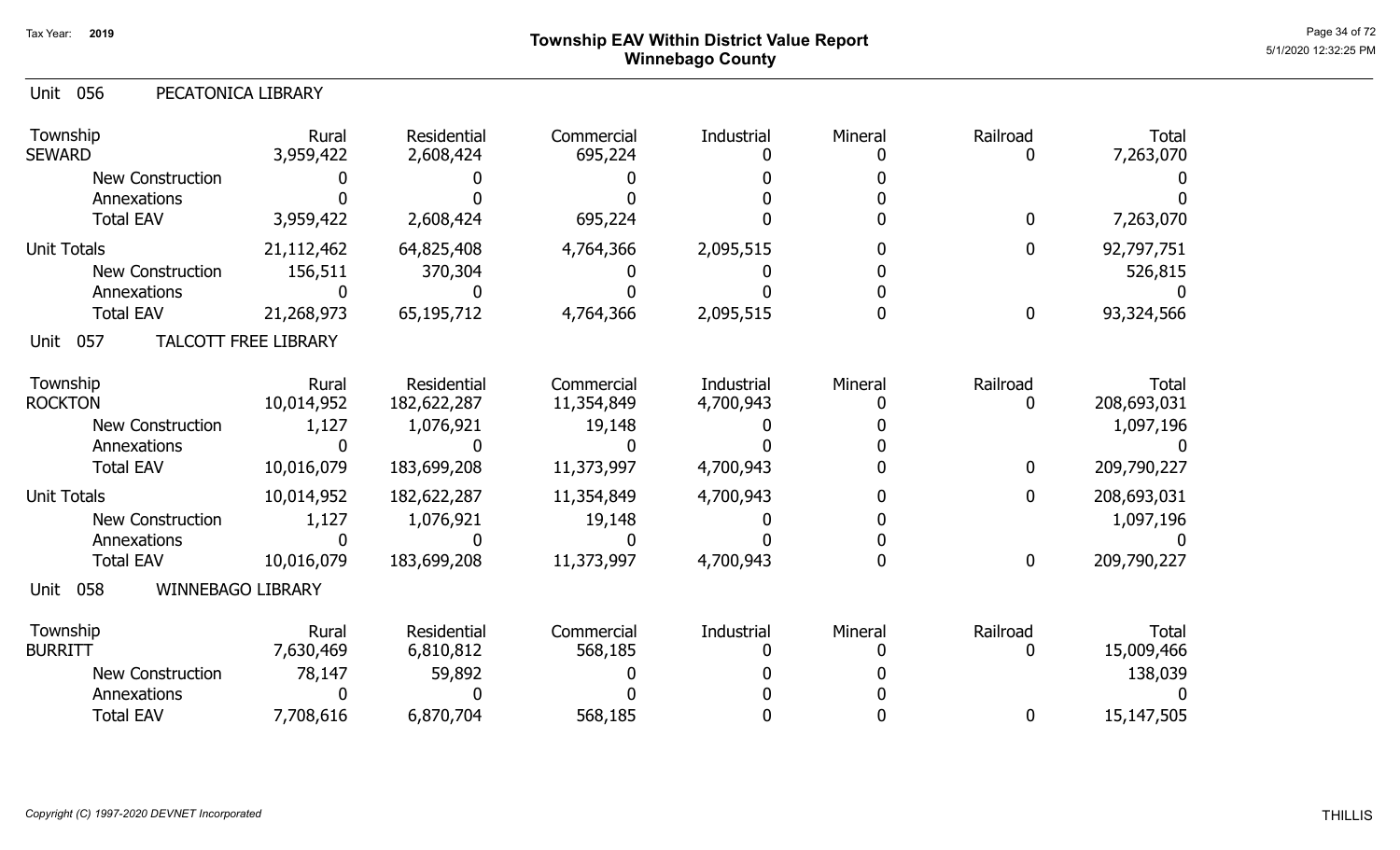## ${\sf Township}$   ${\sf EAV}$  Within District Value Report  $^{\sf Page\ 35 \ of\ 72}$ Winnebago County

#### 058 Unit WINNEBAGO LIBRARY

| Township<br><b>HARRISON</b> | Rural<br>63,740 | Residential | Commercial | Industrial | Mineral | Railroad     | <b>Total</b><br>63,740 |
|-----------------------------|-----------------|-------------|------------|------------|---------|--------------|------------------------|
| New Construction            |                 |             |            |            |         |              |                        |
| Annexations                 |                 |             |            |            |         |              |                        |
| <b>Total EAV</b>            | 63,740          |             |            |            |         |              | 63,740                 |
| <b>OWEN</b>                 | 149,289         | 421,891     |            |            |         |              | 571,180                |
| New Construction            |                 | 4,524       |            |            |         |              | 4,524                  |
| Annexations                 |                 |             |            |            |         |              |                        |
| <b>Total EAV</b>            | 149,289         | 426,415     |            |            |         | <sup>0</sup> | 575,704                |
| <b>SEWARD</b>               | 10,130,869      | 5,330,690   | 2,871,697  | 172,493    |         | 487          | 18,506,236             |
| New Construction            | 64,423          | 326         |            |            |         |              | 64,749                 |
| Annexations                 |                 |             |            |            |         |              |                        |
| <b>Total EAV</b>            | 10,195,292      | 5,331,016   | 2,871,697  | 172,493    |         | 487          | 18,570,985             |
| WINNEBAGO                   | 11,854,971      | 77,144,941  | 7,048,444  | 2,800,763  |         | 770,229      | 99,619,348             |
| New Construction            |                 | 132,895     |            |            |         |              | 132,895                |
| Annexations                 |                 |             |            |            |         |              |                        |
| <b>Total EAV</b>            | 11,854,971      | 77,277,836  | 7,048,444  | 2,800,763  |         | 770,229      | 99,752,243             |
| <b>ROCKFORD</b>             | 1,841,322       | 17,611,844  | 196,670    | 327,028    |         | 0            | 19,976,864             |
| New Construction            | 1,940           | 85,123      |            |            |         |              | 87,063                 |
| Annexations                 |                 |             |            |            |         |              |                        |
| <b>Total EAV</b>            | 1,843,262       | 17,696,967  | 196,670    | 327,028    |         | 0            | 20,063,927             |
| <b>Unit Totals</b>          | 31,670,660      | 107,320,178 | 10,684,996 | 3,300,284  |         | 770,716      | 153,746,834            |
| <b>New Construction</b>     | 144,510         | 282,760     |            |            |         |              | 427,270                |
| Annexations                 |                 |             |            |            |         |              |                        |
| <b>Total EAV</b>            | 31,815,170      | 107,602,938 | 10,684,996 | 3,300,284  |         | 770,716      | 154,174,104            |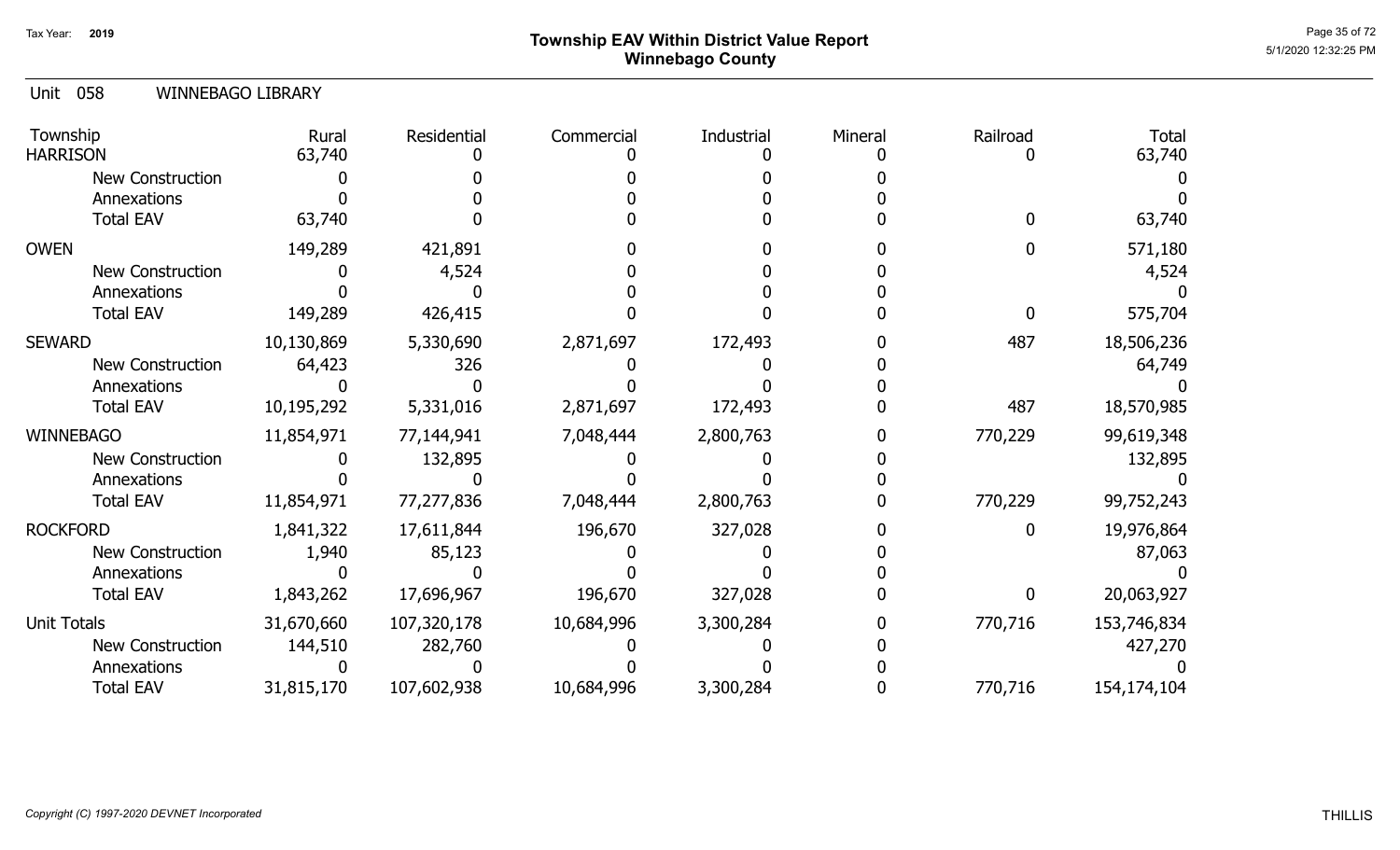## Page 36 of 72 Page 36 of 72  $^{\text{Page 36 of 72}}$ Winnebago County

059 Unit ROCKFORD CITY LIBRARY

| Township<br><b>CHERRY VALLEY</b> | Rural<br>243,726            | Residential<br>49,464,328 | Commercial<br>38,025,606 | Industrial<br>38,990,088 | Mineral | Railroad<br>0    | <b>Total</b><br>126,723,748 |
|----------------------------------|-----------------------------|---------------------------|--------------------------|--------------------------|---------|------------------|-----------------------------|
| <b>New Construction</b>          |                             | 81,632                    |                          |                          |         |                  | 81,632                      |
| Annexations                      |                             |                           | 7,731,329                |                          |         |                  | 7,731,329                   |
| <b>Total EAV</b>                 | 243,726                     | 49,545,960                | 38,025,606               | 38,990,088               |         | $\bf{0}$         | 126,805,380                 |
| <b>OWEN</b>                      | 133,767                     | 6,302,008                 | 1,202,492                | 11,394,815               |         | $\boldsymbol{0}$ | 19,033,082                  |
| <b>New Construction</b>          | 0                           | 59,902                    |                          |                          |         |                  | 59,902                      |
| Annexations                      |                             |                           |                          |                          |         |                  |                             |
| <b>Total EAV</b>                 | 133,767                     | 6,361,910                 | 1,202,492                | 11,394,815               |         | $\bf{0}$         | 19,092,984                  |
| <b>WINNEBAGO</b>                 | 118,163                     |                           |                          |                          |         | $\bf{0}$         | 118,163                     |
| <b>New Construction</b>          |                             |                           |                          |                          |         |                  |                             |
| Annexations                      |                             |                           |                          |                          |         |                  |                             |
| <b>Total EAV</b>                 | 118,163                     |                           |                          |                          |         | $\mathbf{0}$     | 118,163                     |
| <b>ROCKFORD</b>                  | 757,125                     | 954,901,488               | 408,655,461              | 102,923,150              |         | 124,511          | 1,467,361,735               |
| <b>New Construction</b>          | $\mathbf 0$                 | 1,779,927                 | 3,651,356                | 906,380                  |         |                  | 6,337,663                   |
| Annexations                      | 697                         | 41,681                    |                          |                          |         |                  | 42,378                      |
| <b>Total EAV</b>                 | 757,125                     | 956,681,415               | 412,306,817              | 103,829,530              |         | 124,511          | 1,473,699,398               |
| <b>Unit Totals</b>               | 1,252,781                   | 1,010,667,824             | 447,883,559              | 153,308,053              |         | 124,511          | 1,613,236,728               |
| <b>New Construction</b>          | $\mathbf 0$                 | 1,921,461                 | 3,651,356                | 906,380                  |         |                  | 6,479,197                   |
| Annexations                      | 697                         | 41,681                    | 7,731,329                |                          |         |                  | 7,773,707                   |
| <b>Total EAV</b>                 | 1,252,781                   | 1,012,589,285             | 451,534,915              | 154,214,433              |         | 124,511          | 1,619,715,925               |
| 060<br>Unit                      | <b>GREATER RKFD AIRPORT</b> |                           |                          |                          |         |                  |                             |
| Township                         | Rural                       | <b>Residential</b>        | Commercial               | Industrial               | Mineral | Railroad         | <b>Total</b>                |
| <b>CHERRY VALLEY</b>             | 4,850,438                   | 197,754,938               | 42,589,775               | 40,546,805               |         | $\mathbf{0}$     | 285,741,956                 |
| New Construction                 | 2,988                       | 190,424                   | 1,052                    | 5,876,134                |         |                  | 6,070,598                   |
| Annexations                      |                             |                           |                          |                          |         |                  |                             |
| <b>Total EAV</b>                 | 4,853,426                   | 197,945,362               | 42,590,827               | 46,422,939               |         | $\bf{0}$         | 291,812,554                 |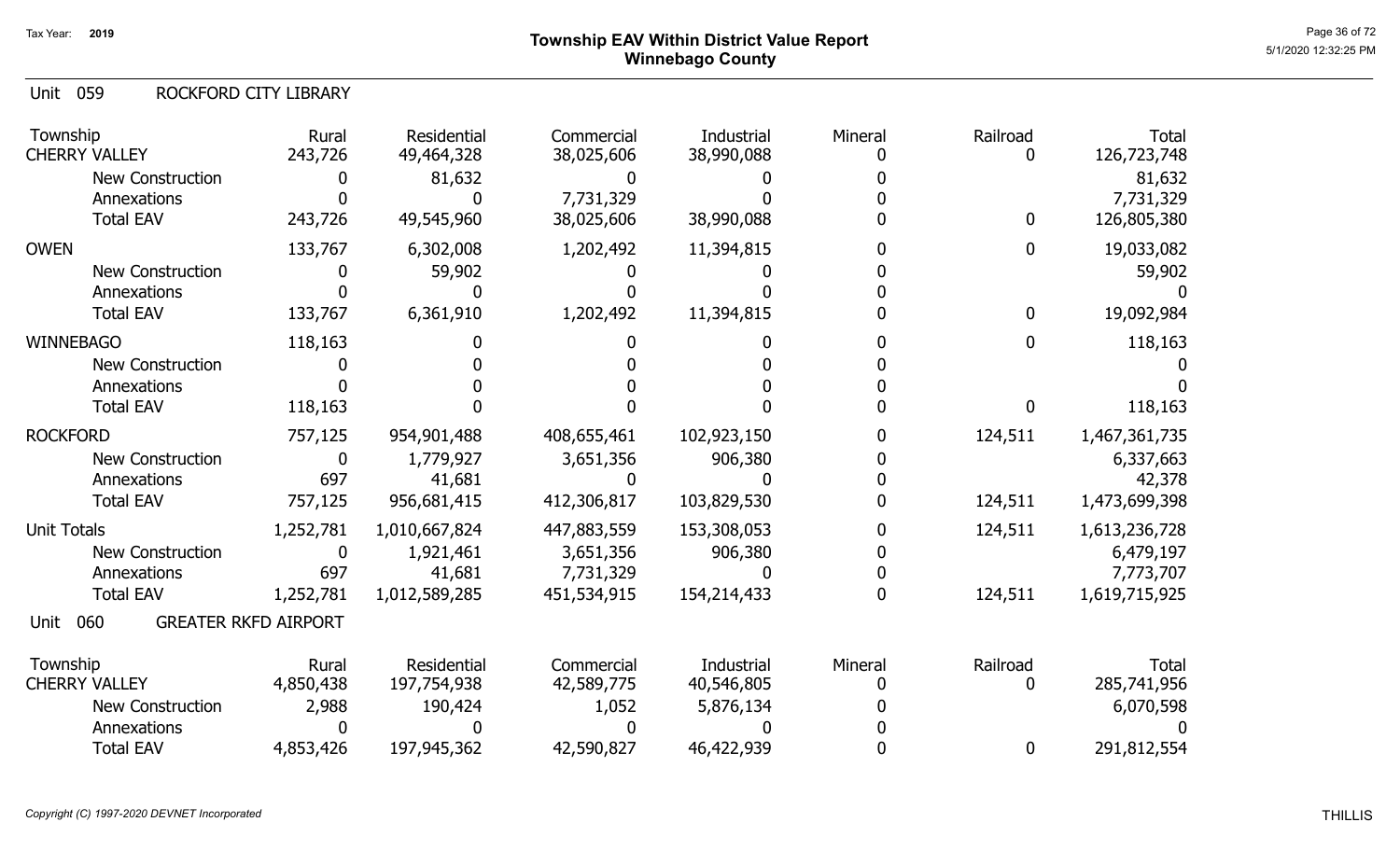060 Unit GREATER RKFD AIRPORT

| Township<br><b>HARLEM</b> | Rural<br>2,759,526        | Residential<br>488,649,415 | Commercial<br>75,936,644 | Industrial<br>47,470,301 | Mineral | Railroad<br>0 | <b>Total</b><br>614,815,886 |
|---------------------------|---------------------------|----------------------------|--------------------------|--------------------------|---------|---------------|-----------------------------|
| <b>New Construction</b>   | 1,111                     | 2,012,883                  | 2,119,158                | 2,629,722                |         |               | 6,762,874                   |
| Annexations               |                           |                            |                          |                          |         |               |                             |
| <b>Total EAV</b>          | 2,760,637                 | 490,662,298                | 78,055,802               | 50,100,023               |         | $\mathbf 0$   | 621,578,760                 |
| <b>OWEN</b>               | 6,834,430                 | 61,386,156                 | 1,511,017                | 11,430,834               |         | $\mathbf 0$   | 81,162,437                  |
| <b>New Construction</b>   | 3,351                     | 148,181                    |                          |                          |         |               | 151,532                     |
| Annexations               |                           |                            |                          |                          |         |               |                             |
| <b>Total EAV</b>          | 6,837,781                 | 61,534,337                 | 1,511,017                | 11,430,834               |         | 0             | 81,313,969                  |
| <b>ROCKFORD</b>           | 11,242,856                | 1,311,944,593              | 515,747,803              | 135,385,092              |         | 124,511       | 1,974,444,855               |
| <b>New Construction</b>   | 75,033                    | 2,626,461                  | 5,188,760                | 1,155,223                |         |               | 9,045,477                   |
| Annexations               |                           |                            |                          |                          |         |               |                             |
| <b>Total EAV</b>          | 11,317,889                | 1,314,571,054              | 520,936,563              | 136,540,315              |         | 124,511       | 1,983,490,332               |
| <b>Unit Totals</b>        | 25,687,250                | 2,059,735,102              | 635,785,239              | 234,833,032              |         | 124,511       | 2,956,165,134               |
| <b>New Construction</b>   | 82,483                    | 4,977,949                  | 7,308,970                | 9,661,079                |         |               | 22,030,481                  |
| Annexations               |                           |                            |                          |                          |         |               |                             |
| <b>Total EAV</b>          | 25,769,733                | 2,064,713,051              | 643,094,209              | 244,494,111              |         | 124,511       | 2,978,195,615               |
| 061<br>Unit               | SOUTH BELOIT CITY LIBRARY |                            |                          |                          |         |               |                             |
| Township                  | Rural                     | Residential                | Commercial               | Industrial               | Mineral | Railroad      | Total                       |
| <b>ROCKTON</b>            | 23,321                    | 42,915,257                 | 10,395,809               | 9,825,208                |         | 0             | 63,159,595                  |
| <b>New Construction</b>   |                           | 230,142                    | 82,349                   |                          |         |               | 312,491                     |
| Annexations               |                           |                            |                          |                          |         |               |                             |
| <b>Total EAV</b>          | 23,321                    | 43,145,399                 | 10,478,158               | 9,825,208                |         | 0             | 63,472,086                  |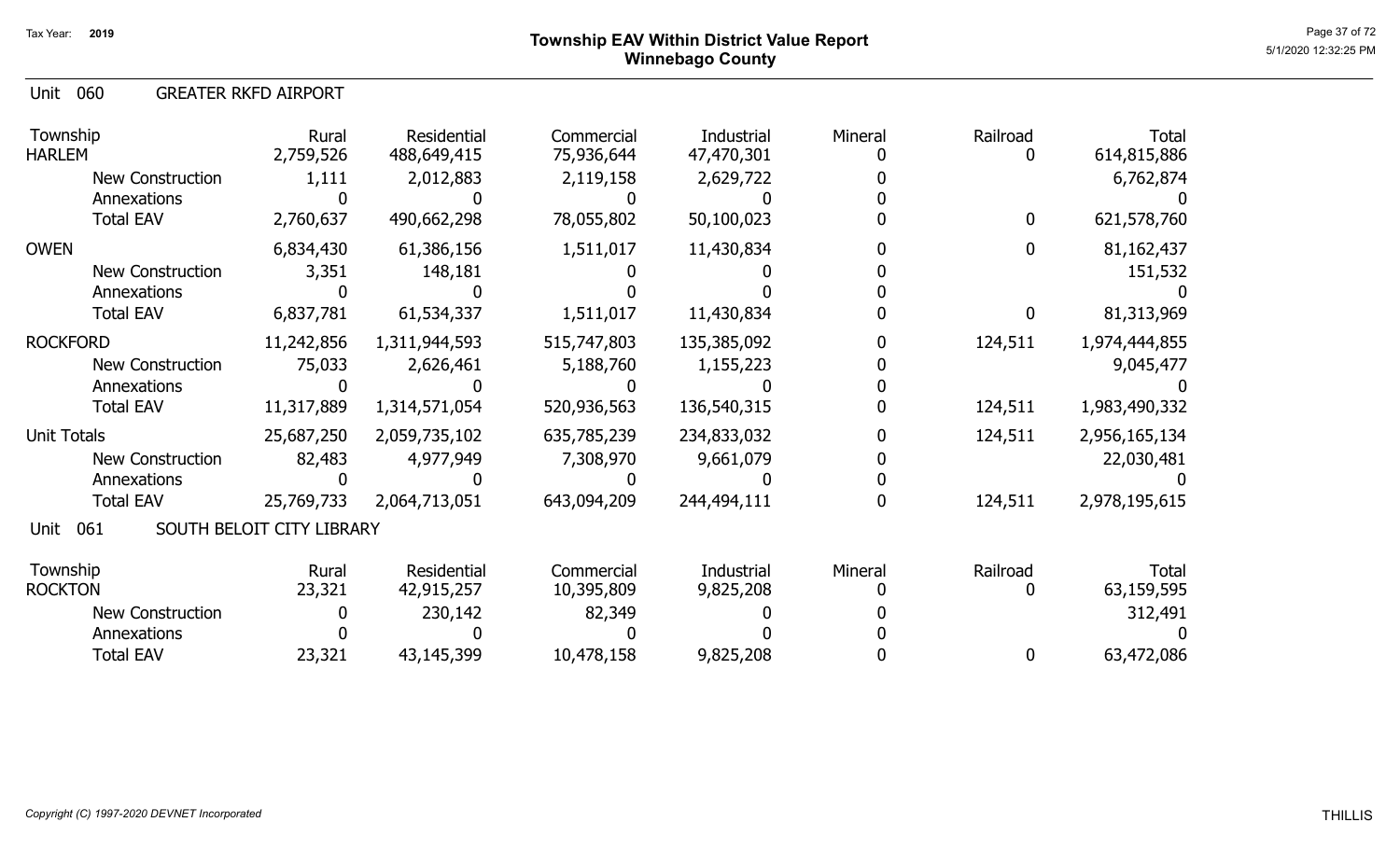### Page 38 of 72 Page 38 of 72  $^{\text{Page 38 of 72}}$ Winnebago County

#### Unit 061 SOUTH BELOIT CITY LIBRARY

| Township<br><b>ROSCOE</b>                  | Rural<br>332,502 | Residential<br>39,153,149 | Commercial<br>11,655,427 | Industrial<br>6,540,775 | Mineral | Railroad<br>O    | <b>Total</b><br>57,681,853 |
|--------------------------------------------|------------------|---------------------------|--------------------------|-------------------------|---------|------------------|----------------------------|
| <b>New Construction</b>                    | 0                | 20,917                    | 5,784                    | 1,290,518               |         |                  | 1,317,219                  |
| Annexations<br><b>Total EAV</b>            | 2,912<br>332,502 | 39,174,066                | 11,661,211               | 7,831,293               |         | $\bf{0}$         | 2,912<br>58,999,072        |
|                                            |                  |                           |                          |                         |         |                  |                            |
| <b>Unit Totals</b>                         | 355,823          | 82,068,406                | 22,051,236               | 16,365,983              |         | 0                | 120,841,448                |
| <b>New Construction</b>                    | 0                | 251,059                   | 88,133                   | 1,290,518               |         |                  | 1,629,710                  |
| Annexations                                | 2,912            |                           |                          |                         |         |                  | 2,912                      |
| <b>Total EAV</b>                           | 355,823          | 82,319,465                | 22,139,369               | 17,656,501              |         | $\boldsymbol{0}$ | 122,471,158                |
| <b>RKFD - WINN DRAINAGE</b><br>062<br>Unit |                  |                           |                          |                         |         |                  |                            |
| Township                                   | Rural            | Residential               | Commercial               | Industrial              | Mineral | Railroad         | <b>Total</b>               |
| <b>BURRITT</b>                             | 6,898            | 237,606                   |                          |                         |         | 0                | 244,504                    |
| New Construction                           |                  |                           |                          |                         |         |                  |                            |
| Annexations                                |                  |                           |                          |                         |         |                  |                            |
| <b>Total EAV</b>                           | 6,898            | 237,606                   |                          |                         |         | $\mathbf 0$      | 244,504                    |
| <b>WINNEBAGO</b>                           | 276,049          | 1,055,530                 | 457,475                  | 12,687                  |         | 0                | 1,801,741                  |
| <b>New Construction</b>                    |                  |                           |                          |                         |         |                  |                            |
| Annexations                                |                  |                           |                          |                         |         |                  |                            |
| <b>Total EAV</b>                           | 276,049          | 1,055,530                 | 457,475                  | 12,687                  |         | $\bf{0}$         | 1,801,741                  |
| <b>ROCKFORD</b>                            | 121,794          | 5,526,625                 | 1,896,792                | 1,053,820               |         | 0                | 8,599,031                  |
| <b>New Construction</b>                    |                  | 12,012                    |                          | 25,997                  |         |                  | 38,009                     |
| Annexations                                |                  |                           |                          |                         |         |                  |                            |
| <b>Total EAV</b>                           | 121,794          | 5,538,637                 | 1,896,792                | 1,079,817               |         | $\boldsymbol{0}$ | 8,637,040                  |
| <b>Unit Totals</b>                         | 404,741          | 6,819,761                 | 2,354,267                | 1,066,507               |         | 0                | 10,645,276                 |
| New Construction                           |                  | 12,012                    |                          | 25,997                  |         |                  | 38,009                     |
| Annexations                                |                  |                           |                          |                         |         |                  |                            |
| <b>Total EAV</b>                           | 404,741          | 6,831,773                 | 2,354,267                | 1,092,504               |         | 0                | 10,683,285                 |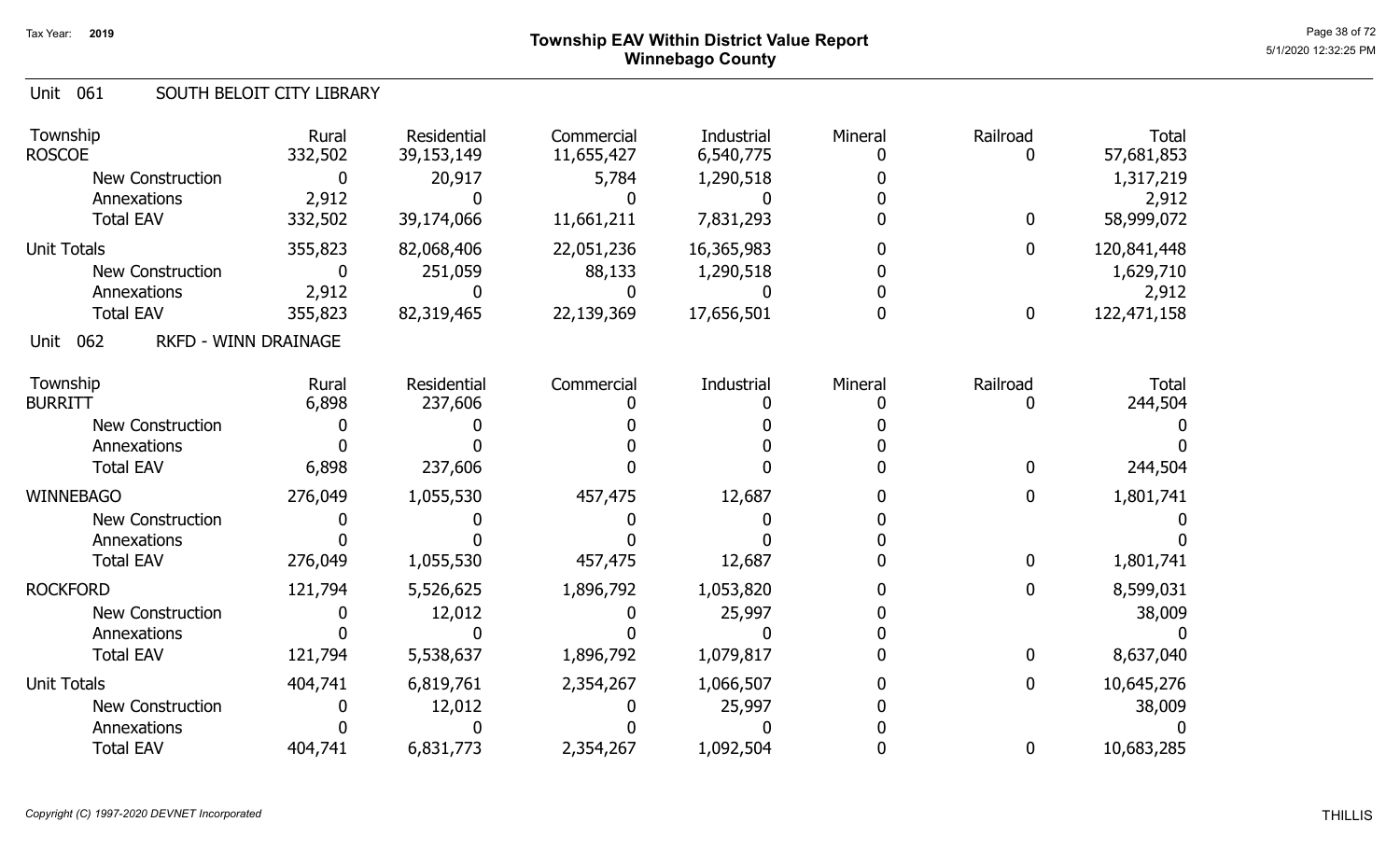# Page 39 of 72 Page 39 of 72  $^{\text{Page 39 of 72}}$ Winnebago County

#### Unit 064 LINCOLN-ACRES STREET LIGHT

| Township<br><b>ROCKFORD</b>                        | Rural        | Residential<br>618,567 | Commercial | <b>Industrial</b> | Mineral | Railroad         | <b>Total</b><br>618,567 |
|----------------------------------------------------|--------------|------------------------|------------|-------------------|---------|------------------|-------------------------|
| <b>New Construction</b>                            |              |                        |            |                   |         |                  |                         |
| Annexations                                        |              |                        |            |                   |         |                  |                         |
| <b>Total EAV</b>                                   | $\mathbf{0}$ | 618,567                |            |                   |         | 0                | 618,567                 |
| <b>Unit Totals</b>                                 |              | 618,567                |            |                   |         |                  | 618,567                 |
| New Construction                                   |              |                        |            |                   |         |                  |                         |
| Annexations                                        |              |                        |            |                   |         |                  |                         |
| <b>Total EAV</b>                                   |              | 618,567                |            |                   |         | $\boldsymbol{0}$ | 618,567                 |
| <b>WASHINGTON PARK STREET LIGHT</b><br>065<br>Unit |              |                        |            |                   |         |                  |                         |
| Township                                           | Rural        | Residential            | Commercial | Industrial        | Mineral | Railroad         | <b>Total</b>            |
| <b>ROCKFORD</b>                                    |              | 1,360,606              | 16,498     | 92,880            |         |                  | 1,469,984               |
| <b>New Construction</b>                            |              | 180                    |            |                   |         |                  | 180                     |
| Annexations                                        |              |                        |            |                   |         |                  |                         |
| <b>Total EAV</b>                                   | 0            | 1,360,786              | 16,498     | 92,880            |         | 0                | 1,470,164               |
| <b>Unit Totals</b>                                 | 0            | 1,360,606              | 16,498     | 92,880            |         | 0                | 1,469,984               |
| <b>New Construction</b>                            |              | 180                    |            |                   |         |                  | 180                     |
| Annexations                                        |              |                        |            |                   |         |                  |                         |
| <b>Total EAV</b>                                   |              | 1,360,786              | 16,498     | 92,880            |         | 0                | 1,470,164               |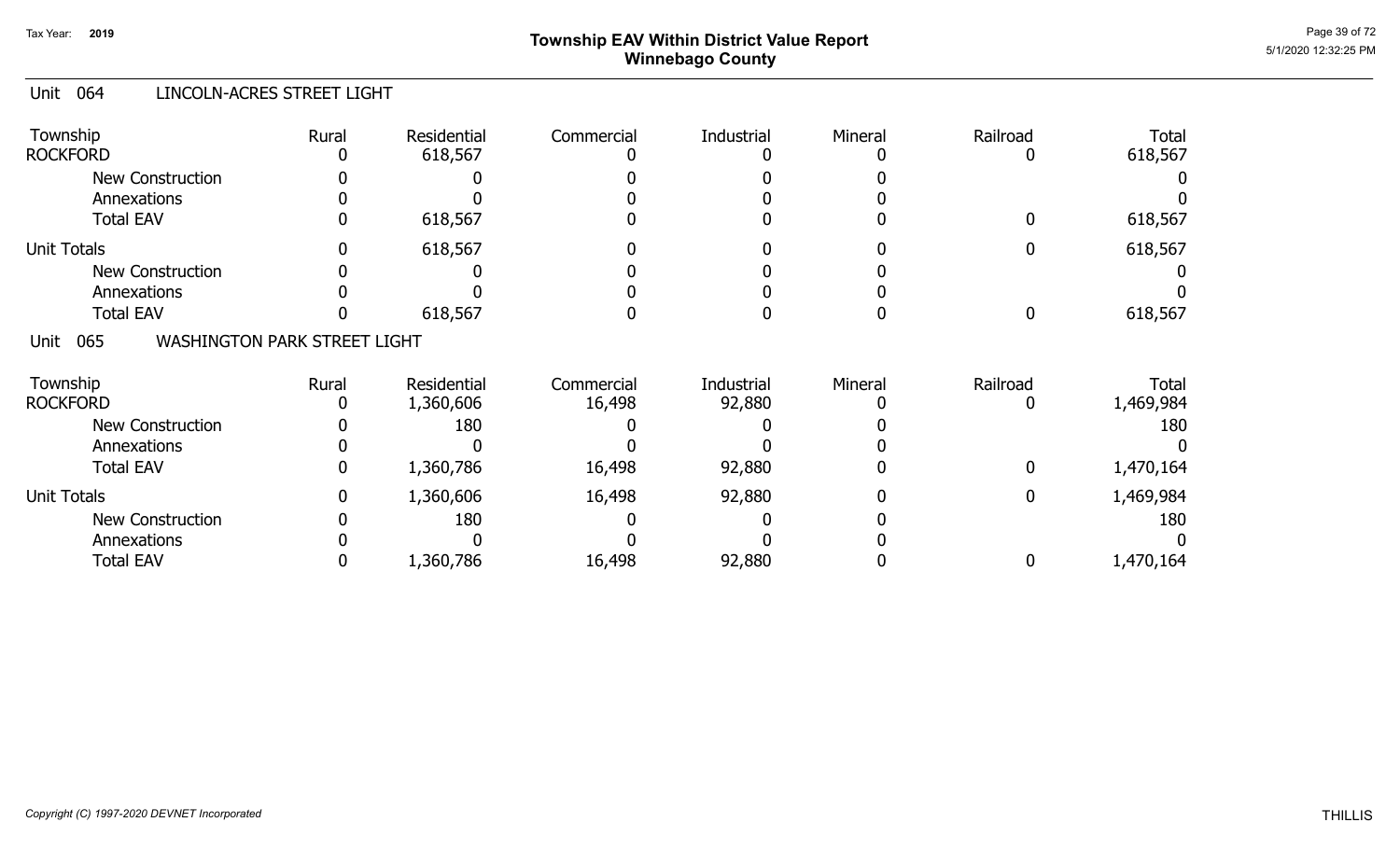# Page 40 of 72 Page 40 of 72  $^{\text{Page 40 of 72}}$ Winnebago County

#### Unit 067 WEST STATE & CENTRAL TIF

| Township<br><b>ROCKFORD</b> | Rural                  | Residential | Commercial  | Industrial | Mineral | Railroad | <b>Total</b>  |
|-----------------------------|------------------------|-------------|-------------|------------|---------|----------|---------------|
| New Construction            |                        | 3,042       |             |            |         |          | 3,042         |
| Annexations                 |                        |             |             |            |         |          |               |
| <b>Total EAV</b>            |                        | 3,042       |             |            |         |          | 3,042         |
|                             |                        |             |             |            |         |          |               |
| <b>Unit Totals</b>          |                        |             |             |            |         |          |               |
| New Construction            |                        | 3,042       |             |            |         |          | 3,042         |
| Annexations                 |                        |             |             |            |         |          |               |
| <b>Total EAV</b>            |                        | 3,042       |             |            |         |          | 3,042         |
| 070<br>Unit                 | HARLEM SCHOOL DIST 122 |             |             |            |         |          |               |
| Township                    | Rural                  | Residential | Commercial  | Industrial | Mineral | Railroad | Total         |
| <b>HARLEM</b>               | 439,318                | 378,955,215 | 75,725,639  | 45,553,435 |         |          | 500,673,607   |
| <b>New Construction</b>     |                        | 402,804     | 2,119,158   | 803,196    |         |          | 3,325,158     |
| Annexations                 |                        |             |             |            |         |          |               |
| <b>Total EAV</b>            | 439,318                | 379,358,019 | 77,844,797  | 46,356,631 |         | 0        | 503,998,765   |
| <b>ROCKFORD</b>             |                        | 83,922,757  | 40,056,903  | 16,690,120 |         | 0        | 140,669,780   |
| <b>New Construction</b>     |                        | 234,073     | 107,206     | 69,731     |         |          | 411,010       |
| Annexations                 |                        |             |             |            |         |          |               |
| <b>Total EAV</b>            |                        | 84,156,830  | 40,164,109  | 16,759,851 |         | 0        | 141,080,790   |
| <b>Unit Totals</b>          | 439,318                | 462,877,972 | 115,782,542 | 62,243,555 |         | 0        | 641, 343, 387 |
| <b>New Construction</b>     |                        | 636,877     | 2,226,364   | 872,927    |         |          | 3,736,168     |
| Annexations                 |                        |             |             |            |         |          |               |
| <b>Total EAV</b>            | 439,318                | 463,514,849 | 118,008,906 | 63,116,482 |         | 0        | 645,079,555   |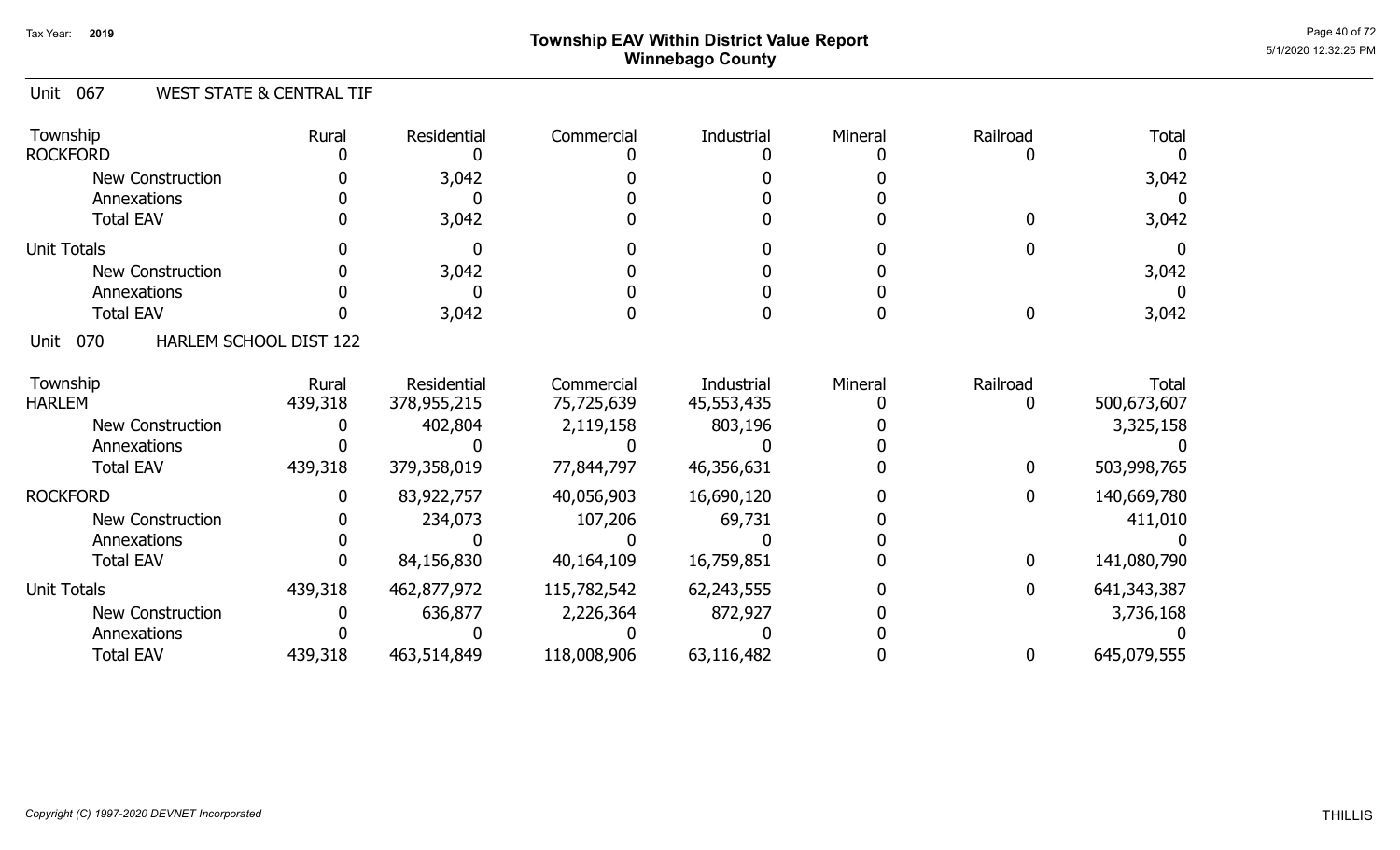Unit 071 KINNIKINNICK SD #131

| Township<br><b>HARLEM</b> | Rural<br>494,986             | Residential<br>26,945,557 | Commercial<br>46,904 | <b>Industrial</b> | Mineral | Railroad     | Total<br>27,487,447 |
|---------------------------|------------------------------|---------------------------|----------------------|-------------------|---------|--------------|---------------------|
| <b>New Construction</b>   | 1,111                        | 8,495                     |                      |                   |         |              | 9,606               |
| Annexations               |                              |                           |                      |                   |         |              |                     |
| <b>Total EAV</b>          | 496,097                      | 26,954,052                | 46,904               |                   |         | $\mathbf 0$  | 27,497,053          |
| <b>ROCKTON</b>            | 39,044                       | 26,092,253                |                      |                   |         | 0            | 26,131,297          |
| <b>New Construction</b>   |                              | 45,508                    |                      |                   |         |              | 45,508              |
| Annexations               |                              |                           |                      |                   |         |              |                     |
| <b>Total EAV</b>          | 39,044                       | 26,137,761                |                      |                   |         | $\bf{0}$     | 26,176,805          |
| <b>ROSCOE</b>             | 3,050,184                    | 216,771,792               | 46,760,236           | 7,642,421         |         | 0            | 274,224,633         |
| <b>New Construction</b>   |                              | 457,613                   | 462,786              | 193,699           |         |              | 1,114,098           |
| Annexations               |                              |                           |                      |                   |         |              |                     |
| <b>Total EAV</b>          | 3,050,184                    | 217,229,405               | 47,223,022           | 7,836,120         |         | $\mathbf 0$  | 275,338,731         |
| <b>Unit Totals</b>        | 3,584,214                    | 269,809,602               | 46,807,140           | 7,642,421         |         | $\mathbf{0}$ | 327,843,377         |
| <b>New Construction</b>   | 1,111                        | 511,616                   | 462,786              | 193,699           |         |              | 1,169,212           |
| Annexations               |                              |                           |                      |                   |         |              |                     |
| <b>Total EAV</b>          | 3,585,325                    | 270,321,218               | 47,269,926           | 7,836,120         |         | $\bf{0}$     | 329,012,589         |
| 072<br>Unit               | PRAIRIE HILL SCHOOL DIST 133 |                           |                      |                   |         |              |                     |
| Township                  | Rural                        | Residential               | Commercial           | <b>Industrial</b> | Mineral | Railroad     | Total               |
| <b>ROSCOE</b>             | 3,485,028                    | 113,244,554               | 11,938,285           | 5,716,121         |         | O            | 134,383,988         |
| <b>New Construction</b>   | 59,567                       | 382,024                   | 973,315              | 1,082,378         |         |              | 2,497,284           |
| Annexations               |                              |                           |                      |                   |         |              |                     |
| <b>Total EAV</b>          | 3,544,595                    | 113,626,578               | 12,911,600           | 6,798,499         |         | $\mathbf 0$  | 136,881,272         |
| <b>Unit Totals</b>        | 3,485,028                    | 113,244,554               | 11,938,285           | 5,716,121         |         | 0            | 134,383,988         |
| <b>New Construction</b>   | 59,567                       | 382,024                   | 973,315              | 1,082,378         |         |              | 2,497,284           |
| Annexations               |                              |                           |                      |                   |         |              |                     |
| <b>Total EAV</b>          | 3,544,595                    | 113,626,578               | 12,911,600           | 6,798,499         |         | 0            | 136,881,272         |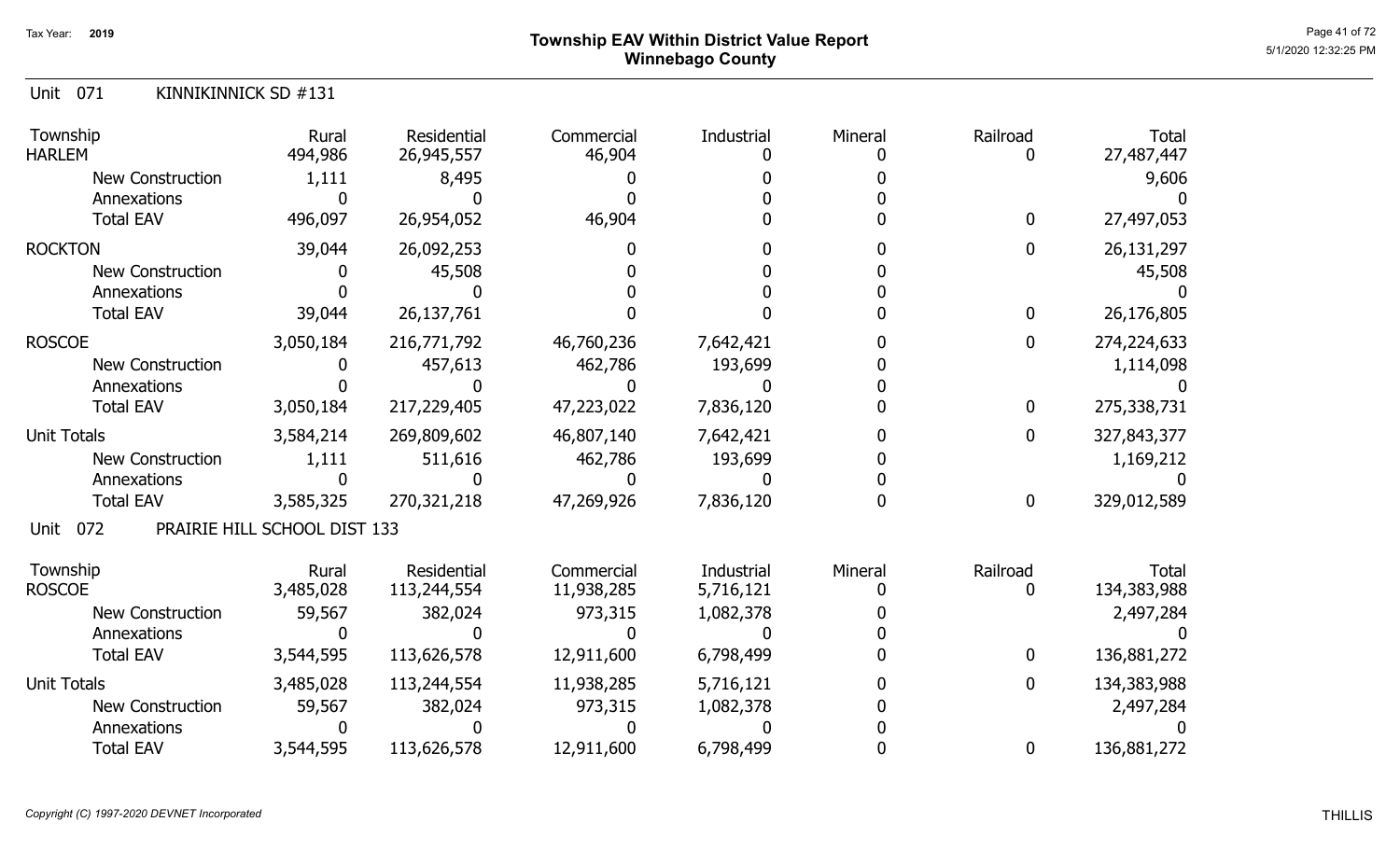# Page 42 of 72 Page 42 of 72  $^{\text{Page 42 of 72}}$ Winnebago County

#### Unit 073 SHIRLAND SCHOOL DIST 134

| Township<br><b>ROCKTON</b> | Rural<br>3,226,289      | Residential<br>5,167,091 | Commercial<br>214,504 | Industrial | Mineral | Railroad     | <b>Total</b><br>8,607,884 |
|----------------------------|-------------------------|--------------------------|-----------------------|------------|---------|--------------|---------------------------|
| <b>New Construction</b>    |                         |                          |                       |            |         |              |                           |
| Annexations                |                         |                          |                       |            |         |              |                           |
| <b>Total EAV</b>           | 3,226,289               | 5,167,091                | 214,504               |            |         | $\mathbf{0}$ | 8,607,884                 |
| <b>SHIRLAND</b>            | 7,691,534               | 15,420,714               | 967,073               |            |         | $\bf{0}$     | 24,079,321                |
| <b>New Construction</b>    | 39,555                  |                          |                       |            |         |              | 39,555                    |
| Annexations                |                         |                          |                       |            |         |              |                           |
| <b>Total EAV</b>           | 7,731,089               | 15,420,714               | 967,073               |            |         | $\bf{0}$     | 24,118,876                |
| <b>Unit Totals</b>         | 10,917,823              | 20,587,805               | 1,181,577             |            |         | 0            | 32,687,205                |
| <b>New Construction</b>    | 39,555                  |                          |                       |            |         |              | 39,555                    |
| Annexations                |                         |                          |                       |            |         |              |                           |
| <b>Total EAV</b>           | 10,957,378              | 20,587,805               | 1,181,577             |            |         | $\bf{0}$     | 32,726,760                |
| 074<br>Unit                | ROCKTON SCHOOL DIST 140 |                          |                       |            |         |              |                           |
| Township                   | Rural                   | <b>Residential</b>       | Commercial            | Industrial | Mineral | Railroad     | <b>Total</b>              |
| <b>HARRISON</b>            | 2,126,018               | 4,578,864                | 48,919                |            |         | 0            | 6,753,801                 |
| <b>New Construction</b>    |                         | 124,811                  |                       |            |         |              | 124,811                   |
| Annexations                |                         |                          |                       |            |         |              |                           |
| <b>Total EAV</b>           | 2,126,018               | 4,703,675                | 48,919                |            |         | $\bf{0}$     | 6,878,612                 |
| <b>OWEN</b>                | 6,067,082               | 11,594,040               | 150,941               | 7,454      |         | $\bf{0}$     | 17,819,517                |
| New Construction           | 99,820                  | 18,829                   |                       |            |         |              | 118,649                   |
| Annexations                |                         |                          |                       |            |         |              |                           |
| <b>Total EAV</b>           | 6,166,902               | 11,612,869               | 150,941               | 7,454      |         | $\bf{0}$     | 17,938,166                |
| <b>ROCKTON</b>             | 6,465,615               | 152,283,276              | 10,392,566            | 10,116,905 |         | 0            | 179,258,362               |
| <b>New Construction</b>    | 1,127                   | 1,019,918                | 19,148                |            |         |              | 1,040,193                 |
| Annexations                |                         |                          |                       |            |         |              |                           |
| <b>Total EAV</b>           | 6,466,742               | 153,303,194              | 10,411,714            | 10,116,905 |         | $\bf{0}$     | 180,298,555               |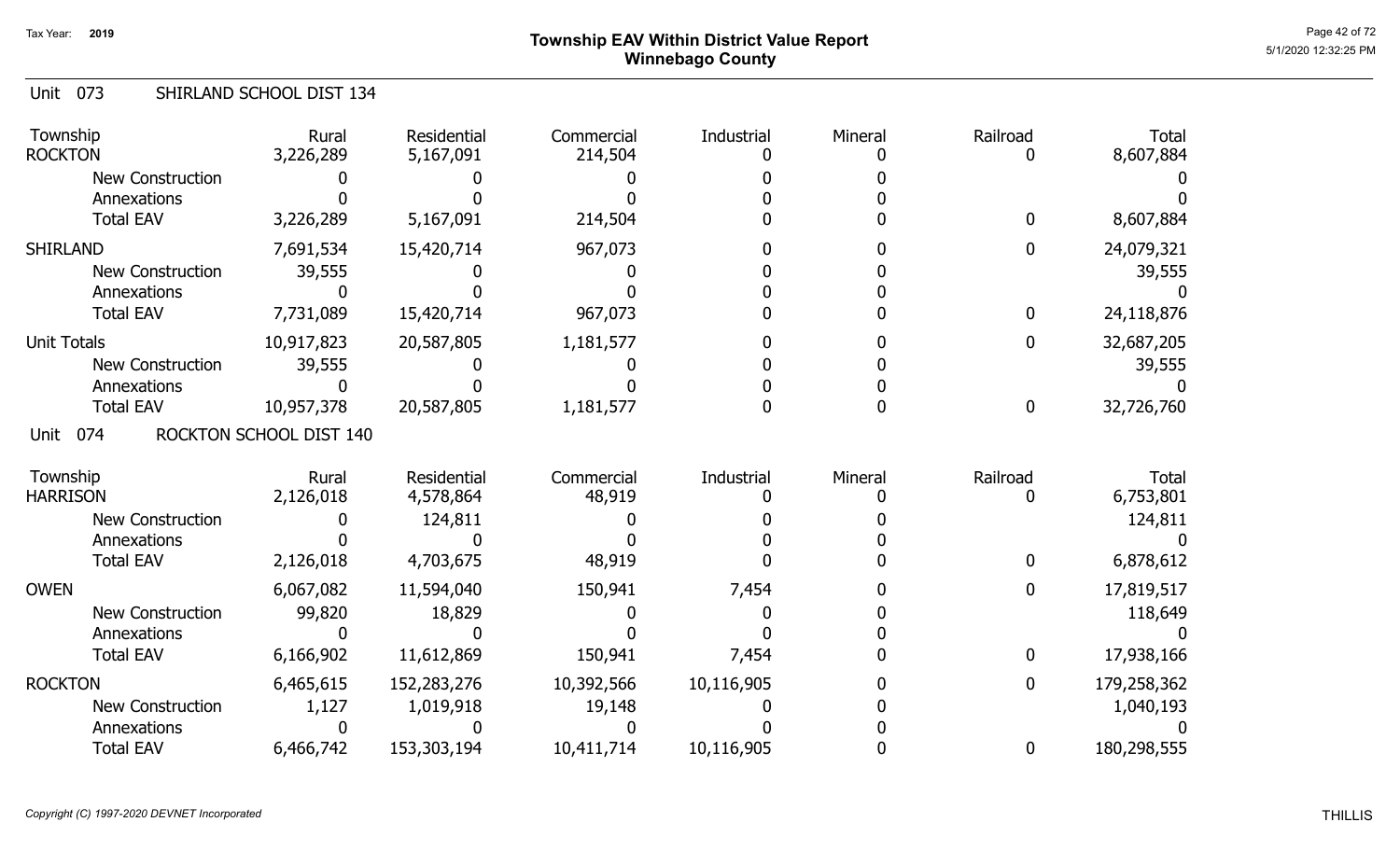# Page 43 of 72 Page 43 of 72  $^{\text{Page 43 of 72}}$ Winnebago County

#### Unit 074 ROCKTON SCHOOL DIST 140

| Township<br><b>ROSCOE</b>              | Rural<br>190,841         | Residential<br>42,406,933         | Commercial<br>101,481    | Industrial               | Mineral | Railroad<br>0 | <b>Total</b><br>42,699,255  |
|----------------------------------------|--------------------------|-----------------------------------|--------------------------|--------------------------|---------|---------------|-----------------------------|
| <b>New Construction</b><br>Annexations |                          | 1,745,617                         |                          |                          |         |               | 1,745,617                   |
| <b>Total EAV</b>                       | 190,841                  | 44,152,550                        | 101,481                  |                          |         | 0             | 44,444,872                  |
| <b>Unit Totals</b>                     | 14,849,556               | 210,863,113                       | 10,693,907               | 10,124,359               |         | 0             | 246,530,935                 |
| <b>New Construction</b>                | 100,947                  | 2,909,175                         | 19,148                   |                          |         |               | 3,029,270                   |
| Annexations                            |                          |                                   |                          |                          |         |               |                             |
| <b>Total EAV</b>                       | 14,950,503               | 213,772,288                       | 10,713,055               | 10,124,359               |         | 0             | 249,560,205                 |
| 075<br>Unit                            | NORTH BOONE SD #200      |                                   |                          |                          |         |               |                             |
| Township<br><b>ROSCOE</b>              | Rural<br>159,931         | Residential<br>379,663            | Commercial<br>567,164    | Industrial               | Mineral | Railroad<br>0 | <b>Total</b><br>1,106,758   |
| <b>New Construction</b>                |                          |                                   |                          |                          |         |               |                             |
| Annexations                            |                          |                                   |                          |                          |         |               |                             |
| <b>Total EAV</b>                       | 159,931                  | 379,663                           | 567,164                  |                          |         | 0             | 1,106,758                   |
| <b>Unit Totals</b>                     | 159,931                  | 379,663                           | 567,164                  |                          |         | 0             | 1,106,758                   |
| <b>New Construction</b>                |                          |                                   |                          |                          |         |               |                             |
| Annexations                            |                          |                                   |                          |                          |         |               |                             |
| <b>Total EAV</b>                       | 159,931                  | 379,663                           | 567,164                  |                          | n       | $\bf{0}$      | 1,106,758                   |
| 076<br>Unit                            | ROCKFORD SCHOOL DIST 205 |                                   |                          |                          |         |               |                             |
| Township<br><b>CHERRY VALLEY</b>       | Rural<br>5,078,872       | <b>Residential</b><br>197,695,318 | Commercial<br>42,589,775 | Industrial<br>40,546,805 | Mineral | Railroad<br>0 | <b>Total</b><br>285,910,770 |
| <b>New Construction</b>                | 2,988                    | 190,424                           | 1,052                    | 5,876,134                |         |               | 6,070,598                   |
| Annexations                            |                          |                                   |                          |                          |         |               |                             |
| <b>Total EAV</b>                       | 5,081,860                | 197,885,742                       | 42,590,827               | 46,422,939               |         | 0             | 291,981,368                 |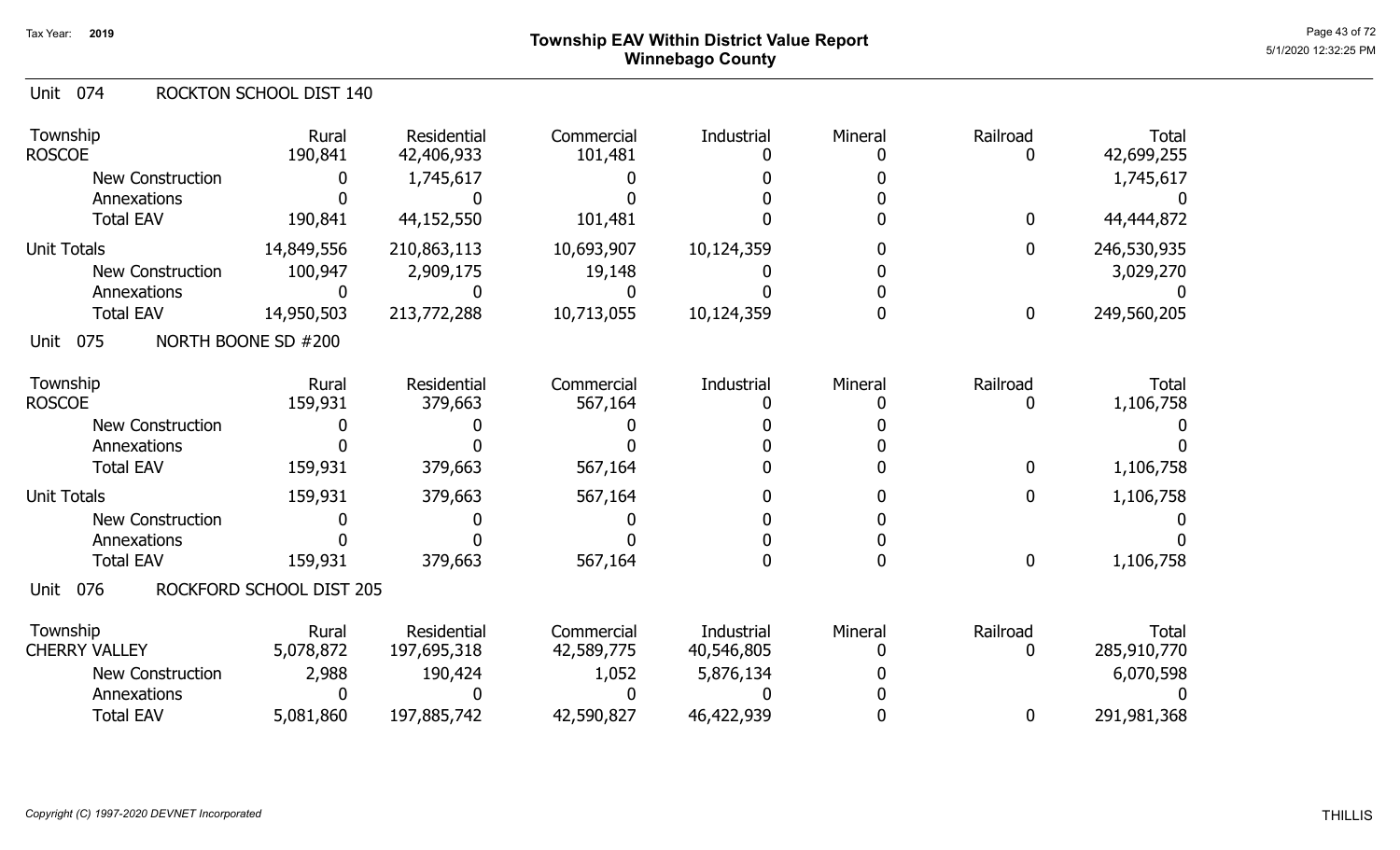#### 076 Unit ROCKFORD SCHOOL DIST 205

| Township<br><b>HARLEM</b> | Rural<br>1,825,222     | Residential<br>82,748,643 | Commercial<br>164,101 | Industrial<br>1,916,866 | Mineral | Railroad    | <b>Total</b><br>86,654,832 |
|---------------------------|------------------------|---------------------------|-----------------------|-------------------------|---------|-------------|----------------------------|
| New Construction          |                        | 1,601,584                 |                       | 1,826,526               |         |             | 3,428,110                  |
| Annexations               |                        |                           |                       |                         |         |             |                            |
| <b>Total EAV</b>          | 1,825,222              | 84,350,227                | 164,101               | 3,743,392               |         | $\mathbf 0$ | 90,082,942                 |
| <b>OWEN</b>               | 3,686,581              | 52,980,580                | 1,639,392             | 11,431,733              |         | 0           | 69,738,286                 |
| <b>New Construction</b>   | 3,351                  | 124,828                   |                       |                         |         |             | 128,179                    |
| Annexations               |                        |                           |                       |                         |         |             |                            |
| <b>Total EAV</b>          | 3,689,932              | 53,105,408                | 1,639,392             | 11,431,733              |         | 0           | 69,866,465                 |
| <b>ROCKFORD</b>           | 7,276,823              | 1,196,156,773             | 476,023,345           | 116,772,494             |         | 124,511     | 1,796,353,946              |
| <b>New Construction</b>   | 70,537                 | 2,232,920                 | 5,081,554             | 1,085,492               |         |             | 8,470,503                  |
| Annexations               |                        |                           |                       |                         |         |             |                            |
| <b>Total EAV</b>          | 7,347,360              | 1,198,389,693             | 481,104,899           | 117,857,986             |         | 124,511     | 1,804,824,449              |
| <b>Unit Totals</b>        | 17,867,498             | 1,529,581,314             | 520,416,613           | 170,667,898             |         | 124,511     | 2,238,657,834              |
| <b>New Construction</b>   | 76,876                 | 4,149,756                 | 5,082,606             | 8,788,152               |         |             | 18,097,390                 |
| Annexations               |                        |                           |                       |                         |         |             |                            |
| <b>Total EAV</b>          | 17,944,374             | 1,533,731,070             | 525,499,219           | 179,456,050             |         | 124,511     | 2,256,755,224              |
| Unit<br>077               | HONONEGAH HIGH SD #207 |                           |                       |                         |         |             |                            |
| Township                  | Rural                  | Residential               | Commercial            | Industrial              | Mineral | Railroad    | <b>Total</b>               |
| <b>HARLEM</b>             | 494,986                | 26,945,557                | 46,904                |                         |         | 0           | 27,487,447                 |
| <b>New Construction</b>   | 1,111                  | 8,495                     |                       |                         |         |             | 9,606                      |
| Annexations               |                        |                           |                       |                         |         |             |                            |
| <b>Total EAV</b>          | 496,097                | 26,954,052                | 46,904                |                         |         | 0           | 27,497,053                 |
| <b>HARRISON</b>           | 2,126,018              | 4,578,864                 | 48,919                |                         |         | 0           | 6,753,801                  |
| <b>New Construction</b>   |                        | 124,811                   |                       |                         |         |             | 124,811                    |
| Annexations               |                        |                           |                       |                         |         |             |                            |
| <b>Total EAV</b>          | 2,126,018              | 4,703,675                 | 48,919                |                         |         | 0           | 6,878,612                  |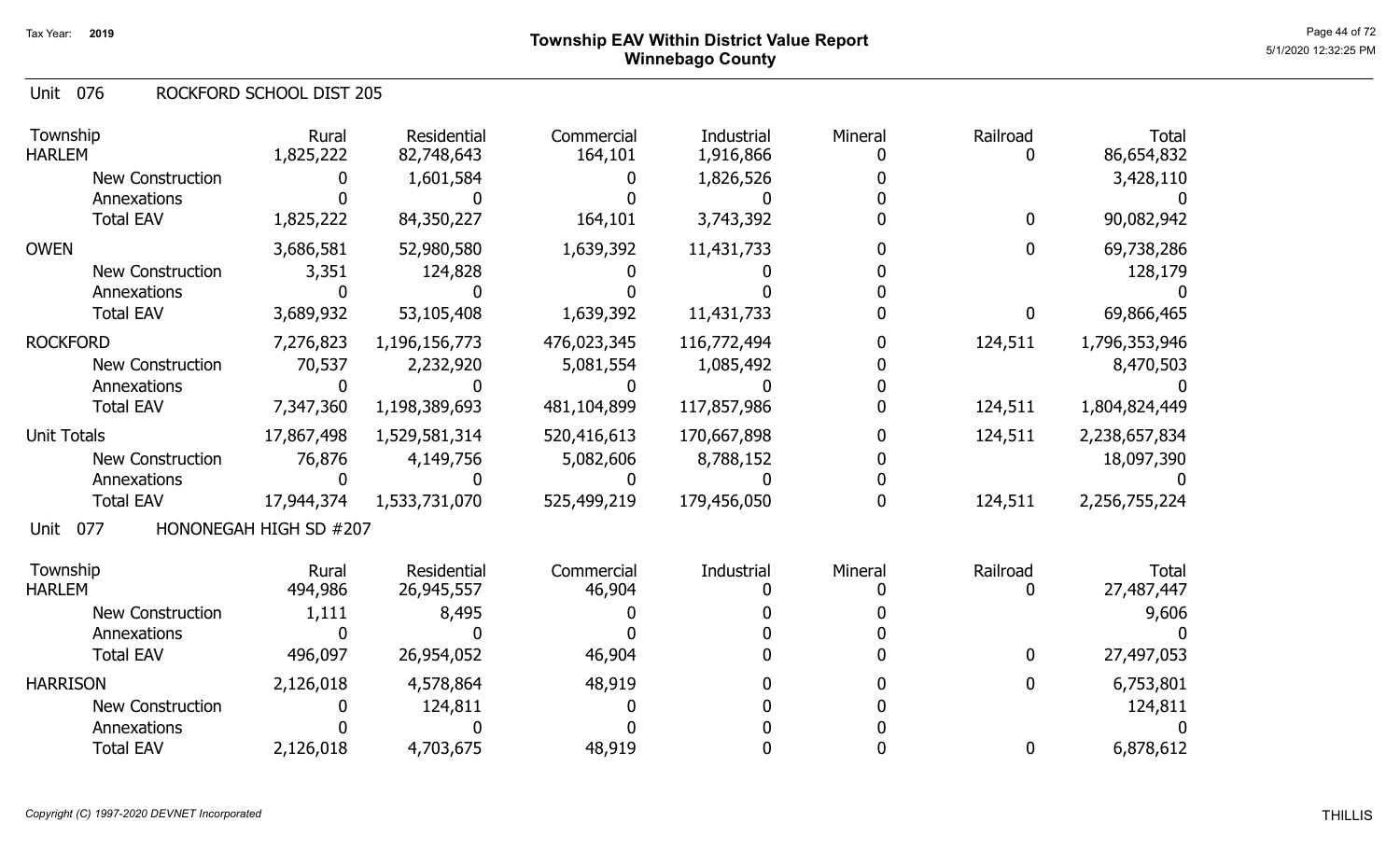# Page 45 of 72 Page 45 of 72  $^{\text{Page 45 of 72}}$ Winnebago County

#### Unit 077 HONONEGAH HIGH SD #207

| Township<br><b>OWEN</b> | Rural<br>6,067,082 | Residential<br>11,594,040 | Commercial<br>150,941 | Industrial<br>7,454 | Mineral | Railroad     | Total<br>17,819,517 |
|-------------------------|--------------------|---------------------------|-----------------------|---------------------|---------|--------------|---------------------|
| New Construction        | 99,820             | 18,829                    |                       |                     |         |              | 118,649             |
| Annexations             |                    |                           |                       |                     |         |              |                     |
| <b>Total EAV</b>        | 6,166,902          | 11,612,869                | 150,941               | 7,454               |         | 0            | 17,938,166          |
| <b>ROCKTON</b>          | 9,730,948          | 183,542,620               | 10,607,070            | 10,116,905          |         | $\mathbf{0}$ | 213,997,543         |
| <b>New Construction</b> | 1,127              | 1,065,426                 | 19,148                |                     |         |              | 1,085,701           |
| Annexations             |                    |                           |                       |                     |         |              |                     |
| <b>Total EAV</b>        | 9,732,075          | 184,608,046               | 10,626,218            | 10,116,905          |         | $\mathbf{0}$ | 215,083,244         |
| <b>ROSCOE</b>           | 6,726,053          | 372,423,279               | 58,800,002            | 13,358,542          |         | 0            | 451,307,876         |
| <b>New Construction</b> | 59,567             | 2,585,254                 | 1,436,101             | 1,276,077           |         |              | 5,356,999           |
| Annexations             |                    |                           |                       |                     |         |              |                     |
| <b>Total EAV</b>        | 6,785,620          | 375,008,533               | 60,236,103            | 14,634,619          |         | 0            | 456,664,875         |
| <b>SHIRLAND</b>         | 7,691,534          | 15,420,714                | 967,073               |                     |         | 0            | 24,079,321          |
| New Construction        | 39,555             |                           |                       |                     |         |              | 39,555              |
| Annexations             |                    |                           |                       |                     |         |              |                     |
| <b>Total EAV</b>        | 7,731,089          | 15,420,714                | 967,073               |                     |         | 0            | 24,118,876          |
| Unit Totals             | 32,836,621         | 614,505,074               | 70,620,909            | 23,482,901          |         | 0            | 741,445,505         |
| New Construction        | 201,180            | 3,802,815                 | 1,455,249             | 1,276,077           |         |              | 6,735,321           |
| Annexations             |                    |                           |                       |                     |         |              |                     |
| <b>Total EAV</b>        | 33,037,801         | 618,307,889               | 72,076,158            | 24,758,978          |         | 0            | 748,180,826         |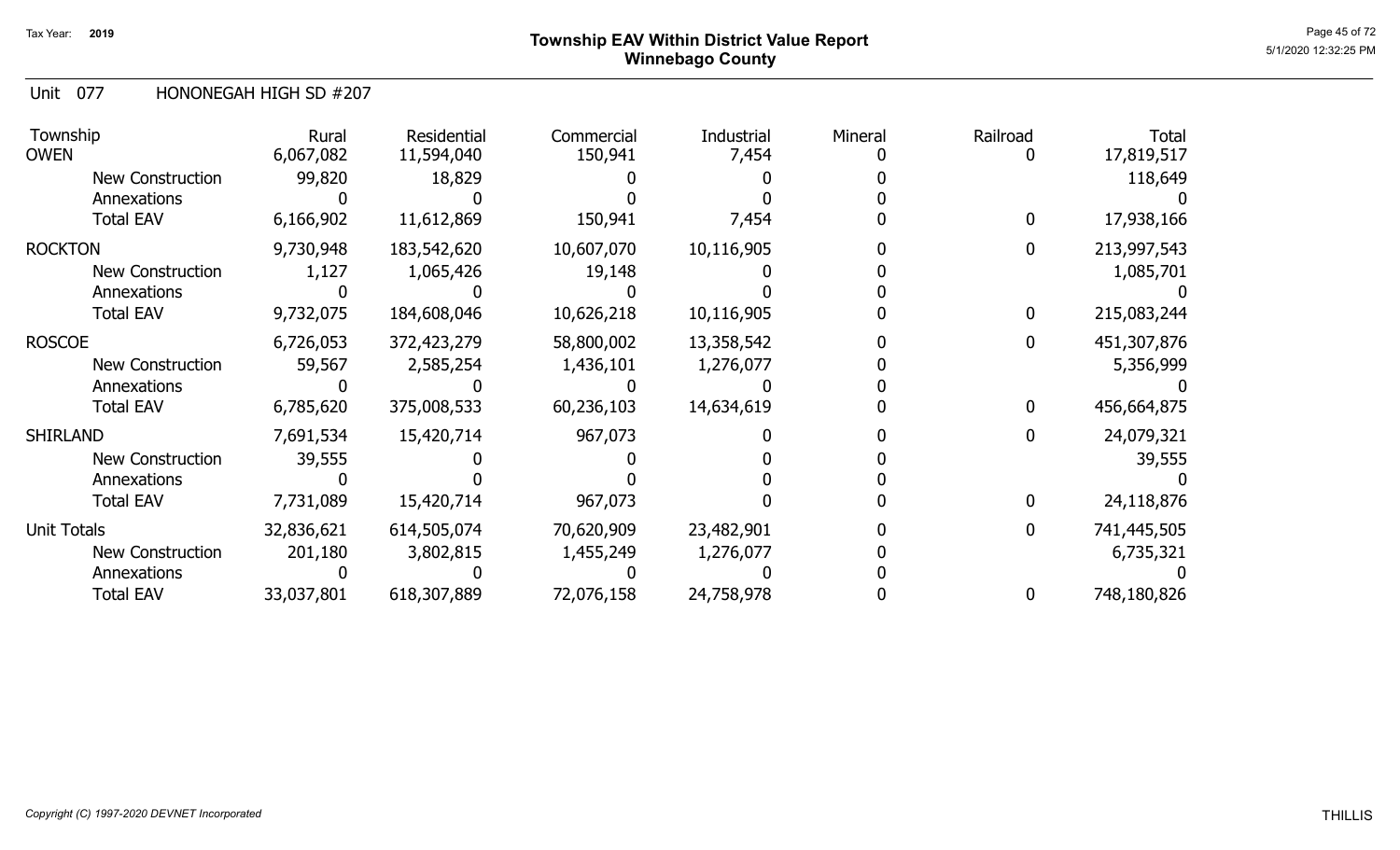# Page 46 of 72 Page 46 of 72  $^{\text{Page 46 of 72}}$ Winnebago County

| Unit 078 |  | MERIDIAN SCHOOL DIST 223 |
|----------|--|--------------------------|
|----------|--|--------------------------|

| Township<br><b>ROCKFORD</b> | Rural<br>2,052,630   | Residential<br>9,362,462 | Commercial<br>254,181 | Industrial | Mineral | Railroad         | <b>Total</b><br>11,669,273 |
|-----------------------------|----------------------|--------------------------|-----------------------|------------|---------|------------------|----------------------------|
| New Construction            | 2,556                | 36,799                   |                       |            |         |                  | 39,355                     |
| Annexations                 |                      |                          |                       |            |         |                  |                            |
| <b>Total EAV</b>            | 2,055,186            | 9,399,261                | 254,181               |            |         | $\mathbf{0}$     | 11,708,628                 |
| Unit Totals                 | 2,052,630            | 9,362,462                | 254,181               |            |         | $\mathbf 0$      | 11,669,273                 |
| <b>New Construction</b>     | 2,556                | 36,799                   |                       |            |         |                  | 39,355                     |
| Annexations                 |                      |                          |                       |            |         |                  |                            |
| <b>Total EAV</b>            | 2,055,186            | 9,399,261                | 254,181               |            |         | $\boldsymbol{0}$ | 11,708,628                 |
| 079<br>Unit                 | SOUTH BELOIT SD #320 |                          |                       |            |         |                  |                            |
| Township                    | Rural                | Residential              | Commercial            | Industrial | Mineral | Railroad         | Total                      |
| <b>ROCKTON</b>              | 307,325              | 41,994,924               | 11,143,588            | 4,409,246  |         |                  | 57,855,083                 |
| <b>New Construction</b>     |                      | 241,637                  | 82,349                |            |         |                  | 323,986                    |
| Annexations                 |                      |                          |                       |            |         |                  |                            |
| <b>Total EAV</b>            | 307,325              | 42,236,561               | 11,225,937            | 4,409,246  |         | 0                | 58,179,069                 |
| <b>ROSCOE</b>               | 6,516                | 9,723,785                | 5,352,511             | 9,280,424  |         | $\bf{0}$         | 24,363,236                 |
| New Construction            |                      | 12,928                   | 5,784                 | 208,140    |         |                  | 226,852                    |
| Annexations                 |                      |                          |                       |            |         |                  |                            |
| <b>Total EAV</b>            | 6,516                | 9,736,713                | 5,358,295             | 9,488,564  |         | $\mathbf{0}$     | 24,590,088                 |
| <b>Unit Totals</b>          | 313,841              | 51,718,709               | 16,496,099            | 13,689,670 |         | $\mathbf{0}$     | 82,218,319                 |
| <b>New Construction</b>     |                      | 254,565                  | 88,133                | 208,140    |         |                  | 550,838                    |
| Annexations                 |                      |                          |                       |            |         |                  |                            |
| <b>Total EAV</b>            | 313,841              | 51,973,274               | 16,584,232            | 13,897,810 |         | $\bf{0}$         | 82,769,157                 |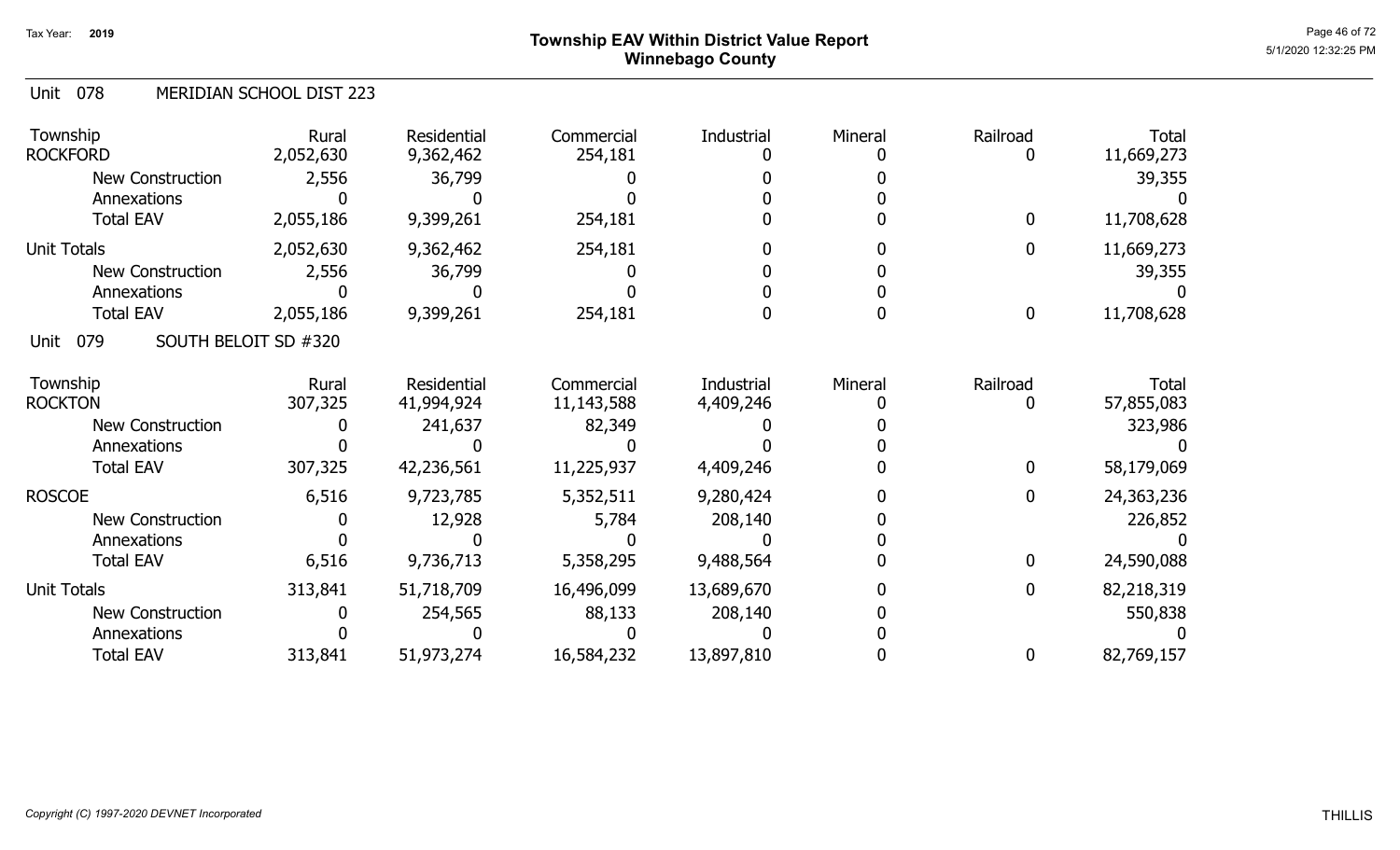# Page 47 of 72  $^{Page\ 47\ of\ 72}$  Township EAV Within District Value Report Winnebago County

#### 080 Unit PECATONICA UNIT SD #321

| Township<br><b>BURRITT</b> | Rural<br>4,061,945  | Residential<br>5,340,883 | Commercial<br>536,113 | Industrial | Mineral | Railroad | <b>Total</b><br>9,938,941 |
|----------------------------|---------------------|--------------------------|-----------------------|------------|---------|----------|---------------------------|
| <b>New Construction</b>    | 81,594              | 29,082                   |                       |            |         |          | 110,676                   |
| Annexations                |                     |                          |                       |            |         |          |                           |
| <b>Total EAV</b>           | 4,143,539           | 5,369,965                | 536,113               |            |         | 0        | 10,049,617                |
| <b>DURAND</b>              | 513,286             | 421,266                  |                       |            |         |          | 934,552                   |
| <b>New Construction</b>    |                     |                          |                       |            |         |          |                           |
| Annexations                |                     |                          |                       |            |         |          |                           |
| <b>Total EAV</b>           | 513,286             | 421,266                  |                       |            |         |          | 934,552                   |
| <b>PECATONICA</b>          | 10,911,167          | 55,401,753               | 3,533,029             | 2,095,515  |         | 0        | 71,941,464                |
| New Construction           | 74,917              | 304,833                  |                       |            |         |          | 379,750                   |
| Annexations                |                     |                          |                       |            |         |          |                           |
| <b>Total EAV</b>           | 10,986,084          | 55,706,586               | 3,533,029             | 2,095,515  |         | 0        | 72,321,214                |
| <b>SEWARD</b>              | 2,685,036           | 2,413,042                | 638,258               |            |         | 0        | 5,736,336                 |
| <b>New Construction</b>    |                     |                          |                       |            |         |          |                           |
| Annexations                |                     |                          |                       |            |         |          |                           |
| <b>Total EAV</b>           | 2,685,036           | 2,413,042                | 638,258               |            |         | 0        | 5,736,336                 |
| <b>Unit Totals</b>         | 18, 171, 434        | 63,576,944               | 4,707,400             | 2,095,515  |         | 0        | 88,551,293                |
| <b>New Construction</b>    | 156,511             | 333,915                  |                       |            |         |          | 490,426                   |
| Annexations                |                     |                          |                       |            |         |          |                           |
| <b>Total EAV</b>           | 18,327,945          | 63,910,859               | 4,707,400             | 2,095,515  |         | $\bf{0}$ | 89,041,719                |
| 081<br>Unit                | DURAND UNIT SD #322 |                          |                       |            |         |          |                           |
| Township                   | Rural               | Residential              | Commercial            | Industrial | Mineral | Railroad | Total                     |
| <b>DURAND</b>              | 9,386,798           | 25,395,573               | 3,971,632             | 234,183    |         |          | 38,988,186                |
| <b>New Construction</b>    | 75,170              | 36,864                   | 240,476               |            |         |          | 352,510                   |
| Annexations                |                     |                          |                       |            |         |          |                           |
| <b>Total EAV</b>           | 9,461,968           | 25,432,437               | 4,212,108             | 234,183    |         | 0        | 39,340,696                |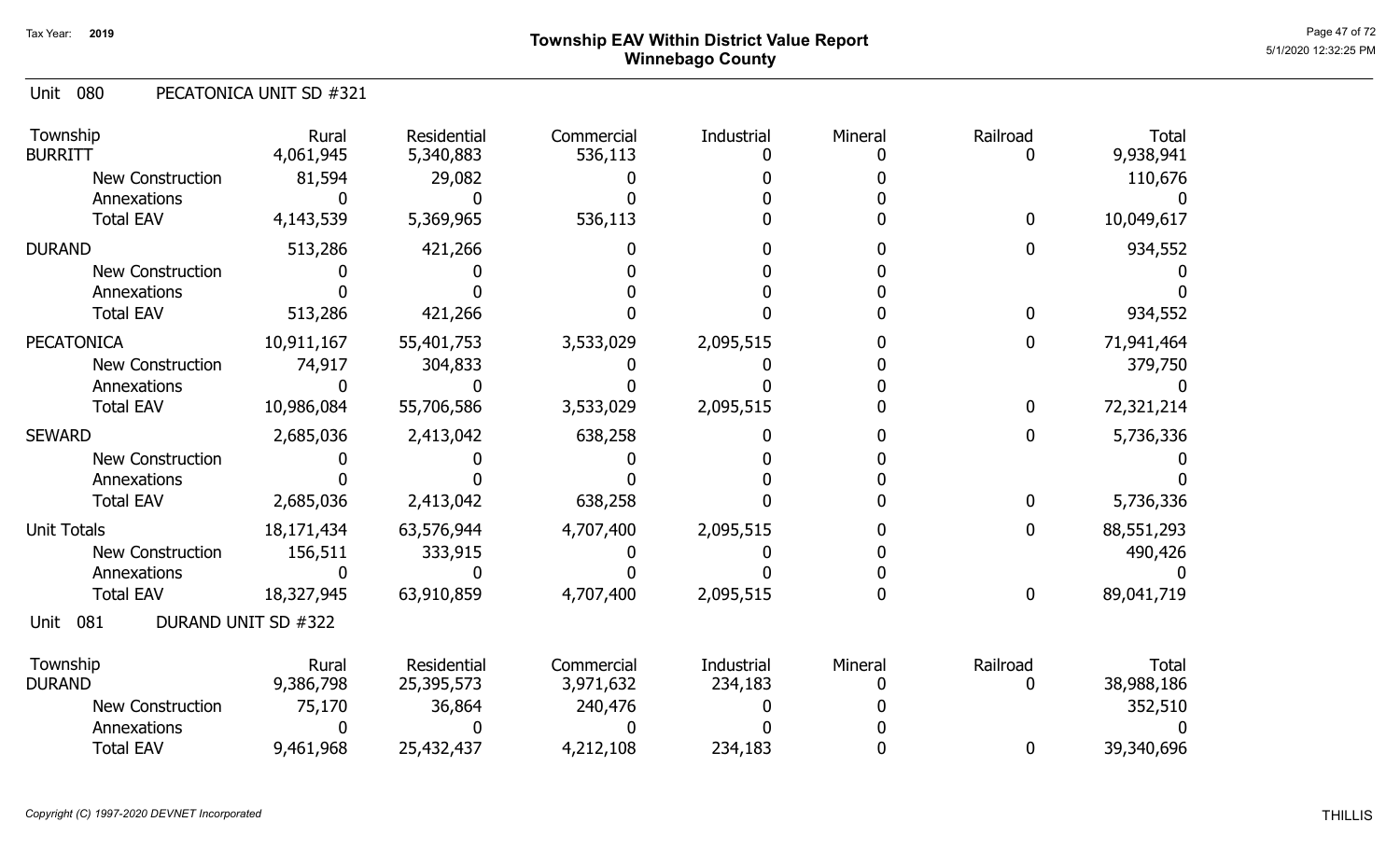# Page 48 of 72 Township EAV Within District Value Report Ally and the Control of the Case of Tagge 48 of 72  $_{\rm Page~48~of~72}$ Winnebago County

Unit 081 DURAND UNIT SD #322

| Township<br><b>HARRISON</b> | Rural<br>4,405,981     | Residential<br>3,883,351 | Commercial<br>312,248 | Industrial | Mineral | Railroad     | <b>Total</b><br>8,601,580 |
|-----------------------------|------------------------|--------------------------|-----------------------|------------|---------|--------------|---------------------------|
| <b>New Construction</b>     | 114,587                |                          |                       |            |         |              | 114,587                   |
| Annexations                 |                        |                          |                       |            |         |              |                           |
| <b>Total EAV</b>            | 4,520,568              | 3,883,351                | 312,248               |            |         | 0            | 8,716,167                 |
| <b>LAONA</b>                | 7,524,519              | 27,507,927               | 396,742               | 9,774      |         | $\mathbf{0}$ | 35,438,962                |
| <b>New Construction</b>     | 39,361                 | 123,269                  |                       |            |         |              | 162,630                   |
| Annexations                 |                        |                          |                       |            |         |              |                           |
| <b>Total EAV</b>            | 7,563,880              | 27,631,196               | 396,742               | 9,774      |         | 0            | 35,601,592                |
| <b>Unit Totals</b>          | 21,317,298             | 56,786,851               | 4,680,622             | 243,957    |         | 0            | 83,028,728                |
| <b>New Construction</b>     | 229,118                | 160,133                  | 240,476               |            |         |              | 629,727                   |
| Annexations                 |                        |                          |                       |            |         |              |                           |
| <b>Total EAV</b>            | 21,546,416             | 56,946,984               | 4,921,098             | 243,957    |         | $\mathbf 0$  | 83,658,455                |
| 082<br>Unit                 | WINNEBAGO UNIT SD #323 |                          |                       |            |         |              |                           |
| Township                    | Rural                  | Residential              | Commercial            | Industrial | Mineral | Railroad     | <b>Total</b>              |
| <b>BURRITT</b>              | 9,144,396              | 7,788,911                | 568,185               |            |         | 0            | 17,501,492                |
| New Construction            | 78,147                 | 96,281                   |                       |            |         |              | 174,428                   |
| Annexations                 |                        |                          |                       |            |         |              |                           |
| <b>Total EAV</b>            | 9,222,543              | 7,885,192                | 568,185               |            |         | 0            | 17,675,920                |
| <b>HARRISON</b>             | 63,740                 |                          |                       |            |         | 0            | 63,740                    |
| <b>New Construction</b>     |                        |                          |                       |            |         |              |                           |
| Annexations                 |                        |                          |                       |            |         |              |                           |
| <b>Total EAV</b>            | 63,740                 |                          |                       |            |         | 0            | 63,740                    |
| <b>OWEN</b>                 | 149,289                | 421,891                  |                       |            |         | 0            | 571,180                   |
| <b>New Construction</b>     |                        | 4,524                    |                       |            |         |              | 4,524                     |
| Annexations                 |                        |                          |                       |            |         |              |                           |
| <b>Total EAV</b>            | 149,289                | 426,415                  |                       |            |         | 0            | 575,704                   |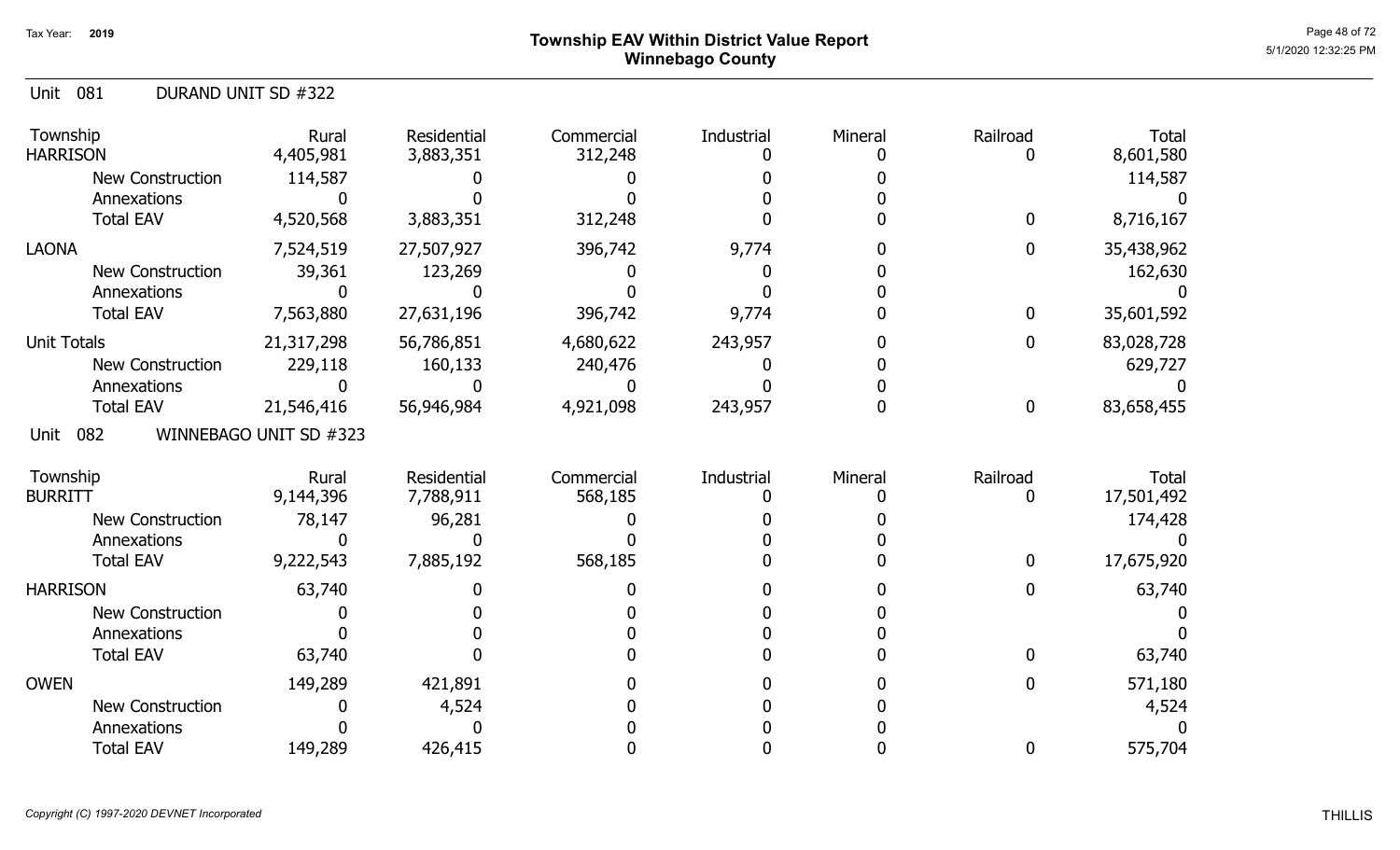# Page 49 of 72  $^{\sf Page~49~of~72}$  Township EAV Within District Value Report Winnebago County

#### Unit 082 WINNEBAGO UNIT SD #323

| Township<br><b>PECATONICA</b> | Rural<br>152,962 | Residential<br>133,974 | Commercial | Industrial | Mineral | Railroad | <b>Total</b><br>286,936 |
|-------------------------------|------------------|------------------------|------------|------------|---------|----------|-------------------------|
| <b>New Construction</b>       |                  |                        |            |            |         |          |                         |
| Annexations                   |                  |                        |            |            |         |          |                         |
| <b>Total EAV</b>              | 152,962          | 133,974                |            |            |         |          | 286,936                 |
| <b>SEWARD</b>                 | 11,405,255       | 5,526,072              | 2,928,663  | 172,493    |         | 487      | 20,032,970              |
| New Construction              | 64,423           | 326                    |            |            |         |          | 64,749                  |
| Annexations                   |                  |                        |            |            |         |          |                         |
| <b>Total EAV</b>              | 11,469,678       | 5,526,398              | 2,928,663  | 172,493    |         | 487      | 20,097,719              |
| <b>WINNEBAGO</b>              | 11,973,134       | 77,144,941             | 7,048,444  | 2,800,763  |         | 770,229  | 99,737,511              |
| New Construction              |                  | 132,895                |            |            |         |          | 132,895                 |
| Annexations                   |                  |                        |            |            |         |          |                         |
| <b>Total EAV</b>              | 11,973,134       | 77,277,836             | 7,048,444  | 2,800,763  |         | 770,229  | 99,870,406              |
| <b>ROCKFORD</b>               | 1,913,403        | 22,862,860             | 196,670    | 1,986,918  |         |          | 26,959,851              |
| New Construction              | 1,940            | 122,669                |            |            |         |          | 124,609                 |
| Annexations                   |                  |                        |            |            |         |          |                         |
| <b>Total EAV</b>              | 1,915,343        | 22,985,529             | 196,670    | 1,986,918  |         |          | 27,084,460              |
| Unit Totals                   | 34,802,179       | 113,878,649            | 10,741,962 | 4,960,174  |         | 770,716  | 165,153,680             |
| <b>New Construction</b>       | 144,510          | 356,695                |            |            |         |          | 501,205                 |
| Annexations                   |                  |                        |            |            |         |          |                         |
| <b>Total EAV</b>              | 34,946,689       | 114,235,344            | 10,741,962 | 4,960,174  |         | 770,716  | 165,654,885             |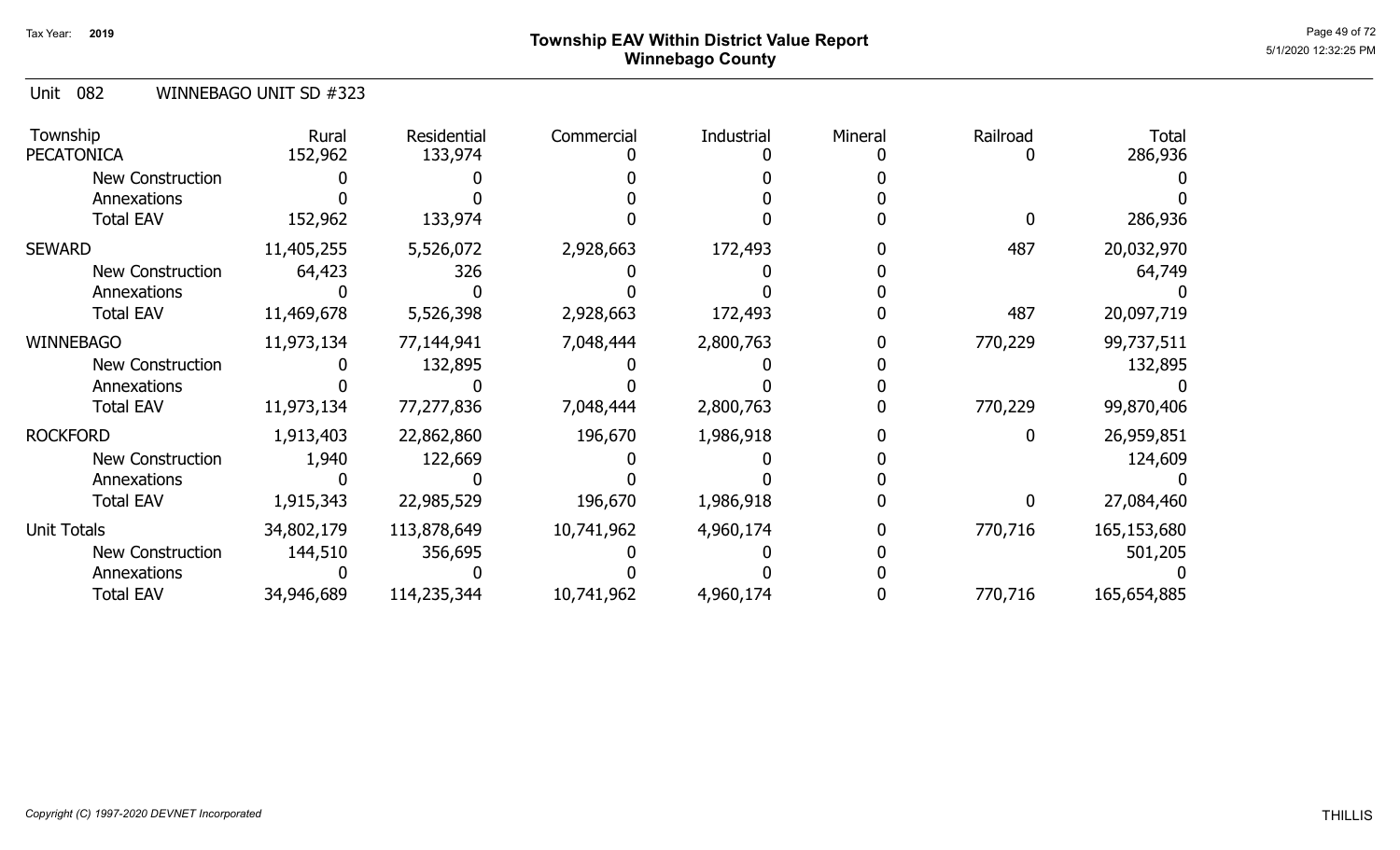# Page 50 of 72 Page 50 of 72  $^{\text{Page 50 of 72}}$ Winnebago County

#### Unit 083 HIAWATHA SCHOOL DIST 426

| Township<br><b>CHERRY VALLEY</b> | Rural<br>271,742             | <b>Residential</b><br>370,868 | Commercial | Industrial | Mineral | Railroad     | <b>Total</b><br>642,610 |
|----------------------------------|------------------------------|-------------------------------|------------|------------|---------|--------------|-------------------------|
| <b>New Construction</b>          |                              |                               |            |            |         |              |                         |
| Annexations                      |                              |                               |            |            |         |              |                         |
| <b>Total EAV</b>                 | 271,742                      | 370,868                       |            |            |         | 0            | 642,610                 |
|                                  |                              |                               |            |            |         |              |                         |
| <b>Unit Totals</b>               | 271,742                      | 370,868                       |            |            |         | 0            | 642,610                 |
| <b>New Construction</b>          |                              |                               |            |            |         |              |                         |
| Annexations                      |                              |                               |            |            |         |              |                         |
| <b>Total EAV</b>                 | 271,742                      | 370,868                       |            |            |         | $\mathbf{0}$ | 642,610                 |
| 084<br>Unit                      | <b>COMMUNITY COLLEGE 511</b> |                               |            |            |         |              |                         |
| Township                         | Rural                        | Residential                   | Commercial | Industrial | Mineral | Railroad     | <b>Total</b>            |
| <b>BURRITT</b>                   | 13,206,341                   | 13,129,794                    | 1,104,298  |            |         |              | 27,440,433              |
| New Construction                 | 159,741                      | 125,363                       |            |            |         |              | 285,104                 |
| Annexations                      |                              |                               |            |            |         |              |                         |
| <b>Total EAV</b>                 | 13,366,082                   | 13,255,157                    | 1,104,298  |            |         | 0            | 27,725,537              |
| <b>CHERRY VALLEY</b>             | 5,078,872                    | 197,695,318                   | 42,589,775 | 40,546,805 |         | 0            | 285,910,770             |
| New Construction                 | 2,988                        | 190,424                       | 1,052      | 5,876,134  |         |              | 6,070,598               |
| Annexations                      |                              |                               |            |            |         |              |                         |
| <b>Total EAV</b>                 | 5,081,860                    | 197,885,742                   | 42,590,827 | 46,422,939 |         | 0            | 291,981,368             |
| <b>DURAND</b>                    | 9,900,084                    | 25,816,839                    | 3,971,632  | 234,183    |         | 0            | 39,922,738              |
| <b>New Construction</b>          | 75,170                       | 36,864                        | 240,476    |            |         |              | 352,510                 |
| Annexations                      |                              |                               |            |            |         |              |                         |
| <b>Total EAV</b>                 | 9,975,254                    | 25,853,703                    | 4,212,108  | 234,183    |         | 0            | 40,275,248              |
| <b>HARLEM</b>                    | 2,759,526                    | 488,649,415                   | 75,936,644 | 47,470,301 |         | 0            | 614,815,886             |
| New Construction                 | 1,111                        | 2,012,883                     | 2,119,158  | 2,629,722  |         |              | 6,762,874               |
| Annexations                      |                              |                               |            |            |         |              |                         |
| <b>Total EAV</b>                 | 2,760,637                    | 490,662,298                   | 78,055,802 | 50,100,023 |         | 0            | 621,578,760             |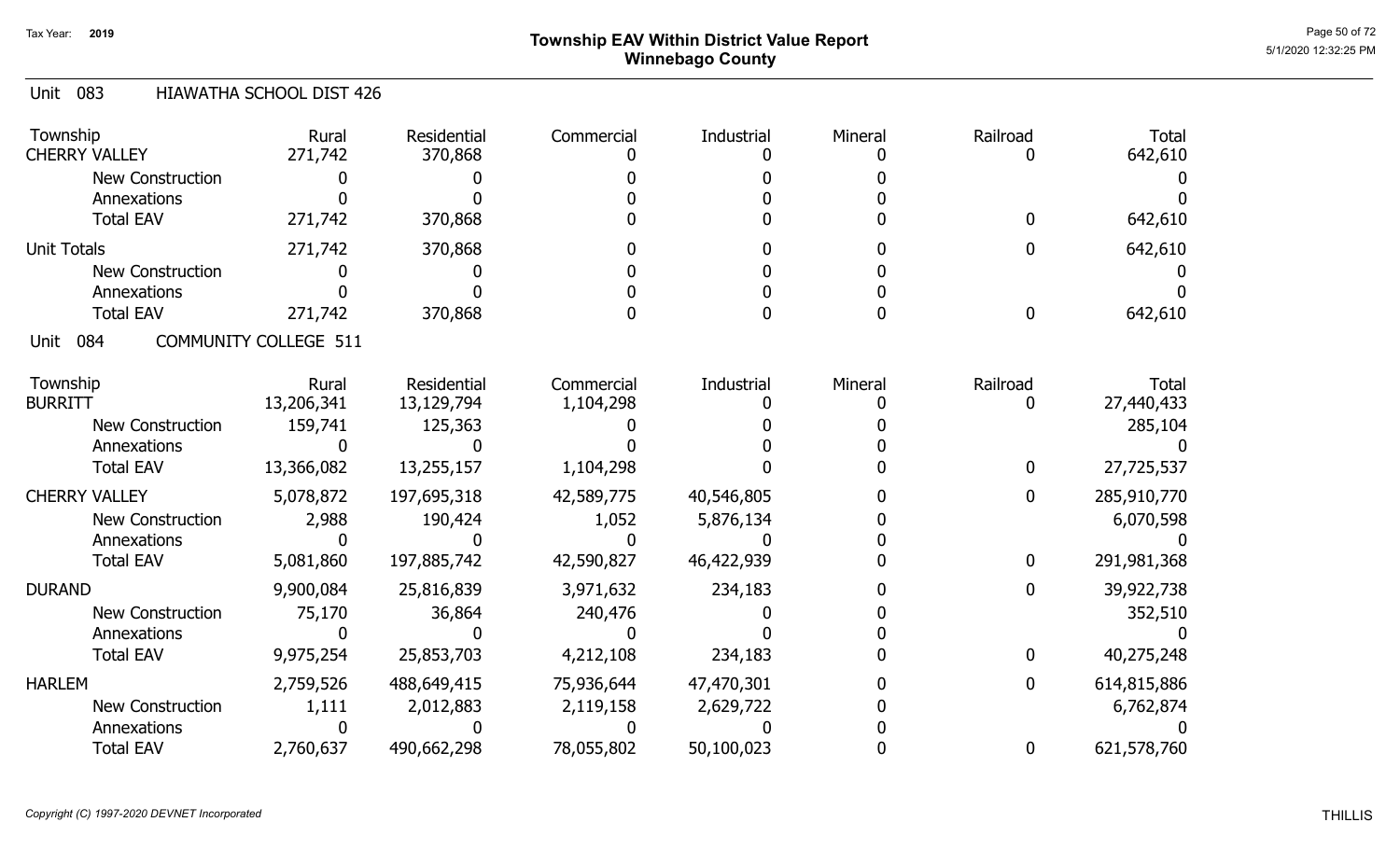| Unit 084 |  | <b>COMMUNITY COLLEGE 511</b> |  |
|----------|--|------------------------------|--|
|----------|--|------------------------------|--|

| Township<br><b>HARRISON</b>                                                 | Rural<br>6,595,739                 | Residential<br>8,462,215                | Commercial<br>361,167                   | Industrial                            | Mineral | Railroad<br>0     | <b>Total</b><br>15,419,121                |
|-----------------------------------------------------------------------------|------------------------------------|-----------------------------------------|-----------------------------------------|---------------------------------------|---------|-------------------|-------------------------------------------|
| New Construction<br>Annexations                                             | 114,587                            | 124,811                                 |                                         |                                       |         |                   | 239,398                                   |
| <b>Total EAV</b>                                                            | 6,710,326                          | 8,587,026                               | 361,167                                 |                                       |         | 0                 | 15,658,519                                |
| <b>LAONA</b><br><b>New Construction</b><br>Annexations                      | 7,524,519<br>39,361                | 27,507,927<br>123,269                   | 396,742                                 | 9,774                                 |         | 0                 | 35,438,962<br>162,630                     |
| <b>Total EAV</b>                                                            | 7,563,880                          | 27,631,196                              | 396,742                                 | 9,774                                 |         | 0                 | 35,601,592                                |
| <b>OWEN</b><br><b>New Construction</b><br>Annexations<br><b>Total EAV</b>   | 9,902,952<br>103,171<br>10,006,123 | 64,996,511<br>148,181<br>65,144,692     | 1,790,333<br>1,790,333                  | 11,439,187<br>11,439,187              |         | 0<br>0            | 88,128,983<br>251,352<br>88,380,335       |
| <b>PECATONICA</b><br>New Construction<br>Annexations<br><b>Total EAV</b>    | 11,064,129<br>74,917<br>11,139,046 | 55,535,727<br>304,833<br>55,840,560     | 3,533,029<br>3,533,029                  | 2,095,515<br>2,095,515                |         | 0<br>$\mathbf{0}$ | 72,228,400<br>379,750<br>72,608,150       |
| <b>ROCKTON</b><br>New Construction<br>Annexations<br><b>Total EAV</b>       | 10,038,273<br>1,127<br>10,039,400  | 225,537,544<br>1,307,063<br>226,844,607 | 21,750,658<br>101,497<br>21,852,155     | 14,526,151<br>14,526,151              |         | 0<br>0            | 271,852,626<br>1,409,687<br>273, 262, 313 |
| <b>ROSCOE</b><br>New Construction<br>Annexations<br><b>Total EAV</b>        | 6,892,500<br>59,567<br>6,952,067   | 382,526,727<br>2,598,182<br>385,124,909 | 64,719,677<br>1,441,885<br>66, 161, 562 | 22,638,966<br>1,484,217<br>24,123,183 |         | 0<br>$\mathbf{0}$ | 476,777,870<br>5,583,851<br>482,361,721   |
| <b>SEWARD</b><br><b>New Construction</b><br>Annexations<br><b>Total EAV</b> | 14,090,291<br>64,423<br>14,154,714 | 7,939,114<br>326<br>7,939,440           | 3,566,921<br>3,566,921                  | 172,493<br>172,493                    |         | 487<br>487        | 25,769,306<br>64,749<br>25,834,055        |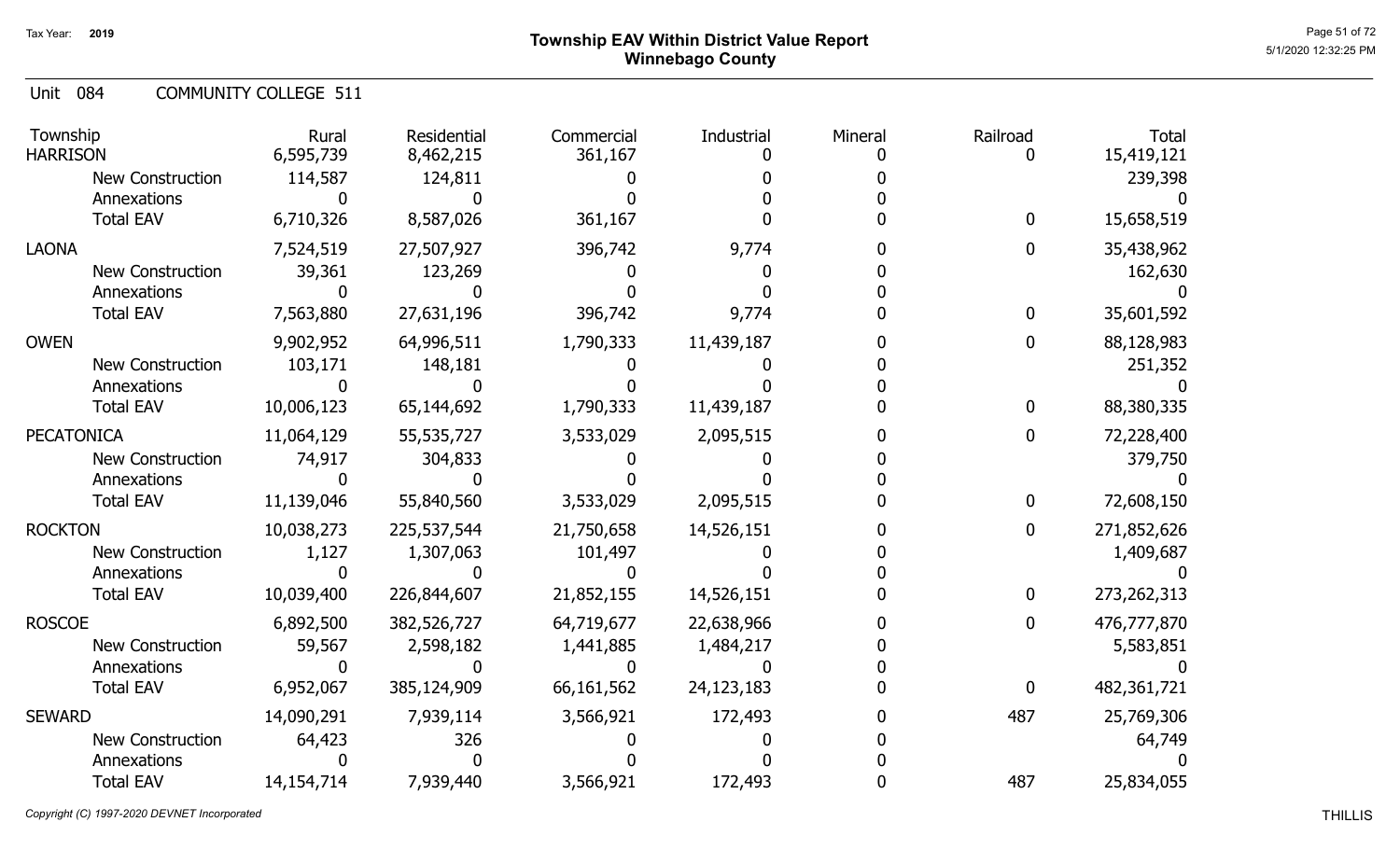| <b>COMMUNITY COLLEGE 511</b><br>Unit 084 |  |
|------------------------------------------|--|
|------------------------------------------|--|

| Township<br><b>SHIRLAND</b> | Rural<br>7,691,534           | <b>Residential</b><br>15,420,714 | Commercial<br>967,073 | <b>Industrial</b> | Mineral | Railroad    | <b>Total</b><br>24,079,321 |
|-----------------------------|------------------------------|----------------------------------|-----------------------|-------------------|---------|-------------|----------------------------|
| <b>New Construction</b>     | 39,555                       |                                  |                       |                   |         |             | 39,555                     |
| Annexations                 |                              |                                  |                       |                   |         |             |                            |
| <b>Total EAV</b>            | 7,731,089                    | 15,420,714                       | 967,073               |                   |         | $\mathbf 0$ | 24,118,876                 |
| <b>WINNEBAGO</b>            | 11,973,134                   | 77,144,941                       | 7,048,444             | 2,800,763         |         | 770,229     | 99,737,511                 |
| <b>New Construction</b>     |                              | 132,895                          |                       |                   |         |             | 132,895                    |
| Annexations                 |                              |                                  |                       |                   |         |             |                            |
| <b>Total EAV</b>            | 11,973,134                   | 77,277,836                       | 7,048,444             | 2,800,763         |         | 770,229     | 99,870,406                 |
| <b>ROCKFORD</b>             | 11,242,856                   | 1,312,304,852                    | 516,531,099           | 135,449,532       |         | 124,511     | 1,975,652,850              |
| New Construction            | 75,033                       | 2,626,461                        | 5,188,760             | 1,155,223         |         |             | 9,045,477                  |
| Annexations                 |                              |                                  |                       |                   |         |             |                            |
| <b>Total EAV</b>            | 11,317,889                   | 1,314,931,313                    | 521,719,859           | 136,604,755       |         | 124,511     | 1,984,698,327              |
| <b>Unit Totals</b>          | 127,960,750                  | 2,902,667,638                    | 744,267,492           | 277,383,670       |         | 895,227     | 4,053,174,777              |
| New Construction            | 810,751                      | 9,731,555                        | 9,092,828             | 11,145,296        |         |             | 30,780,430                 |
| Annexations                 |                              |                                  |                       |                   |         |             |                            |
| <b>Total EAV</b>            | 128,771,501                  | 2,912,399,193                    | 753,360,320           | 288,528,966       |         | 895,227     | 4,083,955,207              |
| 085<br>Unit                 | <b>COMMUNITY COLLEGE 523</b> |                                  |                       |                   |         |             |                            |
| Township                    | Rural                        | Residential                      | Commercial            | Industrial        | Mineral | Railroad    | Total                      |
| <b>CHERRY VALLEY</b>        | 271,742                      | 370,868                          |                       |                   |         |             | 642,610                    |
| <b>New Construction</b>     |                              |                                  |                       |                   |         |             |                            |
| Annexations                 |                              |                                  |                       |                   |         |             |                            |
| <b>Total EAV</b>            | 271,742                      | 370,868                          |                       |                   |         | 0           | 642,610                    |
| <b>Unit Totals</b>          | 271,742                      | 370,868                          |                       |                   |         | 0           | 642,610                    |
| <b>New Construction</b>     |                              |                                  |                       |                   |         |             |                            |
| Annexations                 |                              |                                  |                       |                   |         |             |                            |
| <b>Total EAV</b>            | 271,742                      | 370,868                          |                       |                   |         | 0           | 642,610                    |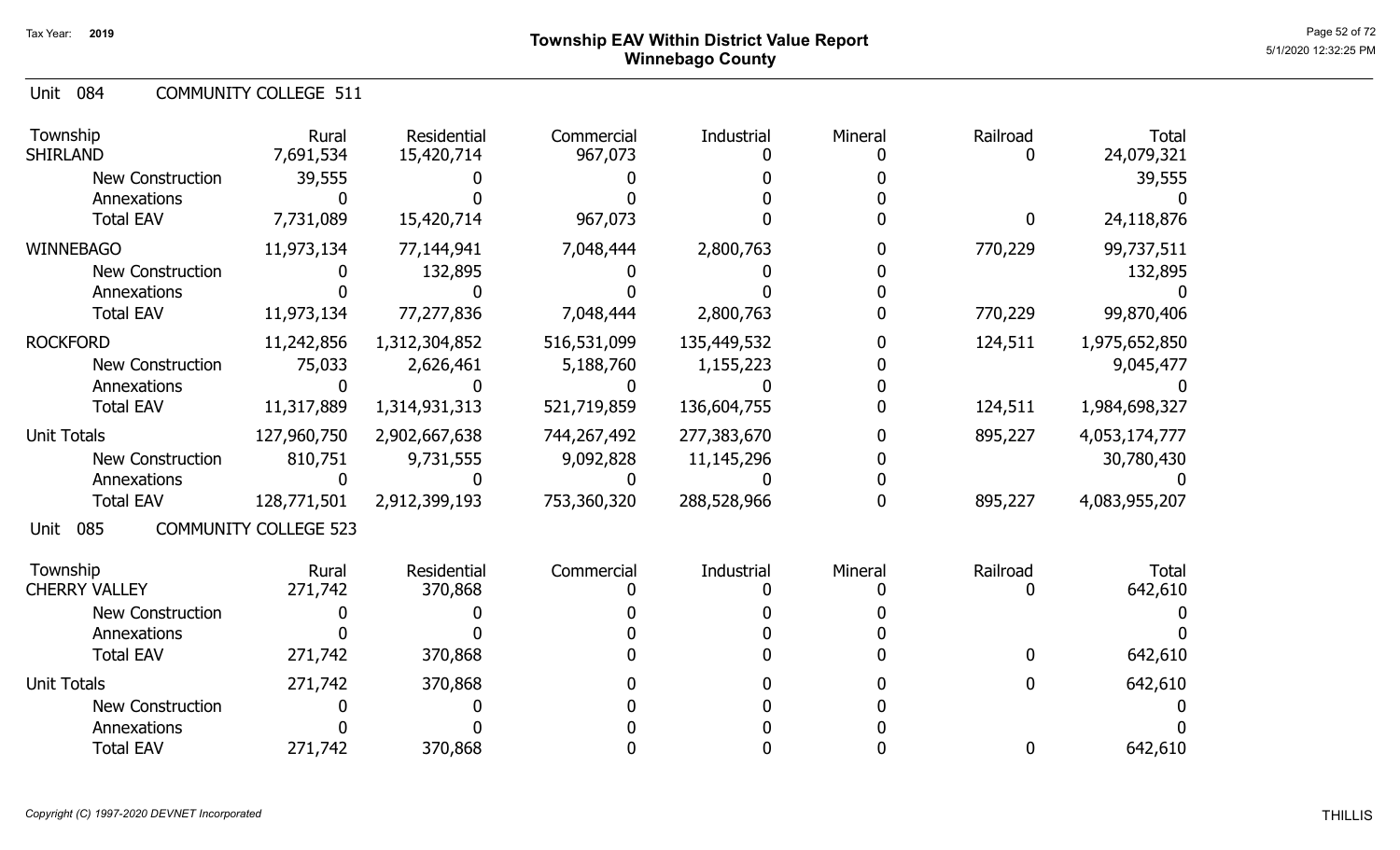# Page 53 of 72 Page 53 of 72  $^{\text{Page 53 of 72}}$ Winnebago County

| <b>JACKSON SCHOOL TIF</b>      |                       |                       |                 |                                           |                  |                       |
|--------------------------------|-----------------------|-----------------------|-----------------|-------------------------------------------|------------------|-----------------------|
| Rural                          | Residential<br>0      | Commercial            | Industrial<br>O | Mineral                                   | Railroad<br>O    | Total<br><sup>0</sup> |
|                                | 2,493                 |                       |                 |                                           |                  | 2,493                 |
|                                | O                     |                       |                 |                                           |                  |                       |
|                                | 2,493                 |                       |                 |                                           | <sup>n</sup>     | 2,493                 |
|                                | $\mathbf{0}$          |                       |                 |                                           |                  | 0                     |
|                                | 2,493                 |                       |                 |                                           |                  | 2,493                 |
|                                | O                     |                       |                 |                                           |                  | $\mathbf{I}$          |
|                                | 2,493                 |                       | O               | O                                         | $\mathbf{0}$     | 2,493                 |
| <b>GLOBAL TRADE TIF #1</b>     |                       |                       |                 |                                           |                  |                       |
| Rural                          | Residential           | Commercial            | Industrial      | Mineral                                   | Railroad         | <b>Total</b>          |
|                                |                       |                       |                 |                                           | $\mathbf{0}$     |                       |
|                                |                       |                       |                 |                                           |                  | 852,652               |
|                                |                       |                       | O               |                                           |                  |                       |
|                                |                       |                       |                 |                                           |                  | 852,652               |
|                                |                       |                       | $\Omega$        |                                           | 0                |                       |
|                                |                       |                       | 852,652         |                                           |                  | 852,652               |
|                                |                       |                       |                 |                                           |                  |                       |
|                                |                       | 0                     |                 | 0                                         | $\boldsymbol{0}$ | 852,652               |
| <b>BU/HA/SH MULTI TOWNSHIP</b> |                       |                       |                 |                                           |                  |                       |
| Rural                          | Residential           | Commercial            | Industrial      | Mineral                                   | Railroad         | Total<br>27,440,433   |
|                                |                       |                       |                 |                                           |                  | 285,104               |
| n                              |                       |                       |                 |                                           |                  |                       |
| 13,366,082                     | 13,255,157            | 1,104,298             |                 |                                           | 0                | 27,725,537            |
|                                | 13,206,341<br>159,741 | 13,129,794<br>125,363 | 1,104,298       | $\Omega$<br>852,652<br>852,652<br>852,652 |                  | <sup>0</sup><br>0     |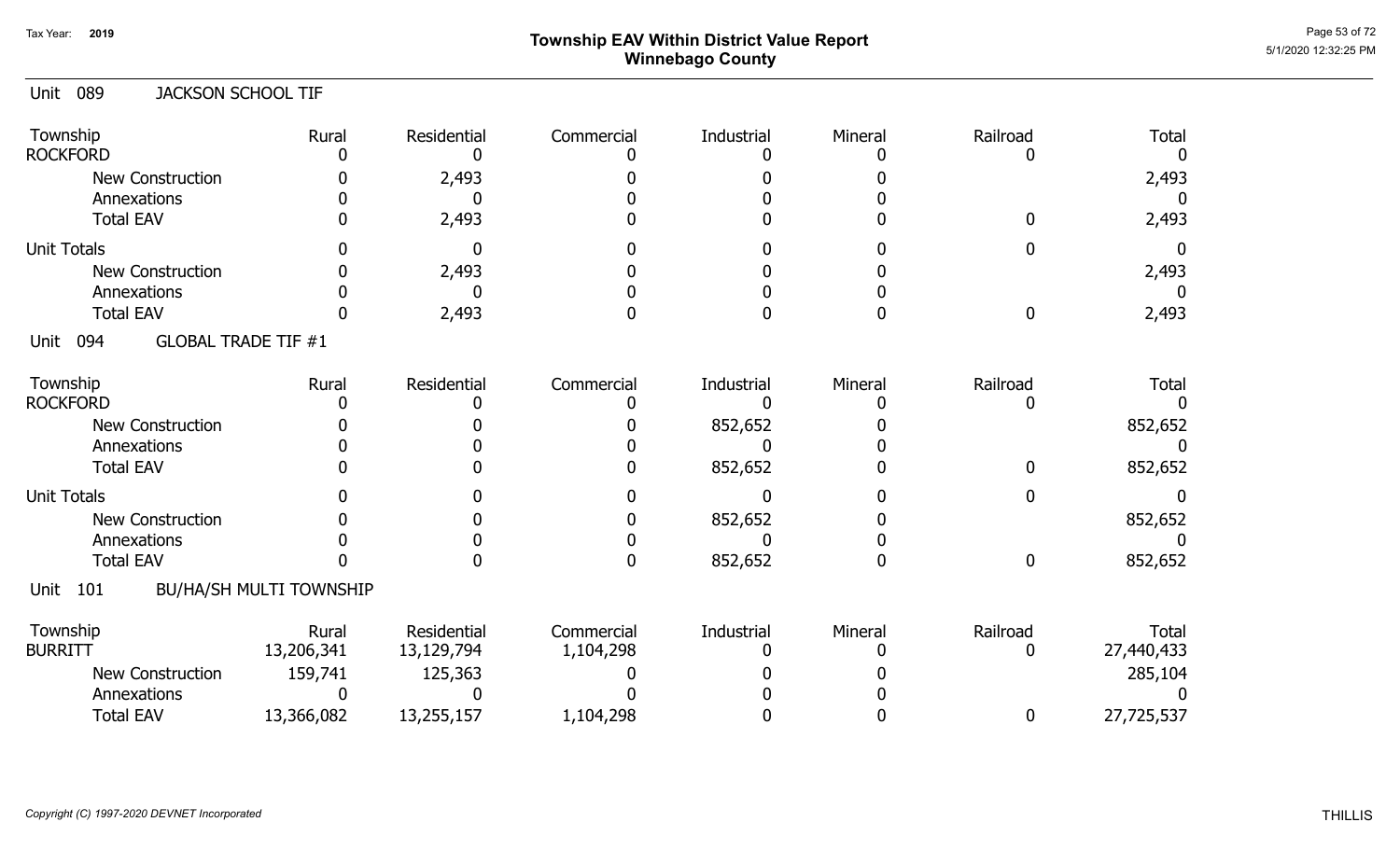# Page 54 of 72 Page 54 of 72  $^{\text{Page 54 of 72}}$ Winnebago County

#### Unit 101 BU/HA/SH MULTI TOWNSHIP

| Township<br><b>HARRISON</b> | Rural<br>6,595,739   | Residential<br>8,462,215 | Commercial<br>361,167 | Industrial | Mineral | Railroad     | Total<br>15,419,121 |
|-----------------------------|----------------------|--------------------------|-----------------------|------------|---------|--------------|---------------------|
| <b>New Construction</b>     | 114,587              | 124,811                  |                       |            |         |              | 239,398             |
| Annexations                 |                      |                          |                       |            |         |              |                     |
| <b>Total EAV</b>            | 6,710,326            | 8,587,026                | 361,167               |            |         | $\mathbf 0$  | 15,658,519          |
| <b>SHIRLAND</b>             | 7,691,534            | 15,420,714               | 967,073               |            |         | 0            | 24,079,321          |
| <b>New Construction</b>     | 39,555               |                          |                       |            |         |              | 39,555              |
| Annexations                 |                      |                          |                       |            |         |              |                     |
| <b>Total EAV</b>            | 7,731,089            | 15,420,714               | 967,073               |            |         | $\bf{0}$     | 24,118,876          |
| <b>Unit Totals</b>          | 27,493,614           | 37,012,723               | 2,432,538             |            |         | $\mathbf 0$  | 66,938,875          |
| <b>New Construction</b>     | 313,883              | 250,174                  |                       |            |         |              | 564,057             |
| Annexations                 |                      |                          |                       |            |         |              |                     |
| <b>Total EAV</b>            | 27,807,497           | 37,262,897               | 2,432,538             |            |         | $\bf{0}$     | 67,502,932          |
| 102<br>Unit                 | DU/LA MULTI TOWNSHIP |                          |                       |            |         |              |                     |
| Township                    | Rural                | Residential              | Commercial            | Industrial | Mineral | Railroad     | Total               |
| <b>DURAND</b>               | 9,900,084            | 25,816,839               | 3,971,632             | 234,183    |         |              | 39,922,738          |
| <b>New Construction</b>     | 75,170               | 36,864                   | 240,476               |            |         |              | 352,510             |
| Annexations                 |                      |                          |                       |            |         |              |                     |
| <b>Total EAV</b>            | 9,975,254            | 25,853,703               | 4,212,108             | 234,183    |         | $\mathbf{0}$ | 40,275,248          |
| <b>LAONA</b>                | 7,524,519            | 27,507,927               | 396,742               | 9,774      |         | 0            | 35,438,962          |
| <b>New Construction</b>     | 39,361               | 123,269                  |                       |            |         |              | 162,630             |
| Annexations                 |                      |                          |                       |            |         |              |                     |
| <b>Total EAV</b>            | 7,563,880            | 27,631,196               | 396,742               | 9,774      |         | $\mathbf 0$  | 35,601,592          |
| <b>Unit Totals</b>          | 17,424,603           | 53,324,766               | 4,368,374             | 243,957    |         | 0            | 75,361,700          |
| <b>New Construction</b>     | 114,531              | 160,133                  | 240,476               |            |         |              | 515,140             |
| Annexations                 |                      |                          |                       |            |         |              |                     |
| <b>Total EAV</b>            | 17,539,134           | 53,484,899               | 4,608,850             | 243,957    |         | 0            | 75,876,840          |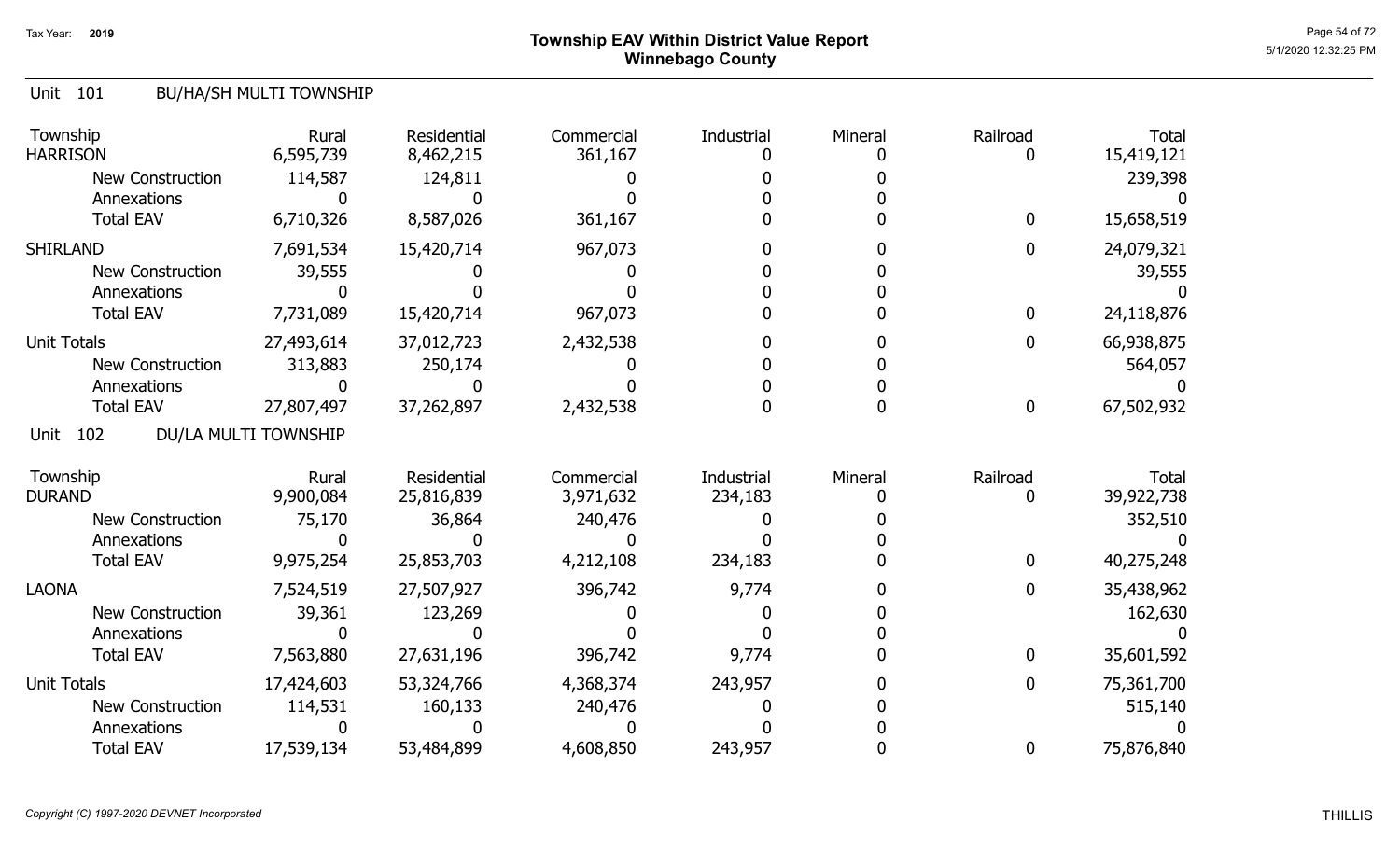# Page 55 of 72 Page 55 of 72  $^{\text{Page 55 of 72}}$ Winnebago County

#### Unit 106 DURAND VILLAGE TIF

| Township<br><b>DURAND</b>              | Rural | Residential            | Commercial | Industrial | Mineral | Railroad | Total            |
|----------------------------------------|-------|------------------------|------------|------------|---------|----------|------------------|
| <b>New Construction</b><br>Annexations |       | 5,993                  | 25,209     |            |         |          | 31,202           |
| <b>Total EAV</b>                       |       | 5,993                  | 25,209     |            |         |          | 31,202           |
| <b>Unit Totals</b>                     |       |                        |            |            |         |          |                  |
| <b>New Construction</b>                |       | 5,993                  | 25,209     |            |         |          | 31,202           |
| Annexations                            |       |                        |            |            |         |          |                  |
| <b>Total EAV</b>                       |       | 5,993                  | 25,209     |            |         |          | 31,202           |
| <b>COUNTRY OAKS SSA</b><br>109<br>Unit |       |                        |            |            |         |          |                  |
| Township<br><b>ROCKFORD</b>            | Rural | Residential<br>316,147 | Commercial | Industrial | Mineral | Railroad | Total<br>316,147 |
| New Construction                       |       |                        |            |            |         |          |                  |
| Annexations                            |       |                        |            |            |         |          |                  |
| <b>Total EAV</b>                       |       | 316,147                |            |            |         |          | 316,147          |
| <b>Unit Totals</b>                     |       | 316,147                |            |            |         |          | 316,147          |
| <b>New Construction</b>                |       |                        |            |            |         |          |                  |
| Annexations                            |       |                        |            |            |         |          |                  |
| <b>Total EAV</b>                       |       | 316,147                |            |            |         |          | 316,147          |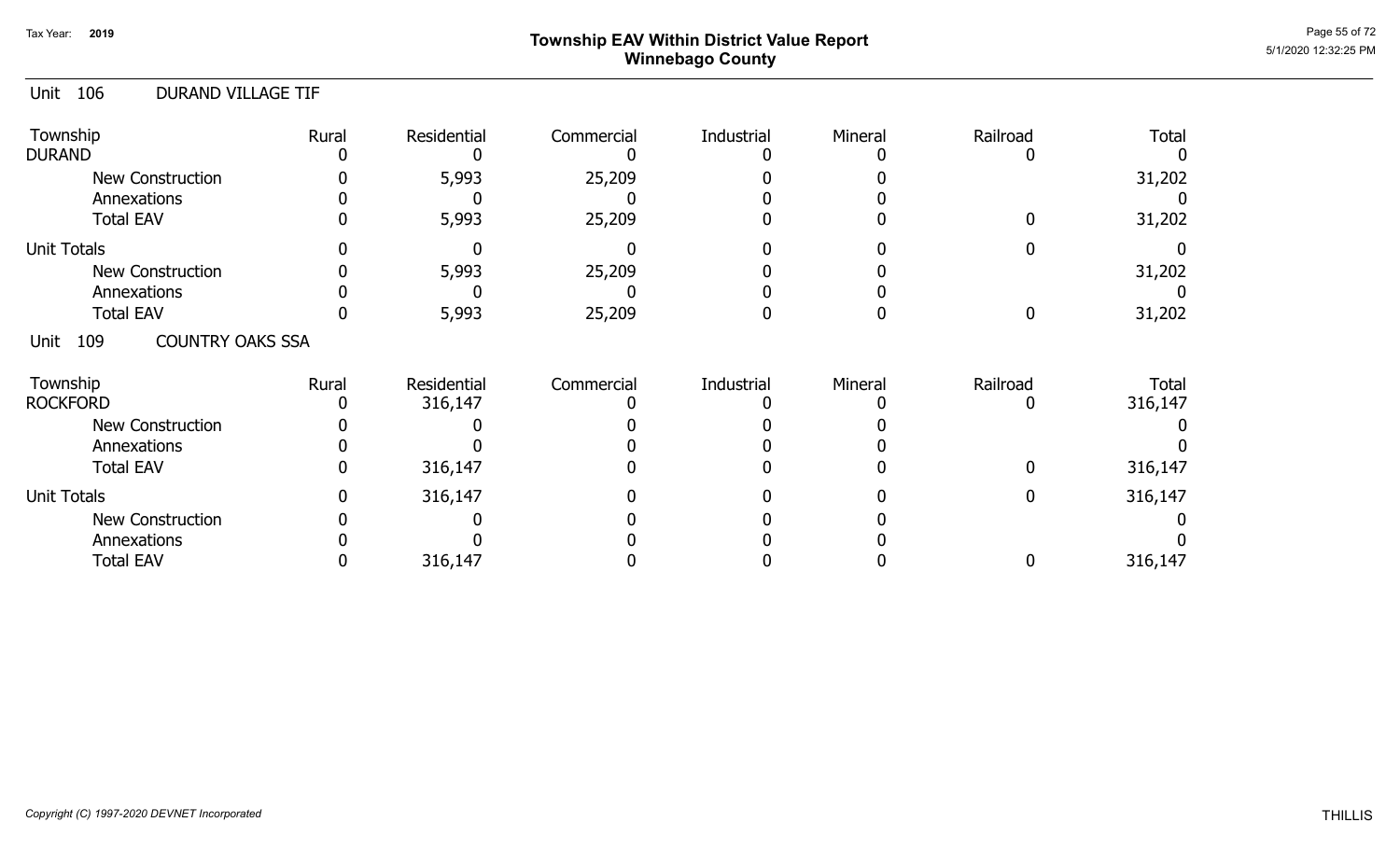# Page 56 of 72 Page 56 of 72  $^{\text{Page 56 of 72}}$ Winnebago County

| 110<br>Unit<br><b>BURRITT TWSP ROAD</b> |                                |                           |                         |            |         |               |                     |
|-----------------------------------------|--------------------------------|---------------------------|-------------------------|------------|---------|---------------|---------------------|
| Township<br>BURRITT                     | Rural<br>13,206,341            | Residential<br>13,129,794 | Commercial<br>1,104,298 | Industrial | Mineral | Railroad<br>0 | Total<br>27,440,433 |
| <b>New Construction</b>                 | 159,741                        | 125,363                   |                         |            |         |               | 285,104             |
| Annexations                             |                                |                           |                         |            |         |               |                     |
| <b>Total EAV</b>                        | 13,366,082                     | 13,255,157                | 1,104,298               |            |         | 0             | 27,725,537          |
| Unit Totals                             | 13,206,341                     | 13,129,794                | 1,104,298               |            |         | 0             | 27,440,433          |
| New Construction                        | 159,741                        | 125,363                   |                         |            |         |               | 285,104             |
| Annexations                             |                                |                           |                         |            |         |               |                     |
| <b>Total EAV</b>                        | 13,366,082                     | 13,255,157                | 1,104,298               |            |         | $\mathbf 0$   | 27,725,537          |
| 111<br>Unit                             | <b>CHERRY VALLEY TWSP ROAD</b> |                           |                         |            |         |               |                     |
| Township                                | Rural                          | Residential               | Commercial              | Industrial | Mineral | Railroad      | Total               |
| <b>CHERRY VALLEY</b>                    | 5,350,614                      | 198,066,186               | 42,589,775              | 40,546,805 |         | 0             | 286,553,380         |
| <b>New Construction</b>                 | 2,988                          | 190,424                   | 1,052                   | 5,876,134  |         |               | 6,070,598           |
| Annexations                             |                                |                           |                         |            |         |               |                     |
| <b>Total EAV</b>                        | 5,353,602                      | 198,256,610               | 42,590,827              | 46,422,939 |         | 0             | 292,623,978         |
| Unit Totals                             | 5,350,614                      | 198,066,186               | 42,589,775              | 40,546,805 |         | 0             | 286,553,380         |
| <b>New Construction</b>                 | 2,988                          | 190,424                   | 1,052                   | 5,876,134  |         |               | 6,070,598           |
| Annexations                             |                                |                           |                         |            |         |               |                     |
| <b>Total EAV</b>                        | 5,353,602                      | 198,256,610               | 42,590,827              | 46,422,939 |         | 0             | 292,623,978         |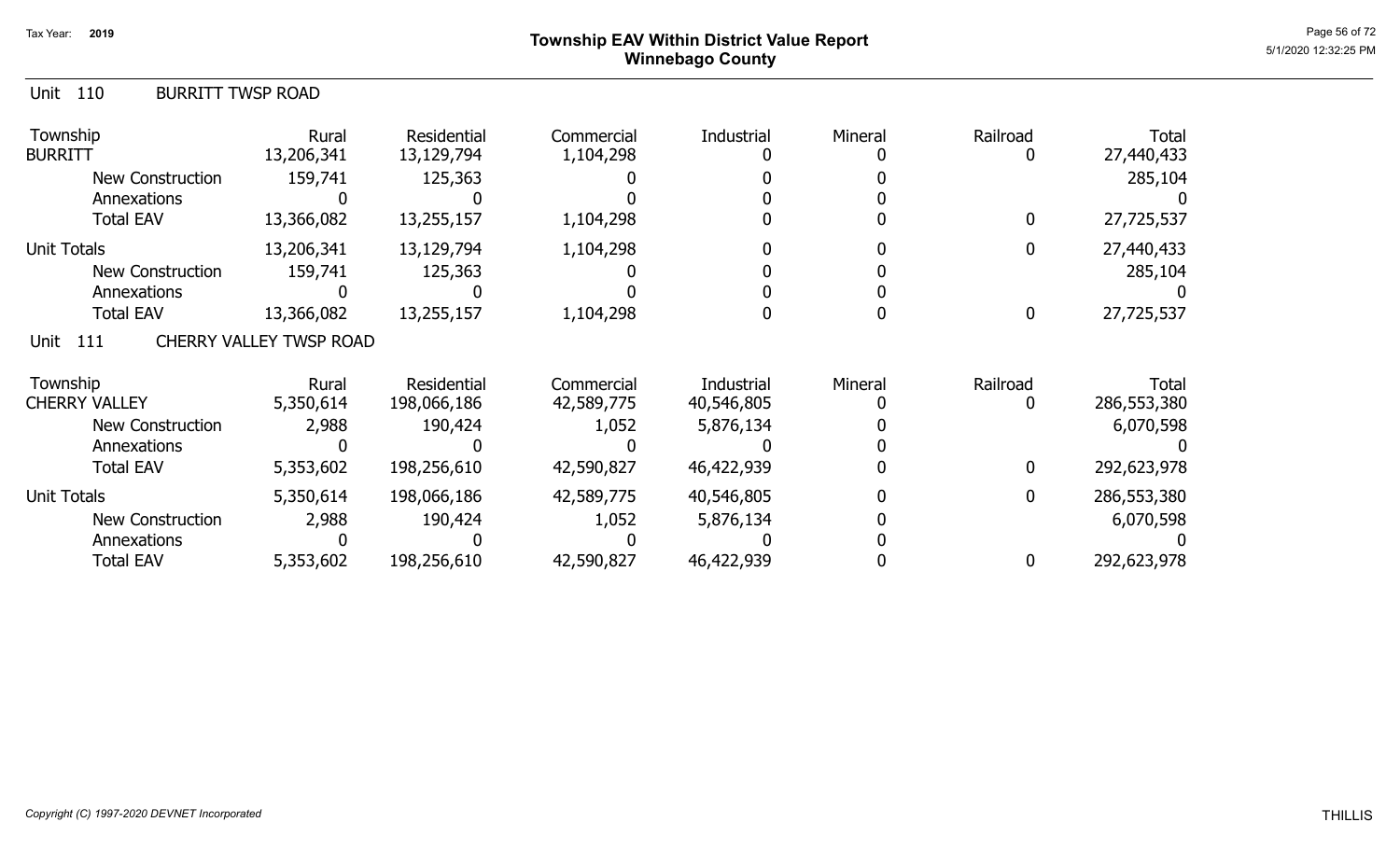#### Page 57 of 72 Page 57 of 72  $^{\text{Page 57 of 72}}$ Winnebago County

| <b>DURAND TWSP ROAD</b><br>Unit 112 |
|-------------------------------------|
|-------------------------------------|

| Township<br><b>DURAND</b>              | Rural<br>9,900,084 | <b>Residential</b><br>25,816,839 | Commercial<br>3,971,632 | Industrial<br>234,183 | Mineral | Railroad     | Total<br>39,922,738 |
|----------------------------------------|--------------------|----------------------------------|-------------------------|-----------------------|---------|--------------|---------------------|
| <b>New Construction</b>                | 75,170             | 36,864                           | 240,476                 |                       |         |              | 352,510             |
| Annexations                            |                    |                                  |                         |                       |         |              |                     |
| <b>Total EAV</b>                       | 9,975,254          | 25,853,703                       | 4,212,108               | 234,183               |         |              | 40,275,248          |
| <b>Unit Totals</b>                     | 9,900,084          | 25,816,839                       | 3,971,632               | 234,183               |         |              | 39,922,738          |
| <b>New Construction</b>                | 75,170             | 36,864                           | 240,476                 |                       |         |              | 352,510             |
| Annexations                            |                    |                                  |                         |                       |         |              |                     |
| <b>Total EAV</b>                       | 9,975,254          | 25,853,703                       | 4,212,108               | 234,183               |         | 0            | 40,275,248          |
| 113<br><b>HARLEM TWSP ROAD</b><br>Unit |                    |                                  |                         |                       |         |              |                     |
| Township                               | Rural              | Residential                      | Commercial              | Industrial            | Mineral | Railroad     | Total               |
| <b>HARLEM</b>                          | 2,759,526          | 488,649,415                      | 75,936,644              | 47,470,301            |         |              | 614,815,886         |
| <b>New Construction</b>                | 1,111              | 2,012,883                        | 2,119,158               | 2,629,722             |         |              | 6,762,874           |
| Annexations                            |                    |                                  |                         |                       |         |              |                     |
| <b>Total EAV</b>                       | 2,760,637          | 490,662,298                      | 78,055,802              | 50,100,023            |         | 0            | 621,578,760         |
| <b>Unit Totals</b>                     | 2,759,526          | 488,649,415                      | 75,936,644              | 47,470,301            |         | $\mathbf{0}$ | 614,815,886         |
| <b>New Construction</b>                | 1,111              | 2,012,883                        | 2,119,158               | 2,629,722             |         |              | 6,762,874           |
| Annexations                            |                    |                                  |                         |                       |         |              |                     |
| <b>Total EAV</b>                       | 2,760,637          | 490,662,298                      | 78,055,802              | 50,100,023            |         |              | 621,578,760         |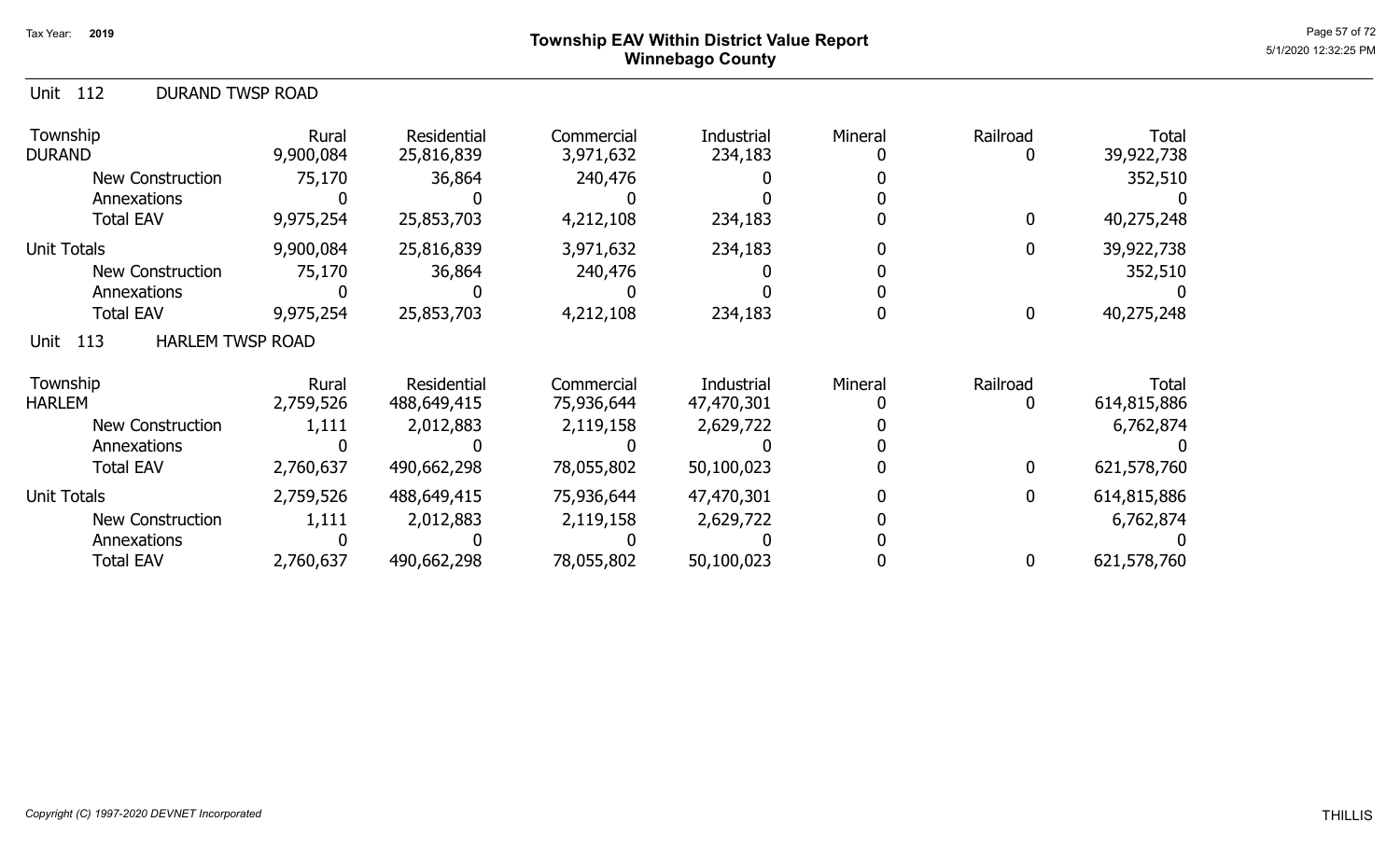# Page 58 of 72 Page 58 of 72  $^{\text{Page 58 of 72}}$ Winnebago County

| <b>HARRISON TWSP ROAD</b><br>114<br>Unit |                    |                                 |                       |            |         |                |                     |
|------------------------------------------|--------------------|---------------------------------|-----------------------|------------|---------|----------------|---------------------|
| Township<br><b>HARRISON</b>              | Rural<br>6,595,739 | <b>Residential</b><br>8,462,215 | Commercial<br>361,167 | Industrial | Mineral | Railroad<br>0  | Total<br>15,419,121 |
| New Construction                         | 114,587            | 124,811                         |                       |            |         |                | 239,398             |
| Annexations                              |                    |                                 |                       |            |         |                |                     |
| <b>Total EAV</b>                         | 6,710,326          | 8,587,026                       | 361,167               |            |         | $\overline{0}$ | 15,658,519          |
| Unit Totals                              | 6,595,739          | 8,462,215                       | 361,167               |            |         | 0              | 15,419,121          |
| <b>New Construction</b>                  | 114,587            | 124,811                         |                       |            |         |                | 239,398             |
| Annexations                              |                    |                                 |                       |            |         |                |                     |
| <b>Total EAV</b>                         | 6,710,326          | 8,587,026                       | 361,167               |            |         | $\mathbf 0$    | 15,658,519          |
| <b>LAONA TWSP ROAD</b><br>115<br>Unit    |                    |                                 |                       |            |         |                |                     |
| Township                                 | Rural              | <b>Residential</b>              | Commercial            | Industrial | Mineral | Railroad       | Total               |
| <b>LAONA</b>                             | 7,524,519          | 27,507,927                      | 396,742               | 9,774      |         | 0              | 35,438,962          |
| New Construction                         | 39,361             | 123,269                         |                       |            |         |                | 162,630             |
| Annexations                              |                    |                                 |                       |            |         |                |                     |
| <b>Total EAV</b>                         | 7,563,880          | 27,631,196                      | 396,742               | 9,774      |         | 0              | 35,601,592          |
| Unit Totals                              | 7,524,519          | 27,507,927                      | 396,742               | 9,774      |         | $\overline{0}$ | 35,438,962          |
| New Construction                         | 39,361             | 123,269                         |                       |            |         |                | 162,630             |
| Annexations                              |                    |                                 |                       |            |         |                |                     |
| <b>Total EAV</b>                         | 7,563,880          | 27,631,196                      | 396,742               | 9,774      |         | 0              | 35,601,592          |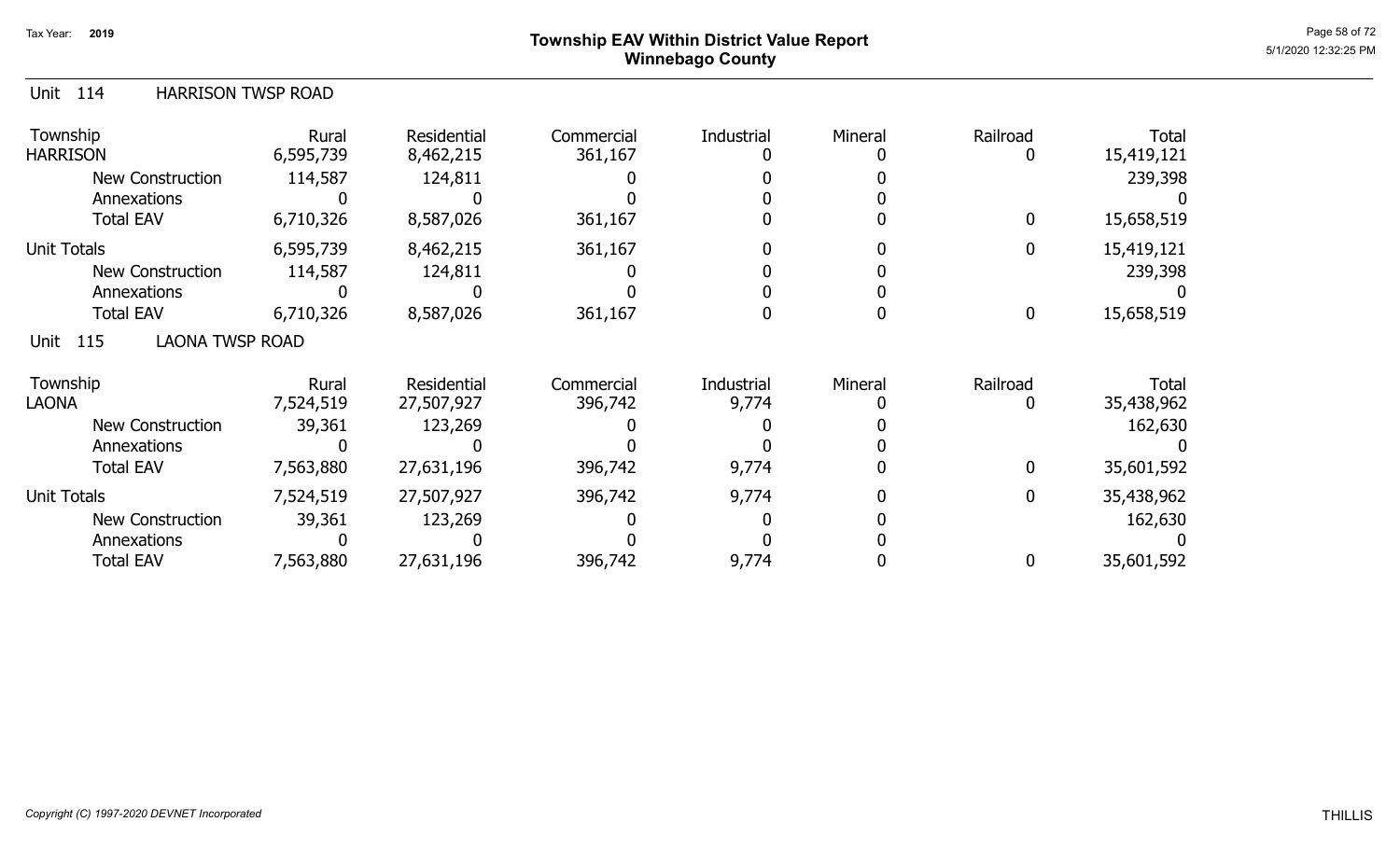### Page 59 of 72 Page 59 of 72  $^{\text{Page 59 of 72}}$ Winnebago County

| Unit 116 |  | <b>OWEN TWSP ROAD</b> |
|----------|--|-----------------------|
|----------|--|-----------------------|

| Township<br><b>OWEN</b> | Rural<br>9,902,952   | <b>Residential</b><br>64,996,511 | Commercial<br>1,790,333 | Industrial<br>11,439,187 | Mineral | Railroad | <b>Total</b><br>88,128,983 |
|-------------------------|----------------------|----------------------------------|-------------------------|--------------------------|---------|----------|----------------------------|
| <b>New Construction</b> | 103,171              | 148,181                          |                         |                          |         |          | 251,352                    |
| Annexations             |                      |                                  |                         |                          |         |          |                            |
| <b>Total EAV</b>        | 10,006,123           | 65,144,692                       | 1,790,333               | 11,439,187               |         | 0        | 88,380,335                 |
| <b>Unit Totals</b>      | 9,902,952            | 64,996,511                       | 1,790,333               | 11,439,187               |         |          | 88,128,983                 |
| <b>New Construction</b> | 103,171              | 148,181                          |                         |                          |         |          | 251,352                    |
| Annexations             |                      |                                  |                         |                          |         |          |                            |
| <b>Total EAV</b>        | 10,006,123           | 65,144,692                       | 1,790,333               | 11,439,187               |         | 0        | 88,380,335                 |
| 117<br>Unit             | PECATONICA TWSP ROAD |                                  |                         |                          |         |          |                            |
| Township                | Rural                | Residential                      | Commercial              | Industrial               | Mineral | Railroad | Total                      |
| <b>PECATONICA</b>       | 11,064,129           | 55,535,727                       | 3,533,029               | 2,095,515                |         |          | 72,228,400                 |
| <b>New Construction</b> | 74,917               | 304,833                          |                         |                          |         |          | 379,750                    |
| Annexations             |                      |                                  |                         |                          |         |          |                            |
| <b>Total EAV</b>        | 11,139,046           | 55,840,560                       | 3,533,029               | 2,095,515                |         | 0        | 72,608,150                 |
| <b>Unit Totals</b>      | 11,064,129           | 55,535,727                       | 3,533,029               | 2,095,515                |         | 0        | 72,228,400                 |
| <b>New Construction</b> | 74,917               | 304,833                          |                         |                          |         |          | 379,750                    |
| Annexations             |                      |                                  |                         |                          |         |          |                            |
| <b>Total EAV</b>        | 11,139,046           | 55,840,560                       | 3,533,029               | 2,095,515                |         |          | 72,608,150                 |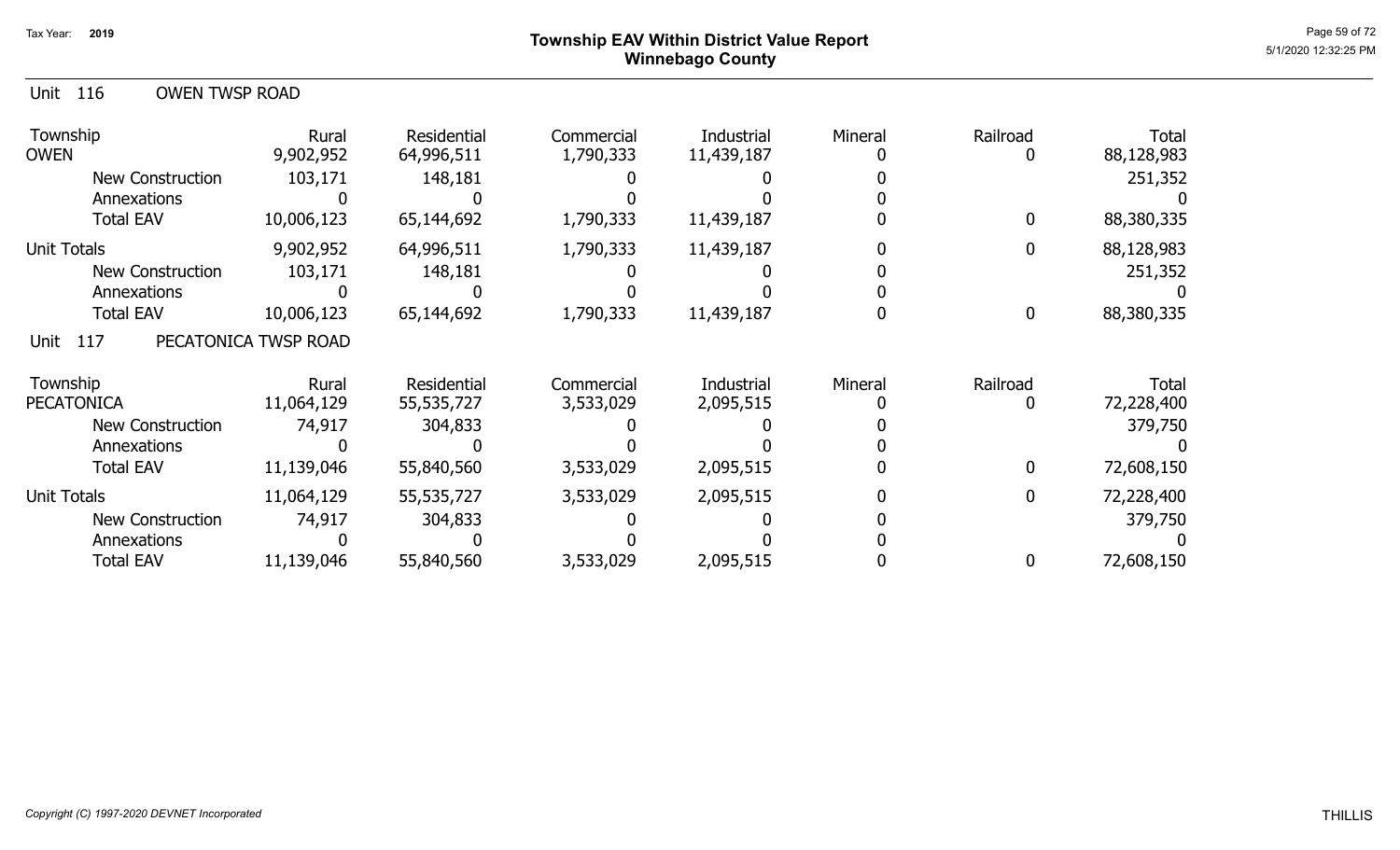| Unit 118 |  |  | ROCKFORD TWSP ROAD |
|----------|--|--|--------------------|
|----------|--|--|--------------------|

| Township<br><b>ROCKFORD</b>             | Rural<br>11,242,856 | Residential<br>1,312,304,852 | Commercial<br>516,531,099 | Industrial<br>135,449,532 | Mineral | Railroad<br>124,511 | <b>Total</b><br>1,975,652,850 |
|-----------------------------------------|---------------------|------------------------------|---------------------------|---------------------------|---------|---------------------|-------------------------------|
| <b>New Construction</b>                 | 75,033              | 2,626,461                    | 5,188,760                 | 1,155,223                 |         |                     | 9,045,477                     |
| Annexations                             |                     |                              |                           |                           |         |                     |                               |
| <b>Total EAV</b>                        | 11,317,889          | 1,314,931,313                | 521,719,859               | 136,604,755               |         | 124,511             | 1,984,698,327                 |
| Unit Totals                             | 11,242,856          | 1,312,304,852                | 516,531,099               | 135,449,532               |         | 124,511             | 1,975,652,850                 |
| New Construction                        | 75,033              | 2,626,461                    | 5,188,760                 | 1,155,223                 |         |                     | 9,045,477                     |
| Annexations                             |                     |                              |                           |                           |         |                     |                               |
| <b>Total EAV</b>                        | 11,317,889          | 1,314,931,313                | 521,719,859               | 136,604,755               |         | 124,511             | 1,984,698,327                 |
| <b>ROCKTON TWSP ROAD</b><br>119<br>Unit |                     |                              |                           |                           |         |                     |                               |
| Township                                | Rural               | Residential                  | Commercial                | Industrial                | Mineral | Railroad            | Total                         |
| <b>ROCKTON</b>                          | 10,038,273          | 225,537,544                  | 21,750,658                | 14,526,151                |         | 0                   | 271,852,626                   |
| <b>New Construction</b>                 | 1,127               | 1,307,063                    | 101,497                   |                           |         |                     | 1,409,687                     |
| Annexations                             |                     |                              |                           |                           |         |                     |                               |
| <b>Total EAV</b>                        | 10,039,400          | 226,844,607                  | 21,852,155                | 14,526,151                |         | $\mathbf 0$         | 273, 262, 313                 |
| <b>Unit Totals</b>                      | 10,038,273          | 225,537,544                  | 21,750,658                | 14,526,151                |         | 0                   | 271,852,626                   |
| <b>New Construction</b>                 | 1,127               | 1,307,063                    | 101,497                   |                           |         |                     | 1,409,687                     |
| Annexations                             |                     |                              |                           |                           |         |                     |                               |
| <b>Total EAV</b>                        | 10,039,400          | 226,844,607                  | 21,852,155                | 14,526,151                |         | 0                   | 273,262,313                   |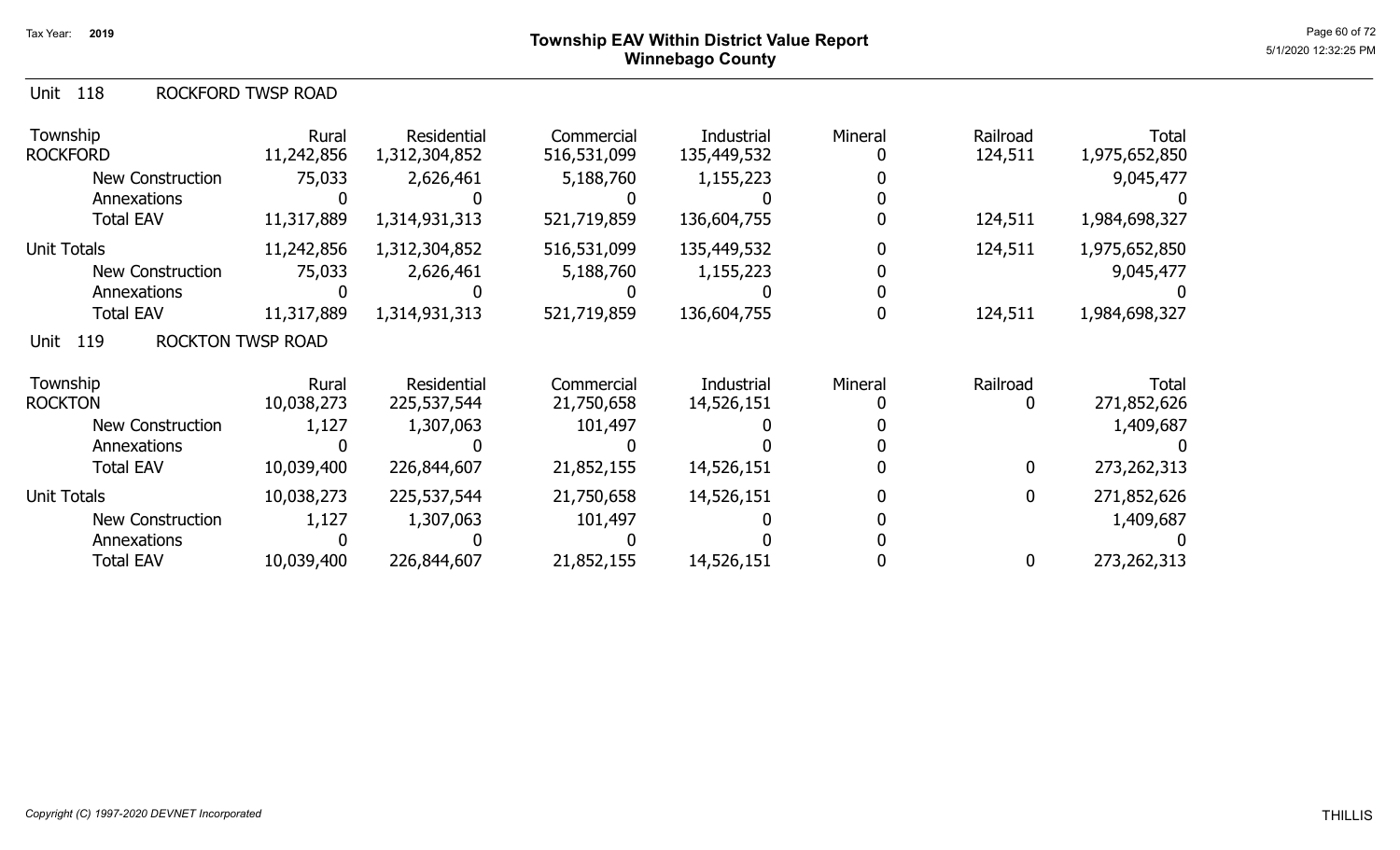### Page 61 of 72 Township EAV Within District Value Report And The Control of the Control of the Control of the C Winnebago County

| ROSCOE TWSP ROAD<br>Unit 120 |  |
|------------------------------|--|
|------------------------------|--|

| Township<br><b>ROSCOE</b>              | Rural<br>6,892,500  | <b>Residential</b><br>382,526,727 | Commercial<br>64,719,677 | Industrial<br>22,638,966 | Mineral | Railroad         | <b>Total</b><br>476,777,870 |
|----------------------------------------|---------------------|-----------------------------------|--------------------------|--------------------------|---------|------------------|-----------------------------|
| <b>New Construction</b>                | 59,567              | 2,598,182                         | 1,441,885                | 1,484,217                |         |                  | 5,583,851                   |
| Annexations                            |                     |                                   |                          |                          |         |                  |                             |
| <b>Total EAV</b>                       | 6,952,067           | 385,124,909                       | 66,161,562               | 24,123,183               |         | 0                | 482,361,721                 |
| Unit Totals                            | 6,892,500           | 382,526,727                       | 64,719,677               | 22,638,966               |         | 0                | 476,777,870                 |
| <b>New Construction</b>                | 59,567              | 2,598,182                         | 1,441,885                | 1,484,217                |         |                  | 5,583,851                   |
| Annexations                            |                     |                                   |                          |                          |         |                  |                             |
| <b>Total EAV</b>                       | 6,952,067           | 385,124,909                       | 66,161,562               | 24,123,183               |         | $\boldsymbol{0}$ | 482,361,721                 |
| <b>SEWARD TWSP ROAD</b><br>121<br>Unit |                     |                                   |                          |                          |         |                  |                             |
| Township<br><b>SEWARD</b>              | Rural<br>14,090,291 | Residential<br>7,939,114          | Commercial<br>3,566,921  | Industrial<br>172,493    | Mineral | Railroad<br>487  | Total<br>25,769,306         |
| <b>New Construction</b>                | 64,423              | 326                               |                          |                          |         |                  | 64,749                      |
| Annexations                            |                     |                                   |                          |                          |         |                  |                             |
| <b>Total EAV</b>                       | 14,154,714          | 7,939,440                         | 3,566,921                | 172,493                  |         | 487              | 25,834,055                  |
| <b>Unit Totals</b>                     | 14,090,291          | 7,939,114                         | 3,566,921                | 172,493                  |         | 487              | 25,769,306                  |
| <b>New Construction</b>                | 64,423              | 326                               |                          |                          |         |                  | 64,749                      |
| Annexations                            |                     |                                   |                          |                          |         |                  |                             |
| <b>Total EAV</b>                       | 14,154,714          | 7,939,440                         | 3,566,921                | 172,493                  |         | 487              | 25,834,055                  |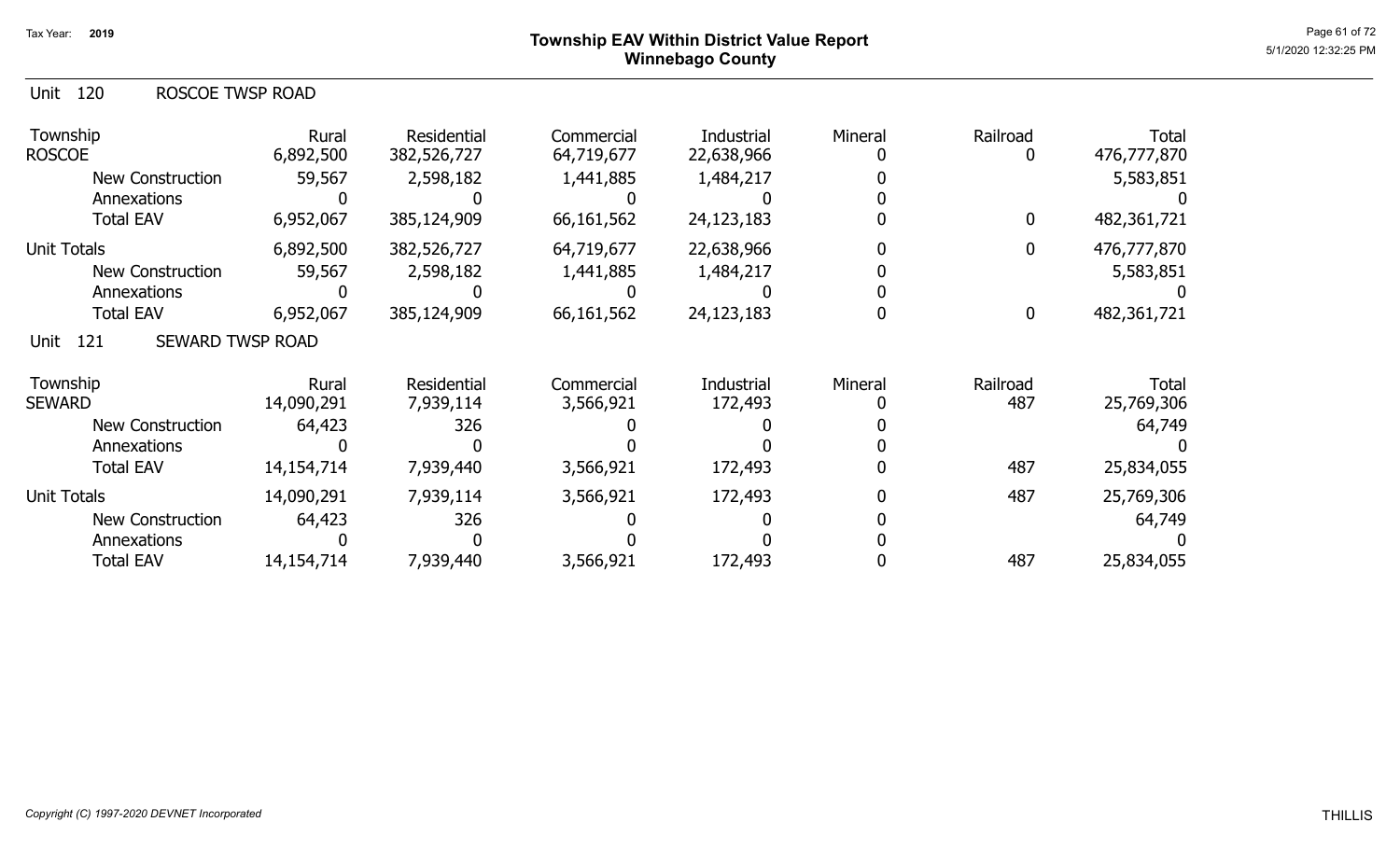# Page 62 of 72 Page 62 of 72  $^{Page\ 62 \text{ of } 72}$ Winnebago County

| SHIRLAND TWSP ROAD<br>Unit 122 |                            |                                  |                         |                            |         |                     |                            |
|--------------------------------|----------------------------|----------------------------------|-------------------------|----------------------------|---------|---------------------|----------------------------|
| Township<br>SHIRLAND           | Rural<br>7,691,534         | Residential<br>15,420,714        | Commercial<br>967,073   | Industrial<br>$\mathbf{0}$ | Mineral | Railroad<br>0       | Total<br>24,079,321        |
| <b>New Construction</b>        | 39,555                     |                                  |                         |                            |         |                     | 39,555                     |
| Annexations                    | <sup>0</sup>               |                                  |                         |                            |         |                     |                            |
| <b>Total EAV</b>               | 7,731,089                  | 15,420,714                       | 967,073                 |                            |         | $\boldsymbol{0}$    | 24,118,876                 |
| Unit Totals                    | 7,691,534                  | 15,420,714                       | 967,073                 |                            |         | $\mathbf 0$         | 24,079,321                 |
| <b>New Construction</b>        | 39,555                     |                                  |                         |                            |         |                     | 39,555                     |
| Annexations                    |                            |                                  |                         |                            |         |                     |                            |
| <b>Total EAV</b>               | 7,731,089                  | 15,420,714                       | 967,073                 |                            |         | $\mathbf 0$         | 24,118,876                 |
| 123<br>Unit                    | <b>WINNEBAGO TWSP ROAD</b> |                                  |                         |                            |         |                     |                            |
| Township<br>WINNEBAGO          | Rural<br>11,973,134        | Residential<br>77,144,941        | Commercial<br>7,048,444 | Industrial<br>2,800,763    | Mineral | Railroad<br>770,229 | Total<br>99,737,511        |
| <b>New Construction</b>        |                            | 132,895                          |                         |                            |         |                     | 132,895                    |
| Annexations                    |                            |                                  |                         |                            |         |                     |                            |
| <b>Total EAV</b>               | 11,973,134                 | 77,277,836                       | 7,048,444               | 2,800,763                  |         | 770,229             | 99,870,406                 |
| Unit Totals                    | 11,973,134                 | 77,144,941                       | 7,048,444               | 2,800,763                  |         | 770,229             | 99,737,511                 |
| <b>New Construction</b>        |                            | 132,895                          |                         |                            |         |                     | 132,895                    |
| Annexations                    |                            |                                  |                         |                            |         |                     |                            |
| <b>Total EAV</b>               | 11,973,134                 | 77,277,836                       | 7,048,444               | 2,800,763                  |         | 770,229             | 99,870,406                 |
| 124<br>Unit                    | PE/SE MULTI TOWNSHIP       |                                  |                         |                            |         |                     |                            |
| Township<br>PECATONICA         | Rural<br>11,064,129        | <b>Residential</b><br>55,535,727 | Commercial<br>3,533,029 | Industrial<br>2,095,515    | Mineral | Railroad<br>0       | <b>Total</b><br>72,228,400 |
| <b>New Construction</b>        | 74,917                     | 304,833                          |                         |                            |         |                     | 379,750                    |
| Annexations                    |                            |                                  |                         |                            |         |                     |                            |
| <b>Total EAV</b>               | 11,139,046                 | 55,840,560                       | 3,533,029               | 2,095,515                  |         | 0                   | 72,608,150                 |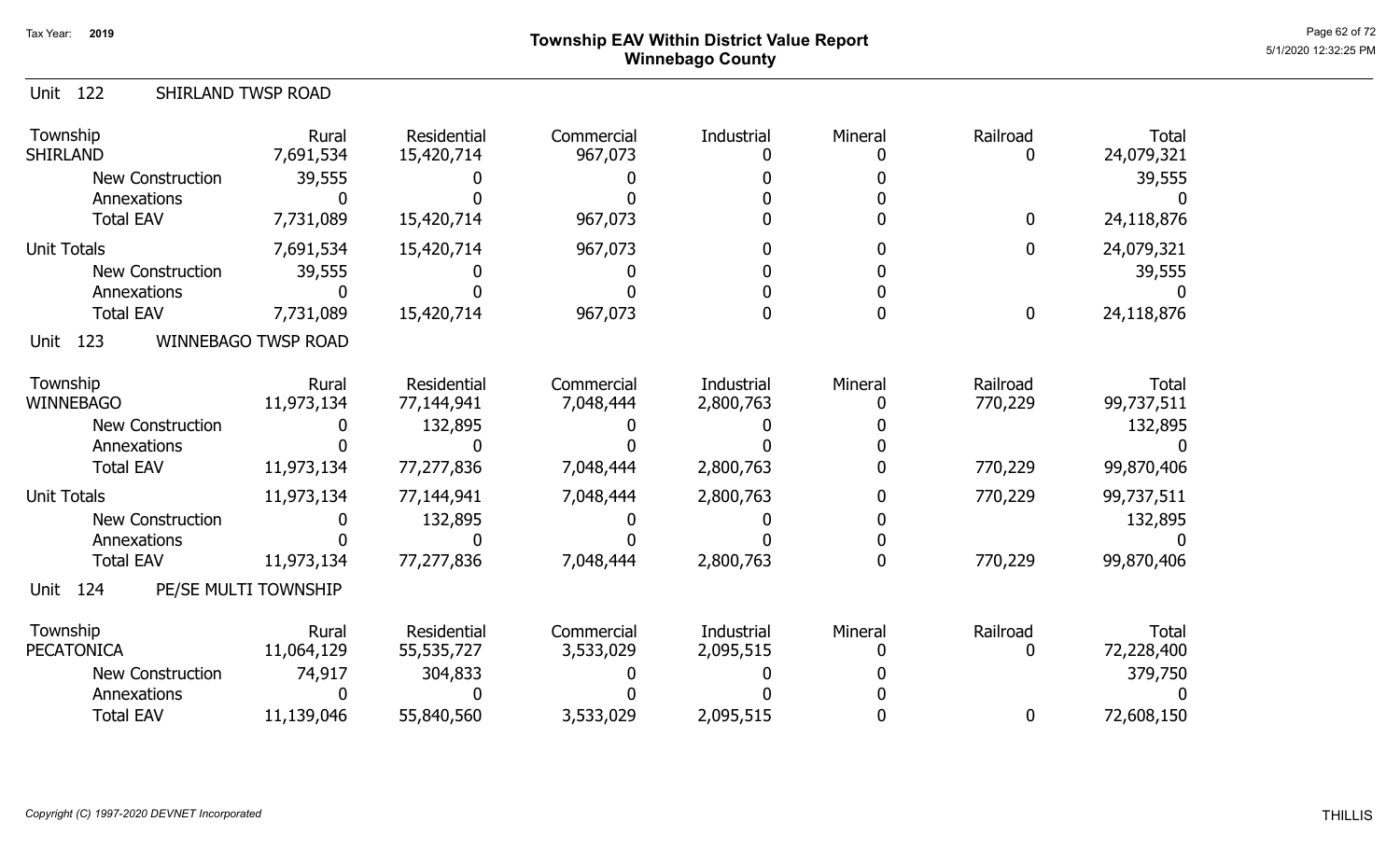#### ${\sf Township}$   ${\sf EAV}$  Within District Value Report  ${\sf Page}$  63 of 72  ${\sf Page}$  63 of 72  ${\sf PMO}$ Winnebago County

|  | Unit 124 | PE/SE MULTI TOWNSHIP |
|--|----------|----------------------|
|--|----------|----------------------|

| Township<br><b>SEWARD</b> | Rural<br>14,090,291        | Residential<br>7,939,114 | Commercial<br>3,566,921 | Industrial<br>172,493 | Mineral | Railroad<br>487 | <b>Total</b><br>25,769,306 |
|---------------------------|----------------------------|--------------------------|-------------------------|-----------------------|---------|-----------------|----------------------------|
| New Construction          | 64,423                     | 326                      |                         |                       |         |                 | 64,749                     |
| Annexations               |                            |                          |                         |                       |         |                 |                            |
| <b>Total EAV</b>          | 14,154,714                 | 7,939,440                | 3,566,921               | 172,493               |         | 487             | 25,834,055                 |
| <b>Unit Totals</b>        | 25,154,420                 | 63,474,841               | 7,099,950               | 2,268,008             |         | 487             | 97,997,706                 |
| <b>New Construction</b>   | 139,340                    | 305,159                  |                         |                       |         |                 | 444,499                    |
| Annexations               |                            |                          |                         |                       |         |                 |                            |
| <b>Total EAV</b>          | 25,293,760                 | 63,780,000               | 7,099,950               | 2,268,008             |         | 487             | 98,442,205                 |
| 127<br>Unit               | <b>GARRISON SCHOOL TIF</b> |                          |                         |                       |         |                 |                            |
| Township                  | Rural                      | <b>Residential</b>       | Commercial              | Industrial            | Mineral | Railroad        | <b>Total</b>               |
| <b>ROCKFORD</b>           |                            |                          |                         |                       |         |                 |                            |
| <b>New Construction</b>   |                            | 5,750                    |                         |                       |         |                 | 5,750                      |
| Annexations               |                            |                          |                         |                       |         |                 |                            |
| <b>Total EAV</b>          |                            | 5,750                    |                         |                       |         | 0               | 5,750                      |
| <b>Unit Totals</b>        |                            |                          |                         |                       |         |                 |                            |
| <b>New Construction</b>   |                            | 5,750                    |                         |                       |         |                 | 5,750                      |
| Annexations               |                            |                          |                         |                       |         |                 |                            |
| <b>Total EAV</b>          |                            | 5,750                    |                         |                       |         | 0               | 5,750                      |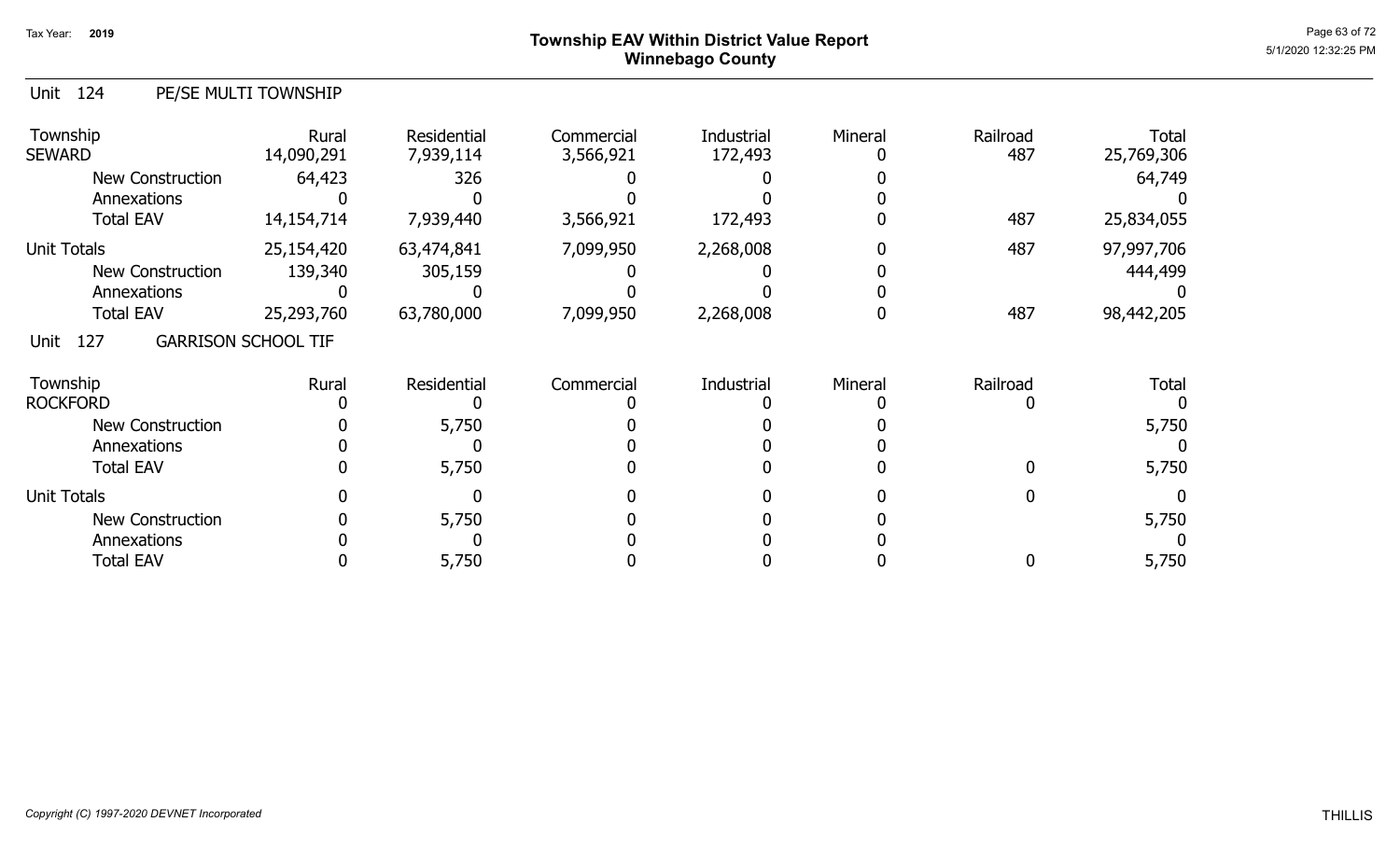# Page 64 of 72 Page 64 of 72  $^{\text{Page 64 of 72}}$ Winnebago County

#### Unit 132 NORTH 2ND TIF LOVES PARK

| Township<br><b>ROCKFORD</b>                 | Rural | Residential | Commercial | Industrial | Mineral | Railroad | <b>Total</b> |
|---------------------------------------------|-------|-------------|------------|------------|---------|----------|--------------|
| New Construction<br>Annexations             |       | 1,540       | 900        |            |         |          | 2,440        |
| <b>Total EAV</b>                            |       | 1,540       | 900        |            |         |          | 2,440        |
| <b>Unit Totals</b>                          |       |             |            |            |         |          |              |
| <b>New Construction</b>                     |       | 1,540       | 900        |            |         |          | 2,440        |
| Annexations                                 |       |             |            |            |         |          |              |
| <b>Total EAV</b>                            |       | 1,540       | 900        |            |         |          | 2,440        |
| NORTH 2ND TIF MACHESNEY PARK<br>135<br>Unit |       |             |            |            |         |          |              |
| Township                                    | Rural | Residential | Commercial | Industrial | Mineral | Railroad | <b>Total</b> |
| <b>HARLEM</b>                               |       |             |            |            |         |          |              |
| <b>New Construction</b>                     |       |             | 1,384,324  |            |         |          | 1,384,324    |
| Annexations                                 |       |             |            |            |         |          |              |
| <b>Total EAV</b>                            |       |             | 1,384,324  |            |         |          | 1,384,324    |
| <b>Unit Totals</b>                          |       |             |            |            |         |          |              |
| <b>New Construction</b>                     |       |             | 1,384,324  |            |         |          | 1,384,324    |
| Annexations                                 |       |             |            |            |         |          |              |
| <b>Total EAV</b>                            |       |             | 1,384,324  |            |         |          | 1,384,324    |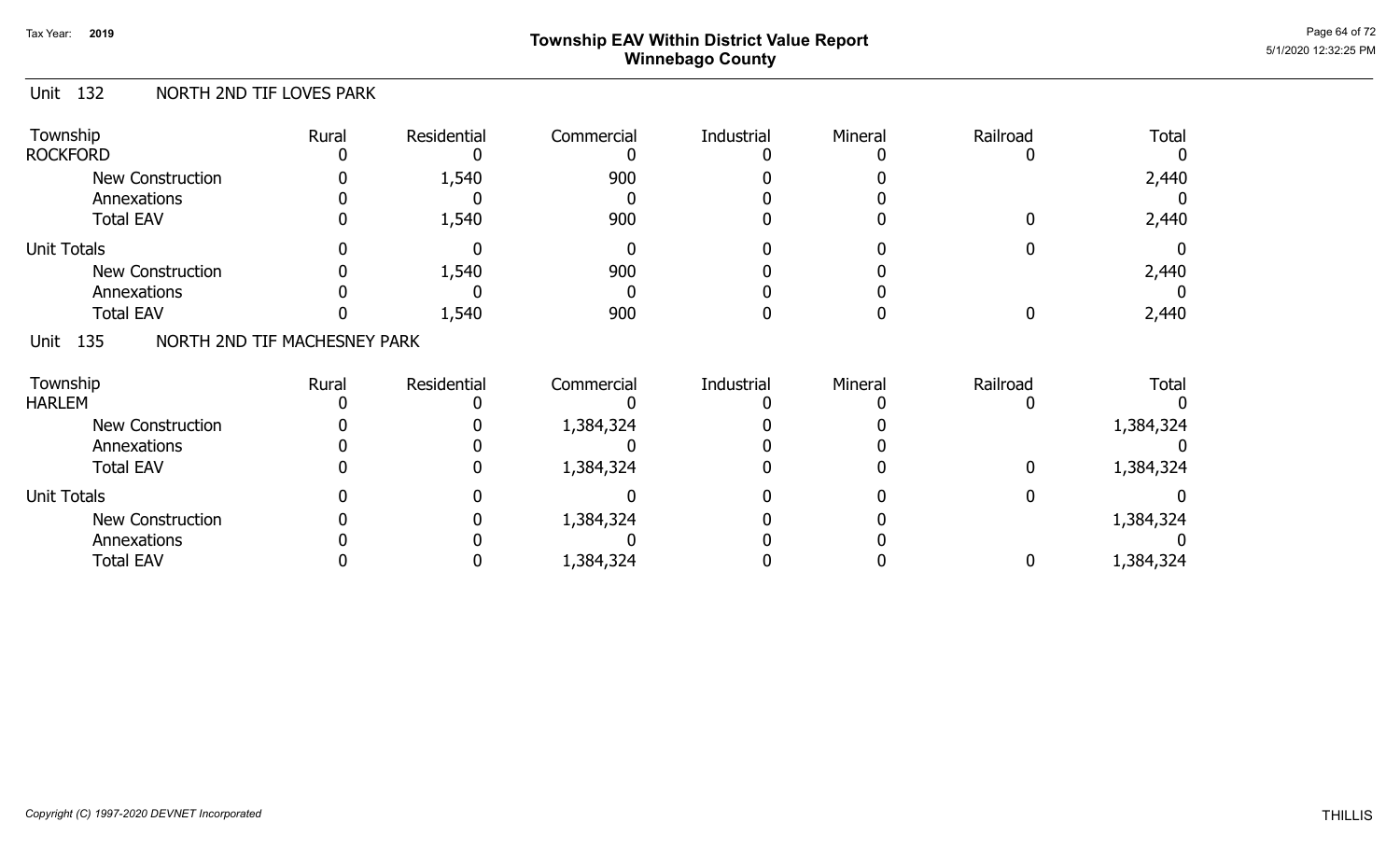# Page 65 of 72<br>Page 65 of 72 Page 65 of 72 Winnebago County

#### Unit 136 Township **Rural** Residential Commercial Industrial Mineral Railroad Total HARVEST HILLS SSA 0 3,484,468 0 0 0 0 0 3,482,598 1,870 3,484,468 ROCKFORD 0 0 3,482,598 1,870 0 0 0 0 0 0 0 New Construction Annexations Total EAV 0 0 0 0 0 0 Unit Totals Annexations Total EAV New Construction 0 3,484,468 0 3,484,468 0 3,482,598 0 0 3,482,598 0 1,870 0 0 1,870 0 0 0 0 0 0 0 0 0 0 0 0 Unit 138 Township **Rural** Residential Commercial Industrial Mineral Railroad Total MIDTOWN TIF 0 8,274 0 0 0 0 0 8,274 8,274 ROCKFORD 0 0 0 8,274 0 0 0 0 0 0 0 New Construction Annexations Total EAV 0 0 0 0 0 0 Unit Totals Annexations Total EAV New Construction 0 8,274 0 8,274 0 0 0 0 0 0 8,274 0 0 8,274 0 0 0 0 0 0 0 0 0 0 0 0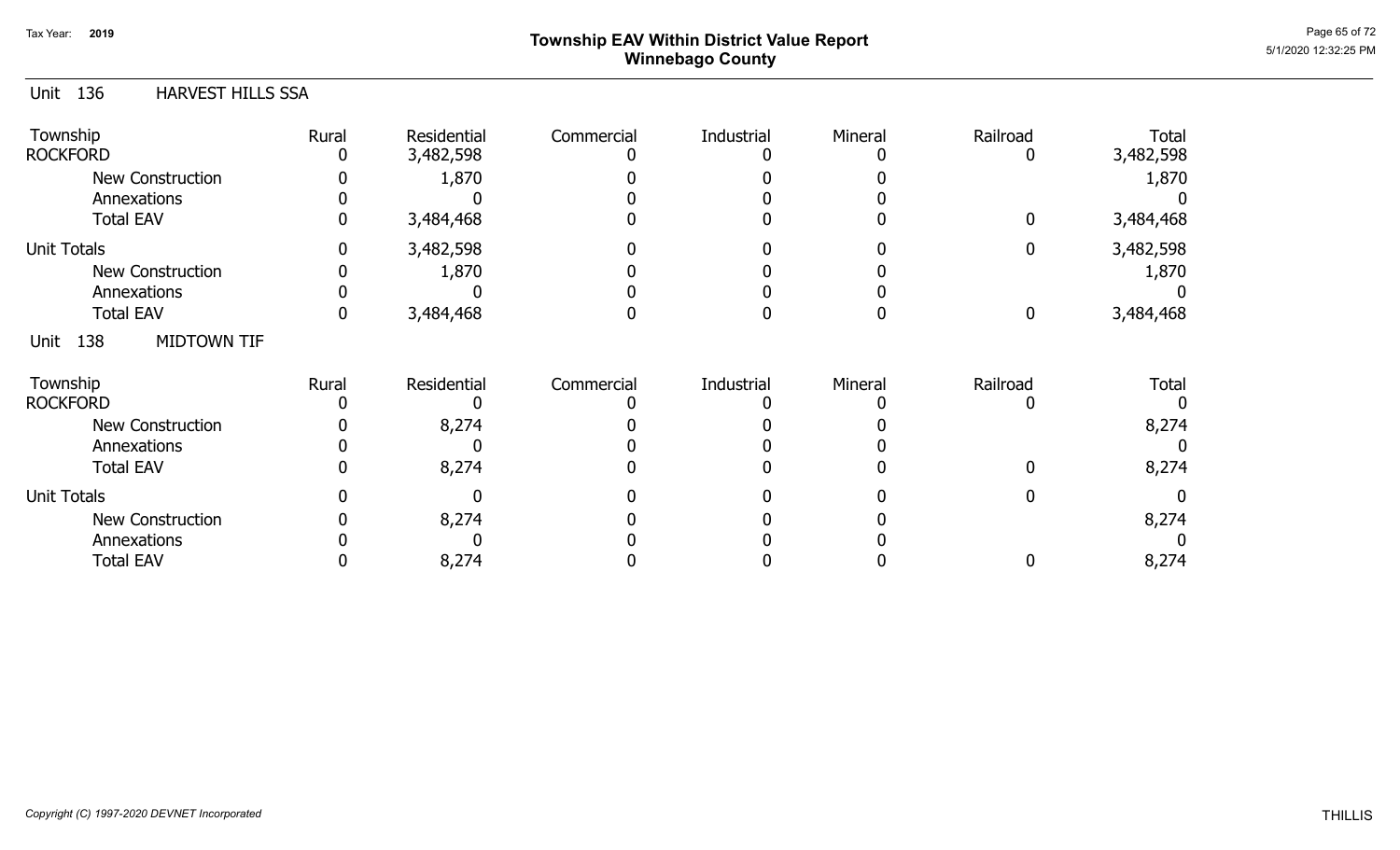# Page 66 of 72 Page 66 of 72  $^{\text{Page 66 of 72}}$ Winnebago County

#### Unit 142 RIVER DISTRICT NORTH TIF

| Township<br><b>ROCKFORD</b>            | Rural | Residential | Commercial | Industrial | Mineral | Railroad | Total  |
|----------------------------------------|-------|-------------|------------|------------|---------|----------|--------|
| <b>New Construction</b><br>Annexations |       |             | 97,288     |            |         |          | 97,288 |
| <b>Total EAV</b>                       |       |             | 97,288     |            |         |          | 97,288 |
| <b>Unit Totals</b>                     |       |             |            |            |         |          |        |
| New Construction                       |       |             | 97,288     |            |         |          | 97,288 |
| Annexations                            |       |             |            |            |         |          |        |
| <b>Total EAV</b>                       |       |             | 97,288     |            |         |          | 97,288 |
| <b>BROADWAY TIF</b><br>143<br>Unit     |       |             |            |            |         |          |        |
| Township<br><b>ROCKFORD</b>            | Rural | Residential | Commercial | Industrial | Mineral | Railroad | Total  |
| New Construction                       |       | 1,780       | 948        |            |         |          | 2,728  |
| Annexations                            |       |             |            |            |         |          |        |
| <b>Total EAV</b>                       |       | 1,780       | 948        |            |         |          | 2,728  |
| <b>Unit Totals</b>                     |       |             |            |            |         |          |        |
| <b>New Construction</b>                |       | 1,780       | 948        |            |         |          | 2,728  |
| Annexations                            |       |             |            |            |         |          |        |
| <b>Total EAV</b>                       |       | 1,780       | 948        |            |         |          | 2,728  |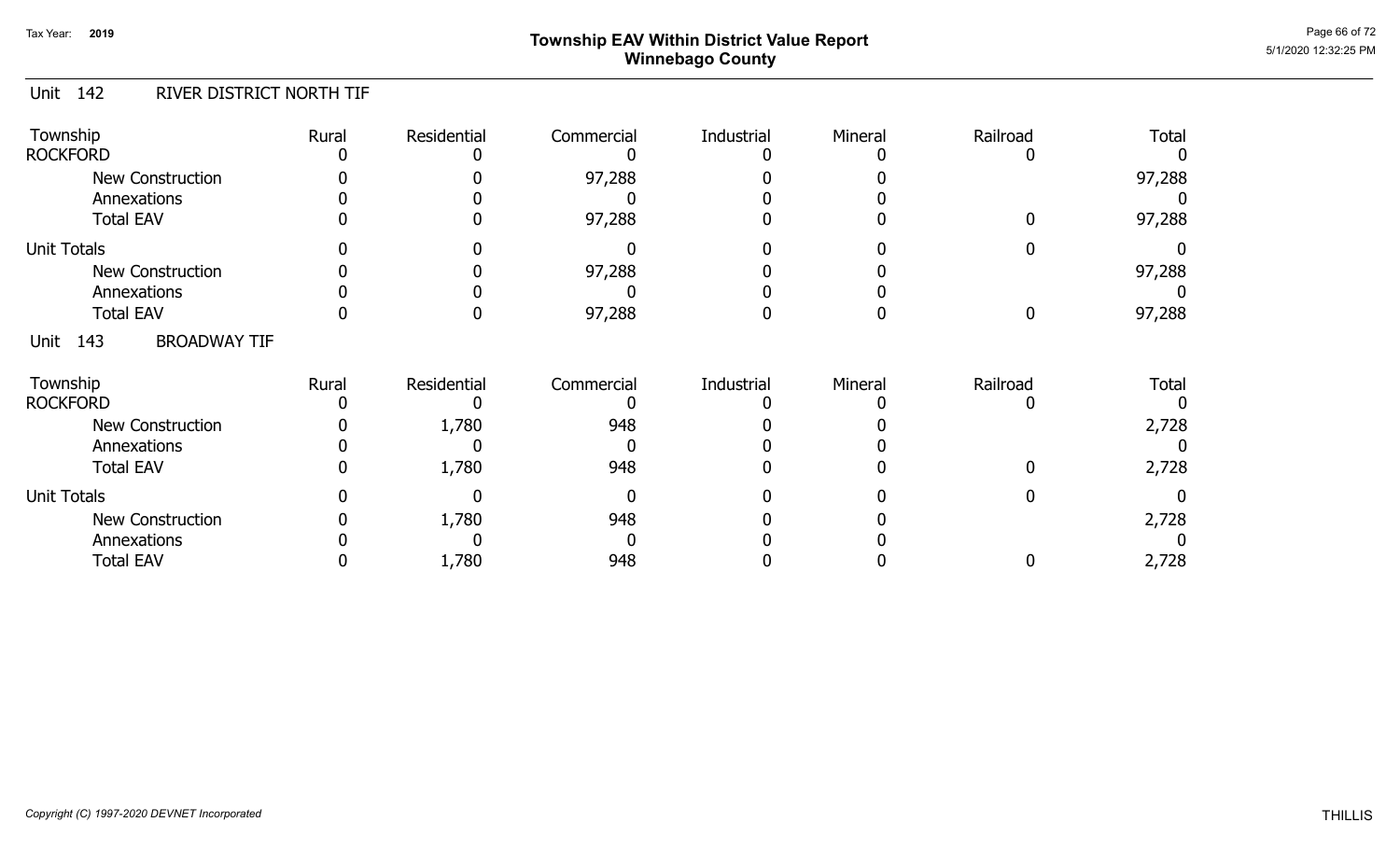# Page 67 of 72 Township EAV Within District Value Report And the Control of the Control of the Control of the Control of the Control of the Control of the Control of the Control of the Control of the Control of the Control Winnebago County

#### Unit 144 EAST RIVER TIF

| Township<br><b>ROCKFORD</b> | Rural                      | Residential | Commercial | Industrial | Mineral | Railroad | <b>Total</b> |
|-----------------------------|----------------------------|-------------|------------|------------|---------|----------|--------------|
| New Construction            |                            | 713         |            |            |         |          | 713          |
| Annexations                 |                            |             |            |            |         |          |              |
| <b>Total EAV</b>            |                            | 713         |            |            |         |          | 713          |
| <b>Unit Totals</b>          |                            |             |            |            |         |          |              |
| <b>New Construction</b>     |                            | 713         |            |            |         |          | 713          |
| Annexations                 |                            |             |            |            |         |          |              |
| <b>Total EAV</b>            |                            | 713         |            |            |         |          | 713          |
| 146<br>Unit                 | LOVES PARK CORP CENTER TIF |             |            |            |         |          |              |
| Township                    | Rural                      | Residential | Commercial | Industrial | Mineral | Railroad | <b>Total</b> |
| <b>HARLEM</b>               |                            |             |            |            |         |          |              |
| <b>New Construction</b>     |                            |             |            | 1,826,526  |         |          | 1,826,526    |
| Annexations                 |                            |             |            |            |         |          |              |
| <b>Total EAV</b>            |                            |             |            | 1,826,526  |         | O.       | 1,826,526    |
| <b>ROCKFORD</b>             |                            |             |            |            |         |          |              |
| New Construction            |                            |             |            | 132,979    |         |          | 132,979      |
| Annexations                 | 5,737                      |             | 2,447      |            |         |          | 8,184        |
| <b>Total EAV</b>            |                            |             |            | 132,979    |         |          | 132,979      |
| <b>Unit Totals</b>          |                            |             |            |            |         |          |              |
| <b>New Construction</b>     |                            |             |            | 1,959,505  |         |          | 1,959,505    |
| Annexations                 | 5,737                      |             | 2,447      |            |         |          | 8,184        |
| <b>Total EAV</b>            |                            |             |            | 1,959,505  |         |          | 1,959,505    |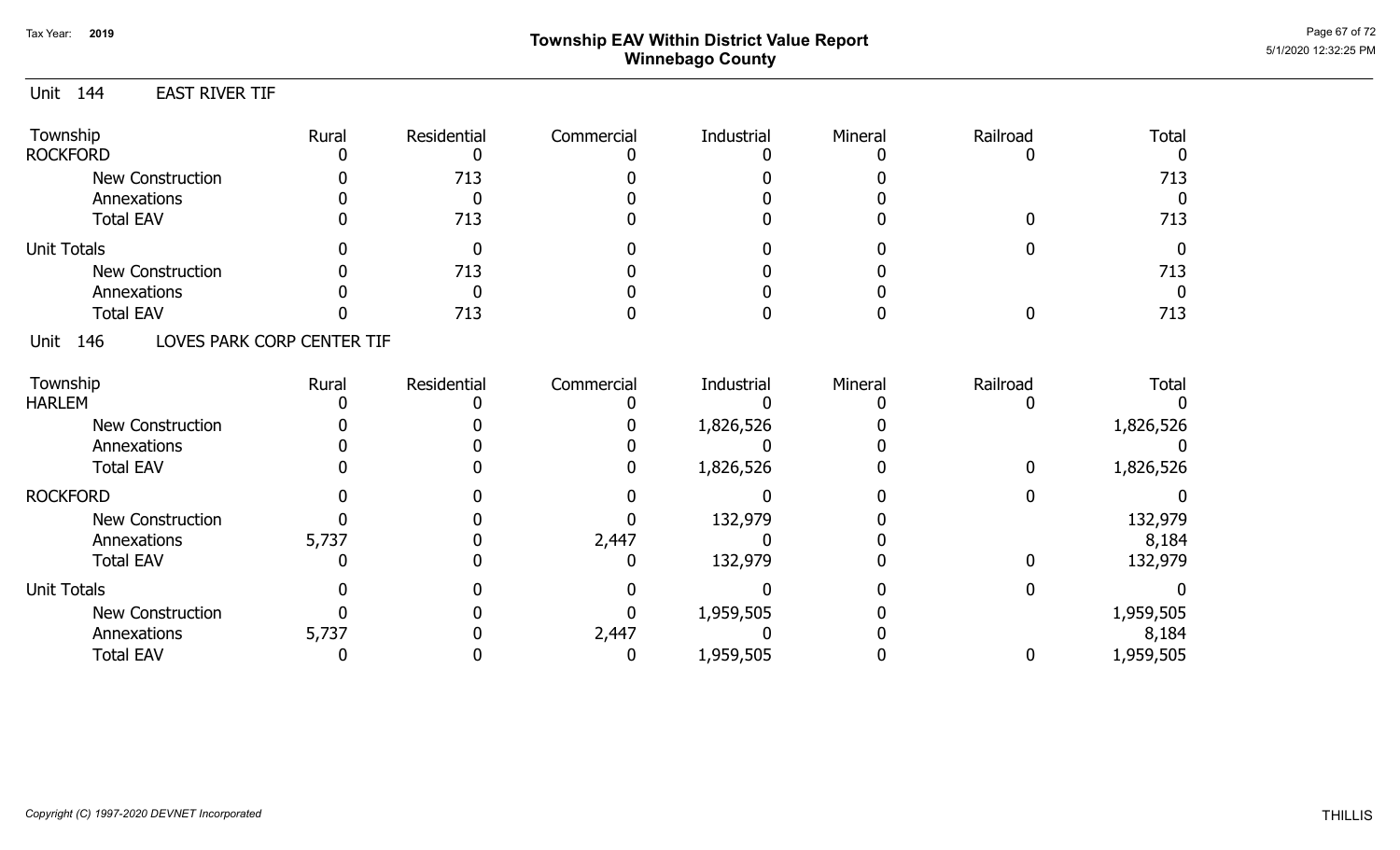# ${\sf Township~EAV~Within~District~Value~Report} \nonumber \hspace{5.5cm} \textcolor{red}{\sf Power~D1111} \textcolor{red}{\bullet} \textcolor{red}{\sf P31111} \textcolor{red}{\bullet} \textcolor{red}{\sf P31111} \textcolor{red}{\bullet} \textcolor{red}{\bullet} \textcolor{red}{\bullet} \textcolor{red}{\bullet} \textcolor{red}{\bullet} \textcolor{red}{\bullet} \textcolor{red}{\bullet} \textcolor{red}{\bullet} \textcolor{red}{\bullet} \textcolor{red}{\bullet} \textcolor{red}{\bullet} \textcolor{red}{\bullet} \textcolor{red}{\bullet} \textcolor{red}{\bullet}$ Winnebago County

#### Unit 149 SOUTH WILLOW CREEK TIF

| Township<br><b>HARLEM</b>              | Rural | Residential | Commercial | Industrial | Mineral | Railroad | <b>Total</b> |
|----------------------------------------|-------|-------------|------------|------------|---------|----------|--------------|
| <b>New Construction</b><br>Annexations |       |             |            | 549,640    |         |          | 549,640      |
| <b>Total EAV</b>                       |       |             |            | 549,640    |         |          | 549,640      |
| <b>Unit Totals</b>                     |       |             |            |            |         |          |              |
| New Construction                       |       |             |            | 549,640    |         |          | 549,640      |
| Annexations                            |       |             |            |            |         |          |              |
| <b>Total EAV</b>                       |       |             |            | 549,640    |         |          | 549,640      |
| I-39 / BAXTER ROAD TIF<br>Unit<br>151  |       |             |            |            |         |          |              |
| Township                               | Rural | Residential | Commercial | Industrial | Mineral | Railroad | <b>Total</b> |
| <b>CHERRY VALLEY</b>                   |       |             |            |            |         |          |              |
| <b>New Construction</b>                |       |             |            | 5,876,134  |         |          | 5,876,134    |
| Annexations                            |       |             |            |            |         |          |              |
| <b>Total EAV</b>                       |       |             |            | 5,876,134  |         |          | 5,876,134    |
| <b>Unit Totals</b>                     |       |             |            |            |         |          |              |
| <b>New Construction</b>                |       |             |            | 5,876,134  |         |          | 5,876,134    |
| Annexations                            |       |             |            |            |         |          |              |
| <b>Total EAV</b>                       |       |             |            | 5,876,134  |         |          | 5,876,134    |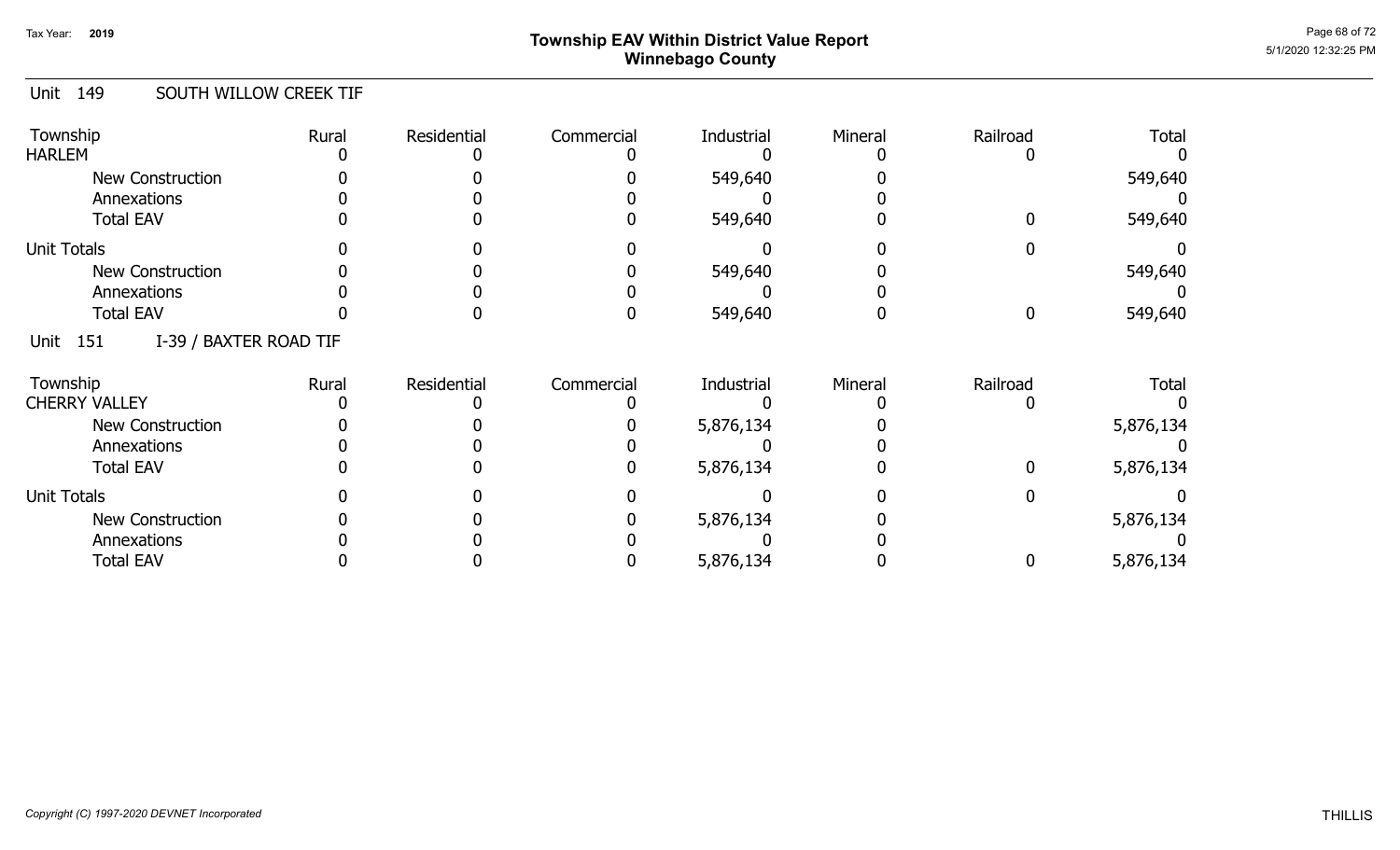# Page 69 of 72 Page 69 of 72  $^{\text{Page 69 of 72}}$ Winnebago County

#### Unit 156 OLDE RIVER RIDGE PLAT 6 SSA

| Township<br><b>OWEN</b>                     | Rural | Residential<br>3,727 | Commercial | Industrial | Mineral | Railroad | <b>Total</b><br>3,727 |
|---------------------------------------------|-------|----------------------|------------|------------|---------|----------|-----------------------|
| New Construction                            |       |                      |            |            |         |          |                       |
| Annexations                                 |       |                      |            |            |         |          |                       |
| <b>Total EAV</b>                            |       | 3,727                |            |            |         |          | 3,727                 |
| <b>Unit Totals</b>                          |       | 3,727                |            |            |         |          | 3,727                 |
| New Construction                            |       |                      |            |            |         |          |                       |
| Annexations                                 |       |                      |            |            |         |          |                       |
| <b>Total EAV</b>                            |       | 3,727                |            |            |         |          | 3,727                 |
| JEFFERSON / NORTH 3RD ST TIF<br>157<br>Unit |       |                      |            |            |         |          |                       |
| Township                                    | Rural | Residential          | Commercial | Industrial | Mineral | Railroad | <b>Total</b>          |
| <b>ROCKFORD</b>                             |       |                      |            |            |         |          |                       |
| New Construction                            |       |                      | 116,845    |            |         |          | 116,845               |
| Annexations                                 |       |                      |            |            |         |          |                       |
| <b>Total EAV</b>                            |       |                      | 116,845    |            |         |          | 116,845               |
| <b>Unit Totals</b>                          |       |                      |            |            |         |          |                       |
| New Construction                            |       |                      | 116,845    |            |         |          | 116,845               |
| Annexations                                 |       |                      |            |            |         |          |                       |
| <b>Total EAV</b>                            |       |                      | 116,845    |            |         |          | 116,845               |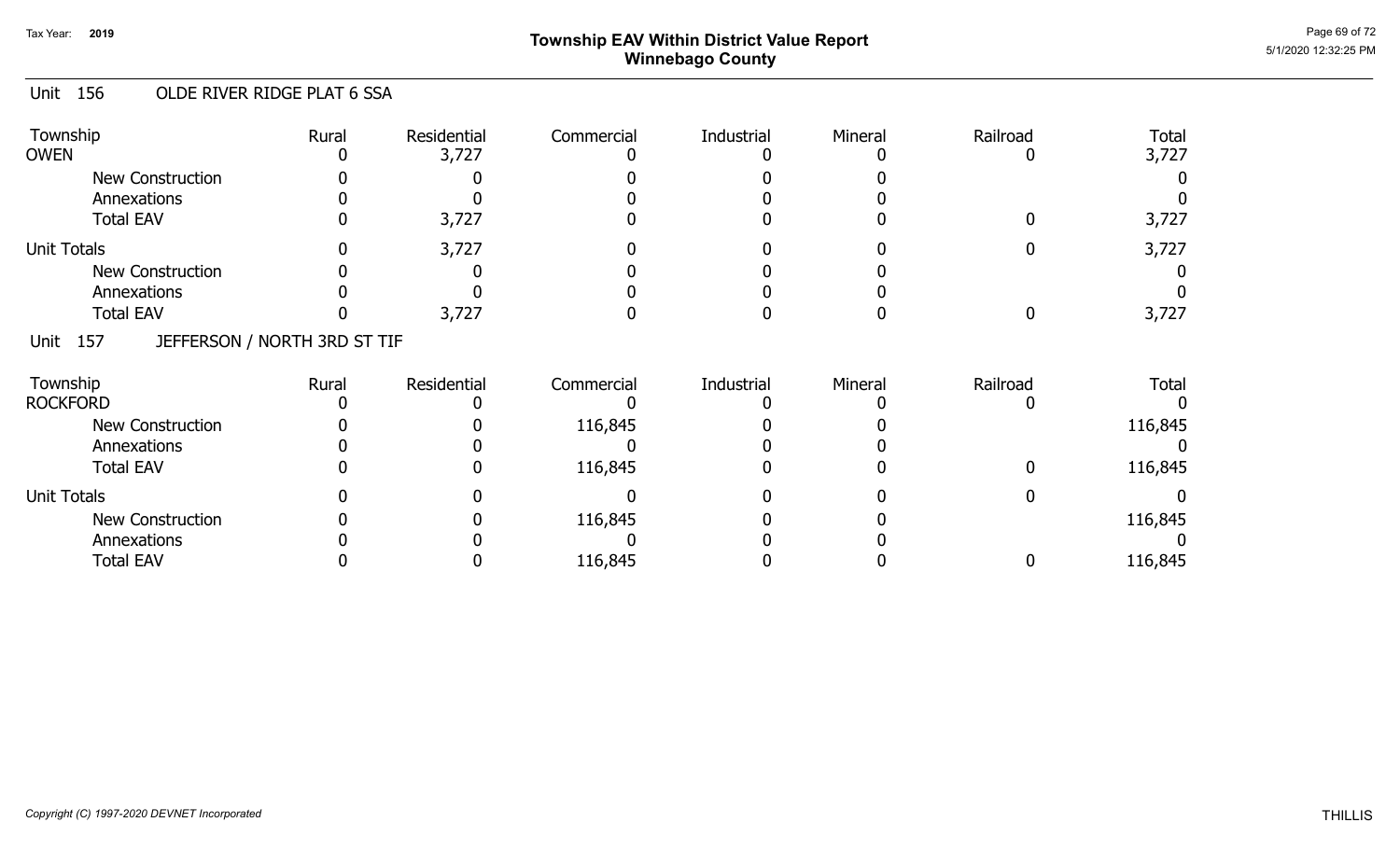# Page 70 of 72 Page 70 of 72  $^{\text{Page 70 of 72}}$ Winnebago County

#### Unit 159 MULFORD & EAST STATE STREET TIF

| Township<br><b>ROCKFORD</b>            | Rural | Residential | Commercial | Industrial | Mineral | Railroad | <b>Total</b> |
|----------------------------------------|-------|-------------|------------|------------|---------|----------|--------------|
| <b>New Construction</b><br>Annexations |       | 2,550       | 141,246    |            |         |          | 143,796      |
| <b>Total EAV</b>                       |       | 2,550       | 141,246    |            |         |          | 143,796      |
| <b>Unit Totals</b>                     |       |             |            |            |         |          |              |
| <b>New Construction</b>                |       | 2,550       | 141,246    |            |         |          | 143,796      |
| Annexations                            |       |             |            |            |         |          |              |
| <b>Total EAV</b>                       |       | 2,550       | 141,246    |            |         | 0        | 143,796      |
| FOREST HILLS ROAD TIF<br>165<br>Unit   |       |             |            |            |         |          |              |
| Township                               | Rural | Residential | Commercial | Industrial | Mineral | Railroad | <b>Total</b> |
| <b>ROCKFORD</b>                        |       |             |            |            |         |          |              |
| <b>New Construction</b>                |       |             | 106,306    | 69,731     |         |          | 176,037      |
| Annexations                            |       |             |            |            |         |          |              |
| <b>Total EAV</b>                       |       |             | 106,306    | 69,731     |         |          | 176,037      |
| <b>Unit Totals</b>                     |       |             |            |            |         |          |              |
| <b>New Construction</b>                |       |             | 106,306    | 69,731     |         |          | 176,037      |
| Annexations                            |       |             |            |            |         |          |              |
| <b>Total EAV</b>                       |       |             | 106,306    | 69,731     |         |          | 176,037      |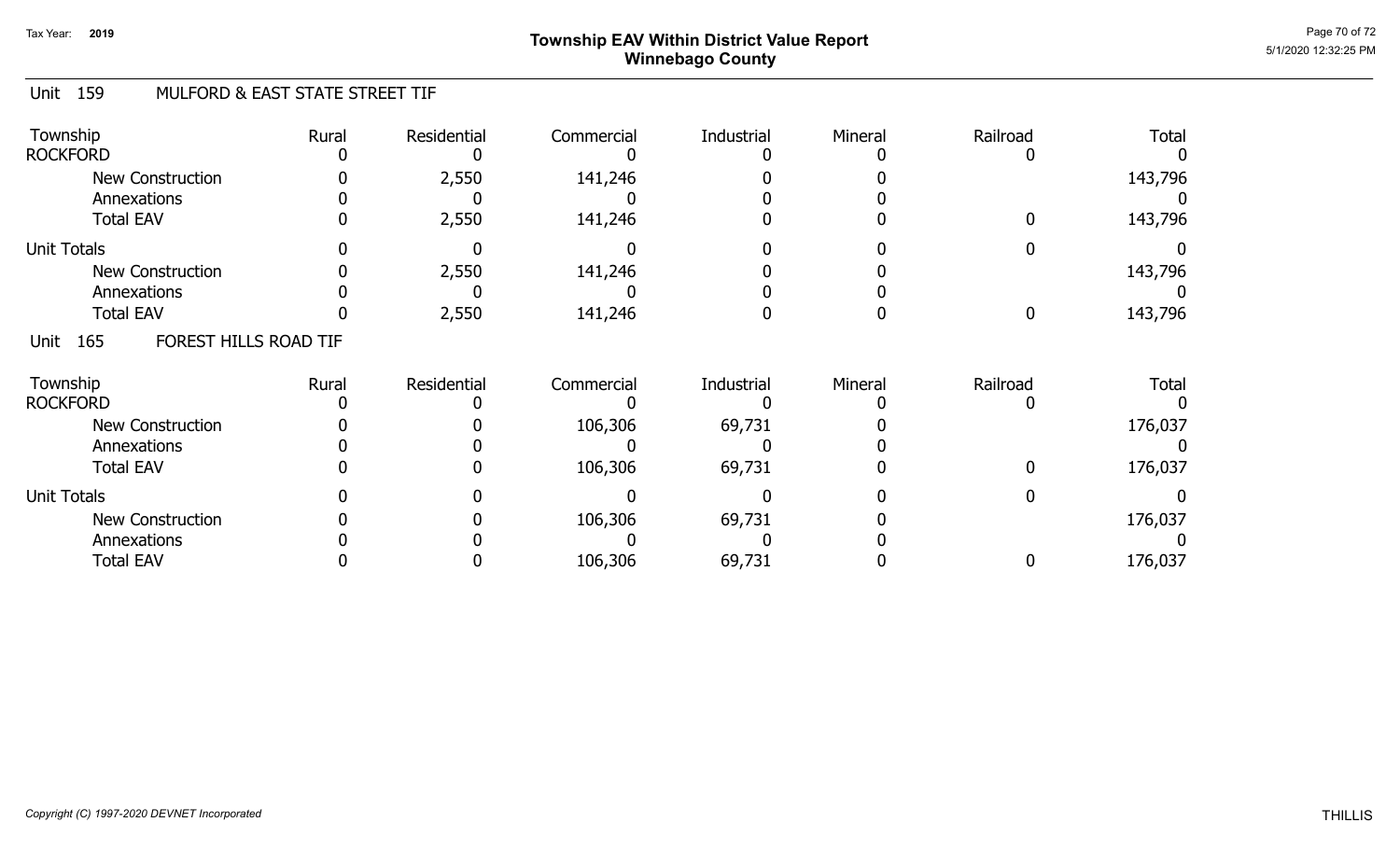# Page 71 of 72 Page 71 of 72  $^{\text{Page 71 of 72}}$ Winnebago County

#### Unit 168 AMEROCK HOTEL TIF

| Township<br><b>ROCKFORD</b>       | Rural | Residential | Commercial | Industrial | Mineral | Railroad | <b>Total</b> |
|-----------------------------------|-------|-------------|------------|------------|---------|----------|--------------|
| New Construction<br>Annexations   |       |             | 19,807     |            |         |          | 19,807       |
| <b>Total EAV</b>                  |       |             | 19,807     |            |         |          | 19,807       |
| <b>Unit Totals</b>                |       |             |            |            |         |          |              |
| <b>New Construction</b>           |       |             | 19,807     |            |         |          | 19,807       |
| Annexations                       |       |             |            |            |         |          |              |
| <b>Total EAV</b>                  |       |             | 19,807     |            |         |          | 19,807       |
| SOUTH BELOIT SSA 5<br>169<br>Unit |       |             |            |            |         |          |              |
| Township                          | Rural | Residential | Commercial | Industrial | Mineral | Railroad | Total        |
| <b>ROCKTON</b>                    |       |             |            | 60,862     |         |          | 60,862       |
| <b>New Construction</b>           |       |             |            |            |         |          |              |
| Annexations                       |       |             |            |            |         |          |              |
| <b>Total EAV</b>                  |       |             |            | 60,862     |         |          | 60,862       |
| <b>Unit Totals</b>                |       |             |            | 60,862     |         |          | 60,862       |
| <b>New Construction</b>           |       |             |            |            |         |          |              |
| Annexations                       |       |             |            |            |         |          |              |
| <b>Total EAV</b>                  |       |             |            | 60,862     |         |          | 60,862       |